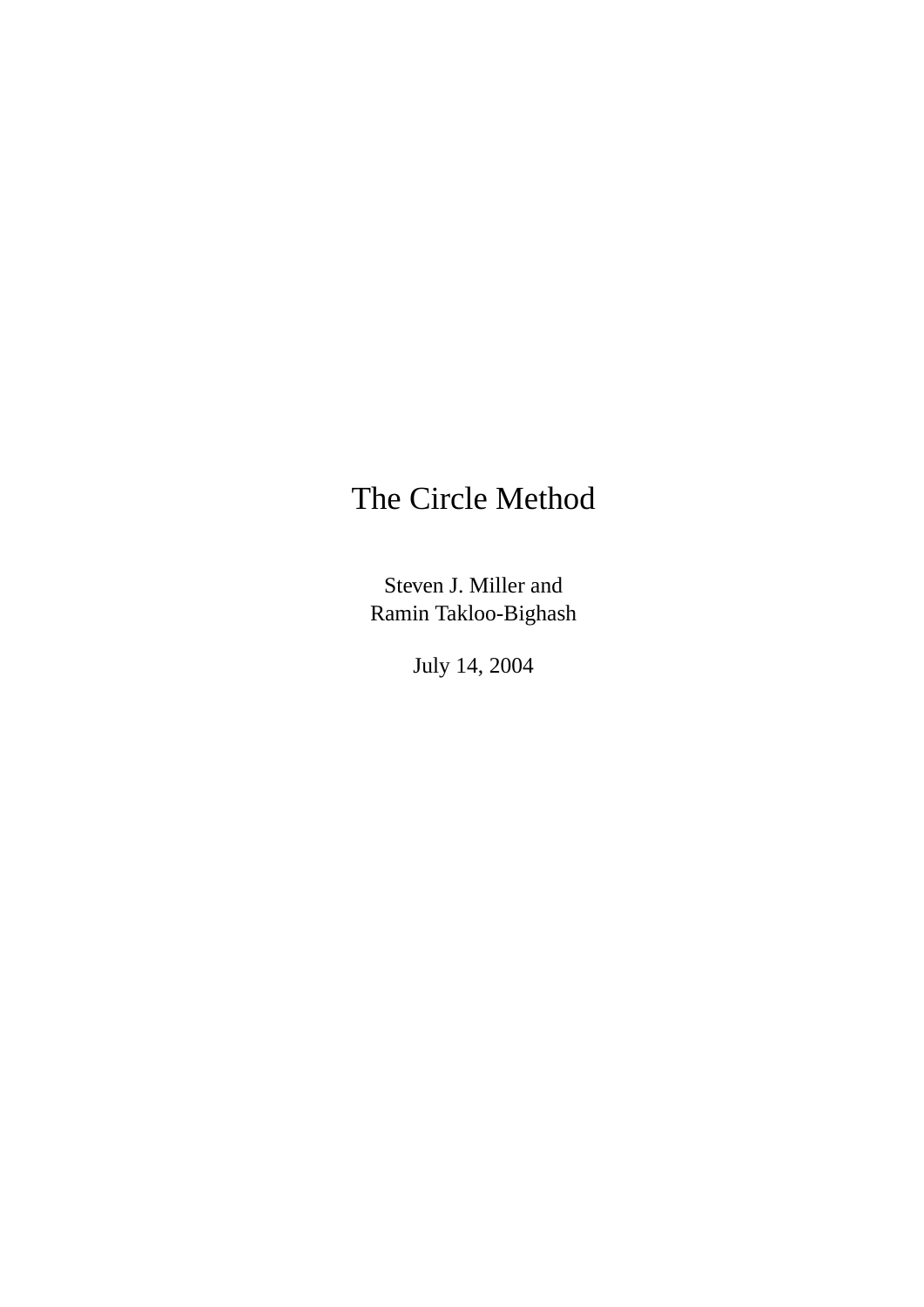# **Contents**

| 1              | <b>Introduction to the Circle Method</b> |                                                     |                |  |  |
|----------------|------------------------------------------|-----------------------------------------------------|----------------|--|--|
|                | 1.1                                      | Origins                                             | 3              |  |  |
|                |                                          | 1.1.1                                               | $\overline{4}$ |  |  |
|                |                                          | 1.1.2                                               | 6              |  |  |
|                |                                          | 1.1.3                                               | 9              |  |  |
|                | 1.2                                      |                                                     | 9              |  |  |
|                |                                          | 1.2.1                                               | 10             |  |  |
|                |                                          | 1.2.2                                               | 11             |  |  |
|                |                                          | 1.2.3                                               | 12             |  |  |
|                |                                          | 1.2.4                                               | 13             |  |  |
|                |                                          | 1.2.5                                               | 14             |  |  |
|                |                                          | 1.2.6                                               | 15             |  |  |
|                | 1.3                                      |                                                     | 16             |  |  |
|                |                                          | 1.3.1                                               | 16             |  |  |
|                |                                          | 1.3.2                                               | 17             |  |  |
|                |                                          | 1.3.3                                               | 19             |  |  |
|                |                                          | 1.3.4                                               | 20             |  |  |
|                |                                          | 1.3.5                                               | 22             |  |  |
|                |                                          | 1.3.6                                               | 25             |  |  |
|                |                                          | 1.3.7                                               | 26             |  |  |
| $\overline{2}$ |                                          | <b>Circle Method: Heuristics for Germain Primes</b> | 29             |  |  |
|                | 2.1                                      |                                                     | 29             |  |  |
|                | 2.2                                      |                                                     | 31             |  |  |
|                |                                          | 2.2.1                                               | 32             |  |  |
|                |                                          | 2.2.2                                               | 33             |  |  |
|                | 2.3                                      |                                                     | 34             |  |  |
| 2.4            |                                          |                                                     | 35             |  |  |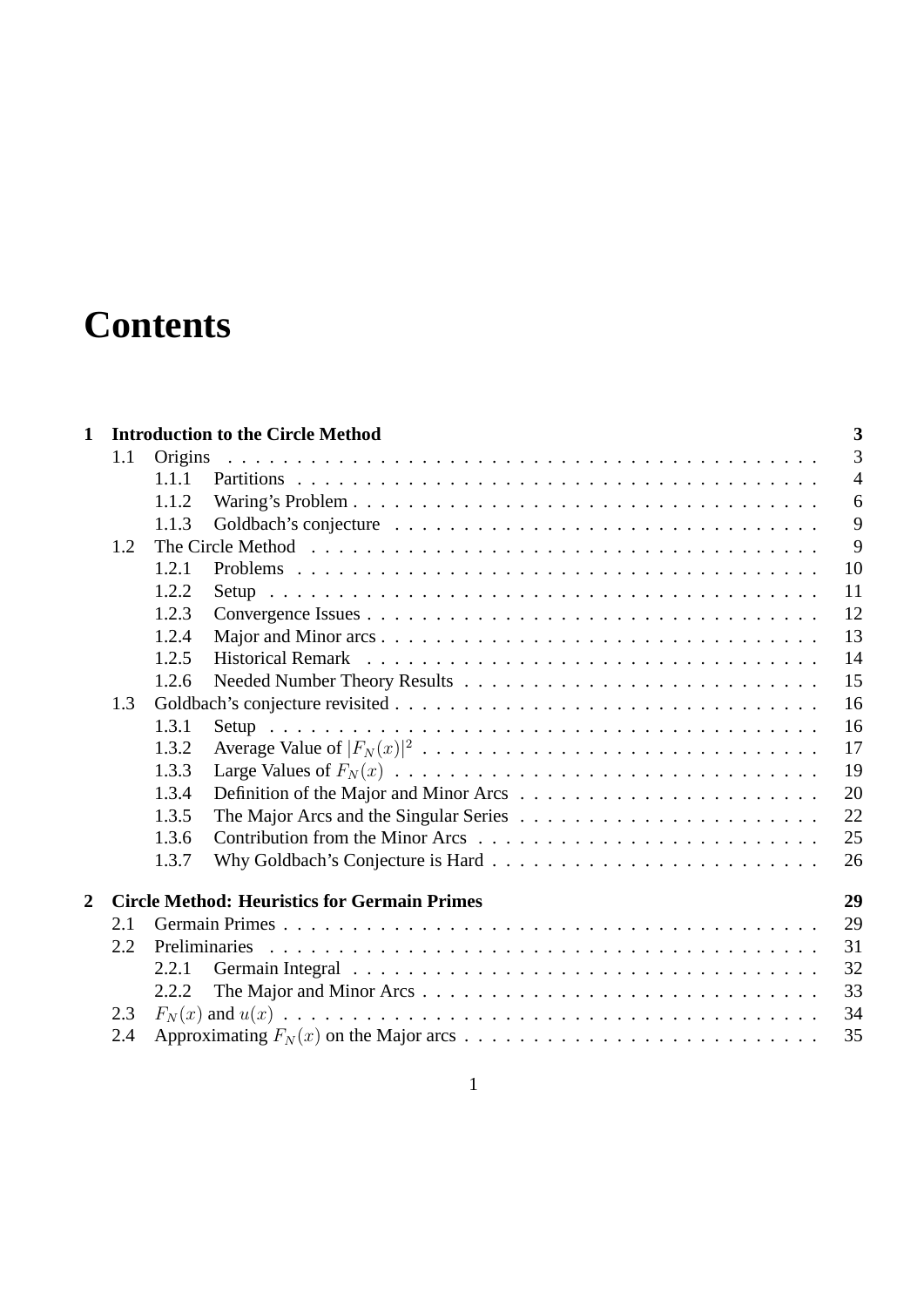|     |  | 40 |  |  |
|-----|--|----|--|--|
| 2.5 |  | 42 |  |  |
|     |  | 42 |  |  |
|     |  | 45 |  |  |
| 2.6 |  | 46 |  |  |
|     |  | 47 |  |  |
|     |  |    |  |  |
| 2.7 |  | 55 |  |  |
| 2.8 |  | 57 |  |  |
| 2.9 |  |    |  |  |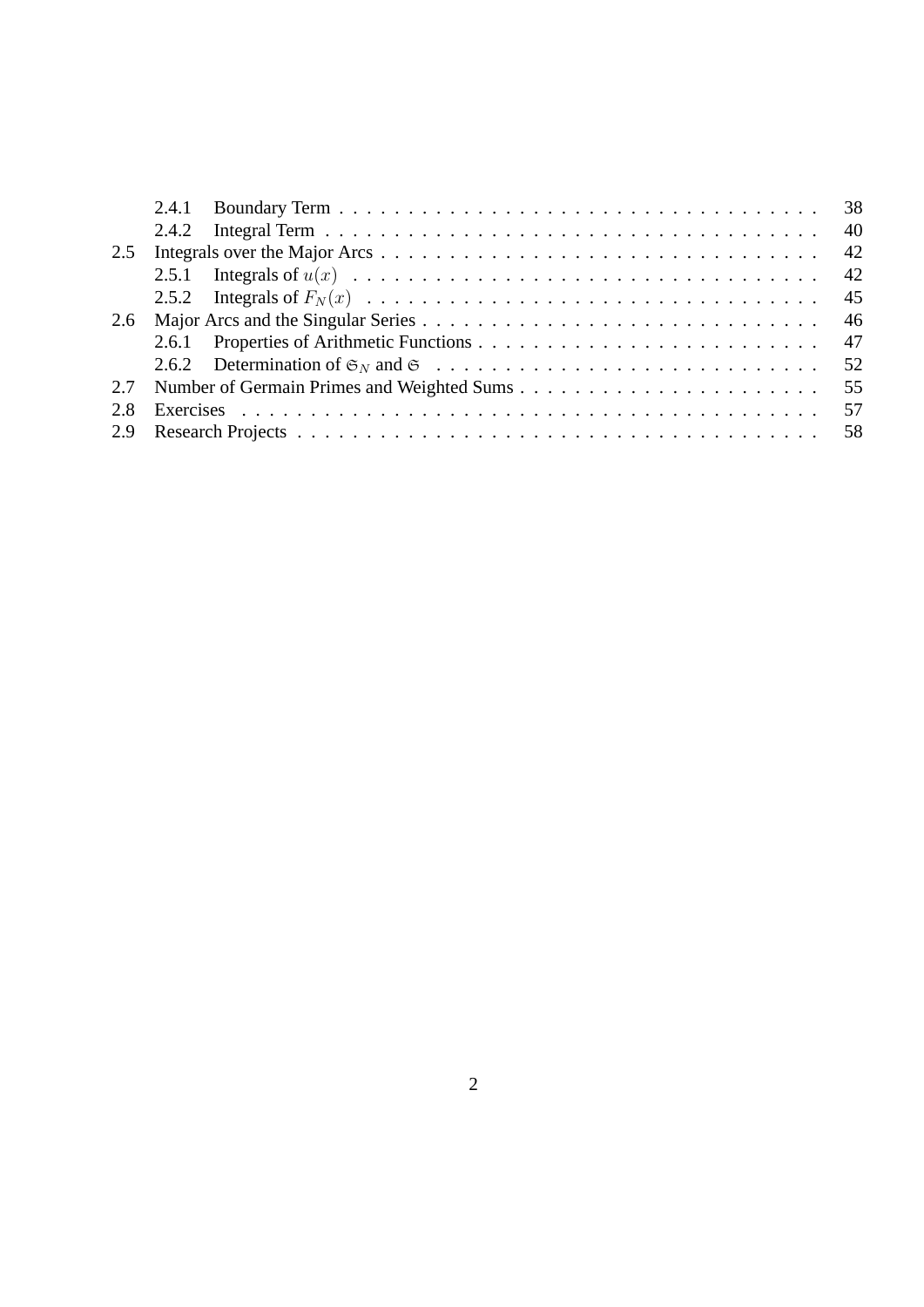## **Chapter 1**

## **Introduction to the Circle Method**

The Circle Method is a beautiful idea for investigating many problems in additive number theory. It originated in investigations by Hardy and Ramanujan ([HR], 1918) on the partition function  $P(n)$ . We start our study of the Circle Method in §1.1 by reviewing the basic properties of  $P(n)$  via generating functions, and then exploring generating functions of a variety of problems. In §1.2 we state the main ideas of the Circle Method, and then in §1.3 we sketch its applications to writing numbers as the sums of primes. We then perform the detailed analysis, handling most of the technicalities, for Germain primes in Chapter 2.

Our goal is to describe the key features of the Circle Method *without* handling all of the technical complications that arise in its use; we refer the reader to the excellent books [EE, Na] for complete details. We highlight the main ideas and needed ingredients for its application, and describe the types of problems it either solves or predicts the answer.

### **1.1 Origins**

In this section we study various problems of additive number theory that motivated the development of the Circle Method. For example, consider the problem of writing  $n$  as a sum of s perfect k-powers. If  $k = 1$ , we have seen a combinatorial solution (see §?? and Lemma ??): the number of ways of writing n as a sum of s non-negative integers is  $\binom{n+s-1}{s-1}$  $s-1 \choose s-1$ . Unfortunately, this argument does not generalize to higher  $k$  (it is easy to partition a set into s subsets; it is not clear how to partition it into s subsets where the number of elements in each subset is a perfect square). There is another method, an analytical approach, which solves the  $k = 1$  case and can be generalized.

For  $|x| < 1$ , define the **generating function** 

$$
f(x) = \sum_{m=0}^{\infty} x^m = \frac{1}{1-x}.
$$
 (1.1)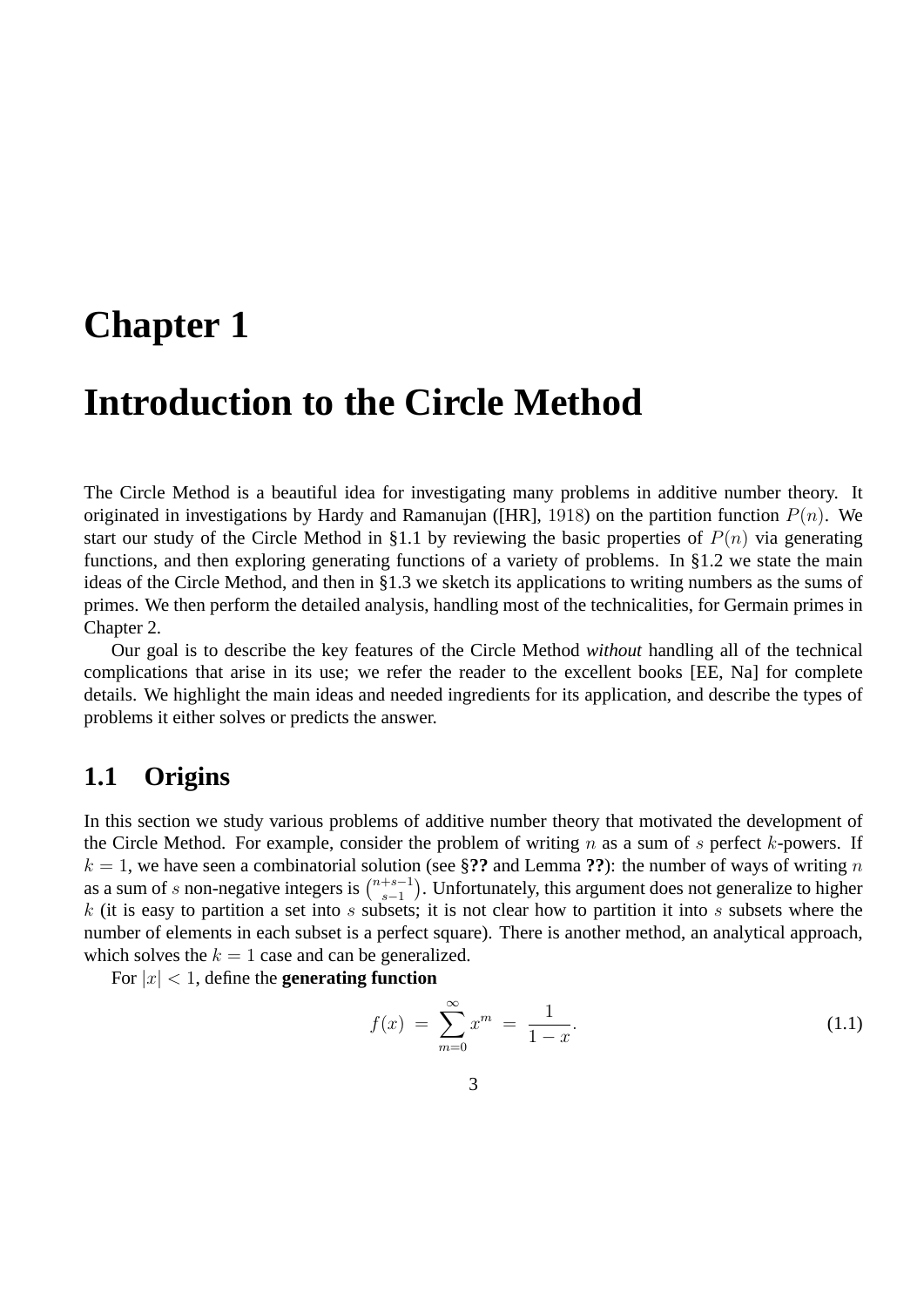Let  $r_{1,s}(n)$  denote the number of solutions to  $m_1 + \cdots + m_s = n$  where each  $m_i$  is a non-negative integer. We claim **.** 

$$
f(x)^s = \left(\sum_{m_1=0}^{\infty} x^{m_1}\right) \cdots \left(\sum_{m_s=0}^{\infty} x^{m_s}\right) = \sum_{n=0}^{\infty} r_{1,s}(n) x^n.
$$
 (1.2)

This follows by expanding the product in (1.1). We have terms such as  $x^{m_1} \cdots x^{m_s}$ , which is  $x^{m_1 + \cdots + m_s}$  $x^n$  for some n. Assuming everything converges, when we expand the product we obtain  $x^n$  many times, once for each choice of  $m_1, \ldots, m_s$  that adds to n. Thus the coefficient of  $x^n$  in the expansion is  $r_{1,s}(m)$ . On the other hand, we have

$$
f(x)^s = \left(\frac{1}{1-x}\right)^s = \frac{1}{(s-1)!} \frac{d^{s-1}}{dx^{s-1}} \frac{1}{1-x}.
$$
 (1.3)

Substituting the geometric series expansion for  $\frac{1}{1-x}$  gives

$$
f(x)^s = \frac{1}{(s-1)!} \frac{d^{s-1}}{dx^{s-1}} \sum_{n=0}^{\infty} x^n = \sum_{n=0}^{\infty} {n+s-1 \choose s-1} x^n,
$$
 (1.4)

which yields  $r_{1,s}(n) = \binom{n+s-1}{s-1}$  $s-1 \choose s-1$ . It is this second method of proof that we generalize. Below we describe a variety of problems and show how to find their generating functions. In most cases, exact formulas such as (1.3) are unavailable; we develop sufficient machinery to analyze the generating functions in a more general setting.

**Exercise 1.1.1.** *Justify the arguments above. Show all series converge, and prove* (1.3) *and* (1.4)*.*

### **1.1.1 Partitions**

We describe several problems where we can identify the generating functions. For  $n \in \mathbb{N}$ ,  $P(n)$  is the **partition function**, the number of ways of writing n as a sum of positive integers where we do not distinguish re-orderings. For example, if  $n = 4$  then

$$
4 = 4
$$
  
= 3 + 1  
= 2 + 2  
= 2 + 1 + 1  
= 1 + 1 + 1 + 1, (1.5)

and  $P(4) = 5$ . Note we do not count both  $3 + 1$  and  $1 + 3$ . If we add the requirement that no two parts can be equal, there are only two ways to partition 4: 4 and  $3 + 1$ .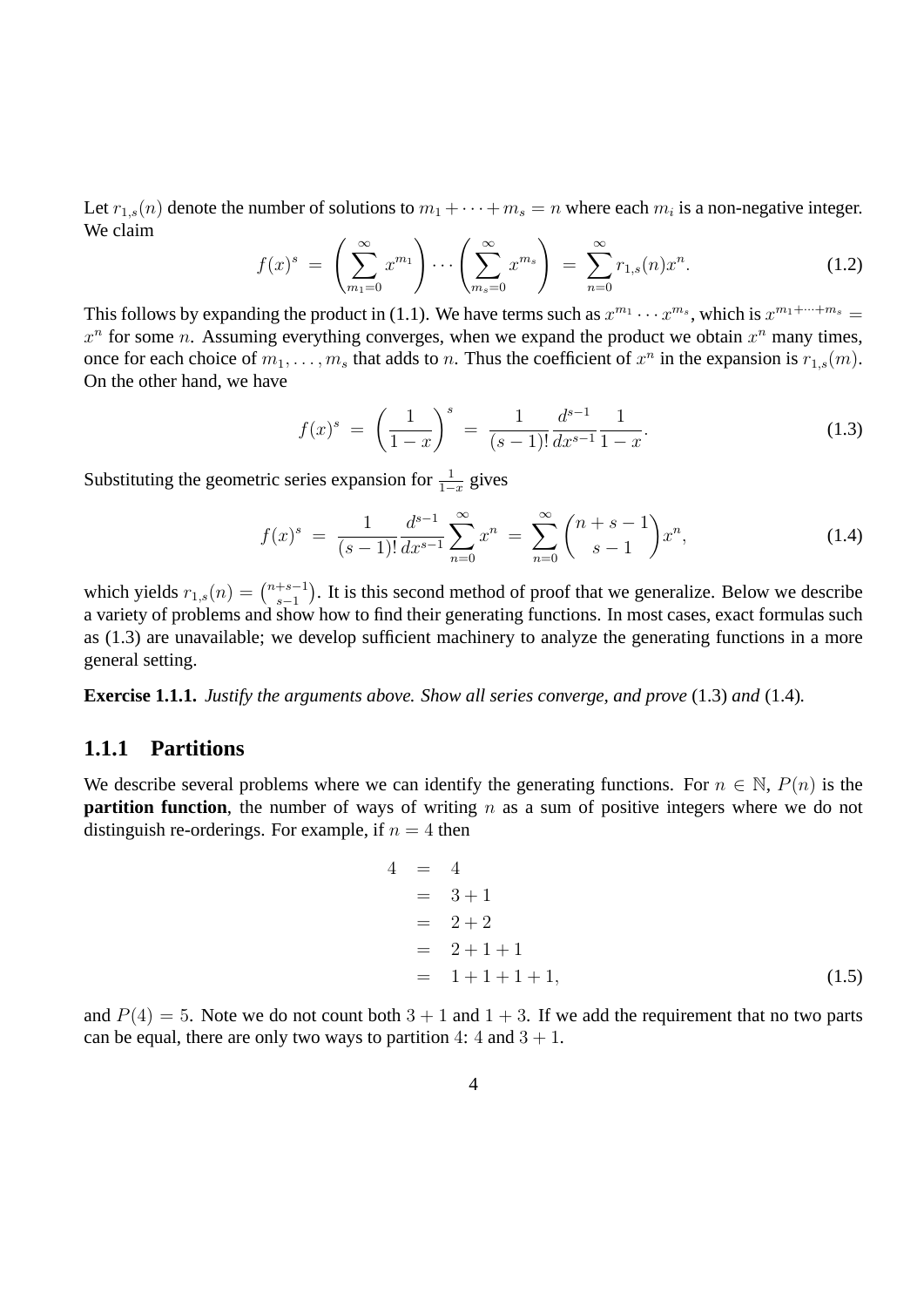**Proposition 1.1.2 (Euler).** *We have as an identity of formal power series*

$$
F(x) = \frac{1}{(1-x)(1-x^2)(1-x^3)\cdots} = 1 + \sum_{n=1}^{\infty} P(n)x^n.
$$
 (1.6)

An **identity of formal power series** means that, without worrying about convergence, the two sides have the same coefficients of  $x^n$  for all n. For this example, if we use the geometric series expansion on each  $\frac{1}{(1-x^k)}$  and then collect terms with the same power of x, we would have the series on the right; however, we do not know that the series on the right is finite for any  $x$ .

**Exercise 1.1.3.** *Prove the above proposition. Do the product or series converge for any*  $x > 0$ ? Hint: *the combinatorial bounds from §***??** *might be a useful starting point.*

 $F(x)$  is called the generating function of the partition function. If  $f(n)$  is an arithmetic function (see Chapter ??), we can associate a generating function to f through a power series:

$$
F_f(x) = 1 + \sum_{n=1}^{\infty} f(n)x^n.
$$
 (1.7)

**Exercise 1.1.4.** *1. Fix*  $m \in \mathbb{N}$ *. For each* n, let  $p_m(n)$  be the number of partitions of n into numbers *less than or equal to the given number* m*. Show that*

$$
\frac{1}{(1-x)(1-x^2)\cdots(1-x^m)} = 1 + \sum_{n=1}^{\infty} p_m(n)x^n.
$$
 (1.8)

*Does the series converge for any*  $x > 0$ ?

*2. Show that*

$$
(1+x)(1+x^2)(1+x^3)\cdots = 1+\sum_{n=1}^{\infty} q(n)x^n.
$$
 (1.9)

*where* q(n) *is the number of partitions of* n *into non-equal parts. Does this series converge for any*  $x > 0?$ 

*3. Give similar interpretations for*

$$
\frac{1}{(1-x)(1-x^3)(1-x^5)\cdots} \tag{1.10}
$$

*and*

$$
(1+x^2)(1+x^4)(1+x^6)\cdots.
$$
 (1.11)

*Do these products converge for any*  $x > 0$ ?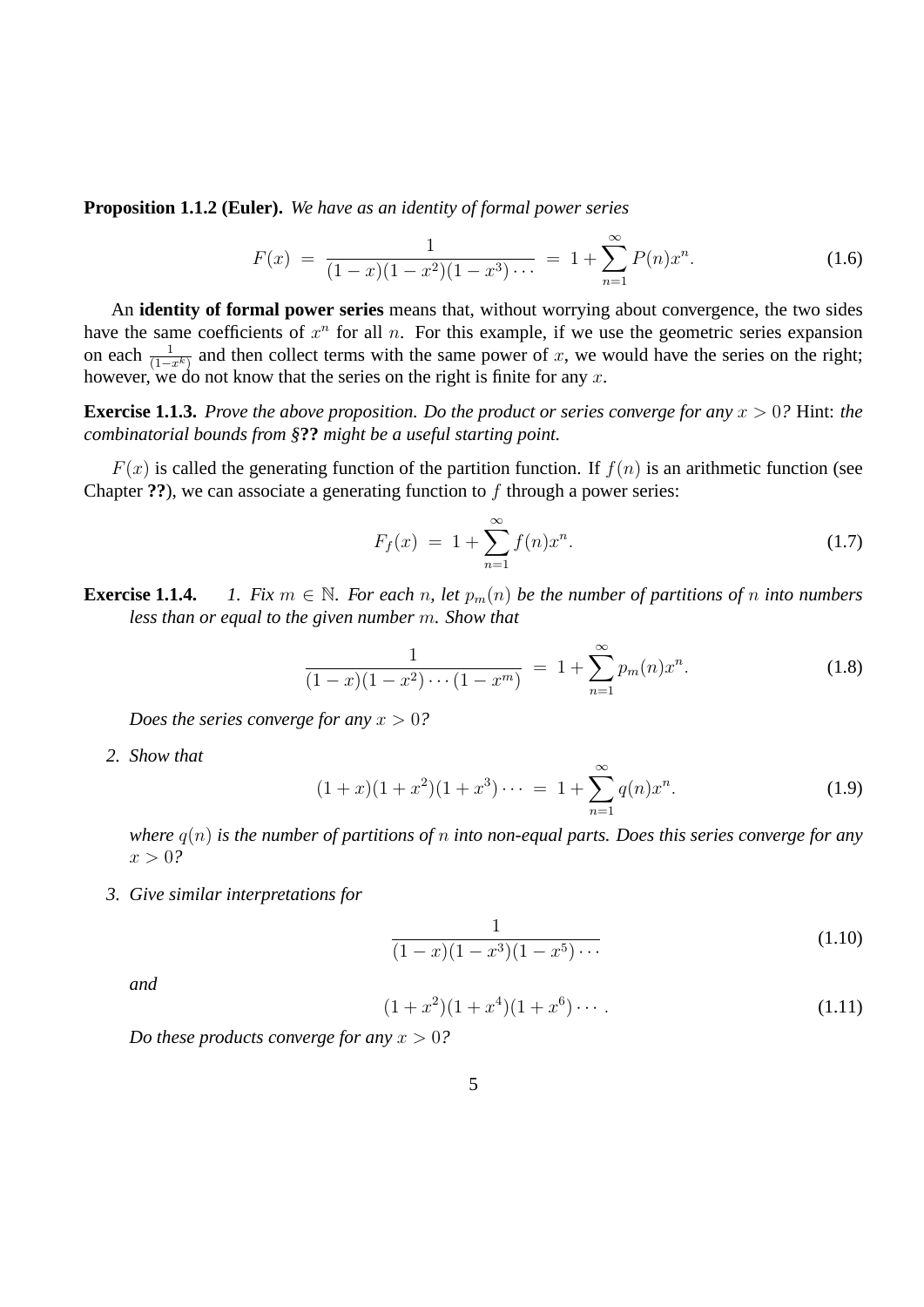One can use generating functions to obtain interesting properties of the partition functions:

**Proposition 1.1.5.** *Let*  $n \in \mathbb{N}$ *. The number of partitions of* n *into unequal parts is equal to the number of partitions of* n *into odd numbers.*

**Exercise 1.1.6.** *Prove Proposition 1.1.5.* Hint:

$$
(1+x)(1+x^2)(1+x^3)\cdots = \frac{1-x^2}{1-x}\frac{1-x^4}{1-x^2}\frac{1-x^6}{1-x^3}\cdots
$$
\n(1.12)

$$
= \frac{1}{(1-x)(1-x^3)(1-x^5)\cdots}.
$$
 (1.13)

For more examples of this nature, see Chapter XIX of [HW].

So far, we have studied power series expansions where the coefficients are related to the function we want to study. We now consider more quantitative questions. Is there a simple formula for  $P(n)$ ? How rapidly does  $P(n)$  grow as  $n \to \infty$ ? Using the Circle Method, Hardy and Ramanujan showed that

$$
P(n) \sim \frac{e^{\pi\sqrt{2n/3}}}{4n\sqrt{3}}.\tag{1.14}
$$

We prove similar results for other additive problems.

#### **1.1.2 Waring's Problem**

It is useful to think of the partition problem in §1.1.1 as the study of the number of ways that a given number  $n$  can be written as a sum

$$
\sum_{i} n_i^k \tag{1.15}
$$

for  $k = 1$ , with the number of terms ranging from n (when each  $n<sub>i</sub> = 1$ ) to 1 (when  $n<sub>1</sub> = n$ ). See also §**??**. We can now formulate the following question:

**Question 1.1.7.** *Let*  $k \in \mathbb{N}$ *. Let*  $P_k(n)$  *be the number of ways that* n *can be written as the sum of perfect* k *th powers. Can one calculate* Pk(n)*?*

It is clear that for all n,  $P_n(n)$  is non-zero as n can be written as the sum of n ones. There is a striking difference between this case and the problem of  $P(n)$  in §1.1.1. The difference is that if n is a natural number and  $m < n$ , then one can easily write a partition of n into m numbers. For higher powers, however, this is false; in fact not true even for  $k = 2$ . For example, 3 cannot be written as the sum of two squares. Hence we ask the following questions: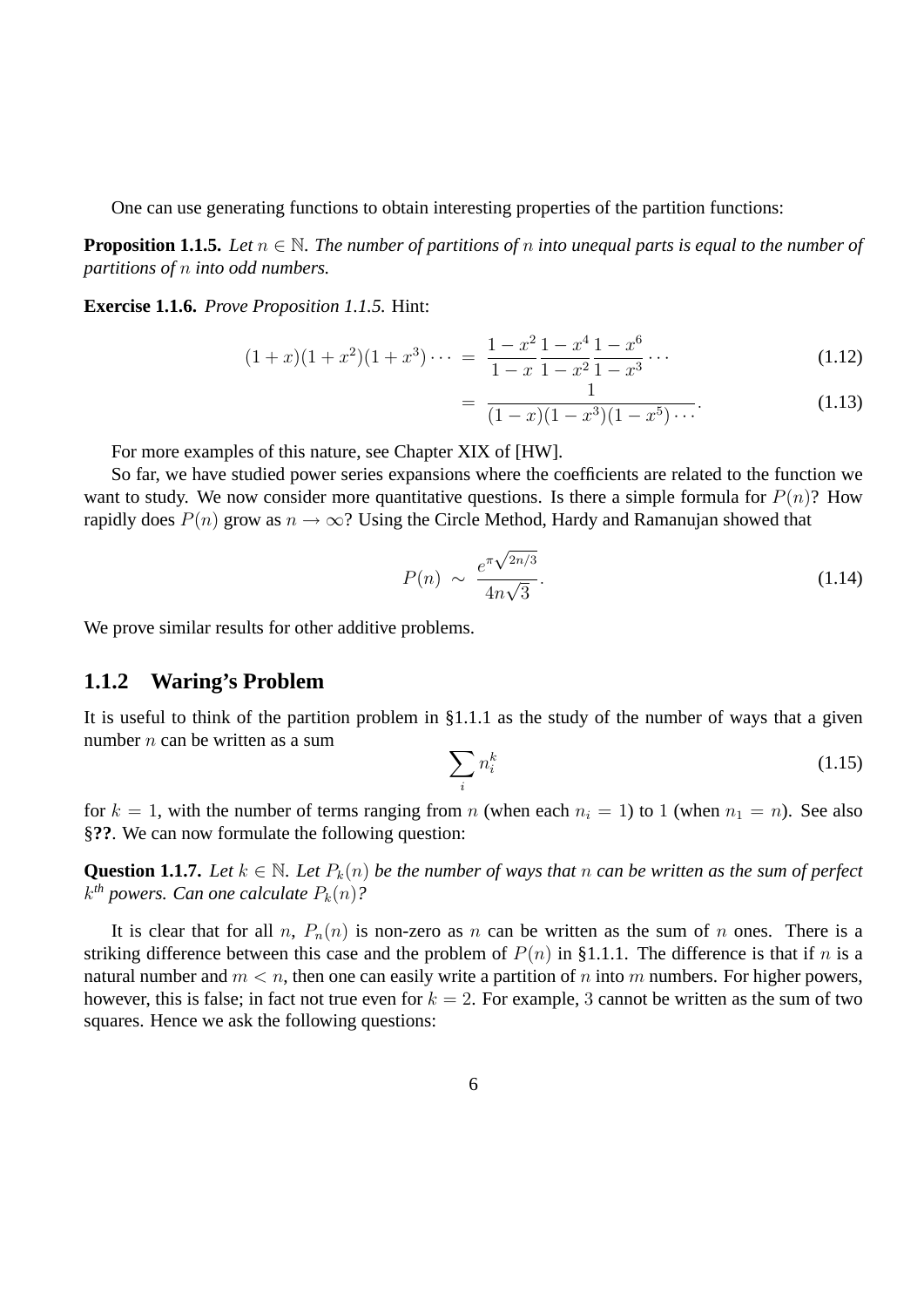**Question 1.1.8 (Waring's Problem).** Let  $k \in \mathbb{N}$ . What is the smallest number s such that every natural *number can be written as the sum of at most* s *perfect* k *th powers? Does such an* s *exist? If* s *exists, how does* s *depend on* k*?*

These questions can easily be translated to questions involving appropriate generating functions, as we now explain. For Question 1.1.7, we easily see that

$$
1 + \sum_{n=1}^{\infty} P_k(n) x^n = \frac{1}{(1 - x^{1^k})(1 - x^{2^k})(1 - x^{3^k}) \cdots};
$$
\n(1.16)

however, this expansion is only useful if we can use it to calculate the  $P_k(n)$ s. For Question 1.1.8, consider the auxiliary function

$$
Q_k(x) = \sum_{n=0}^{\infty} x^{n^k}.
$$
 (1.17)

As an identity of formal power series, we have

$$
Q_k(x)^s = 1 + \sum_{n=1}^{\infty} a(n;k,s)x^n,
$$
\n(1.18)

where  $a(n; k, s)$  is the number of ways to write n as a sum of exactly s perfect  $k^{\text{th}}$  powers.

**Exercise 1.1.9.** *Prove* (1.18)*.*

**Remark 1.1.10 (Important).** *So far, all we have done is to use generating functions to find an equivalent formulation for the original problem. We must find a good way to determine*  $a(n; k, s)$ *.* 

If we could show that given a k there exists an s such that for all n,  $a(n; k, s) \neq 0$ , then we would have proved every number is the sum of s perfect  $k<sup>th</sup>$  powers. The smallest such s, if it exists, is usually denoted by  $g(k)$ . In 1770 Waring stated without proof that every natural number is the sum of at most nine positive perfect cubes, also the sum of at most 19 perfect fourth powers, and so on. It was already known that every number is a sum of at most four squares. It is usually assumed that Waring believed that for all k,  $q(k)$  exists. Hilbert [Hil] proved Waring's conjecture in 1909, though his method yielded poor bounds for the true value of  $q(k)$ .

**Exercise 1.1.11.** *Show that no number of the form* 4k + 3 *can be the sum of two squares. Show that no* number of the form  $4^a(8k + 7)$  is the sum of three squares. This exercise shows that we cannot write all *sufficiently large numbers as the sum of three squares.*

**Exercise 1.1.12.** Let  $n_k = 2^k \left[ \left( \frac{3}{2} \right) \right]$  $\left(\frac{3}{2}\right)^k$   $\left[-1$ . How many perfect  $k^{th}$  powers are needed to represent  $n_k$  as a *sum of*  $k^{th}$  powers? Conclude that  $g(k) \geq 2^k + \left[\frac{3}{2}\right]$  $\left[\frac{3}{2}\right)^k$  – 2*. This gives*  $g(2) \geq 4$ ,  $g(3) \geq 9$ ,  $g(4) \geq 19$ , ....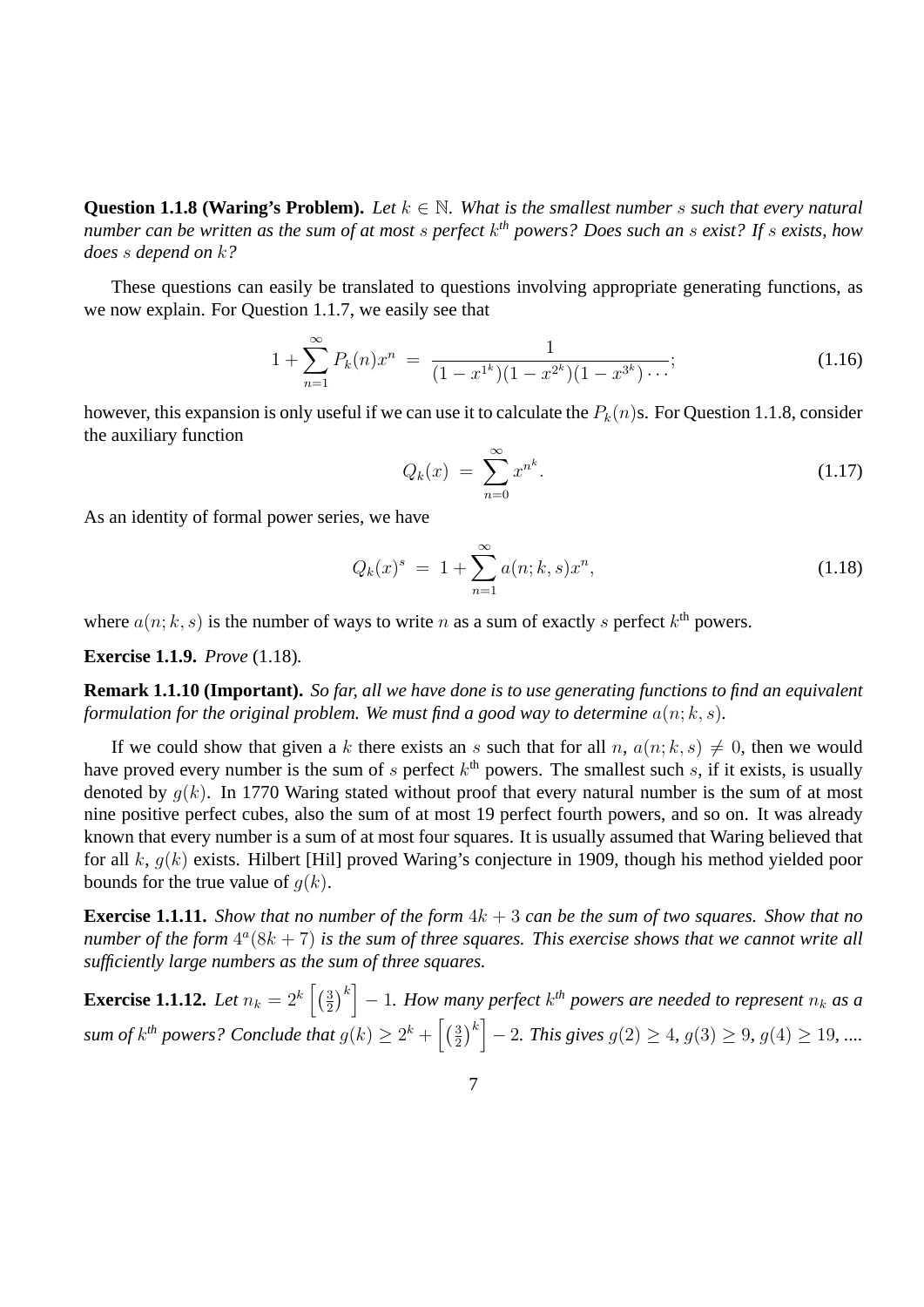**Exercise 1.1.13.** *Using density arguments, we can often prove certain problems have no solutions. Show there are not enough perfect squares to write any (large) number as the sum of two squares. Use this method to determine a lower bound for how many perfect* k *th powers are needed for each* k*.*

Let us concentrate on  $q(2) = 4$ . As we now know that infinitely many numbers cannot be the sum of three squares, we need to show that every natural number can be written as a sum of four squares. There are many proofs of this important fact, the first of which is due to Lagrange (though it is believed that Diophantus was familiar with the theorem). One proof uses geometric considerations based on Minkowski's theorem (see [Ste]). We refer the reader to Chapter XX of [HW] for three interesting proofs of the theorem, as well as [Na]. We are particularly interested in the proof in §20.11 and §20.12 of [HW] which uses generating functions. We set

$$
\theta(x) = \sum_{m = -\infty}^{\infty} x^{m^2}.
$$
\n(1.19)

If  $r(n)$  is defined by

$$
\theta(x)^4 = 1 + \sum_{n=1}^{\infty} r(n)x^n,
$$
\n(1.20)

then  $r(n)$  is equal to the number of representations of n as the sum of four squares:

$$
r(n) = #\{(m_1, m_2, m_3, m_4) : m_i \in \mathbb{Z}, n = m_1^2 + m_2^2 + m_3^2 + m_4^2\}.
$$
 (1.21)

Here the  $m_i$ s are integers, and different permutations of the  $m_i$ s are counted as distinct. One can show that

$$
\theta(x)^4 = 1 + 8 \sum_{n=1}^{\infty} c_n x^n \tag{1.22}
$$

where

$$
c_n = \sum_{m|n,4|m} m. \tag{1.23}
$$

Thus,  $r(n) = 8c(n)$ . As  $c_n > 0$ , this implies that every integer is the sum of four squares.

#### **Exercise 1.1.14.** *Give exercises sketching proof of claim.*

The above is a common feature of such proofs: we show the *existence* of at least one solution by showing there are many. We proved  $n$  is the sum of four squares by actually finding out how many different ways  $n$  is the sum of four squares. In our investigations of other problems, we will argue similarly.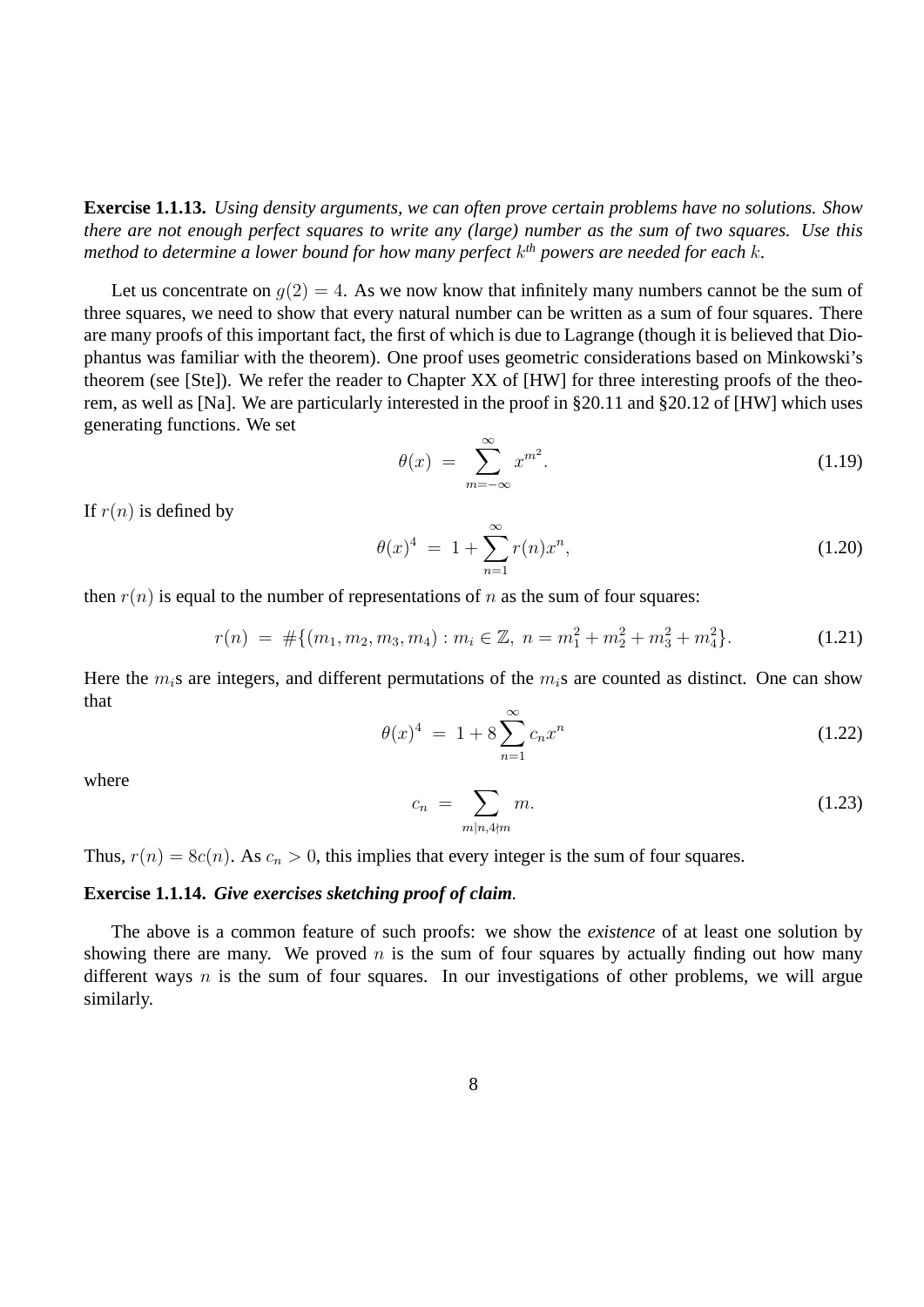### **1.1.3 Goldbach's conjecture**

Previously we considered the question of determining the smallest number of perfect  $k<sup>th</sup>$  powers needed to represent all natural numbers as a sum of  $k<sup>th</sup>$  powers. One can consider the analogous question for other sets of numbers. Namely, given a set A, is there a number  $s_A$  such that every natural number can be written as a sum of at most  $s_A$  elements of A? A set of natural arithmetic interest is the set P of all prime numbers. Goldbach, in a letter to Euler (June 7, 1742), conjectured that every integer is the sum of three primes. Euler reformulated this conjecture to every even integer is the sum of two primes.

**Exercise 1.1.15.** *Prove that if every integer is the sum of at most three primes, then every even number must be the sum of at most two primes. Conversely, show if every even integer is the sum of at most two primes, every integer is the sum of at most three primes.*

To date, Goldbach's conjecture has been verified for all even numbers up to  $2 \cdot 10^{16}$  (see [Ol]). There are deep unconditional results in the direction of Goldbach's conjecture:

- 1. Shnirel'man proved  $s_P < \infty$ . The proof is based on an ingenious density argument (see [Na], Chapter 7).
- 2. Estermann [Est1] proved that almost every even number is the sum of two primes.
- 3. Vinogradov showed every large enough odd number is the sum of three primes. We discuss the proof of Vinogradov's theorem later. Vinogradov proved his theorem in [Vin1, Vin2], where he reformulated the Circle Method from the language of complex analysis to that of Fourier series. [ChWa] has shown that sufficiently large may be taken to be  $e^{e^{11.503}}$ .
- 4. Chen proved every even number is the sum of a prime and a number that is at most the product of two primes. Chen's theorem is based on a sieve argument (see [Na], Chapters 9 and 10).

In the next section we describe the key ideas of the Circle Method. This will allow us to approximate quantities such as  $a(n; k, s)$  (see (1.18)). We return to generating function approaches to Goldbach's conjecture in §1.3.

### **1.2 The Circle Method**

We explain the key features of the Circle Method. We reinterpret some of the problems discussed in §1.1 in this new language.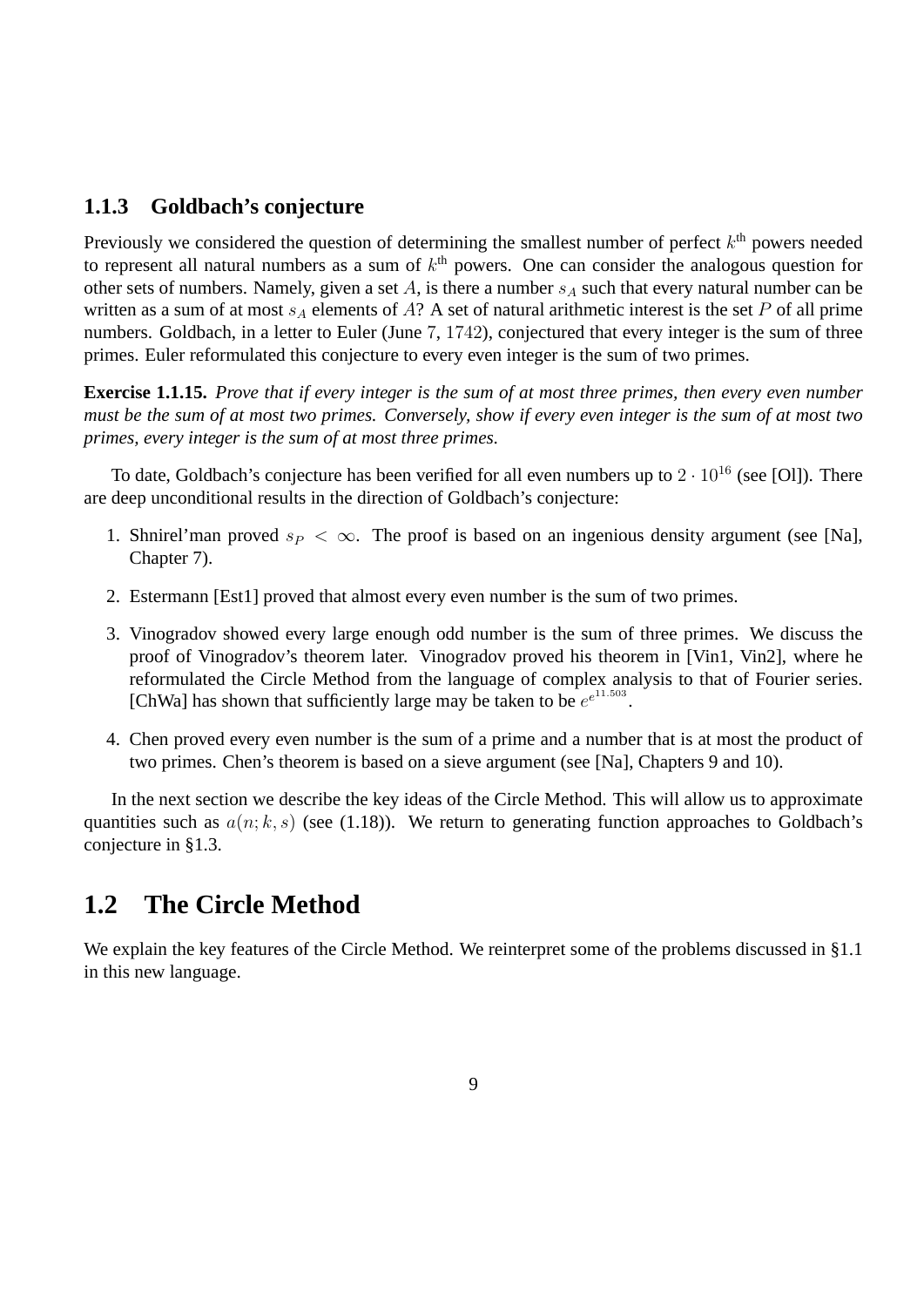#### **1.2.1 Problems**

The Circle Method was devised to deal with additive problems of the following nature:

**Problem 1.2.1.** *Given some subset* A ⊂ N *and a positive integer* s*, what natural numbers can be written as a sum of* s *elements of* A*, and in how many ways? Explicitly, what is*

$$
\{a_1 + \dots + a_s : a_i \in A\} \cap \mathbb{N}.\tag{1.24}
$$

More generally, one has

**Problem 1.2.2.** *Fix a collection of subsets*  $A_1, \ldots, A_s \subset \mathbb{N}$  *and study* 

$$
\{a_1 + \dots + a_s : a_i \in A_i\} \cap \mathbb{N}.\tag{1.25}
$$

We give several problems where the Circle Method is useful. We confine ourselves to two common choices for A. The first choice is P, the set of primes:  $P = \{2, 3, 5, 7, 11, \dots\}$ . We denote elements of P by p. The second choice is K, the set of  $k^{\text{th}}$  powers of non-negative integers;  $K = \{0, 1, 2^k, 3^k, 4^k, \dots\}$ . We denote elements of K by  $n^k$ .

1. Consider  $A = P$  and  $s = 2$ . Thus we are investigating

$$
\{p_1 + p_2 : p_i \text{ prime}\} \cap \mathbb{N}.\tag{1.26}
$$

This is Goldbach's conjecture for even numbers.

2. Again let  $A = P$  but now let  $s = 3$ . Thus we are investigating

$$
\{p_1 + p_2 + p_3 : p_i \text{ prime}\} \cap \mathbb{N}.\tag{1.27}
$$

Vinogradov's theorem asserts that every large enough odd number is included in the intersection.

3. Let  $A = K$  and fix a positive integer s. We are studying

$$
\{n_1^k + \dots + n_s^k : n_i \in \mathbb{N}\} \cap \mathbb{N}.\tag{1.28}
$$

This is Waring's problem.

4. Let  $-P = \{-2, -3, -5, \dots\}$ . If we consider  $P - P$ , we have

$$
\{p_1 - p_2\} \cap \mathbb{N}.\tag{1.29}
$$

This tells us which numbers are the differences between primes. A related question is to study how many pairs  $(p_1, p_2)$  satisfy  $p_1 - p_2 = n$ . If we take  $n = 2$ ,  $p_1$  and  $p_2$  are called **twin primes**.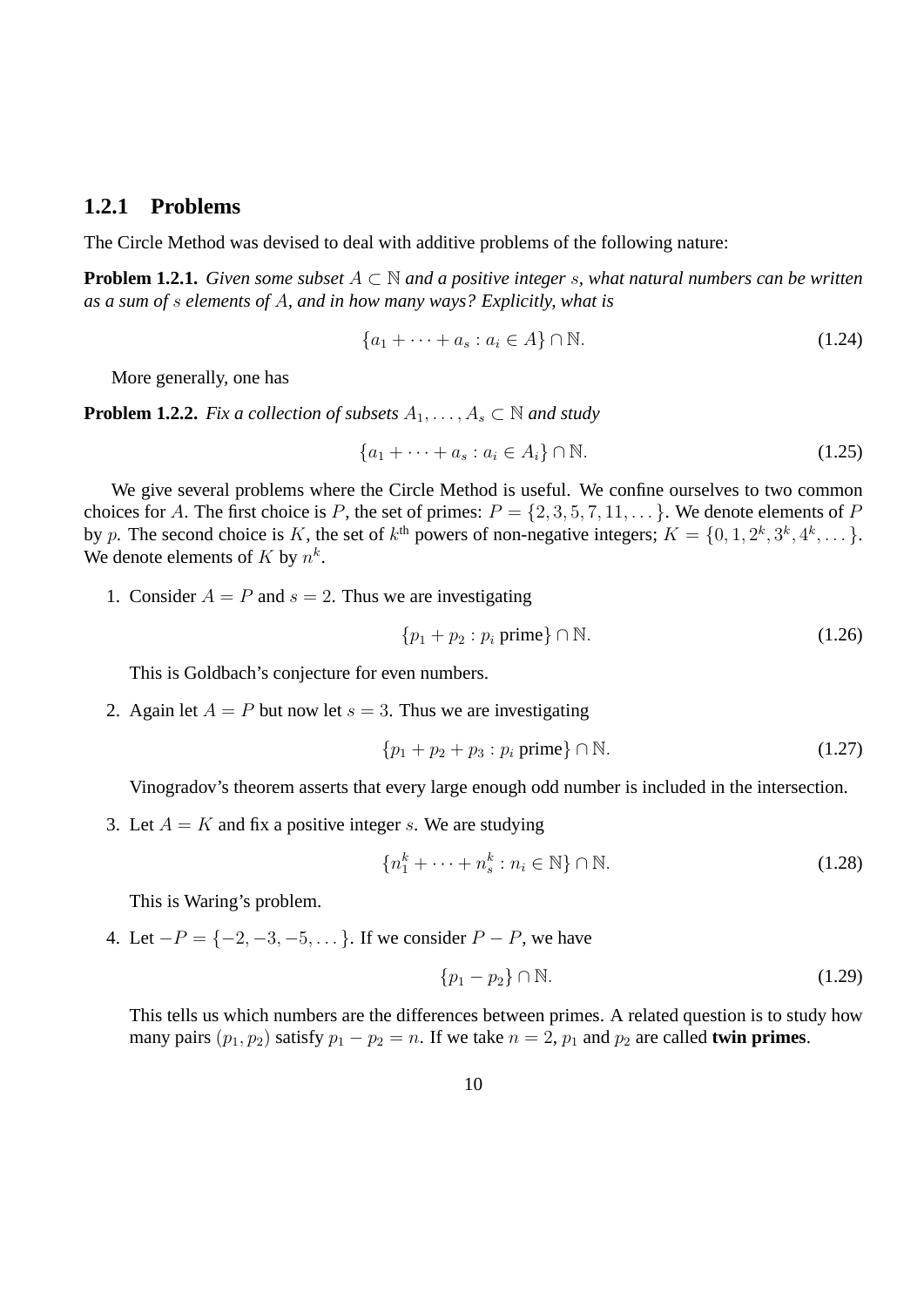In the following paragraphs we sketch the main ideas of the Circle Method, first without worrying about convergence issues, then highlighting where the technicalities lie. In Chapter 2 we work through all but one of these technicalities for a specific problem; the remaining technicality for this problem has resisted analysis to this day. We have chosen to describe an open problem rather than a problem where all the difficulties can be handled for several reasons. The first is that to handle these technicalities for one of the standard problems would take us too far afield, and there are several excellent expositions for those desiring complete detail (see [Da2, EE, Na]). Further, there are numerous open problems where the Circle Method provides powerful heuristics that agree with experimental investigations; after working through the problem in Chapter 2 the reader will have no trouble deriving such estimates for additional problems.

### **1.2.2 Setup**

Let us consider Problem 1.2.1. As before, we consider a generating function

$$
F_A(x) = \sum_{a \in A} x^a. \tag{1.30}
$$

Next, we write

$$
F_A(x)^s = \sum_{n=1}^{\infty} r(n; s, A)x^n.
$$
 (1.31)

**Exercise 1.2.3.** *Prove*  $r(n; s, A)$  *is the number of ways of writing* n *as a sum of* s *elements of* A.

An equivalent formulation of Problem 1.2.1 is the following:

**Problem 1.2.4.** *Determine* r(n; s, A)*.*

In order to extract individual coefficients from a power series we have the following standard fact from complex analysis:

**Proposition 1.2.5.** *1. Let* γ *be the unit circle oriented counter-clockwise. Then*

$$
\frac{1}{2\pi i} \int_{\gamma} z^n dz = \begin{cases} 1 & \text{if } n = -1; \\ 0 & \text{otherwise.} \end{cases} \tag{1.32}
$$

2. Let  $P(z) = \sum_{k=0}^{\infty} a_k z^k$  be a power series with radius of convergence larger than one. Then

$$
\frac{1}{2\pi i} \int_{\gamma} P(z) z^{-n-1} dz = a_n.
$$
 (1.33)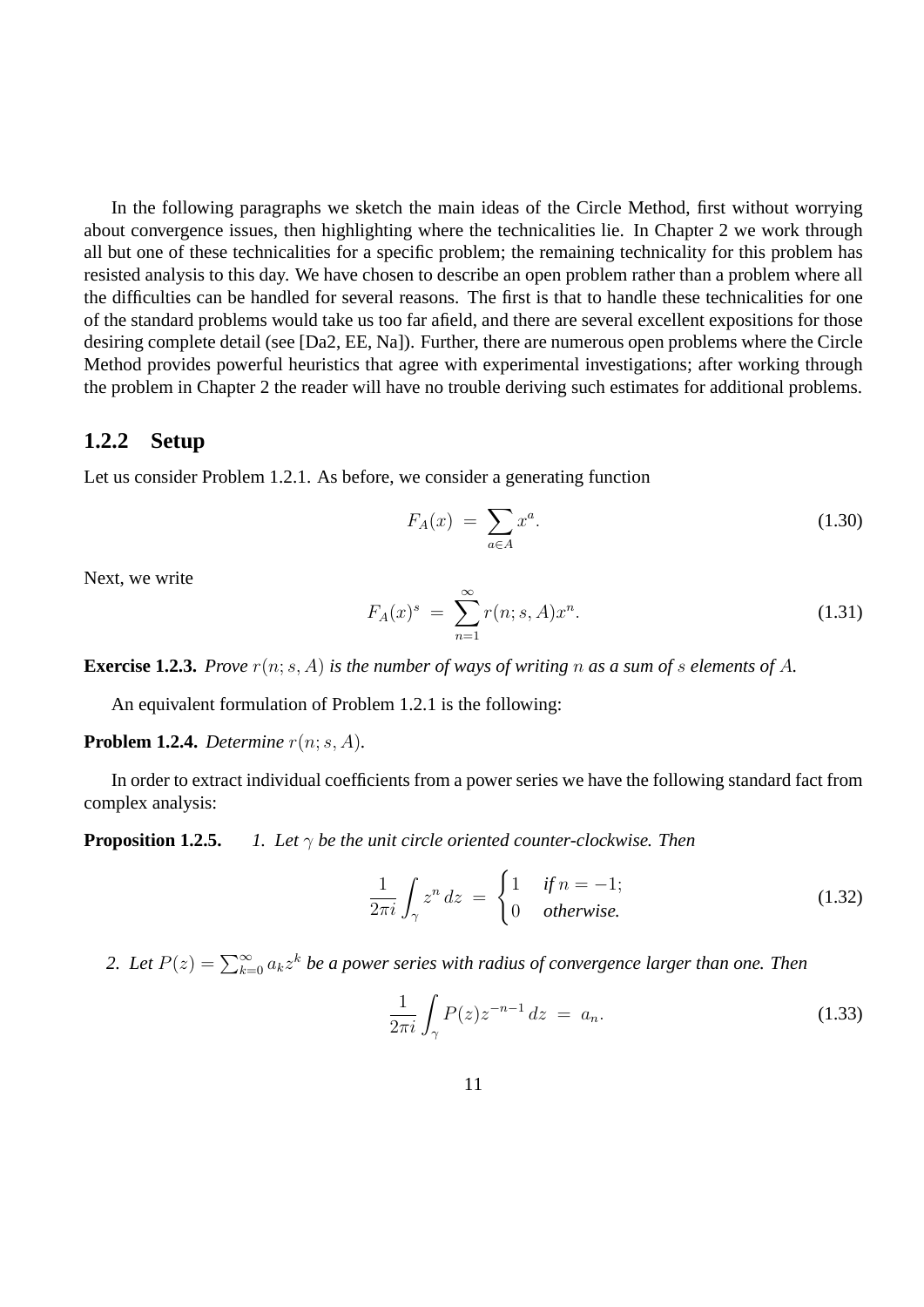See §**??** for a sketch of the proof, or any book on complex analysis (for example, [Al, La5]). Consequently, ignoring convergence problems yields

$$
r(n; s, A) = \frac{1}{2\pi i} \int_{\gamma} F_A(z)^s z^{-n-1} dz.
$$
 (1.34)

**Definition 1.2.6**  $(e(x))$ . We set

$$
e(x) = e^{2\pi ix}.\tag{1.35}
$$

**Exercise 1.2.7.** *Let* m, n ∈ Z*. Prove*

$$
\int_0^1 e(nx)e(-mx)dx = \begin{cases} 1 & \text{if } n = m; \\ 0 & \text{otherwise.} \end{cases}
$$
\n(1.36)

An alternative, but equivalent, formulation is to consider a different generating function for A:

$$
f_A(x) = \sum_{a \in A} e(ax). \tag{1.37}
$$

Again, ignoring convergence problems,

$$
\int_0^1 f_A(x)^s e(-nx) dx = r(n; s, A).
$$
 (1.38)

If we can evaluate the above integral, not only will we know which  $n$  can be written as the sum of  $s$ elements of A, but we will know in how many ways.

**Exercise 1.2.8.** *Using exercise 1.2.7, prove* (1.38)*.*

#### **1.2.3 Convergence Issues**

The additive problem considered in Problem 1.2.1 is interesting only if  $A$  is infinite; otherwise, we can just enumerate  $a_1 + \cdots + a_s$  in a finite number of steps. If A is infinite, the defining sum for the generating function  $f_A(x)$  need not converge, or may not have a large enough radius of convergence. For each N, define

$$
A_N = \{a \in A : a \le N\} = A \cap \{0, 1, \dots, N\}.
$$
\n(1.39)

Note the  $A_N$ s are an increasing sequence of subsets

$$
A_N \, \subset \, A_{N+1}, \tag{1.40}
$$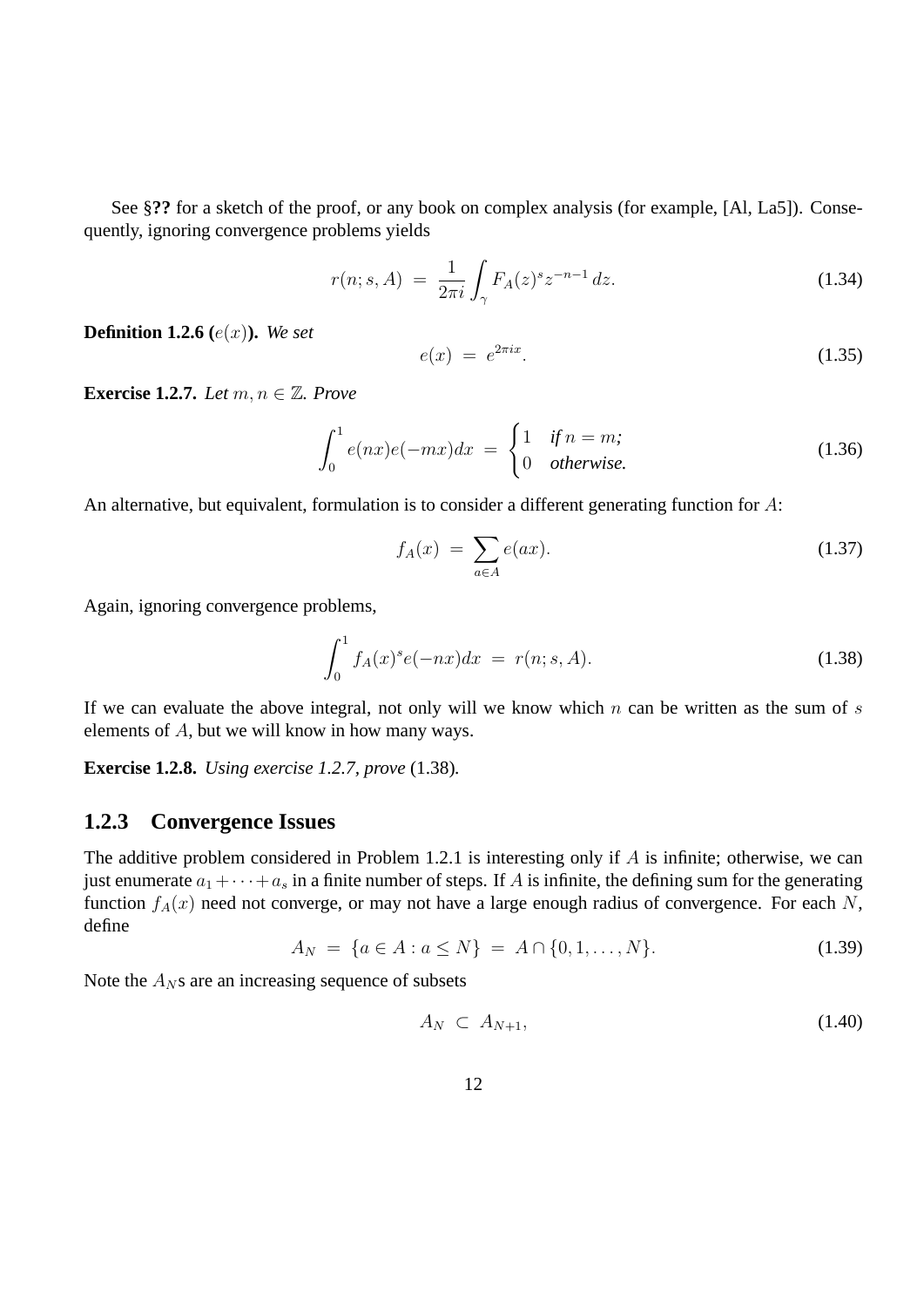and

$$
\lim_{N \to \infty} A_N = A. \tag{1.41}
$$

For each N, we consider the truncated generating function attached to  $A_N$ :

$$
f_N(x) = \sum_{a \in A_N} e(ax). \tag{1.42}
$$

As  $f_N(x)$  is a finite sum, all the convergence issues vanish. A similar argument as before yields

$$
f_N(x)^s = \sum_{n \le sN} r_N(n; s, A)e(nx), \qquad (1.43)
$$

except now we have  $r_N (n; s, A)$ , which is the number of ways of writing n as the sum of s elements of A with each element at most N. If  $n \le N$ , then  $r_N(n; s, A) = r(n; s, A)$ , the number of ways of writing n as the sum of s elements of A; note  $f_N(x)^s$  is the generating function for the sum of s elements (at most N) of A

For example, if  $A = P$  (the set of primes),  $N = 10$  and  $s = 2$ , then  $A_{10} = P_{10} = \{2, 3, 5, 7\}$ . An easy calculation gives  $r_{10}(8; 2, P) = r(8; 2, P) = 2$ . However,  $r_{10}(14; 2, P) = 1$  (from  $7 + 7$ ) but  $r(14; 2, P) = 3$  (from  $7 + 7, 3 + 11$ , and  $11 + 3$ ).

We have shown the following, which is the key re-formulation of these additive problems:

**Lemma 1.2.9.** *If*  $n \leq N$  *then* 

$$
r(n;s,A) = r_N(n;s,A) = \int_0^1 f_N(x)^s e(-nx) dx.
$$
 (1.44)

However, having an integral expression for  $r_N(n; s, A)$  is not enough; we must be able to *evaluate* the integral (either exactly, or at least bound it away from zero). Note  $f_N(x)$  has  $|A_N|$  terms, each term of absolute value 1. In many problems, for most  $x \in [0,1]$  the size of  $f_N(x)$  is about  $\sqrt{|A_N|}$ , while for special  $x \in [0, 1]$  one has  $f_N(x)$  is of size  $|A_N|$ . The main contribution to the integral is expected to come from x where  $f_N(x)$  is large, and often this integration can be performed. If we can show that the contribution of the remaining x is smaller, we will have bounded  $r_N(n; s, A)$  away from zero.

### **1.2.4 Major and Minor arcs**

The difficultly is evaluating the integral in Lemma 1.2.9. Many successful applications of the Circle Method proceed in the following manner:

1. Given a set A, we construct a generating function  $f_N(x)$  for  $A_N$ . As  $f_N(x)$  is a sum of complex exponentials of size 1, we expect there will often be significant cancellation. See the comments after Theorem **??** for other examples of similar cancellation in number theory.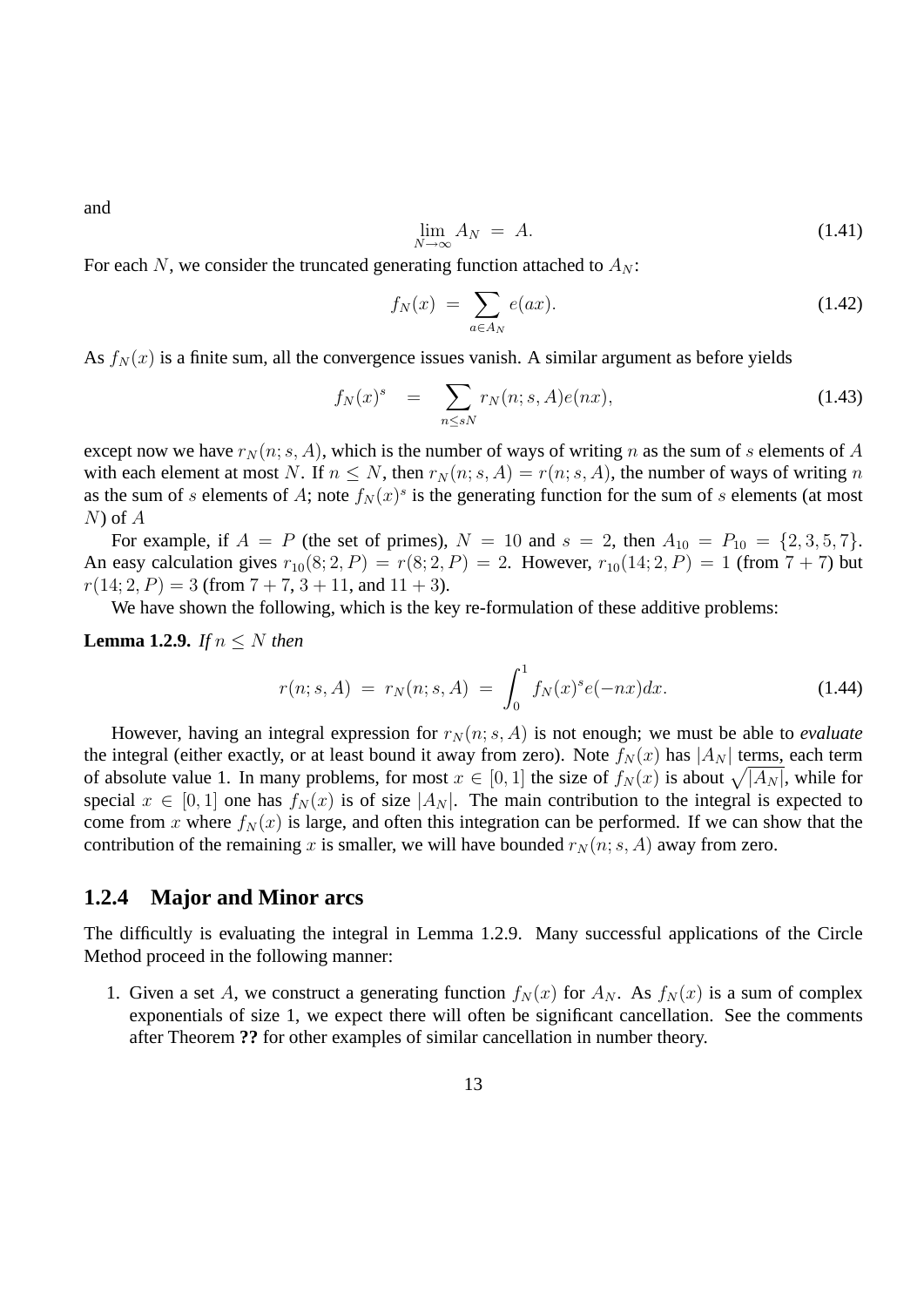2. Split [0, 1] into two disjoint pieces, called the **Major arcs** M and the **Minor arcs** m. Then

$$
r(m;s,A) \ = \ r_N(m;s,A) \ = \ \int_{\mathcal{M}} f_N^s(x)e(-mx)dx + \int_m f_N^s(x)e(-mx)dx. \tag{1.45}
$$

The construction of  $M$  and m depend on N and the problem being studied.

- 3. On the Major arcs M we find a function which, up to lower order terms, agrees with  $f_N^s(x)$  and is easily integrated. We then perform the integration, and are left with a contribution over the Major arcs which is bounded away from zero and is large.
- 4. One shows that as  $N \to \infty$ , the Minor arcs' contribution is of lower order than the Major arcs' contribution. This implies that for n large,  $r_N(n; s, A) > 0$ , which proves that large n can be represented as a sum of s elements of A.

The last is the most difficult step. It is often highly non-trivial to obtain the required cancellation over the Minor arcs. For the problems mentioned, we are able to obtain the needed cancellation for  $A = P$ and  $s = 3$  (every large odd number is the sum of three primes), but not  $A = P$  and  $s = 2$ ; we give some heuristics in §1.3.7 as to why  $s = 2$  is so much harder than  $s = 3$ . For  $A = K$  (the set of  $k<sup>th</sup>$  powers of integers), we can obtain the desired cancellation for  $s = s(k)$  sufficiently large. Hardy and Littlewood proved we may take  $s(k) = 2^k + 1$ . Wooley and others have improved this result; however, in general we expect the result to hold for smaller s than the best results to date.

#### **1.2.5 Historical Remark**

We briefly comment on the nomenclature: we have been talking about the Circle Method and arcs, yet there are no circles anywhere in sight! Let us consider an example. Recall from Proposition 1.1.2 that the generating function for the partition problem is

$$
F(x) = \frac{1}{(1-x)(1-x^2)(1-x^3)\cdots} = 1 + \sum_{n=1}^{\infty} P(n)x^n.
$$
 (1.46)

By (1.34), and ignoring convergence issues, we need to consider

$$
P(n) = \frac{1}{2\pi i} \int_{\gamma} F(z) z^{-n-1} dz.
$$
 (1.47)

The integrand is not defined at any point of the form  $e(\frac{a}{a})$  $\frac{a}{q}$ ). The idea is to consider a small arc around each point  $e(\frac{a}{a})$  $\frac{a}{q}$ ). This is where  $|F(z)|$  is large. At least intuitively one expects that the integral of  $F(z)$  along these arcs should be the major part of the integral. Thus, we break the unit circle into two disjoint pieces, the Major arcs (where we expect the generating function to be large), and the Minor arcs (where we expect the function to be small). While many problems proceed through generating functions that are sums of exponentials, as well as integrating over [0, 1] instead of a cirlce, we keep the original terminology.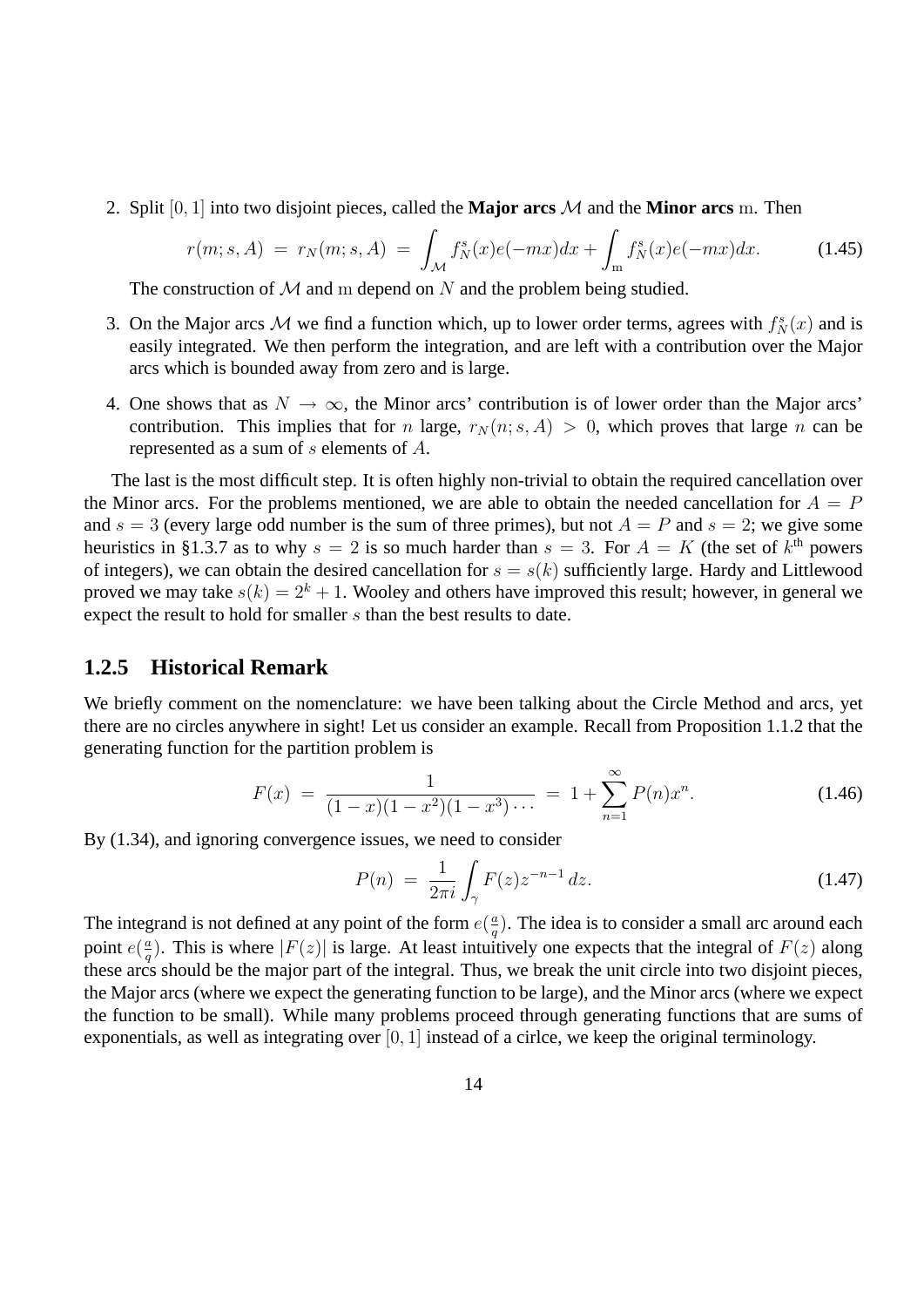### **1.2.6 Needed Number Theory Results**

In our applications of the Circle Method, we need several results concerning prime numbers. These will be used to analyze the size of the generating function on the Major arcs. As we have seen in §**??** and §**??**, it is often easier to weight primes by log p in sums, and then remove these weights through partial summation. We use the following statements freely (see, for example, [Da2] for proofs). We constantly use partial summation; the reader is advised to review the material in §**??**.

**Theorem 1.2.10 (Prime Number Theorem).** Let  $\pi(x)$  denote the number of primes at most x. Then *there is a constant*  $c < 1$  *such that* 

$$
\sum_{p \le x} \log p = x + O\left(x \exp(-c\sqrt{\log x})\right). \tag{1.48}
$$

*Equivalently, by partial summation we have*

$$
\pi(x) = \sum_{p \le x} 1 = Li(x) + O\left(x \exp\left(-\frac{c}{2}\sqrt{\log x}\right)\right),\tag{1.49}
$$

*where Li*(x) *is the logarithmic integral, which for any fixed positive integer* k *has the Taylor expansion*

$$
Li(x) = \int_2^x \frac{dt}{\log t} = \frac{x}{\log x} + \frac{1!x}{\log^2 x} + \dots + \frac{(k-1)!x}{\log^k x} + O\left(\frac{x}{\log^{k+1} x}\right). \tag{1.50}
$$

The above is the original version of the Prime Number Theorem. The error term has been strengthened The above is the original version of the Frithe Number Theorem. The error term has be<br>by Korobov and Vinogradov to  $O(x \exp(-c_\theta \sqrt[q]{\log x}))$  for any  $\theta < \frac{3}{5}$ . All we will need is

$$
\pi(x) = \frac{x}{\log x} + o\left(\frac{x}{\log x}\right), \quad \sum_{p \le x} \log p = x + o(x). \tag{1.51}
$$

**Exercise 1.2.11.** *Using partial summation, deduce a good estimate for*  $\pi(x)$  *from* (1.48)*.* 

**Exercise 1.2.12.** *Prove* (1.50)*.*

**Theorem 1.2.13 (Siegel-Walfisz).** *Let* C, B > 0 *and let* a *and* q *be relatively prime. Then*

$$
\sum_{\substack{p \le x \\ p \equiv a(q)}} \log p = \frac{x}{\phi(q)} + O\left(\frac{x}{\log^C x}\right) \tag{1.52}
$$

for  $q \leq \log^B x$ , and the constant above does not depend on x, q or a (i.e., it only depends on C and B).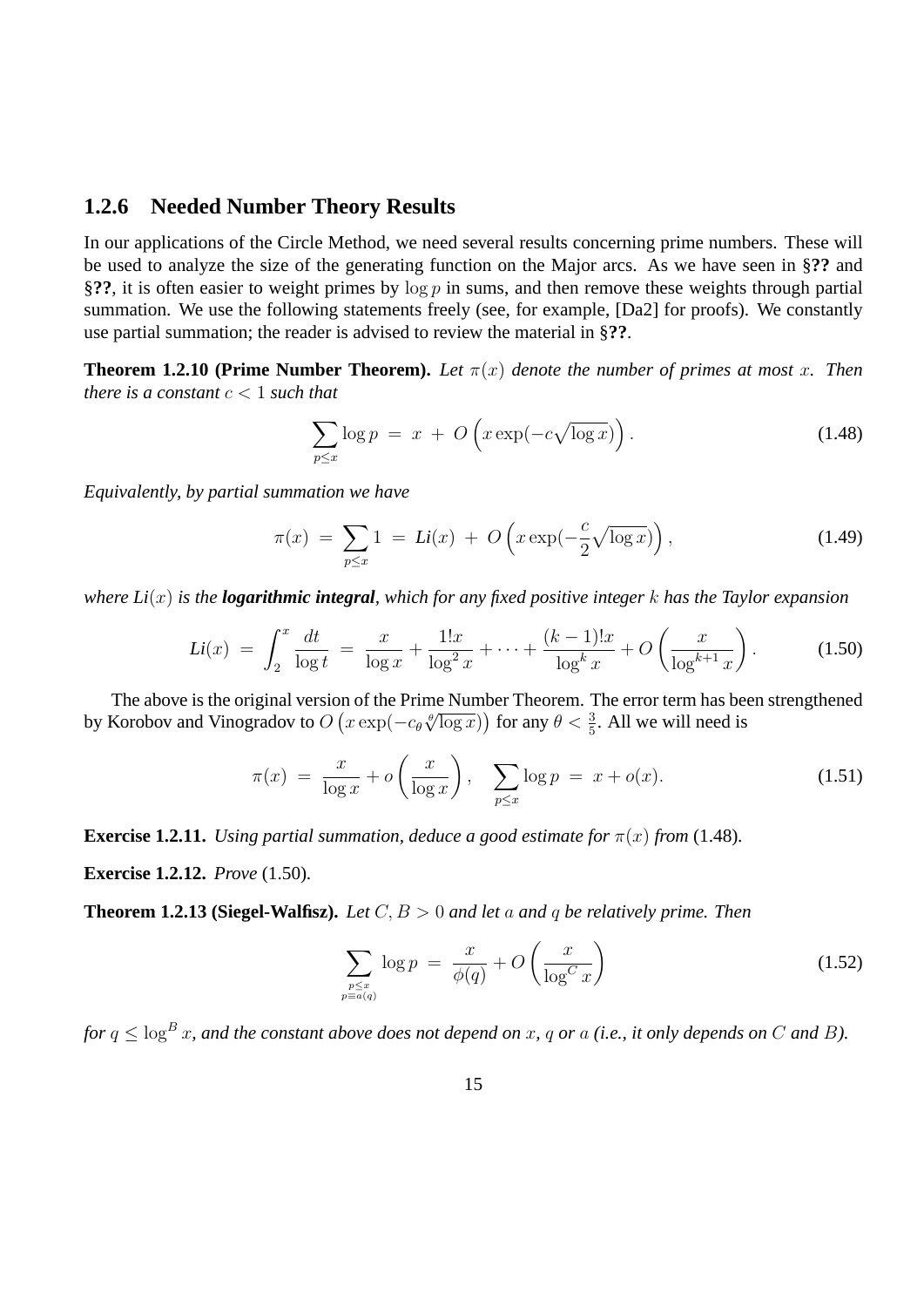One may interpret the Siegel-Walfisz Theorem as saying each residue class has, to first order, the same number of primes. Explicitly, for a fixed q there are  $\phi(q)$  numbers a relatively prime to q. Up to lower order terms each residue class has  $\frac{\pi(x)}{\phi(q)}$  primes (see §??, §??). *Note the main term is larger than the error term if we choose C sufficiently large*. If we were to take q as large as  $x^{\delta}$  for some  $\delta > 0$ , then the error term would exceed the main term; we want to apply this theorem when  $q$  is much smaller than  $x$ . The choice of the Major arcs is crucially influenced by the error term in the Siegel-Walfsiz Theorem.

### **1.3 Goldbach's conjecture revisited**

While we discuss the complications from estimating the integral over the Minor arcs below, we do not give details on actually bounding these integrals; the interested reader should consult [Da2, EE, Est2, Na]. It is our intention to only *introduce* the reader to the broad brush strokes of this elegant theory.

Unfortunately, such an approach means that at the end of the day, we have not solved the original problem. We have chosen this approach for several reasons. While the technical details can be formidable, for many problems these details are beautifully presented in the above (and many other) sources. Further, there are many applications of the Circle Method where the needed estimates on the Minor arcs are not known, even assuming powerful conjectures such as the Generalized Riemann Hypothesis. In these cases, while it is often reasonable to assume that the contribution from the Major arcs is the main term, one cannot prove such statements. Thus, the techniques we develop are sufficient to allow the reader to *predict* the answer for a variety of open problems; these answers can often be tested numerically.

For these reasons, we describe the ideas of the Circle Method for Goldbach's problem: What are the Major and Minor arcs? Why do we obtain the necessary cancellation when  $s = 3$  but not when  $s = 2$ ? These examples are well known in the literature, and we content ourselves with a very brief introduction. In Chapter 2 we give a very thorough treatment of another Circle Method problem, Germain primes, which has applications to cryptography. The techniques for this problem suffice to estimate the Major arc contributions in many other problems (for example, how many twin primes are there less than  $x$ ).

We do not always explicitly compute the error terms below, often confining ourselves to writing the main term and remarking the correction terms are smaller. As an exercise, the reader is encouraged to keep track of these errors.

### **1.3.1 Setup**

The Circle Method begins with a choice of a generating function specific to the problem. For analytical reasons (see remark **??** and §1.2.6), it is often convenient to analyze the weighted generating function

$$
F_N(x) = \sum_{p \le N} \log p \cdot e(px) \tag{1.53}
$$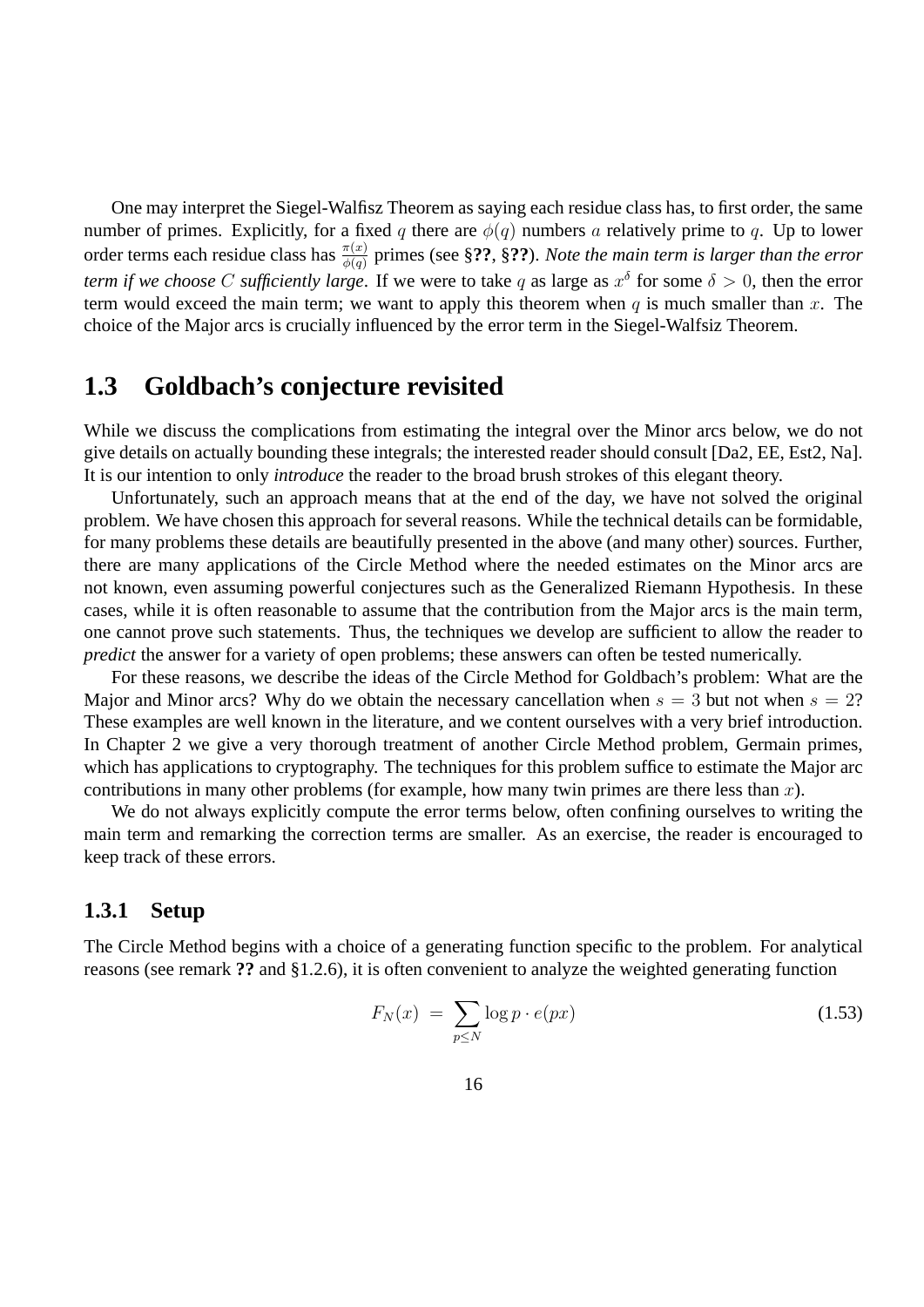instead of  $f_N(x)$ , and pass to the unweighted function by partial summation. One could worked only with  $f_N(x)$  (see [Est2], Chapter 3); however, we prefer to use  $F_N(x)$  as the weights are easily removed and simplify several formulas. Working analogously as before, to write  $m$  as a sum of  $s$  primes leads us to

$$
R_{N,s}(m) = \int_0^1 F_N^s(x)e(-mx)dx,
$$
\t(1.54)

where now

$$
R_{N,s}(m) = \sum_{\substack{p_1 + \dots + p_s = m \\ p_i \le N}} \log p_1 \dots \log p_s.
$$
 (1.55)

**Exercise 1.3.1.** *Relate*  $R_{N,s}(m)$  *and*  $r_N(m; s, P)$ *. For details, see §2.7.* 

Thus, if we can show  $R_{N,s}(m)$  is positive for N and m sufficiently large, then  $r(m; s, P)$  is also positive.

### **1.3.2** Average Value of  $|F_N(x)|^2$

We use the little-Oh notation (see definition **??**). Thus,  $N + o(N)$  means the answer is N plus lower order terms. Recall

$$
F_N(x) = \sum_{p \le N} \log p \cdot e(px) \tag{1.56}
$$

**Lemma 1.3.2.**  $|F_N(x)| \leq N + o(N)$ .

*Proof.* By the Prime Number Theorem, (1.48), we have

$$
|F_N(x)| = \left| \sum_{p \le N} \log p \cdot e(px) \right| \le \sum_{p \le N} \log p = N + o(N). \tag{1.57}
$$

**Lemma 1.3.3.**  $F_N(0) = F_N(1) = N + o(N)$ , and  $F_N(\frac{1}{2})$  $(\frac{1}{2}) = -N + o(N).$ 

*Proof.*  $F_N(0)$  and  $F_N(1)$  are immediate, as  $e(p \cdot 1) = 1$  for all p. For  $F_N(\frac{1}{2})$  $(\frac{1}{2})$ , note

$$
e\left(p \cdot \frac{1}{2}\right) = e^{\pi i p} = \begin{cases} -1 & \text{if } p \text{ is odd} \\ +1 & \text{if } p \text{ is even} \end{cases}
$$
 (1.58)

As there is only one even prime,

$$
F_N\left(\frac{1}{2}\right) = \log 2 - \sum_{3 \le p \le N} \log p,\tag{1.59}
$$

and the argument proceeds as before.

 $\Box$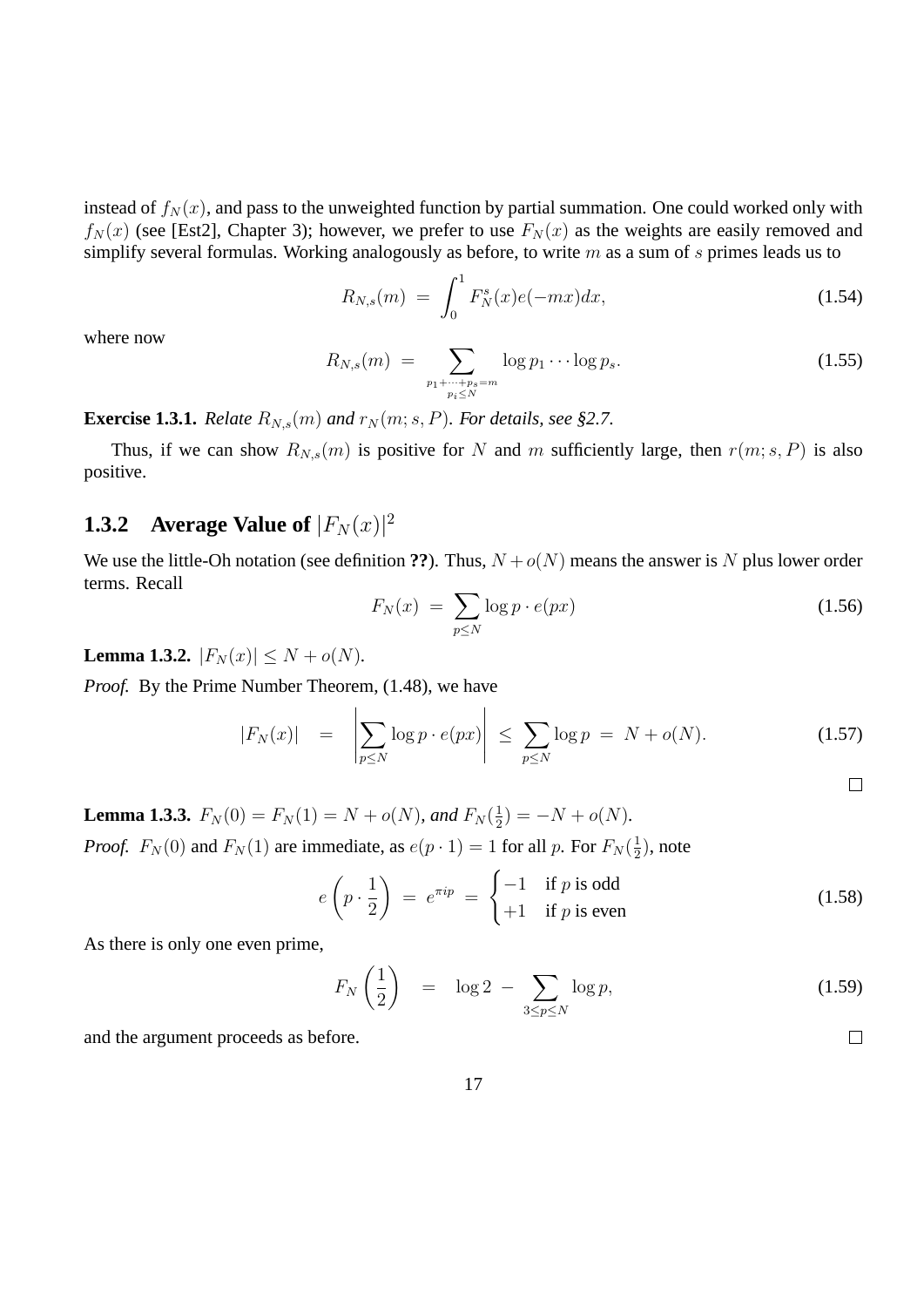**Exercise 1.3.4.** *How large are*  $F_N(\frac{1}{4})$  $\frac{1}{4}$ ) and  $F_N(\frac{3}{4})$ 4 )*? How big can* o(N) *be in Lemma 1.3.3?*

Thus  $F_N(x)$  is occasionally as large as N; in §1.3.5 we describe the x where  $F_N(x)$  is large. We can, however, show that the average square of  $F_N(x)$  is significantly smaller:

**Lemma 1.3.5.** *The average value of*  $|F_N(x)|^2$  *is*  $N \log N + o(N \log N)$ *.* 

*Proof.* The following trivial observation will be extremely useful in our arguments. Let  $g(x)$  be a complexvalued function, and let  $\overline{g}(x)$  be its complex conjugate. Then  $|g(x)|^2 = g(x)\overline{g}(x)$ . In our case, as  $F_N(x) = F_N(-x)$  we have

$$
\int_{0}^{1} |F_{N}(x)|^{2} dx = \int_{0}^{1} F_{N}(x) F_{N}(-x) dx
$$
  
= 
$$
\int_{0}^{1} \sum_{p \le N} \log p \cdot e(px) \sum_{q \le N} \log q \cdot e(-qx) dx
$$
  
= 
$$
\sum_{p \le N} \sum_{q \le N} \log p \log q \int_{0}^{1} e((p-q)x) dx.
$$
 (1.60)

By exercise 1.2.7, the integral is 1 if  $p = q$  and 0 otherwise. Therefore the only pairs  $(p, q)$  that contribute are when  $p = q$ , and we have

$$
\int_0^1 |F_N(x)|^2 dx = \sum_{p \le N} \log^2 p.
$$
 (1.61)

Using partial summation (see exercise 1.3.9), we can show

$$
\sum_{p\leq N} \log^2 p = N \log N + o(N \log N). \tag{1.62}
$$

Thus

$$
\int_0^1 |F_N(x)|^2 dx = N \log N + o(N \log N). \tag{1.63}
$$

 $\Box$ 

**Remark 1.3.6.** *The above argument is extremely common. The absolute value function is not easy to work with; however,*  $g(x)g(x)$  *is very tractable (see also §*??*). In many problems, it is a lot easier to study*  $\int |g(x)|^2$  than  $\int |g(x)|$  or  $\int |g(x)|^3$ .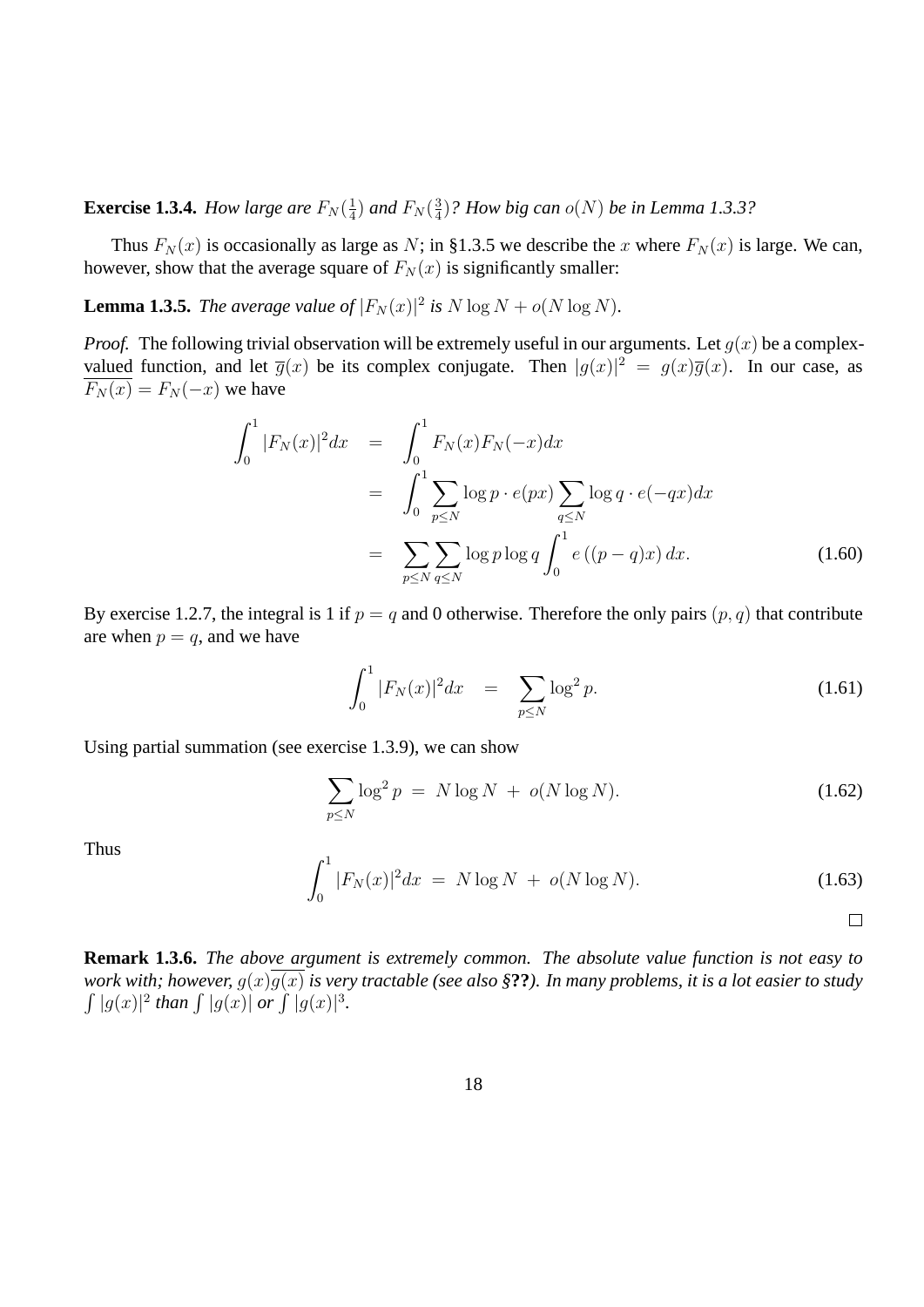${\bf Remark 1.3.7}$  (Philosophy of Square-root Cancellation). *The average value of*  $|F_N(x)|^2$  *is about*  $N\log N$ *,*  $s$ ignificantly smaller than the maximum possible value of  $N^2$ . Thus, we have almost square-root cancella*tion on average. In general, if one adds a "random" set of* N *numbers of absolute value* 1*, the sum could be as large as* <sup>N</sup>*, but often is at most of size* <sup>√</sup> N*. For more details and examples, see §***??** *and §***??***.*

**Exercise 1.3.8.** *Investigate the size of*  $\sum_{x=0}^{p-1} e^{2\pi i x^2/p}$  *for p prime.* Hint: *rewrite the sum as two sums by using the Legendre symbol (see §***??***).*

**Exercise 1.3.9.** *Using the Prime Number Theorem and Partial Summation, prove*

$$
\sum_{p \leq N} \log^2 p = N \log N + o(N \log N). \tag{1.64}
$$

### **1.3.3** Large Values of  $F_N(x)$

For a fixed B, let  $Q = \log^B N$ . Fix a  $q \leq Q$  and an  $a \leq q$  with a and q relatively prime. We evaluate  $F_N\left(\frac{a}{a}\right)$ while on average  $F_N(x)$  is of size  $\sqrt{N \log N}$ , for x near such  $\frac{a}{q}$  we shall see that  $F_N(x)$  is large.

$$
F_N\left(\frac{a}{q}\right) = \sum_{p \le N} \log p \cdot e\left(p\frac{a}{q}\right). \tag{1.65}
$$

The summands on the right hand side depend weakly on  $p$ . Specifically, the exponential terms only depend on p mod q, which allows us to rewrite  $F_N\left(\frac{a}{a}\right)$  $\left(\frac{a}{q}\right)$  as a sum over congruence classes:

$$
F_N\left(\frac{a}{q}\right) = \sum_{r=1}^q \sum_{\substack{p \equiv r(q) \\ p \le N}} \log p \cdot e\left(\frac{ap}{q}\right)
$$
  

$$
= \sum_{r=1}^q \sum_{\substack{p \equiv r(q) \\ p \le N}} \log p \cdot e\left(\frac{ar}{q}\right)
$$
  

$$
= \sum_{r=1}^q e\left(\frac{ar}{q}\right) \sum_{\substack{p \equiv r(q) \\ p \le N}} \log p. \tag{1.66}
$$

We use the Siegel-Walfisz Theorem to evaluate the sum over  $p \equiv r \mod q$ . We first remark that we may assume r and q are relatively prime (see exercise 1.3.10). Briefly, if  $p \equiv r \mod q$ , this means  $p = \alpha q + r$ for some  $\alpha \in \mathbb{N}$ . If r and q have a common factor, there can be at most one prime p (namely r) such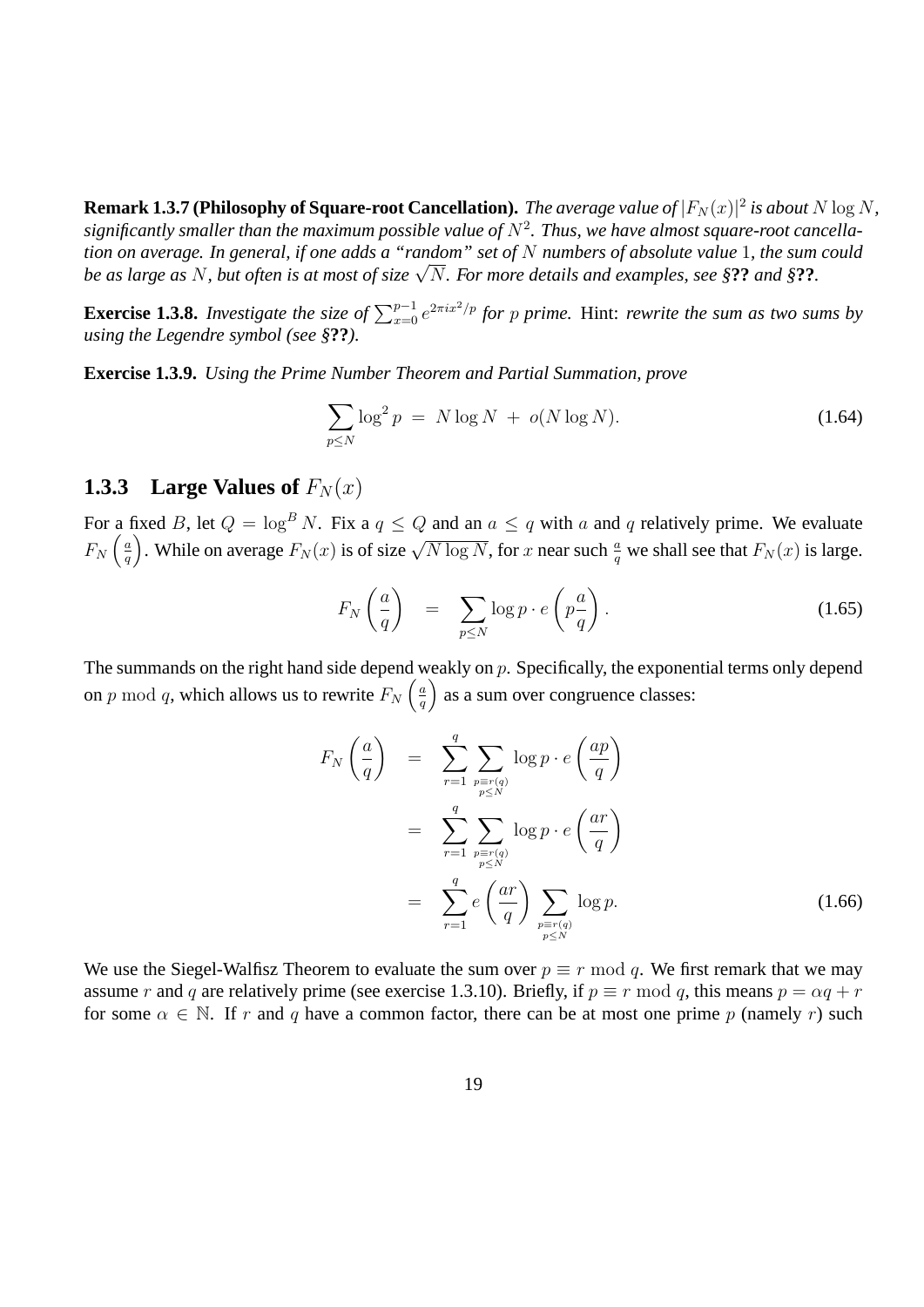that  $p \equiv r \mod q$ , and this can easily be shown to give a negligible contribution. For any  $C > 0$ , by the Siegel-Walfisz Theorem

$$
\sum_{\substack{p \equiv r(q) \\ p \le N}} \log p \ = \ \frac{N}{\phi(q)} \ + \ O\left(\frac{N}{\log^C N}\right). \tag{1.67}
$$

As  $\phi(q)$  is at most q which is at most  $\log^B N$ , we see that if we take  $C > B$  then the main term is significantly greater than the error term. Note the Siegel-Walfisz Theorem would be useless if  $q$  were large, say  $q \approx N^{\delta}$ . Then the main term would be like  $N^{1-\delta}$ , which would be smaller than the error term. Thus we find

$$
F_N\left(\frac{a}{q}\right) = \sum_{\substack{r=1 \ r,q=1}}^q e\left(\frac{ar}{q}\right) \frac{N}{\phi(q)} + O\left(\frac{qN}{\log^C N}\right)
$$
  

$$
= \frac{N}{\phi(q)} \sum_{\substack{r=1 \ r,q=1}}^q e\left(\frac{ar}{q}\right) + O\left(\frac{N}{\log^{C-B} N}\right).
$$
 (1.68)

If the sum over r in (1.68) is not too small, then  $F_N$   $\left(\frac{a}{a}\right)$  $\left(\frac{a}{q}\right)$  is "approximately" of size  $\frac{N}{q}$ , with an error of size  $\frac{N}{\log^{C-B} N}$ . If  $C > 2B$ , the main term is significantly larger than the error term, and  $F_N$   $\left(\frac{a}{q}\right)$  $\left(\frac{a}{q}\right)$  is large.

The Siegel-Walfisz Theorem is our main tools for evaluating the necessary prime sums, and it is useful only when the error term is less than the main term. Our investigations of the (potential) size of  $F<sub>N</sub>(x)$ lead us to the proper definitions for the Major and Minor arcs in §1.3.4.

**Exercise 1.3.10.** *Show the terms with* r *and* q *not relatively prime in* (1.66) *contribute lower order terms.*

### **1.3.4 Definition of the Major and Minor Arcs**

We split  $[0, 1]$  into two disjoint parts, the Major and the Minor arcs. As  $|F_N(x)|^2$  is of size N log N on average, there is significant cancellation in  $F_N(x)$  most of the time. The Major arcs will be a union of very small intervals centered at rationals with small denominator relative to N. Near these rationals we can approximate  $F_N(x)$  very well, and  $F_N(x)$  will be large (of size N). The Minor arcs will be the rest of [0, 1], and here we expect  $F_N(x)$  to be significantly smaller than N. Obtaining such cancellation in the series expansion is *not* easy – this is the hardest part of the problem. In many cases we are unable to prove the integral over the Minor arcs is smaller than the contribution from the Major arcs, though we often believe this is the case, and numerical investigations support such claims.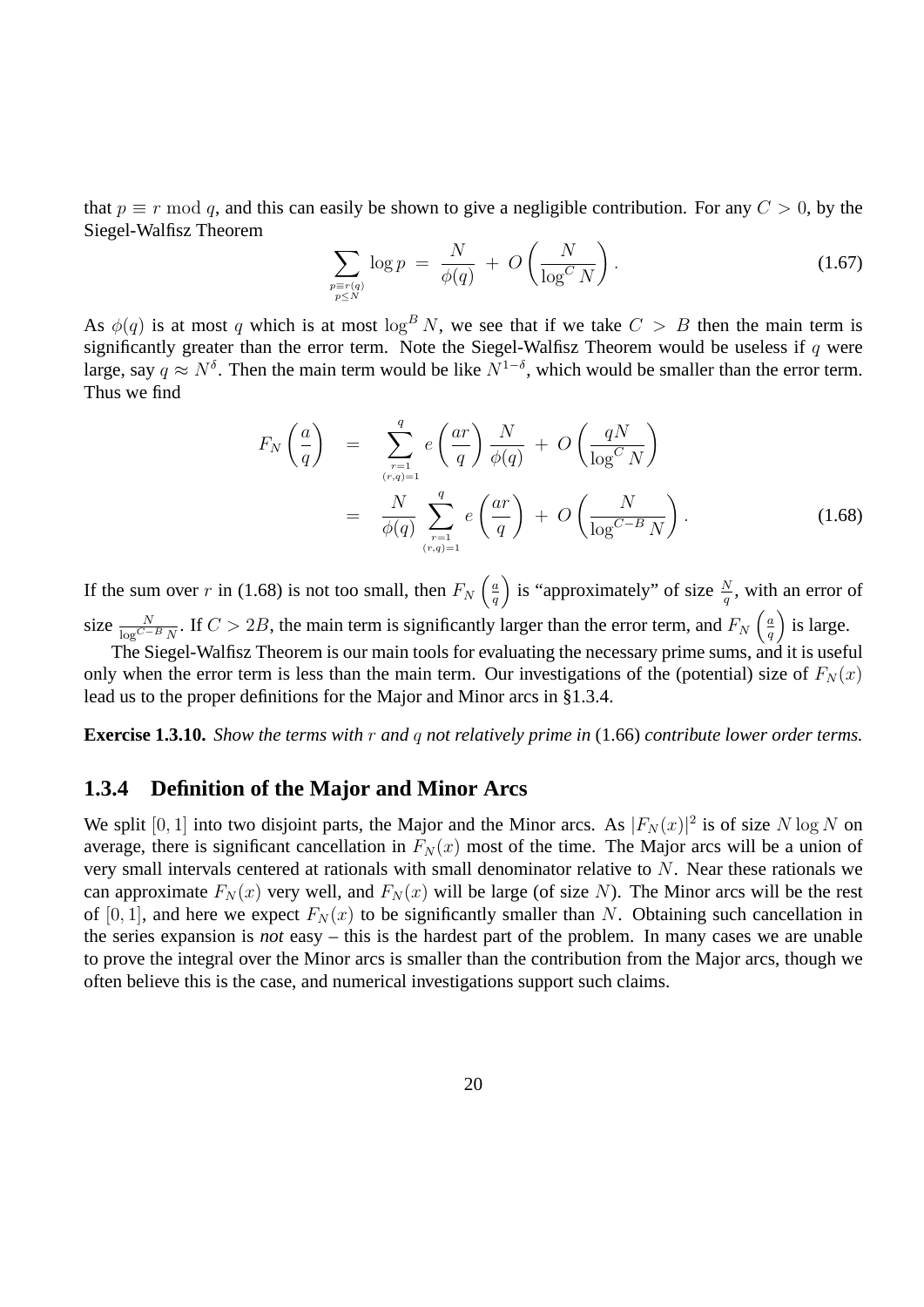#### **Major Arcs**

The choice of the Major arcs depend on the problem being investigated. In problems where the Siegel-Walfisz Theorem is used, the results from §1.3.3 suggest the following choice. Let  $B > 0$ , and let  $Q = \log^B N \ll N$ . For each  $q \in \{1, 2, \ldots, Q\}$  and  $a \in \{1, 2, \ldots, q\}$  with a and q relatively prime, consider the set

$$
\mathcal{M}_{a,q} = \left\{ x \in [0,1] : \left| x - \frac{a}{q} \right| < \frac{Q}{N} \right\}. \tag{1.69}
$$

We also add in one interval centered at either 0 or 1, i.e., the interval (or wrapped-around interval)

$$
\left[0, \frac{Q}{N}\right) \cup \left(1 - \frac{Q}{N}, 1\right]. \tag{1.70}
$$

**Exercise 1.3.11.** *Show that if* N *is large then the Major arcs*  $\mathcal{M}_{a,q}$  *are disjoint for*  $q \leq Q$  *and*  $a \leq q$ *, a and* q *relatively prime.*

We define the Major arcs to be the union of the arcs  $\mathcal{M}_{a,q}$ :

$$
\mathcal{M} = \bigcup_{q=1}^{Q} \bigcup_{\substack{a=1 \ a,q,=1}}^{q} \mathcal{M}_{a,q}, \qquad (1.71)
$$

where  $(a, q)$  is the greatest common divisor of a and q.

**Remark 1.3.12.** As the Major arcs depend on N and B, we should write  $\mathcal{M}_{a,q}(N, B)$  and  $\mathcal{M}(N, B)$ ; *however, for notational convenience these subscripts are often suppressed.*

**Exercise 1.3.13.** *Show*  $|M| \leq \frac{2Q^3}{N}$ . As  $Q = \log^B N$ , this implies  $|M| \to 0$  as  $N \to \infty$ . Thus in the limit  $m$ ost of  $[0,1]$  is contained in the Minor arcs; the choice of terminology reflects where  $F_N(x)$  is large, and *not which subset of* [0, 1] *is larger.*

Note that the above choice for the Major arcs has two advantages. First, recall that we required the denominator q to be small relative to  $N: q \le Q = \log^B N$ . Once a denominator is small for some N, we can apply the Siegel-Walfisz Theorem and we can evaluate  $F_N(\frac{a}{a})$  $\frac{a}{q}$ ) well (see §1.3.3). Second, each Major arc  $\mathcal{M}_{a,q}$  has length  $\frac{2Q}{N} = \frac{2\log^B N}{N}$  $\frac{g^B N}{N}$ ; as these intervals are small, we expect  $F_N(x) \approx F_N(\frac{a}{q})$  $\frac{a}{q}$ ). It should be possible to estimate the integral over  $\mathcal{M}_{a,q}$ . Thus, for a fixed  $\frac{a}{q}$ , the size of the arc about it tends to zero as N tends to infinity, but  $F_N(x)$  becomes better and better understood in a smaller windows about  $\frac{a}{q}$ .

**Exercise 1.3.14.** *For large* N*, find a good asymptotic formula for* |M|*.*

**Exercise 1.3.15.** *For a fixed* B*, how large must* N *be for the Major arcs to be disjoint?*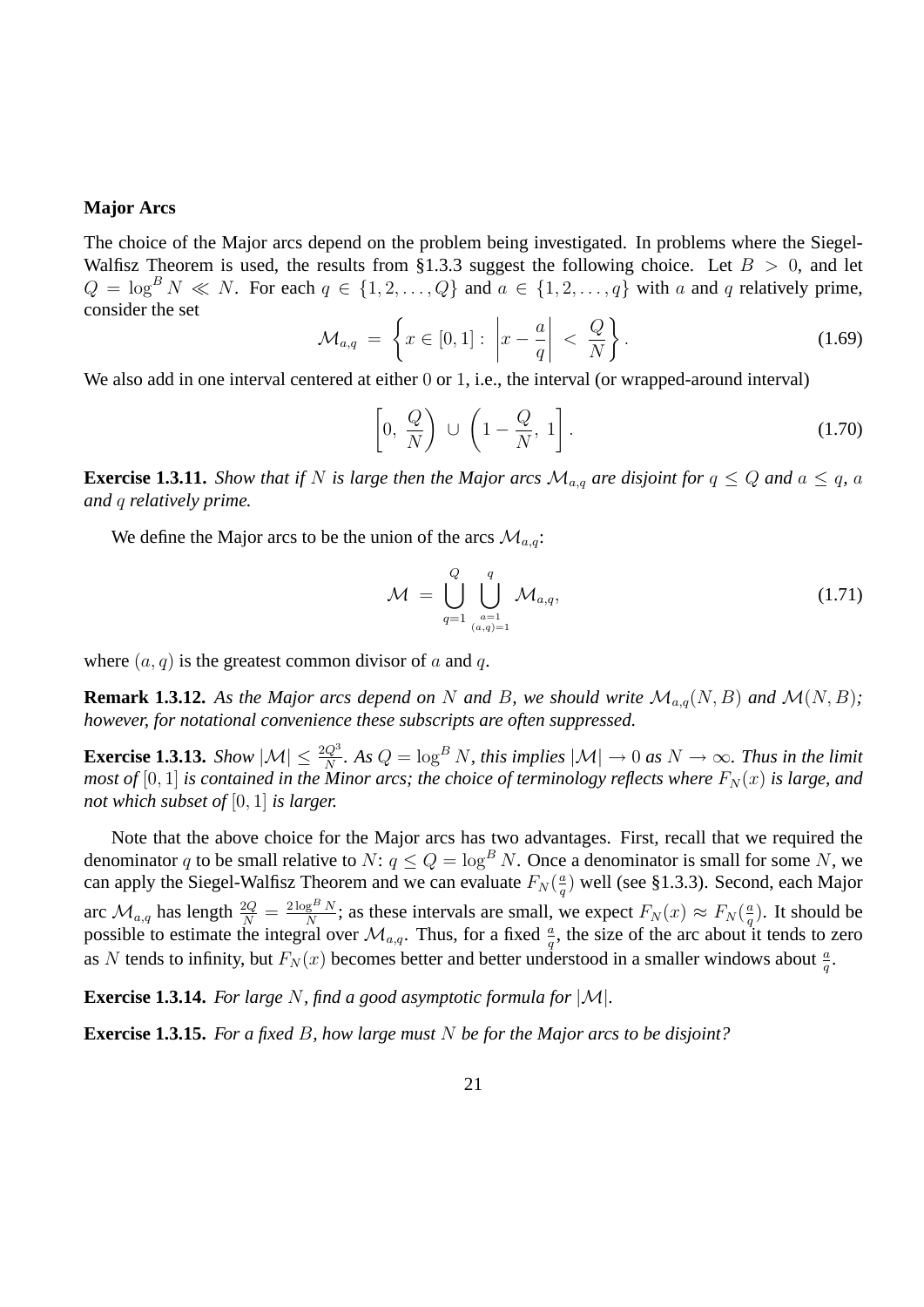#### **Minor Arcs**

The Minor arcs, m, are whatever is *not* in the Major arcs. Thus,

$$
\mathbf{m} = [0, 1] - \mathcal{M}.\tag{1.72}
$$

Clearly, as  $N \to \infty$  almost all of [0, 1] is in the Minor arcs. The hope is that by staying away from rationals with small denominator, we will be able to obtain significant cancellation in  $F_N(x)$ .

### **1.3.5 The Major Arcs and the Singular Series**

We are trying to write m as a sum of s primes. Let us consider the case  $m = N$  and  $s = 3$ . We have shown the (weighted) answer is given by

$$
\int_0^1 F_N(x)^3 e(-Nx) dx = \sum_{\substack{p_1, p_2, p_3 \le N \\ p_1 + p_2 + p_3 = N}} \log p_1 \log p_2 \log p_3; \tag{1.73}
$$

the weights can easily be removed by partial summation. We merely sketch what happens now; we handle a Major arc calculation in full detail in Chapter 2.

First one shows that for  $x \in \mathcal{M}_{a,q}$ ,  $F_N(x)$  is very close to  $F_N\left(\frac{a}{a}\right)$  $\left(\frac{a}{q}\right)$ . While one could calculate the Taylor Series expansion (see §**??**), in practice it is technically easier to find a function which is nonconstant and agrees with  $F_N(x)$  at  $x = \frac{a}{a}$  $\frac{a}{q}$ . As the Major arcs are disjoint for large N,

$$
\int_{\mathcal{M}} F_N(x)^3 e(-Nx) dx = \sum_{q=1}^Q \sum_{\substack{a=1 \ (a,q)=1}} \int_{\mathcal{M}_{a,q}} F_N(x)^3 e(-Nx) dx.
$$
 (1.74)

For heuristic purposes, we approximate  $F_N(x)^3 e(-Nx)$  by  $F_N\left(\frac{a}{a}\right)$  $\left(\frac{a}{q}\right)^3 e\left(-N\frac{a}{q}\right)$  $\left(\frac{a}{q}\right)$ . After reading Chapter 2 the reader is encouraged to do these calculations correctly. Therefore

$$
\int_{\mathcal{M}} F_N(x)^3 e(-Nx) dx \approx \int_{\mathcal{M}} F_N\left(\frac{a}{q}\right)^3 e\left(-N\frac{a}{q}\right) dx = F_N\left(\frac{a}{q}\right)^3 e\left(-N\frac{a}{q}\right) \cdot \frac{2Q}{N}.
$$
 (1.75)

In (1.68) we used the Siegel-Walfisz Theorem to evaluate  $F_N$   $\left(\frac{a}{a}\right)$  $\left(\frac{a}{q}\right)$ . Again, for heuristic purposes we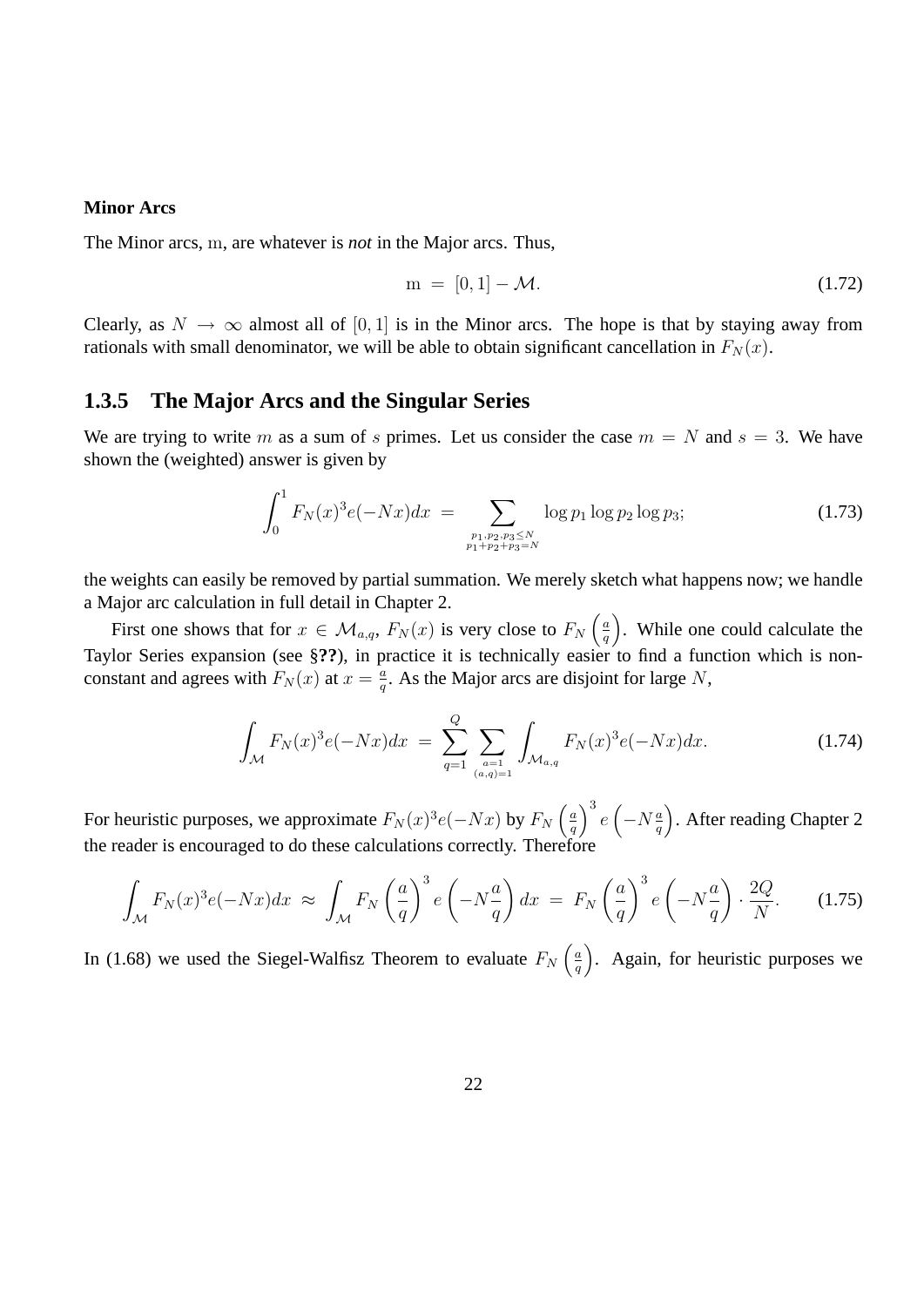suppress the lower order error terms, and find that the contribution from the Major arcs is

$$
\sum_{\substack{p_1, p_2, p_3 \le N \\ p_1 + p_2 + p_3 = N}} \log p_1 \log p_2 \log p_3 = \frac{2Q^3}{N} \sum_{q=1}^Q \sum_{\substack{a=1 \\ (a,q)=1}}^q \left( \frac{N}{\phi(q)} \sum_{\substack{r=1 \\ (r,q)=1}}^q e\left(\frac{ar}{q}\right) \right)^3 e\left(\frac{-Na}{q}\right)
$$

$$
= \left[ 2Q^3 \sum_{q=1}^Q \frac{1}{\phi(q)^3} \sum_{\substack{a=1 \\ (a,q)=1}}^q \left( \sum_{\substack{r=1 \\ (r,q)=1}}^q e\left(\frac{ar}{q}\right) \right)^3 e\left(\frac{-Na}{q}\right) \right] N^2(1.76)
$$

To complete the proof, we need to show that what multiplies  $N^2$  is positive and not too small. If  $N^2$ were multiplied by  $\frac{1}{N^3}$ , for example, the main term from the Major arcs would be of size  $\frac{1}{N}$ , which could easily be cancelled by the contribution from the Minor arcs. An elementary analysis often bounds the factor away from 0 and infinity.

Note that, up to factors of  $\log N$  (which are important!), the contribution from the Major arcs is of size N<sup>2</sup>. A more careful analysis, where we do not just replace  $f_N(x)^3 e(-Nx)$  with  $f_N(\frac{a}{a})$  $\frac{a}{q}$ <sup>3</sup>e  $\left(-N\frac{a}{q}\right)$  $\frac{a}{q}$  on  $\mathcal{M}_{a,q}$ , would show that the Major arcs contribute

$$
\mathfrak{S}(N)\frac{N^2}{2} + o(N^2),\tag{1.77}
$$

with

$$
\mathfrak{S}(N) \ = \ \sum_{q=1}^{\infty} \frac{1}{\phi(q)^3} \sum_{\substack{a=1 \ a,q \ p=1}}^{q} \left( \sum_{\substack{r=1 \ (r,q)=1}}^{q} e\left(\frac{ar}{q}\right) \right)^3 e\left(-N\frac{a}{q}\right). \tag{1.78}
$$

 $\mathfrak{S}(N)$  is called the **Singular Series**; in all Circle Method investigations, the contribution from the Major arcs is given by such a series. The singular series for Germain primes will be discussed in detail in Chapter 2; for complete details on the singular series for sums of three primes, the interested reader should see [EE, Na]. If we set

$$
c_p(N) = \begin{cases} p-1 & \text{if } p|N\\ 0 & \text{otherwise} \end{cases}
$$
 (1.79)

then one can show

$$
\mathfrak{S}(N) = \prod_{p} \left( 1 - \frac{c_p(N)}{\phi(p)^3} \right). \tag{1.80}
$$

The product expansion is a much more useful expression for the factor multiplying  $N^2$  than the series expansion. If N is *odd*, there exist constants  $c_1$  and  $c_2$  such that

$$
0 < c_1 < \mathfrak{S}(N) < c_2 < \infty. \tag{1.81}
$$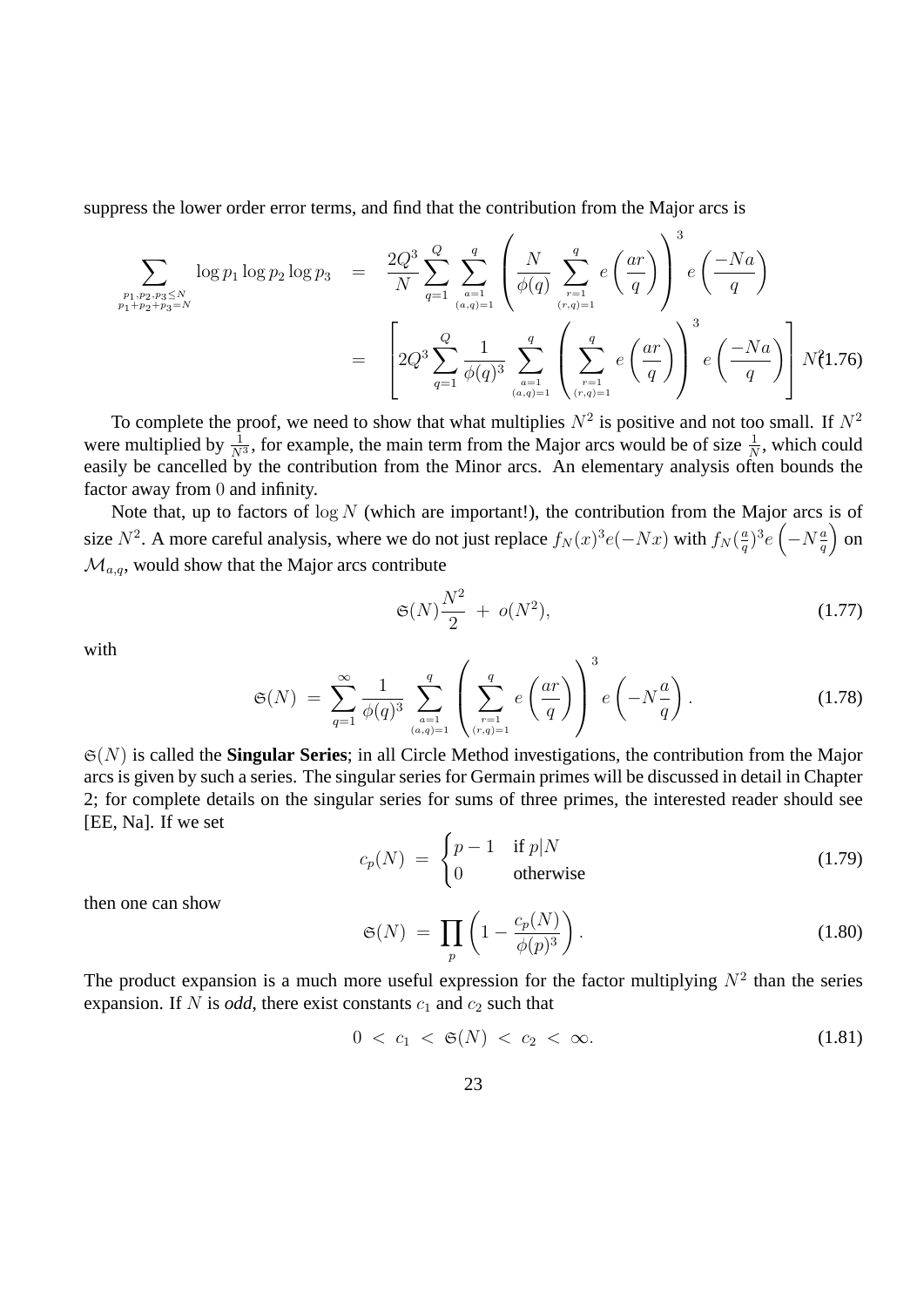This allows us to conclude the Major arcs' contribution is of order  $N^2$ .

We do not go into great detail concerning the arithmetic properties of  $\mathfrak{S}(N)$ , and content ourselves with an important observation. If  $\mathfrak{S}(N) > c_1$  for all N, then the main term will be greater than the error term for N sufficiently large. Can  $\mathfrak{S}(N)$  ever vanish?

Consider N even. Then  $c_2(N) = 1$ ,  $\phi(2) = 1$ , and the factor in  $\mathfrak{S}(N)$  corresponding to  $p = 2$ vanishes! Thus, for even N, the main term from the Circle Method is zero. In hindsight, this is not surprising. Assume an even  $N > 6$  can be written as the sum of three primes. Exactly one of the primes must be even (if all or exactly one were odd, then  $N$  would be odd; if all were even,  $N$  would be 6). Therefore, if the Circle Method tells us that we can write an even  $N$  as the sum of three primes, we could immediately conclude that  $N - 2$  is the sum of two primes.

The Singular Series "knows" about the difficulty of Goldbach. For many Circle Method problems, one is able to write the main term from the Major arcs (up to computable constants and factors of  $\log N$ ) as  $\mathfrak{S}(N)N^a$ , with  $\mathfrak{S}(N)$  a product over primes. The factors at each prime often encode information about obstructions to solving the original problem. For more on obstructions, see §**??**.

**Exercise 1.3.16.** For N odd, show there exist positive constants  $c_1, c_2$  (independent of N) such that  $0 <$  $c_1 < \mathfrak{S}(N) < c_2 < \infty$ .

**Exercise 1.3.17.** *In the spirit of exercise 1.1.13, we sketch a heuristic for the expected average value of the number of ways of writing* n *as a sum of* k *primes. Consider*  $n \in [N, 2N]$  *for* N *large. Count the number of k-tuples of primes with*  $p_1 + \cdots + p_k \in [N, 2N]$ *. As there are approximately* N *even numbers in the interval, deduce the average number of representations for such* n*. What if we instead considered short intervals, such as*  $n \in [N, N^{1-\delta}]$  *for some*  $\delta > 0$ ?

**Exercise 1.3.18.** *Prove* (1.78) *implies the product representation in* (1.80)*.* Hint: *many of the sums of arithmetic functions arise in the Germain prime investigations; see §2.6.*

**Remark 1.3.19 (Goldbach).** *If instead we investigate writing even numbers as the sum of two primes, we would integrate*  $F_N(x)^2$  *and obtain a new singular series, say*  $\widetilde{S}(N)$ *. The Major arcs would then*<br>contribute  $\widetilde{S}(N)N$ *contribute*  $\tilde{\mathfrak{S}}(N)N$ .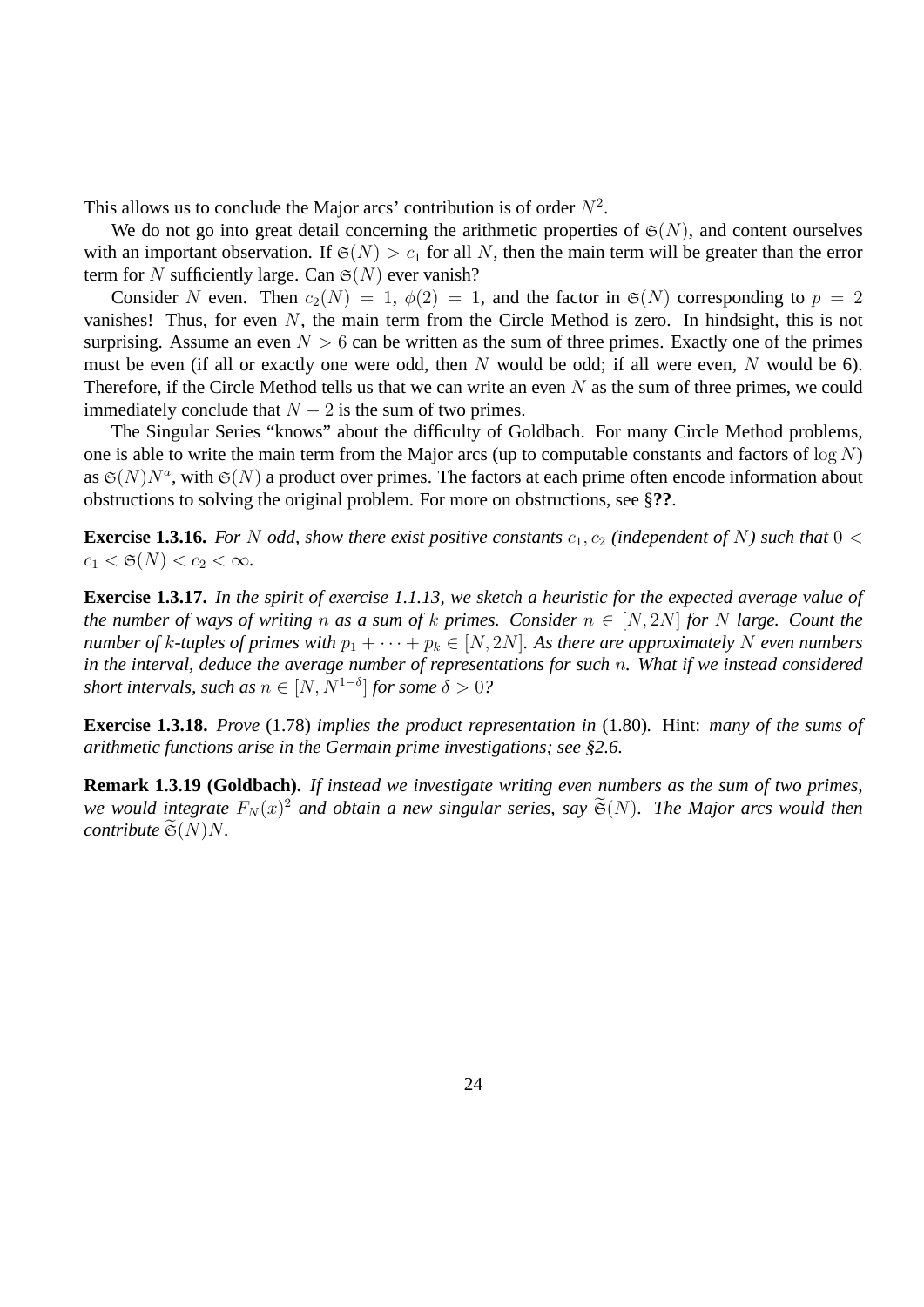#### **1.3.6 Contribution from the Minor Arcs**

We bound the contribution from the Minor arcs to  $R_{N,s}(N)$ :

$$
\left| \int_{\mathbf{m}} F_N(x)^3 e(-Nx) dx \right| \leq \int_{\mathbf{m}} |F_N(x)|^3 dx
$$
  
\n
$$
\leq \left( \max_{x \in \mathbf{m}} |F_N(x)| \right) \int_{\mathbf{m}} |F_N(x)|^2 dx
$$
  
\n
$$
\leq \left( \max_{x \in \mathbf{m}} |F_N(x)| \right) \int_0^1 F_N(x) F_N(-x) dx
$$
  
\n
$$
\leq \left( \max_{x \in \mathbf{m}} |F_N(x)| \right) N \log N.
$$
 (1.82)

As the Minor arcs are most of the unit interval, replacing  $\int_m$  with  $\int_0^1$  does not introduce much of an over-estimation. *In order for the Circle Method to succeed, we need a non-trivial, good bound for*

$$
\max_{x \in \mathfrak{m}} |F_N(x)| \tag{1.83}
$$

*This is where most of the difficulty arises, showing that there is significant cancellation in*  $F_N(x)$  *if we stay away from rationals with small denominator.* We need an estimate such as

$$
\max_{x \in \mathfrak{m}} |F_N(x)| \le \frac{N}{\log^{1+\epsilon} N},\tag{1.84}
$$

or even

$$
\max_{x \in \mathfrak{m}} |F_N(x)| \ll o\left(\frac{N}{\log N}\right). \tag{1.85}
$$

Relative to the average size of  $|F_N(x)|^2$ , which is  $N \log N$ , this is significantly larger. Unfortunately, as we have inserted absolute values, it is not enough to bound  $|F_N(x)|$  on average – we need to obtain a good bound uniformly in x. We know such a bound cannot be true for all  $x \in [0, 1]$ , because  $F<sub>N</sub>(x)$  is large on the Major arcs! The hope is that if  $x$  is not near a rational with small denominator, we will obtain moderate cancellation. While this is reasonable to expect, it is not easy to prove; the interested reader should see [EE, Na]. Following Vinogradov [Vin1, Vin2] one shows

$$
\max_{x \in \mathfrak{m}} |F_N(x)| \ll \frac{N}{\log^D N},\tag{1.86}
$$

which allows one to deduce any large odd number is the sum of three primes. While (1.63) gives us significantly better cancellation on average, telling us that  $|F_N(x)|^2$  is usually of size N, bounds such as (1.86) are the best we can do if we require the bound to hold for *all*  $x \in$  m.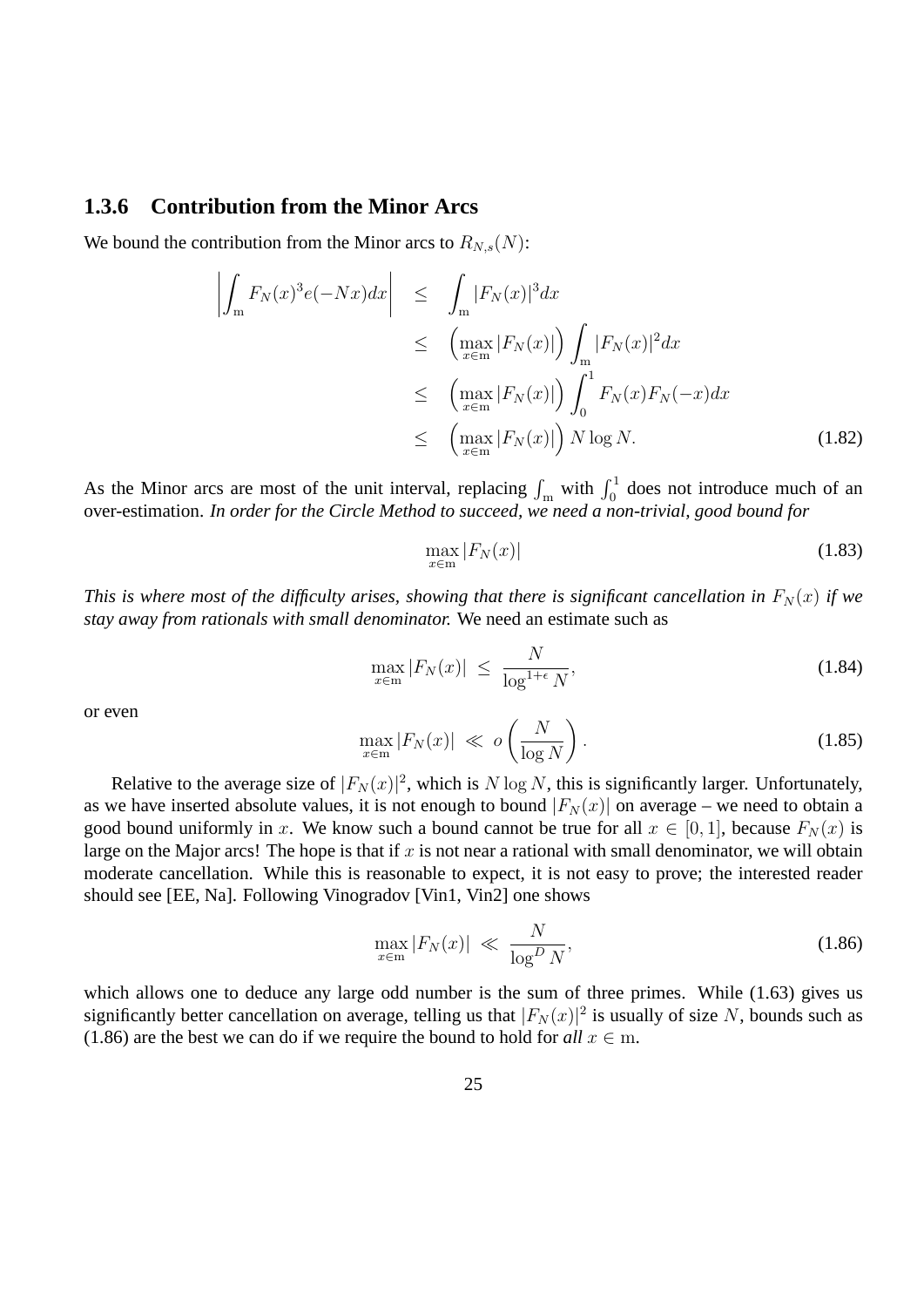**Exercise 1.3.20.** *Using the definition of the Minor arcs, bound*

$$
\left| \int_0^1 |F_N(x)|^2 \, dx \, - \, \int_\mathfrak{m} |F_N(x)|^2 \, dx \right| \,. \tag{1.87}
$$

*Show, therefore, that there is little harm in extending the integral of*  $|F_N(x)^2|$  *to all of*  $[0,1]$ *. In general, there is very little loss of information in integrating*  $|F_N(x)|^{2^k}$ .

### **1.3.7 Why Goldbach's Conjecture is Hard**

We give some arguments which indicate the difficulty of applying the Circle Method to Goldbach's conjecture. To investigate  $R_{N,s}(N)$ , the number of ways of writing N as the sum of s primes, we considered the generating function

$$
F_N(x) = \sum_{p \le N} \log p \cdot e(px), \qquad (1.88)
$$

which led to

$$
R_{N,s}(N) = \int_0^1 F_N(x)^s e(-Nx) dx.
$$
 (1.89)

Remember that the average size of  $|F_N(x)|^2$  is N log N.

We have seen that, up to logarithms, the contribution from the Major arcs is of size  $N^2$  for  $s = 3$ . Similar arguments show that the Major arcs contribute on the order of  $N^{s-1}$  for sums of s primes. We now investigate why the Circle Method works for  $s = 3$  but fail for  $s = 2$ .

When  $s = 3$ , we can bound the Minor arcs contribution by

$$
\left| \int_{\mathbf{m}} F_N(x)^3 e(-Nx) dx \right| \leq \max_{x \in \mathbf{m}} |F_N(x)| \int_0^1 |F_N(x)|^2 dx
$$
  

$$
\leq \max_{x \in \mathbf{m}} |F_N(x)| \cdot N \log N. \tag{1.90}
$$

As the Major arcs contribute  $\mathfrak{S}(N)N^2$ , one needs only a small savings on the Minor arcs; Vinogradov's bound

$$
\max_{x \in \mathbf{m}} |F_N(x)| \ll \frac{N}{\log^D N}.
$$
\n(1.91)

suffices. What goes wrong when  $s = 2$ ? The Major arcs' contribution is now expected to be of size N. How should we estimate the contribution from the Minor arcs? We have  $F_N(x)^2e(-Nx)$ . The simplest estimate to try is to just insert absolute values, which gives

$$
\left| \int_{\mathbf{m}} F_N(x)^2 e(-Nx) dx \right| \leq \int_0^1 |F_N(x)|^2 dx = N. \tag{1.92}
$$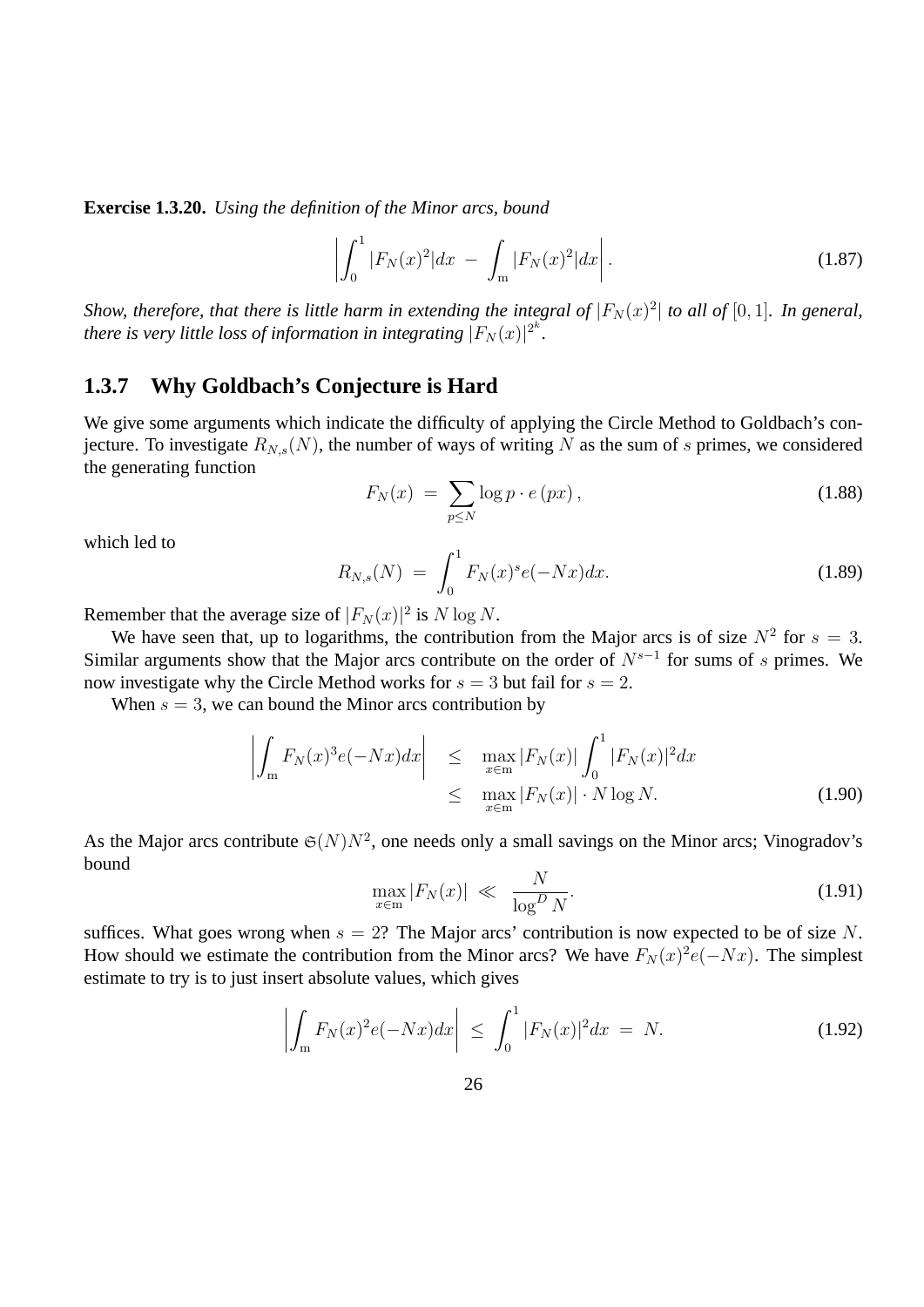Note, unfortunately, that this is the same size as the expected contribution from the Major arcs!

We could try pulling a  $\max_{x \in \mathbb{R}} |F_N(x)|$  outside the integral, and hope to get a good saving (pulling out  $|F_N(x)|^2$  clearly cannot work as the maximum of this is at least  $N \log N$ ). The problem is this leaves out  $|F_N(x)|$  clearly cannot work as the maximum of this is at least N log N). The problem is this leaves<br>us with  $\int_m |F_N(x)| dx$ . As  $F_N(x)$  on average is of size  $\sqrt{N \log N}$  (this is not quite right: we have only shown  $|F_N(x)|^2$  on average is N log N; however, let us ignore this complication and see what bound we obtain), replacing  $|F_N(x)|$  in the integral with its average value leads us to

$$
\left| \int_{\mathbf{m}} F_N(x)^2 e(-Nx) dx \right| \leq \max_{x \in \mathbf{m}} |F_N(x)| \cdot \sqrt{N \log N}.
$$
 (1.93)

As the Major arcs' contribution is of size  $N$ , we would need

$$
\max_{x \in \mathbf{m}} |F_N(x)| \ll o\left(\sqrt{\frac{N}{\log N}}\right). \tag{1.94}
$$

There is no chance of such cancellation; this is better than square-root cancellation, and contradicts the average value of  $|F_N(x)|^2$  from (1.63).

Another approach is to use the Cauchy-Schwarz Inequality (see Lemma **??**):

$$
\int_0^1 |f(x)g(x)|dx \le \left(\int_0^1 |f(x)|^2 dx\right)^{\frac{1}{2}} \cdot \left(\int_0^1 |g(x)|^2 dx\right)^{\frac{1}{2}}.
$$
 (1.95)

Thus

$$
\left| \int_{m} F_{N}(x)^{2} e(-mx) dx \right| \leq \max_{x \in m} |F_{N}(x)| \int_{0}^{1} |F_{N}(x)| dx
$$
  
\n
$$
\leq \max_{x \in m} |F_{N}(x)| \left( \int_{0}^{1} |F_{N}(x)|^{2} dx \right)^{\frac{1}{2}} \cdot \left( \int_{0}^{1} 1^{2} dx \right)^{\frac{1}{2}}
$$
  
\n
$$
\leq \max_{x \in m} |F_{N}(x)| \cdot (N \log N)^{\frac{1}{2}} \cdot 1. \tag{1.96}
$$

Unfortunately, this is the same bound as (1.93), which was too large.

**Remark 1.3.21.** *Even though it failed, it was a good idea to use the Cauchy-Schwartz inequality. The reason is we are integrating over a finite interval; thus*  $\int_0^1 1^2 dx$  *is harmless; if the size of the interval depended on* N *(or was all of* R*), applying Cauchy-Schwartz might be a mistake.*

While the above sketch shows the Circle Method is not, at present, powerful enough to handle the Minor arcs' contribution, all is not lost. The quantity we *need* to bound is

$$
\left| \int_{\mathbf{m}} F_N(x)^2 e(-mx) dx \right|.
$$
 (1.97)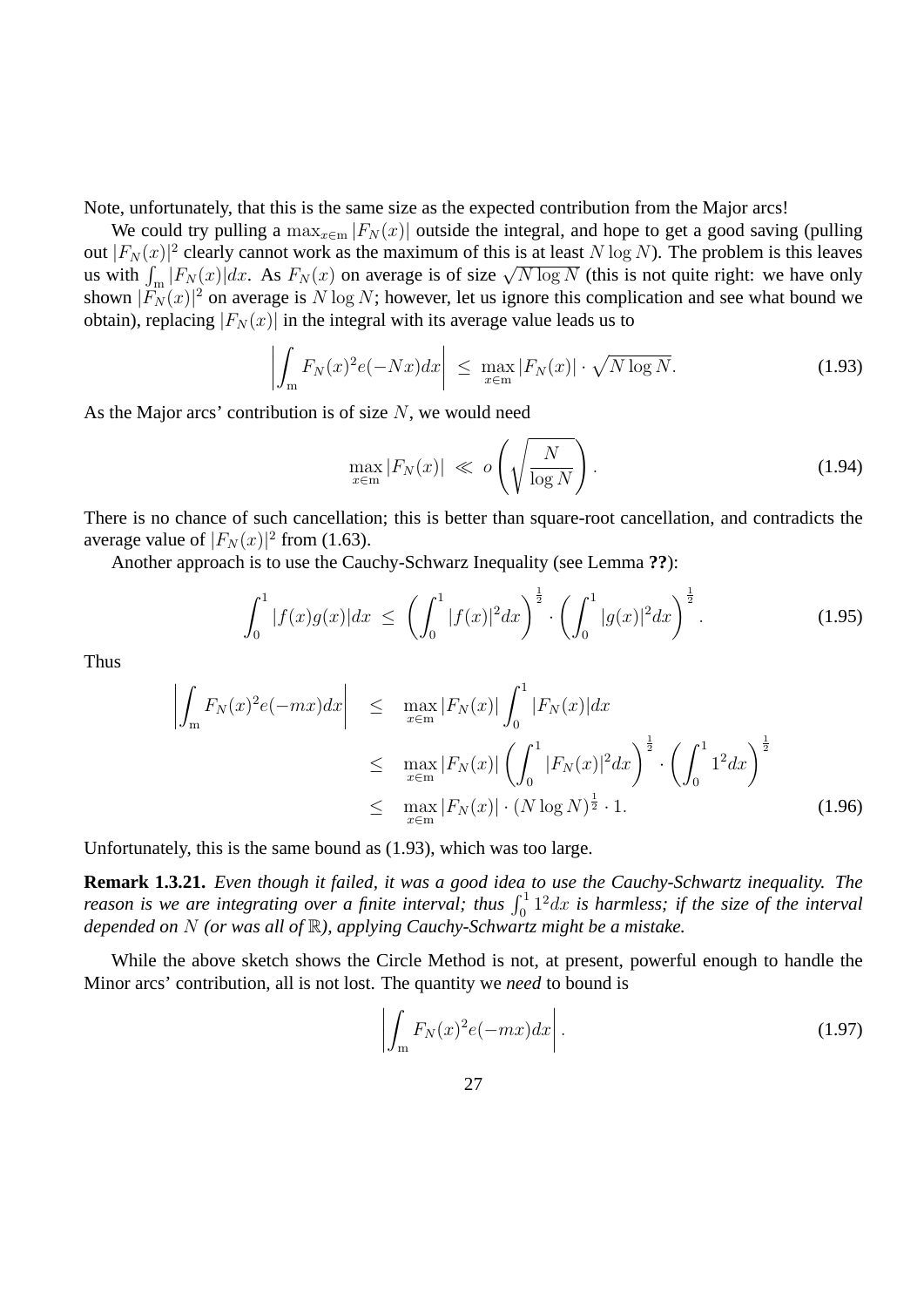However, we have instead been studying

$$
\int_{\mathbf{m}} |F_N(x)|^2 dx \tag{1.98}
$$

and

$$
\max_{x \in \mathbf{m}} |F_N(x)| \int_0^1 |F_N(x)| dx.
$$
 (1.99)

We are ignoring the probable oscillation and cancellation in the integral  $\int_{m} F_N(x)^2 e(-mx) dx$ . It is this expected cancellation that would lead to the Minor arcs contributing significantly less than the Major arcs.

However, showing there is cancellation in the above integral is very difficult. It is a lot easier to work with absolute values. Further, just because we cannot prove that the Minor Arc contribution is small, does not mean the Circle Method is not useful. Numerical simulations confirm, for many problems, that the Minor arcs do not contribute for many N. For example, for  $N \leq 10^9$ , the observed values are in excellent agreement with the Major arc predictions (see [Ci, Sch, Weir]).**ADD DATA??**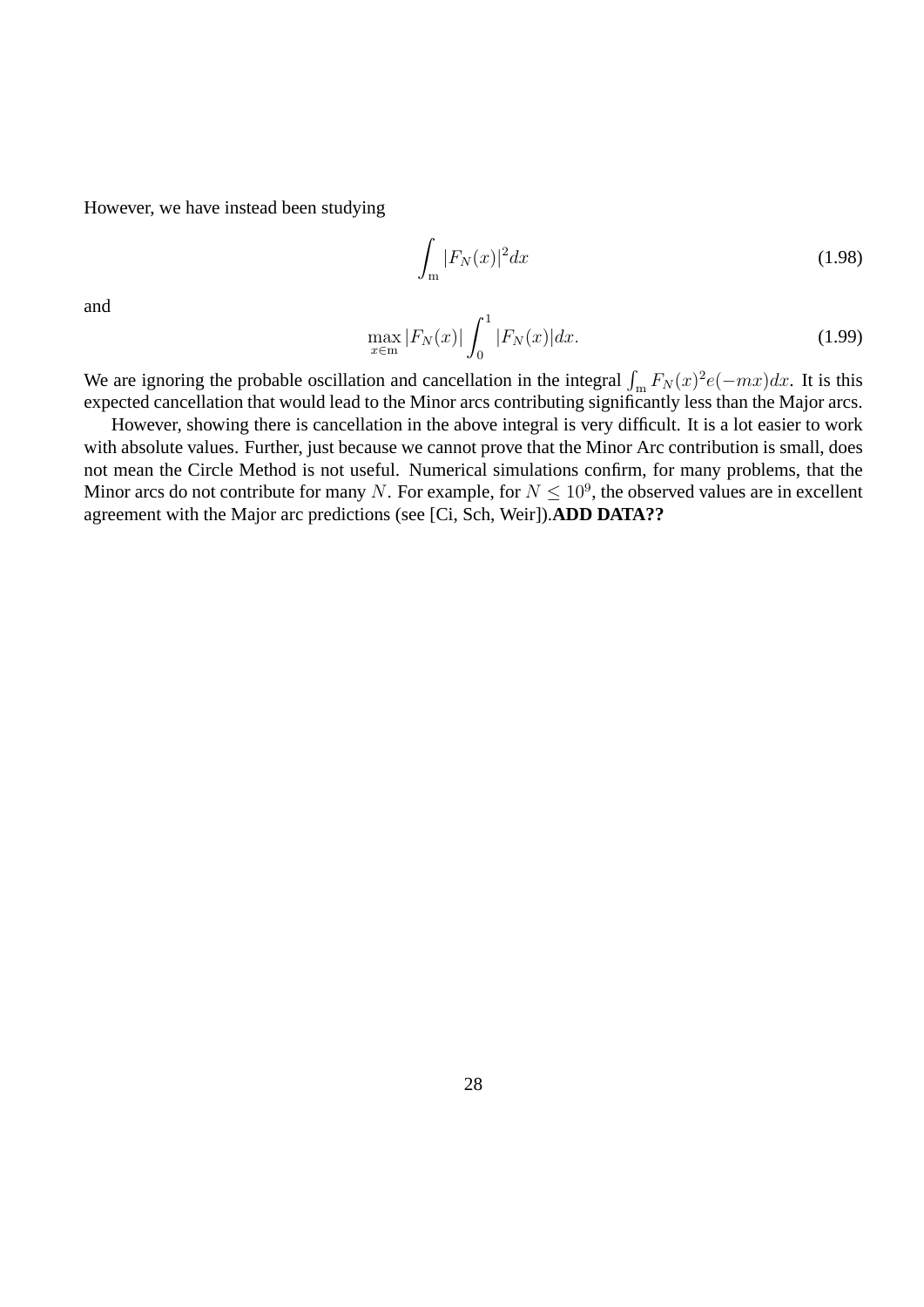## **Chapter 2**

## **Circle Method: Heuristics for Germain Primes**

We apply the Circle Method to investigate Germain primes. As current techniques are unable to adequately bound the Minor arc contributions, we concentrate on the Major arcs, where we perform the calculations in great detail The methods of this chapter immediately generalize to other standard problems, such as investigating twin primes or prime tuples.

We have chosen to describe the Circle Method for Germain primes as this problem highlights many of the complications that arise in applications. Unlike the previous investigations of writing  $N$  as a sum of s primes, our generating function  $F_N(x)$  is the product of two different generating functions. To approximate  $F_N(x)$  on the Major arc  $\mathcal{M}_{a,q}$ , we could try to Taylor expand; however, the derivative is not easy to analyze or integrate. Instead we construct a new function which is easy to integrate on  $[-\frac{1}{2}]$  $\frac{1}{2}, \frac{1}{2}$  $\frac{1}{2}$ , has most of its mass concentrated near  $\frac{a}{q}$ , and is a good approximation to  $F_N(x)$  on  $\mathcal{M}_{a,q}$ . To show the last claim requires multiple applications of partial summation. For numerical investigations of the Minor arcs, as well as spacing properties of Germain primes, see [Weir].

In §2.1 and §2.2 we define Germain primes, the generating function  $F_N(x)$ , and the Major and Minor arcs. In §2.3 we estimate  $F_N(x)$  and find an easily integrable function  $u(x)$  which should be close to  $F_N(x)$  on the Major arcs. We prove  $u(x)$  is a good approximation to  $F_N(x)$  in §2.4; this is a technical section and can easily be skimmed on a first reading. We then determine the contribution from the Major arcs by performing the integration in §2.5 and then analyzing the singular series in §2.6. Finally, in §2.7 we remove the  $\log p$  weights and then conclude with some exercises and open problems.

### **2.1 Germain Primes**

Consider an odd prime p. Clearly  $p-1$  cannot be prime, as it is even; however,  $\frac{p-1}{2}$  could be prime, and sometimes is as  $p = 5, 7$  and 11 show.

**Definition 2.1.1 (Germain Prime).** *A prime p is a Germain prime (or p and*  $\frac{p-1}{2}$  *are a Germain prime*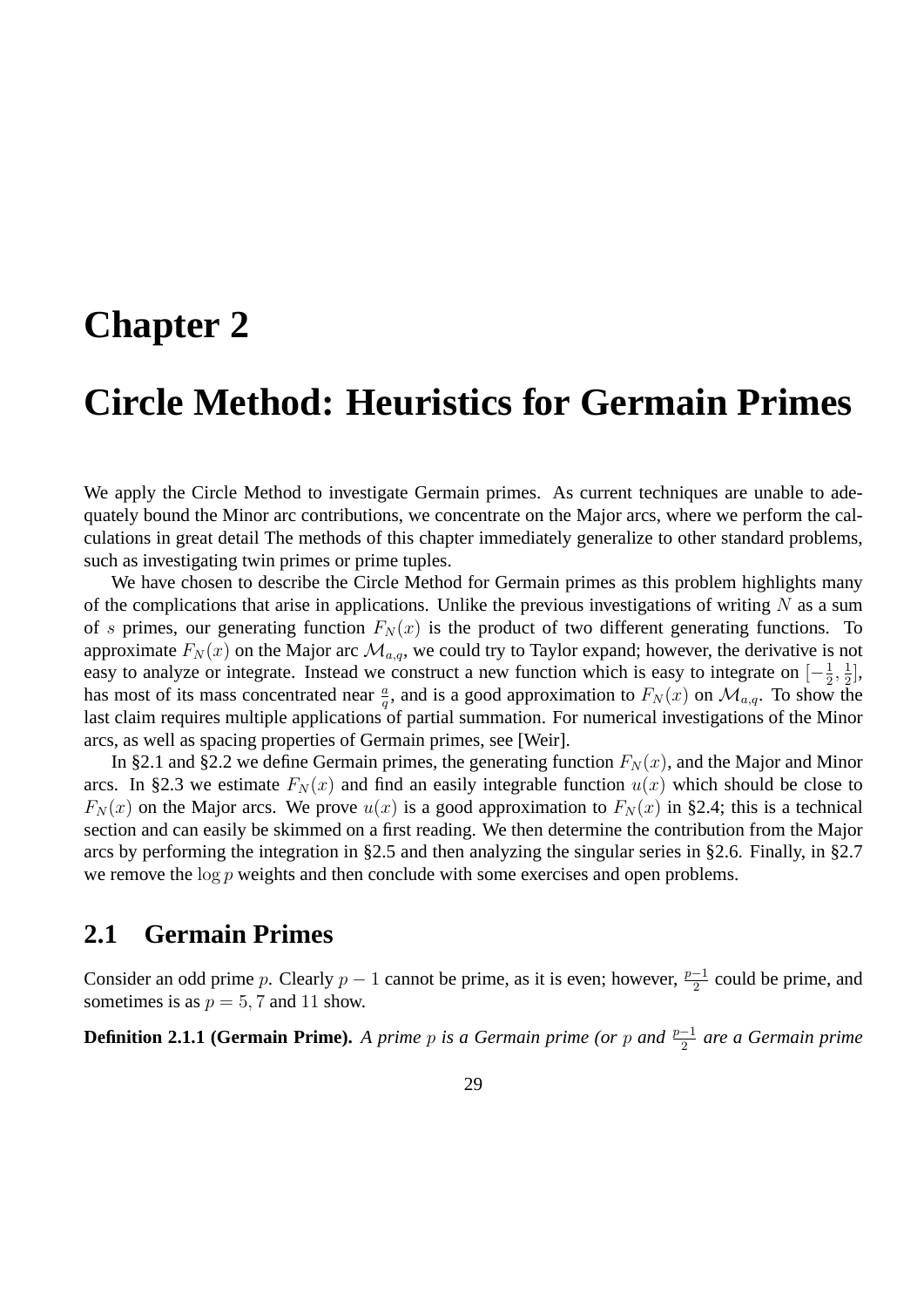*pair) if both p and*  $\frac{p-1}{2}$  *are prime. An alternate definition is to have p and*  $2p + 1$  *both prime.* 

Germain primes have many wonderful properties. Around 1825, Sophie Germain proved that if  $p$  is a Germain prime, then the first case of Fermat's Last Theorem, which states the only integer solutions of  $x^p + y^p = z^p$  have  $p|xyz$ , is true for exponent p. For more on Fermat's Last Theorem, see §??. As another application, recent advances in cryptography are known to run faster if there are many Germain primes (see [AgKaSa]).

Germain primes are just one example of the following type of problem: Given relatively prime positive integers a and b, for  $p \leq N$  how often are p and  $ap + b$  prime? Or, more generally, how often are  $p, a_1p + b_1, \ldots, a_kp + b_k$  prime? One well known example is the famous Twin Prime Conjecture, which states that there are infinitely many primes p such that  $p + 2$  is also prime. It is not known if this is true. Unlike the sum of the reciprocals of the primes, which diverges, Brun has shown that the sum of the reciprocal of the twin primes converges (see [Na]). Therefore, if there are infinitely many twin primes, there are in some sense fewer twin primes than primes. Explicitly, Brun proved that there exists an  $N_0$ such that for all  $N > N_0$ , the number of twin primes less than N is at most  $\frac{100N}{\log^2 N}$ . This should be compared to the number of primes less than N, which is of size  $\frac{N}{\log N}$ . Using the Circle Method, Hardy and Littlewood were led to conjectures on the number of such primes, and their Major arc calculations agree beautifully with numerical investigations.

We have chosen to go through the calculation of the number of Germain primes less than  $N$  rather than twin primes as these other problems are well documented in literature ([Da2, EE, Est2, Na]). Note the Germain problem is slightly different from the original formulation of the Circle Method. Here, we are investigating how often  $p_1 - 2p_2 = 1$ , with  $p_2 < p_1 < N$ . Let

$$
A_1 = \{p : p \text{ prime}\}
$$
  
\n
$$
A_2 = \{-2p : p \text{ prime}\}.
$$
\n(2.1)

To construct generating functions that converge, we consider the truncated sets

$$
A_{1N} = \{p : p \text{ prime}, p \le N\}
$$
  
\n
$$
A_{2N} = \{-2p : p \text{ prime}, p \le N\}.
$$
\n(2.2)

We are interested in

$$
\{(a_1, a_2) : a_1 + a_2 = 1, a_i \in A_{iN}\}.
$$
\n(2.3)

In the original applications of the Circle Method, we were just interested in whether or not a number  $m$ was in  $A_N + \cdots + A_N$ . To show m could be written as the sum of elements  $a_i \in A_N$ , we counted the number of ways to write it as such a sum, and showed it was positive.

For Germain primes and related problems, we are no longer interested in determining all numbers that can be written as the sum  $a_1 + a_2$ . We only want to find pairs with  $a_1 + a_2 = 1$ . The common feature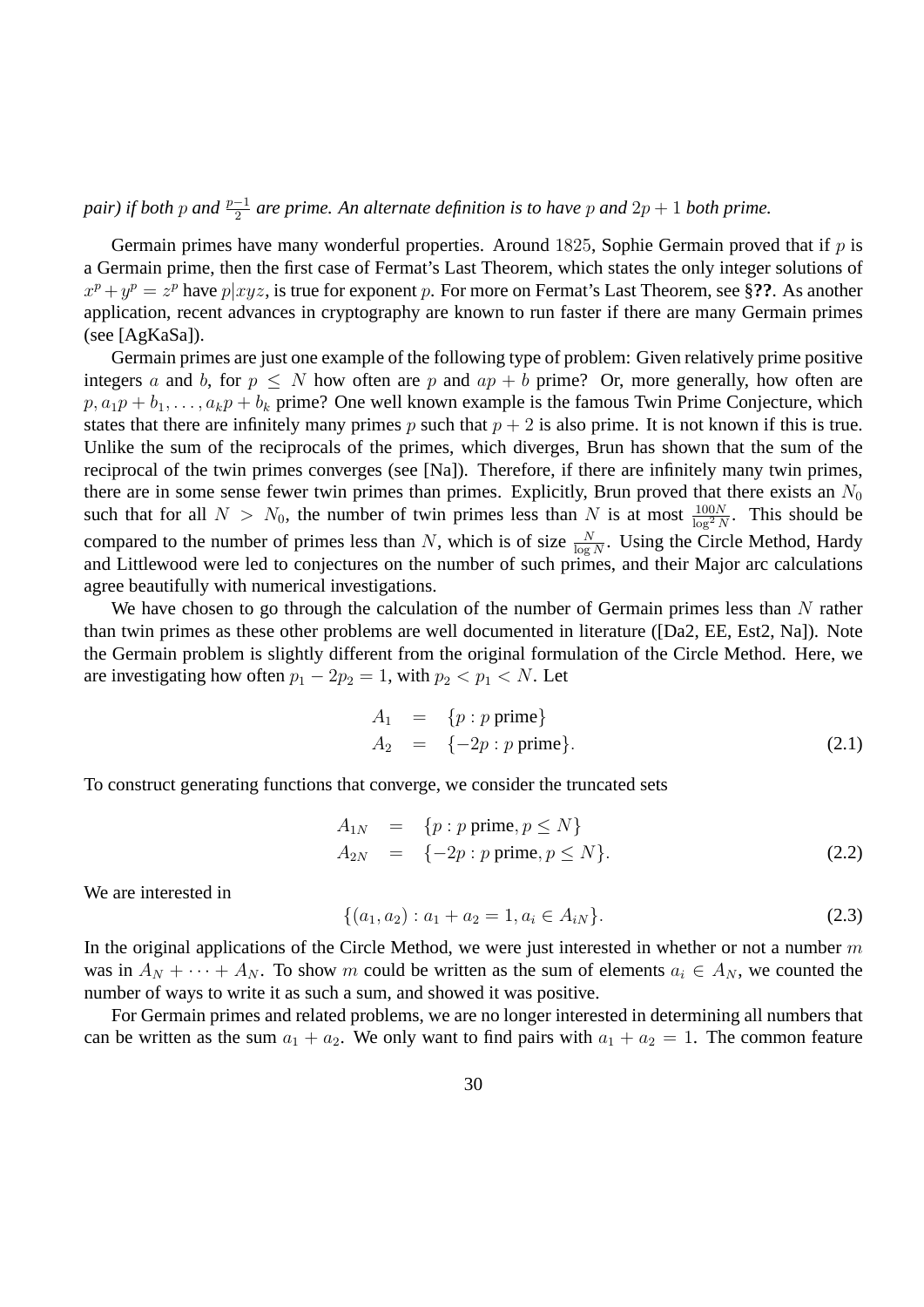with our previous investigations is showing how many ways certain numbers can be written as the sum of elements in  $A_{iN}$ . Such knowledge gives estimates for the number of Germain primes at most N.

For any  $N \ge 5$  we know  $1 \in A_{1N} + A_{2N}$  as 5 is a Germain prime. Note the number of ways of writing 1 as  $a_1 + a_2$  with  $a_i \in A_{iN}$  is the number of Germain primes at most N; similar to before, we need to compute for this problem  $r(1; A_{1N}, A_{2N})$ , with the obvious notation.

**Exercise 2.1.2.** *Looking at tables of primes less than* 100*, do you think there will be more Germain primes or twin primes in the limit? What if you study primes up to* 10<sup>4</sup>*? Up to* 10<sup>8</sup>*? What percent of primes less than* 100 *(*10<sup>4</sup> , 10<sup>8</sup> *) are Germain primes? Twin primes? How many primes less than* N *(for* N *large) do you expect to be Germain primes? Twin primes?*

**Exercise 2.1.3.** *By the prime number theorem, for primes near* x *the average spacing between primes is*  $\log x.$  One can interpret this as the probability a number near  $x$  is prime is  $\frac{1}{\log x}.$  We flip a biased coin with probability  $\frac{1}{\log x}$  of being a prime,  $1 - \frac{1}{\log x}$ log x *of being composite; this is called the Cramér model. Using such a model predict how many Germain primes and twin primes are less than* N*.*

**Remark 2.1.4 (Remark on the previous exercise).** *The Cramér model of the previous exercise cannot be correct – knowledge that* p *is prime gives some information about the potential primality of nearby numbers. One needs to correct the model to account for congruence information. See §***??** *and [Rub1].*

### **2.2 Preliminaries**

We use the Circle Method to calculate the contribution from the Major arcs for the Germain problem, namely, how many primes  $p \leq N$  there are such that  $\frac{p-1}{2}$  is also prime. As pointed out earlier, for this problem the Minor Arc calculations cannot be determined with sufficient accuracy to be shown to be smaller than the Major arc contributions. We will, however, do the Major arc calculations in complete detail. Let

$$
e(x) = e^{2\pi ix}
$$
  
\n
$$
\lambda(n) = \begin{cases} \log p & \text{if } n = p \text{ is prime;} \\ 0 & \text{otherwise.} \end{cases}
$$
 (2.4)

We constantly use the integral version of partial summation (§**??**) and the Siegel-Walfisz Theorem (Theorem 1.2.13). We have introduced the arithmetic function  $\lambda(n)$  for notational convenience. In applying partial summation, we will have sums over integers, but our generating function is defined as a sum over primes;  $\lambda(n)$  is a convenient notation which allows us to write the sum over primes as a sum over integers.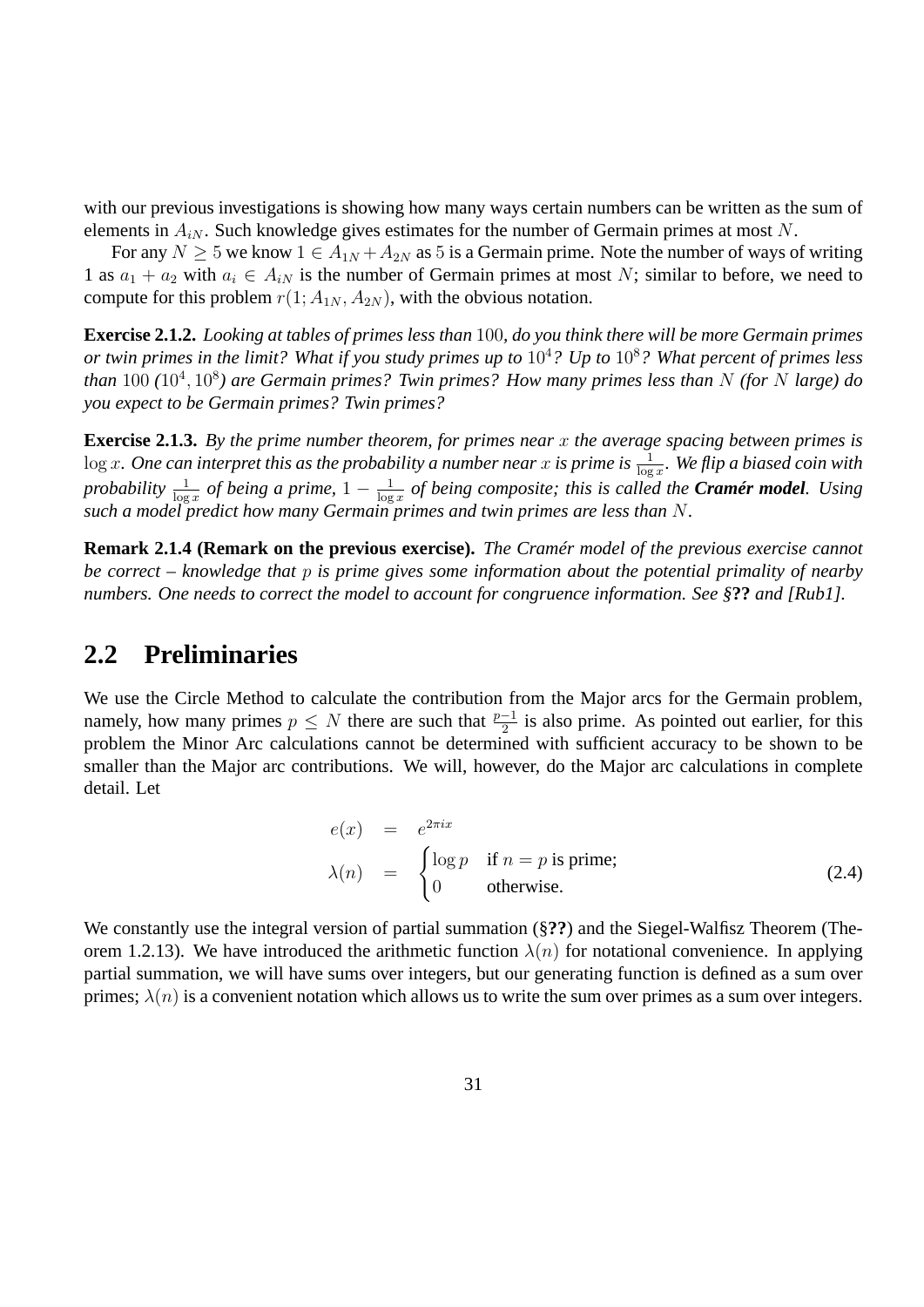### **2.2.1 Germain Integral**

Define

$$
F_{1N}(x) = \sum_{p_1 \le N} \log p_1 \cdot e(p_1 x)
$$
  
\n
$$
F_{2N}(x) = \sum_{p_2 \le N} \log p_2 \cdot e(-2p_2 x)
$$
  
\n
$$
F_N(x) = \sum_{p_1 \le N} \sum_{p_2 \le N} \log p_1 \log p_2 \cdot e((p_1 - 2p_2)x) = F_{1N}(x)F_{2N}(x).
$$
\n(2.5)

 $F_N(x)$  is the generating function for the Germain primes. As  $F_N(x)$  is periodic with period 1, we can integrate either over [0, 1] or  $\left[-\frac{1}{2}\right]$  $\frac{1}{2}, \frac{1}{2}$  $\frac{1}{2}$ . We choose the latter because the main contribution to the integral is from x near 0, although both choices obviously yield the same result. Letting  $r(1; A_{1N}, A_{2N})$  denote the weighted number of Germain primes, we have

$$
r(1; A_{1N}, A_{2N}) = \int_{-\frac{1}{2}}^{\frac{1}{2}} F_N(x) e(-x) dx
$$
  
= 
$$
\sum_{p_1 \le N} \sum_{p_2 \le N} \log p_1 \log p_2 \int_{-\frac{1}{2}}^{\frac{1}{2}} e((p_1 - 2p_2 - 1)x) dx.
$$
 (2.6)

By exercise 1.2.7

$$
\int_{-\frac{1}{2}}^{\frac{1}{2}} e((p_1 - 2p_2 - 1)x) dx = \begin{cases} 1 & \text{if } p_1 - 2p_2 - 1 = 0 \\ 0 & \text{if } p_1 - 2p_2 - 1 \neq 0 \end{cases}
$$
 (2.7)

In (2.6) we have a contribution of  $\log p_1 \log p_2$  if  $p_1$  and  $p_2 = \frac{p_1-1}{2}$  $\frac{-1}{2}$  are both prime and 0 otherwise. Thus

$$
r(1; A_{1N}, A_{2N}) = \int_{-\frac{1}{2}}^{\frac{1}{2}} F_N(x) e(-x) dx = \sum_{\substack{p_1 \le N \\ p_1, p_2 = \frac{p_1 - 1}{2} \text{ prime}}} \log p_1 \log p_2.
$$
 (2.8)

The above is a weighted counting of Germain primes. We have introduced these weights to facilitate applying the Siegel-Walfisz formula; it is easy to pass from bounds for  $r(1; A_{1N}, A_{2N})$  to bounds for the number of Germain primes (see §2.7).

**Remark 2.2.1.** *Using the* λ*-function from* (2.4)*, we can rewrite the generating function as a sum over pairs of integers instead of pairs of primes:*

$$
F_N(x) = \sum_{m_1=1}^N \sum_{m_2=1}^N \lambda(m_1) \lambda(m_2) \cdot e((m_1 - 2m_2)x). \tag{2.9}
$$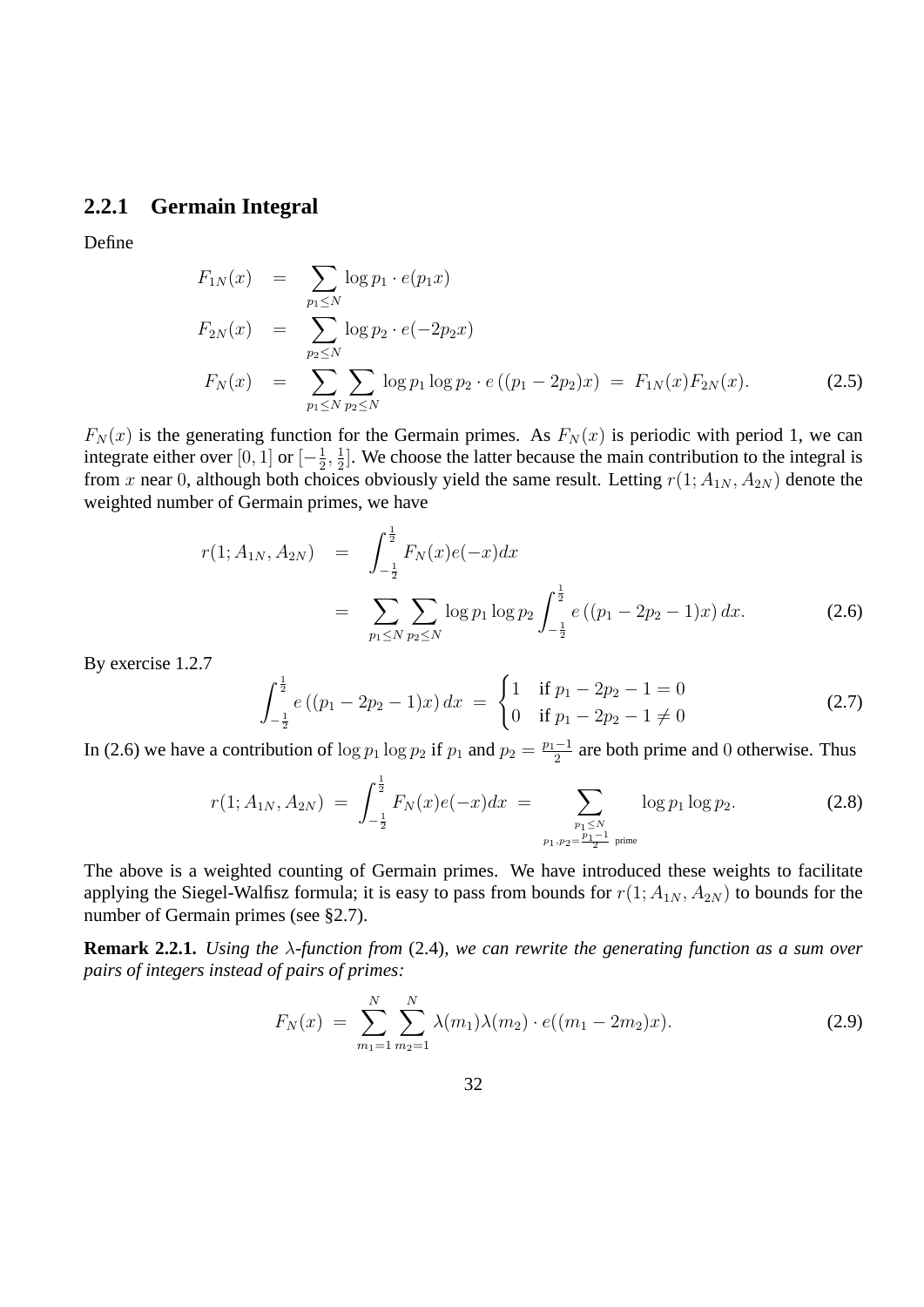*Of course, the two functions are the same; sometimes it is more convenient to use one notation over the other. When we apply partial summation, it is convenient if our terms are defined for all integers, and not just at primes.*

**Exercise 2.2.2.** Determine (or at least bound) the average values of  $F_{1N}(x)$ ,  $F_{2N}(x)$  and  $F_N(x)$ . Hint: *for*  $F_N(x)$ *, use the Cauchy-Schwartz inequality.* 

### **2.2.2 The Major and Minor Arcs**

Let B, D be positive integers with  $D > 2B$ . Set  $Q = \log^D N$ . Define the Major arc  $\mathcal{M}_{a,q}$  for each pair  $(a, q)$  with a and q relatively prime and  $1 \leq q \leq \log^B$  by

$$
\mathcal{M}_{a,q} = \left\{ x \in \left( -\frac{1}{2}, \frac{1}{2} \right) : \left| x - \frac{a}{q} \right| < \frac{Q}{N} \right\} \tag{2.10}
$$

if  $\frac{a}{q}\neq \frac{1}{2}$  $\frac{1}{2}$  and

$$
\mathcal{M}_{1,2} = \left[ -\frac{1}{2}, -\frac{1}{2} + \frac{Q}{N} \right) \bigcup \left( \frac{1}{2} - \frac{Q}{N}, \frac{1}{2} \right]. \tag{2.11}
$$

Remember, as our generating function is periodic with period 1, we can work on either [0, 1] or  $\left[-\frac{1}{2}\right]$  $\frac{1}{2}, \frac{1}{2}$  $\frac{1}{2}$ . As the Major arcs depend on N and D, we should write  $\mathcal{M}_{a,q}(N, D)$  and  $\mathcal{M}(N, D)$ ; however, for notational convenience these subscripts are often suppressed. Note we are giving ourselves a little extra flexibility by having  $q \le \log^B N$  and each  $\mathcal{M}_{a,q}$  of size  $\frac{\log^D N}{N}$ . We see in §2.5 why we need to have  $D > 2B$ .

By definition, the Minor arcs m are whatever is not in the Major arcs. Thus the Major arcs are the subset of  $\left[-\frac{1}{2}\right]$  $\frac{1}{2}, \frac{1}{2}$  $\frac{1}{2}$  near rationals with small denominators, and the Minor arcs are what is left. Here near and small are relative to N. Then

$$
r(1; A_{1N}, A_{2N}) = \int_{-\frac{1}{2}}^{\frac{1}{2}} F_N(x)e(-x)dx = \int_{\mathcal{M}} F_N(x)e(-x)dx + \int_{\mathfrak{m}} F_N(x)e(-x)dx.
$$
 (2.12)

We will calculate the contribution to  $r(1; A_{1N}, A_{2N})$  from the Major arcs, and then in §2.7 we remove the  $\log p_i$  weights.

We chose the above definition for the Major arcs because our main tool for evaluating  $F_N(x)$  is the Siegel-Walfisz formula (Theorem 1.2.13), which states that given any  $B, C > 0$ , if  $q \leq \log^B N$  and  $(r, q) = 1$  then

$$
\sum_{\substack{p \le N \\ p \equiv r(q)}} \log p = \frac{N}{\phi(q)} + O\left(\frac{N}{\log^C N}\right). \tag{2.13}
$$

For C very large, the error term leads to small, manageable errors on the Major arcs. For a more detailed explanation of this choice for the Major arcs, see §1.3.3 and §1.3.4.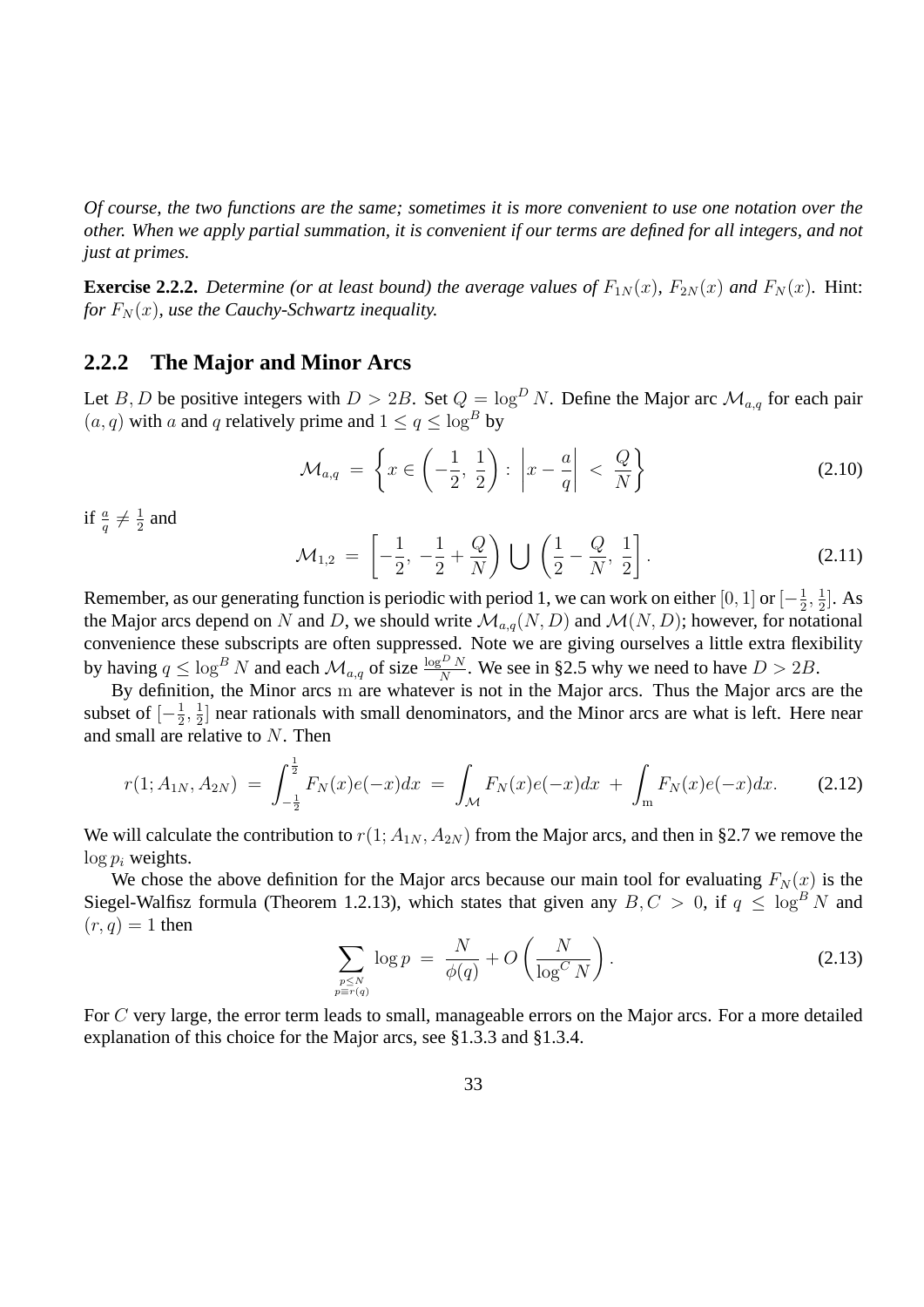We show the Major arcs contribute, up to lower order terms,  $T_2N$ , where  $T_2$  is a constant independent of N. By choosing  $B, C$  and D sufficiently large we can ensure that the errors from the Major arc calculations are less than the main term from the Major arcs. Of course, we have absolutely no control over what happens on the Minor arcs. Similar to Chapter 1 (see §**??**), up to powers of log N we have  $F_N(x)$  on average is of size N, but is of size  $N^2$  on the Major arcs. As there is a lot of oscillation in the generating function  $F_N(x)$ , for generic  $x \in \left[-\frac{1}{2}\right]$  $\frac{1}{2}, \frac{1}{2}$  $\frac{1}{2}$  we expect a lot of cancellation in the size of  $F_N(x)$ . Unfortunately, we are unable to prove that this oscillation yields the Minor arcs contributing less than the Major arcs.

We highlight the upcoming calculations. On the Major arcs  $\mathcal{M}_{a,q}$ , we find a function u of size  $N^2$ such that the error from u to  $F_N$  on  $\mathcal{M}_{a,q}$  is much smaller than  $N^2$ , say  $N^2$  divided by a large power of  $\log N$ . When we integrate u over the Major arcs, we find the main term is of size N (because up to powers of  $\log N$  the Major arcs are of size  $\frac{1}{N}$ ), and we succeed if we can show the errors in the approximations are much smaller than N, say N divided by a large power of  $\log N$ . Numerical simulations for x up to 10<sup>9</sup> and higher support the conjecture that the Minor arcs do not contribute for the Germain problem. Explicitly, the observed number of Germain prime pairs in this range agrees with the prediction from the Major arcs (see [Weir]). We content ourselves with calculating the contribution from the Major arcs,

$$
\int_{\mathcal{M}} F_N(x)e(-x)dx.
$$
\n(2.14)

### **2.3**  $F_N(x)$  and  $u(x)$

After determining  $F_N$  on  $\mathcal{M}_{a,q}$ , we describe an easily integrable function which is close to  $F_N$  on  $\mathcal{M}_{a,q}$ . We calculate  $F_N\left(\frac{a}{a}\right)$  $\left(\frac{a}{q}\right)$  for  $q \leq \log^B N$ . Define the **Ramanujan sum**  $c_q(a)$  by

$$
c_q(a) = \sum_{\substack{r=1 \ (r,q)=1}}^q e\left(r\frac{a}{q}\right).
$$
 (2.15)

As usual, we evaluate  $F_N\left(\frac{a}{a}\right)$  $\frac{a}{q}$ ) with the Siegel-Walfisz Theorem (Theorem 1.2.13). We restrict below to  $(r_i, q) = 1$  because if  $(r_i, q) > 1$ , there is at most one prime  $p_i \equiv r_i \mod q$ , and one prime will give a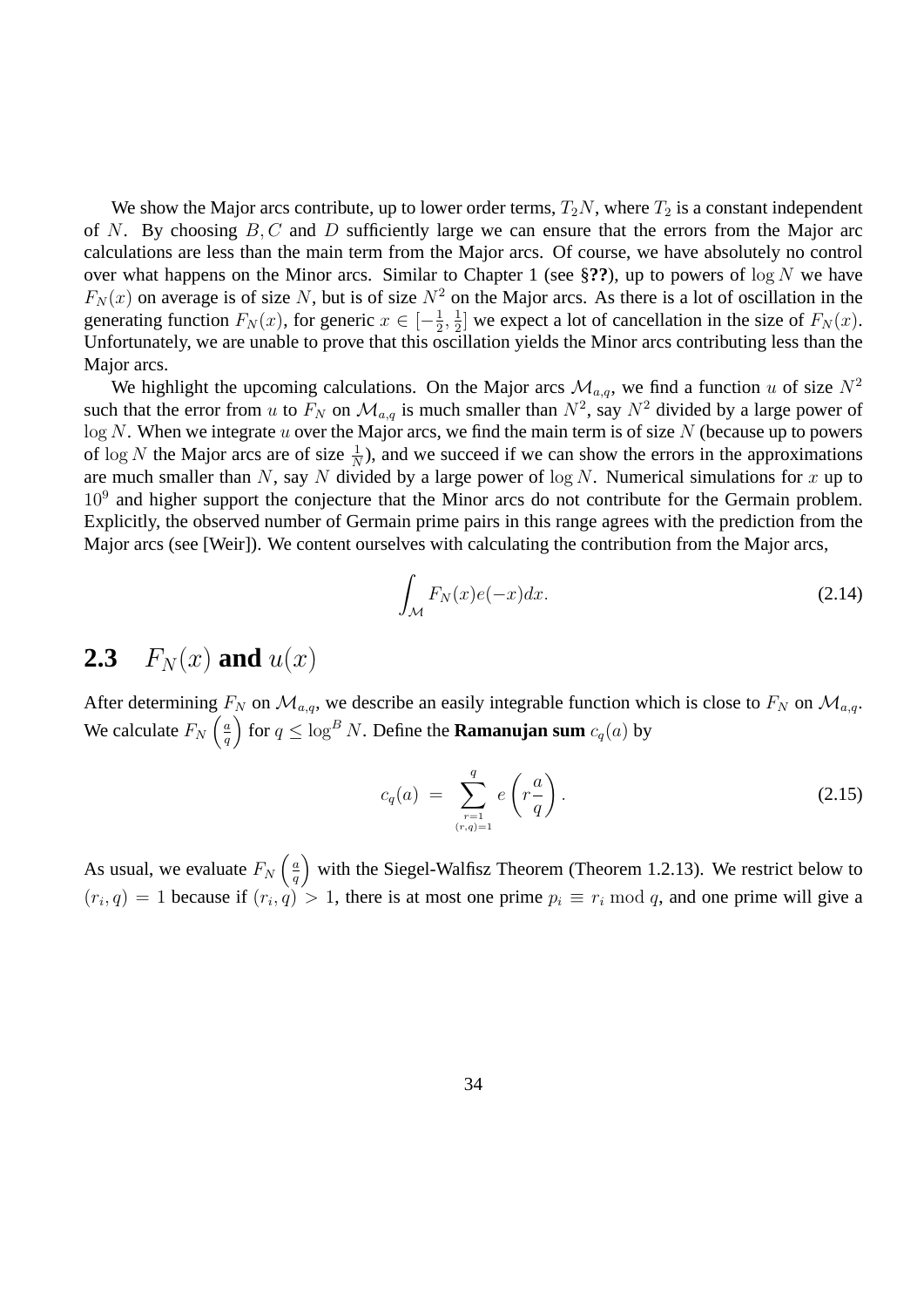negligible contribution as  $N \to \infty$ . See also §1.3.5. We have

$$
F_N\left(\frac{a}{q}\right) = \sum_{p_1 \leq N} \log p_1 \cdot e\left(p_1 \frac{a}{q}\right) \sum_{p_2 \leq N} \log p_2 \cdot e\left(-2p_2 \frac{a}{q}\right)
$$
  
\n
$$
= \sum_{r_1=1}^q \sum_{p_1 \leq N \atop p_1 \equiv r_1(q)} \log p_1 \cdot e\left(p_1 \frac{a}{q}\right) \sum_{r_2=1}^q \sum_{p_2 \leq N \atop p_2 \equiv r_1(q)} \log p_2 \cdot e\left(-2p_2 \frac{a}{q}\right)
$$
  
\n
$$
= \sum_{r_1=1}^q e\left(r_1 \frac{a}{q}\right) \sum_{r_2=1}^q e\left(r_2 \frac{-2a}{q}\right) \sum_{p_1 \leq N \atop p_1 \equiv r_1(q)} \log p_1 \sum_{p_2 \leq N \atop p_2 \equiv r_2(q)} \log p_2
$$
  
\n
$$
= \sum_{r_1=1 \atop (r_1,q)=1}^q e\left(r_1 \frac{a}{q}\right) \sum_{r_2=1 \atop (r_2,q)=1}^q e\left(r_2 \frac{-2a}{q}\right) \left[\frac{N}{\phi(q)} + O\left(\frac{N}{\log^C N}\right)\right]^2
$$
  
\n
$$
= \frac{c_q(a)c_q(-2a)}{\phi(q)^2} N^2 + O\left(\frac{N^2}{\log^{C-B} q}\right).
$$
 (2.16)

**Exercise 2.3.1.** *Show that the contribution from one prime may safely be absorbed by the error term.* Let

$$
u(x) = \sum_{m_1=1}^{N} \sum_{m_2=1}^{N} e((m_1 - 2m_2)x).
$$
 (2.17)

As  $u(0) = N^2$ , it is natural to compare  $F_N(x)$  on the Major arcs to

$$
\frac{c_q(a)c_q(-2a)}{\phi(q)^2} u\left(x - \frac{a}{q}\right),\tag{2.18}
$$

as these two functions agree at  $x = \frac{a}{a}$  $\frac{a}{q}$ . The function  $u(x)$  is a lot easier to analyze than  $F_N(x)$ . We show for  $x \in \mathcal{M}_{a,q}$  that there is negligible error in replacing  $F_N(x)$  with  $\frac{c_q(a)c_q(-2a)}{\phi(q)^2}u(x-\frac{a}{q})$  $\frac{a}{q}$ ). We then integrate over  $\mathcal{M}_{a,q}$ , and then sum over all Major arcs. We describe in great detail in Remark 2.5.9 why it is natural to consider  $u(x)$ .

### **2.4** Approximating  $F_N(x)$  on the Major arcs

In this technical section we apply partial summation multiple times to show  $u$  is a good approximation to  $F_N$  on the Major arcs  $\mathcal{M}_{a,q}$ . Define

$$
C_q(a) = \frac{c_q(a)c_q(-2a)}{\phi(q)^2}.
$$
\n(2.19)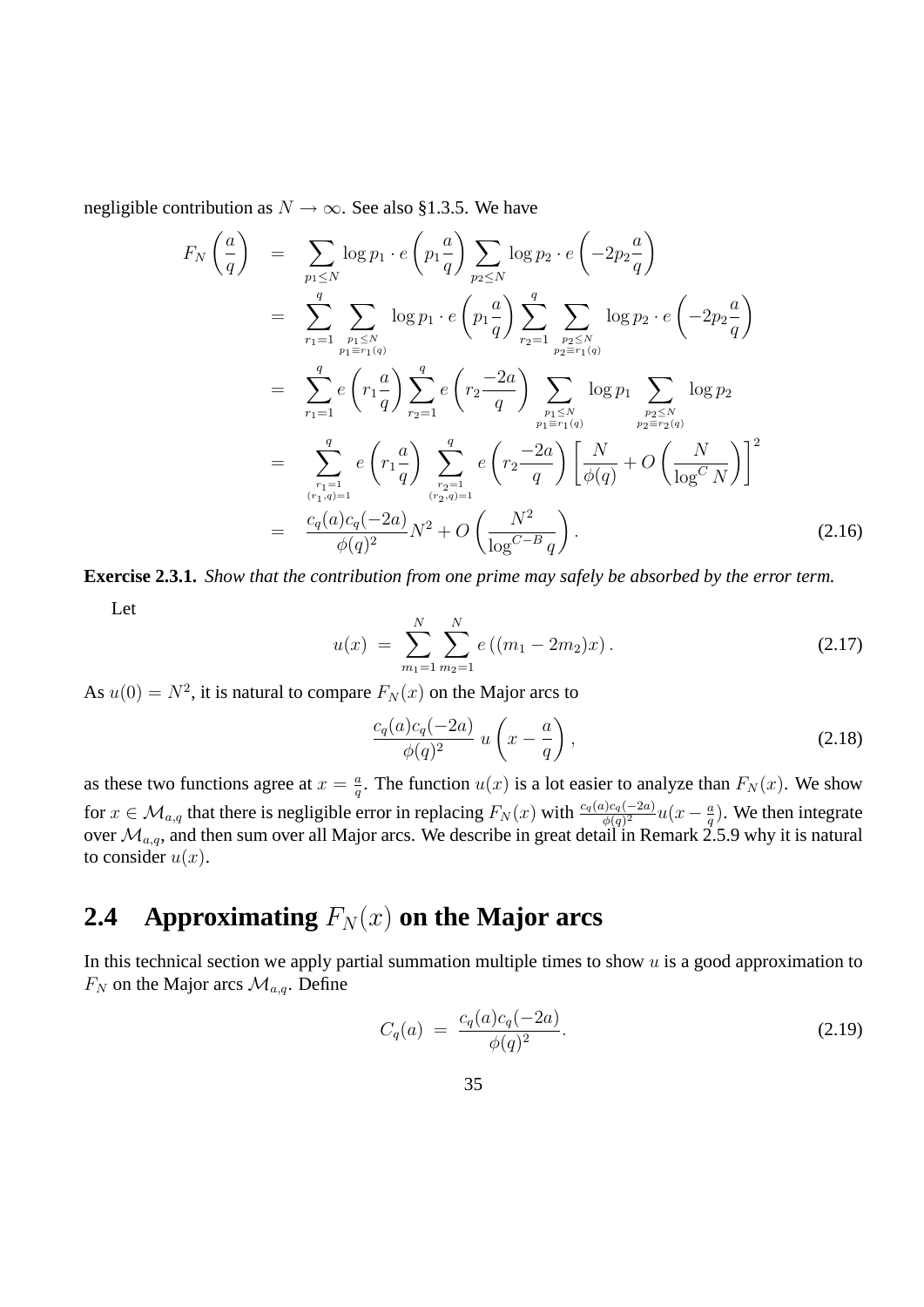We show

**Theorem 2.4.1.** *For*  $\alpha \in \mathcal{M}_{q,q}$ ,

$$
F_N(\alpha) = C_q(a)u\left(\alpha - \frac{a}{q}\right) + O\left(\frac{N^2}{\log^{C-2D} N}\right). \tag{2.20}
$$

For  $\alpha \in \mathcal{M}_{a,q}$ , we write  $\alpha$  as  $\beta + \frac{a}{a}$  $\frac{a}{q}, \beta \in \left[-\frac{Q}{N}\right]$  $\frac{Q}{N}, \frac{Q}{N}$  $\frac{Q}{N}$ . Remember  $Q = \log^D N$  and  $q \leq \log^B N$ . Note  $F_N(x)$  is approximately  $C_q(a)N^2$  for x near  $\frac{a}{q}$ , and from our definitions of  $F_N$ , u and  $C_q(a)$ , (2.20) is immediate for  $\alpha = \frac{a}{a}$  $\frac{a}{q}$ . The reader interested in the main ideas of the Circle Method may skip to §2.5, where we integrate  $u(x)$  over the Major arcs. The rest of this section is devoted to rigorously showing that  $|F_N(x) - C_q(a)u(x - \frac{a}{a})|$  $\frac{a}{q})|$  is small.

The calculation below is a straightforward application of partial summation. The difficulty is that we must apply partial summation twice. Each application yields two terms, a boundary term and an integral term. We will have four pieces to analyze. The problem is to estimate the difference

$$
S_{a,q}(\alpha) = F_N(\alpha) - C_q(a)u\left(\alpha - \frac{a}{q}\right) = F_N\left(\beta + \frac{a}{q}\right) - C_q(a)u(\beta).
$$
 (2.21)

Recall that  $q \leq \log^B N$  and  $F_N(\frac{a}{q})$  $\frac{a}{q}$ ) =  $C_q(a)u(0)$  is of size  $\frac{N^2}{\phi(q)^2}$ . To prove Theorem 2.4.1 we must show that  $|S_{a,q}(\alpha)| \leq \frac{N^2}{\log^{C-2D} N}$ . As mentioned in Remark 2.2.1, it is easier to apply partial summation if we use the  $\lambda$ -formulation of the generating function  $F_N$  because now both  $F_N$  and u will be sums over  $m_1, m_2 \leq N$ . Thus

$$
S_{a,q}(\alpha) = \sum_{m_1, m_2 \le N} \lambda(m_1) \lambda(m_2) e((m_1 - 2m_2)\beta) - C_q(a) \sum_{m_1, m_2 \le N} e((m_1 - 2m_2)\beta)
$$
  
\n
$$
= \sum_{m_1, m_2 \le N} \left[ \lambda(m_1) \lambda(m_2) e((m_1 - 2m_2)\frac{a}{q}) - C_q(a) \right] e((m_1 - 2m_2)\beta)
$$
  
\n
$$
= \sum_{m_1 \le N} \left[ \sum_{m_2 \le N} \left[ \lambda(m_1) \lambda(m_2) e((m_1 - 2m_2)\frac{a}{q}) - C_q(a) \right] e(-2m_2\beta) \right] e(m_1\beta)
$$
  
\n
$$
= \sum_{m_1 \le N} \left[ \sum_{m_2 \le N} a_{m_2}(m_1, N) b_{m_2}(m_1, N) \right] e(m_1\beta)
$$
  
\n
$$
= \sum_{m_1 \le N} S_{a,q}(\alpha; m_1) e(m_1\beta), \qquad (2.22)
$$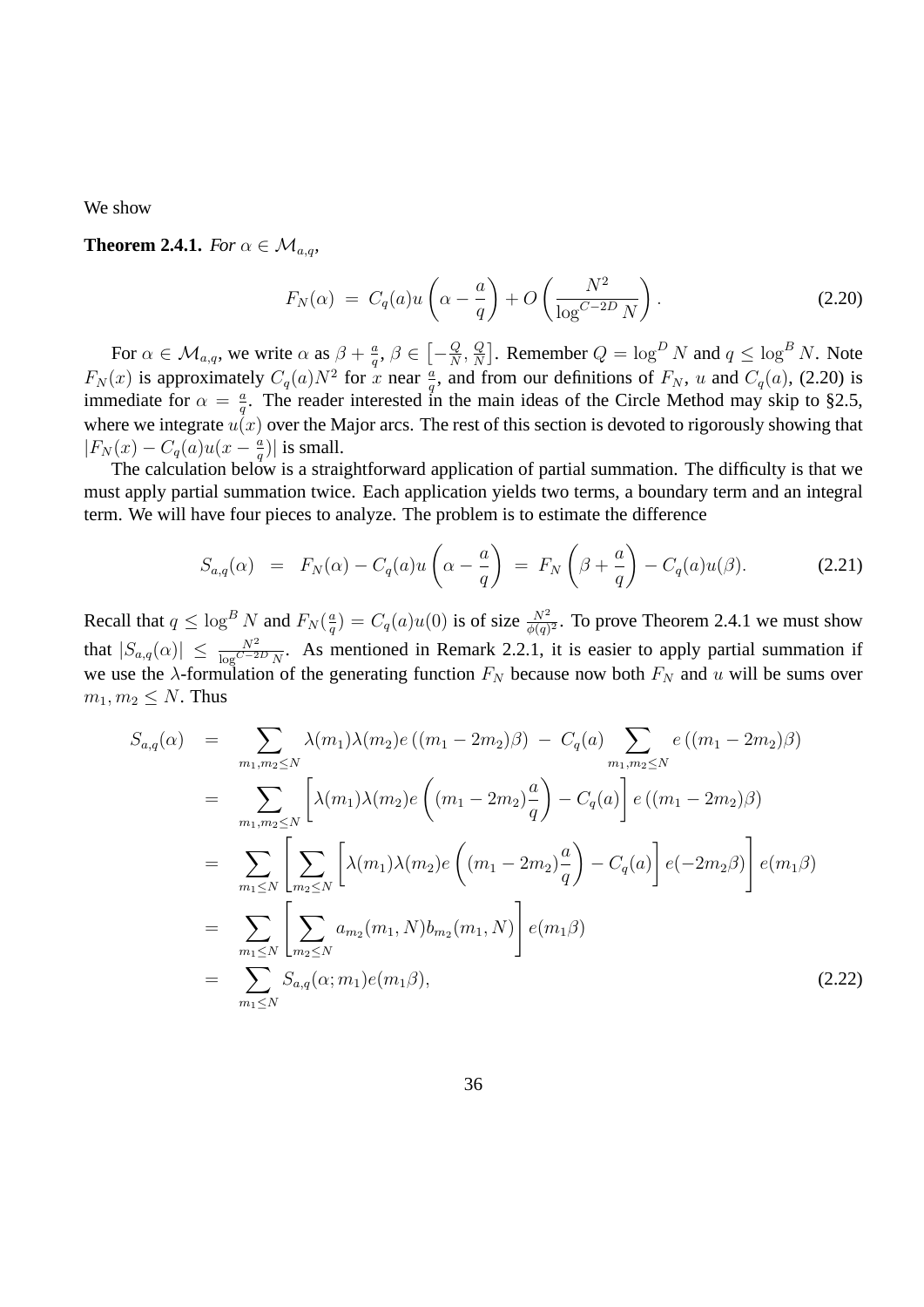where

$$
a_{m_2}(m_1, N) = \lambda(m_1)\lambda(m_2)e\left((m_1 - 2m_2)\frac{a}{q}\right) - C_q(a)
$$
  
\n
$$
b_{m_2}(m_1, N) = e(-2m_2\beta)
$$
  
\n
$$
S_{a,q}(\alpha; m_1) = \sum_{m_2 \le N} a_{m_2}(m_1, N)b_{m_2}(m_1, N).
$$
\n(2.23)

We have written  $S_{a,q}(\alpha)$  as above to illuminate the application of partial summation. We hold  $m_1$  fixed and then use partial summation on the  $m_2$ -sum. This generates two terms, a boundary and an integral term. We then apply partial summation to the  $m_1$ -sum. The difficulty is not in evaluating the sums, but rather in the necessary careful book-keeping required.

Recall the integral version of partial summation (Lemma **??**) states

$$
\sum_{m=1}^{N} a_m b(m) = A(N)b(N) - \int_1^N A(u)b'(u)du,
$$
\n(2.24)

where b is a differentiable function and  $A(u) = \sum_{m \le u} a_m$ . We apply this to  $a_{m_2}(m_1, N)$  and  $b_{m_2}(m_1, N)$ . As  $b_{m_2} = b(m_2) = e(-2\beta m_2) = e^{-4\pi i \beta m_2}$ ,  $b'(m_2) = -4\pi i \beta e(-2\beta m_2)$ .

Applying the integral version of partial summation to the  $m_2$ -sum gives

$$
S_{a,q}(\alpha; m_1) = \sum_{m_2 \le N} \left[ \lambda(m_1) \lambda(m_2) e \left( (m_1 - 2m_2) \frac{a}{q} \right) - C_q(a) \right] e(-2m_2 \beta)
$$
  
\n
$$
= \sum_{m_2 \le N} a_{m_2}(m_1, N) b_{m_2}(m_1, N)
$$
  
\n
$$
= \left[ \sum_{m_2 \le N} a_{m_2}(m_1, N) \right] e(-2N\beta) + 4\pi i \beta \int_{u=1}^N \left[ \sum_{m_2 \le u} a_{m_2}(m_1, N) \right] e(-u\beta) du.
$$
\n(2.25)

The first term is called the boundary term, the second the integral term. We substitute these into (2.22) and find

$$
S_{a,q}(\alpha) = \sum_{m_1 \leq N} \left[ \left[ \sum_{m_2 \leq N} a_{m_2}(m_1, N) \right] e(-2N\beta) \right] e(m_1\beta)
$$
  
+ 
$$
\sum_{m_1 \leq N} \left[ 4\pi i \beta \int_{u=1}^N \left[ \sum_{m_2 \leq u} a_{m_2}(m_1, N) \right] e(-u\beta) du \right] e(m_1\beta)
$$
  
= 
$$
S_{a,q}(\alpha; \text{Boundary}) + S_{a,q}(\alpha; \text{Integral}).
$$
 (2.26)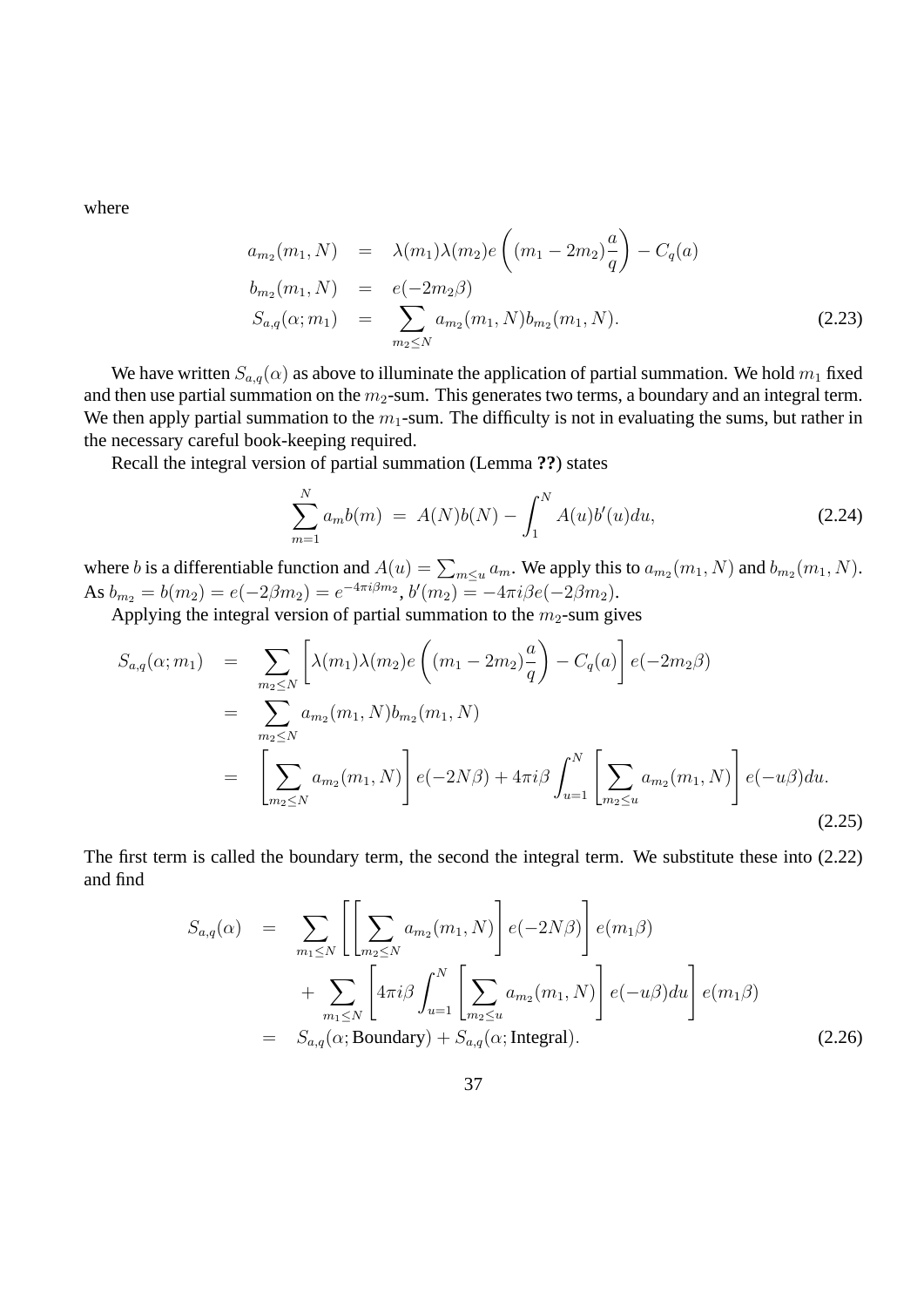The proof of Theorem 2.4.1 is completed by showing  $S_{a,q}(\alpha)$ ; Boundary) and  $S_{a,q}(\alpha)$ ; Integral) are small. This is done in Lemmas 2.4.3 and 2.4.8 by straightforward partial summation.

**Remark 2.4.2.** *The factor of*  $4\pi i\beta$  *in* (2.26) *is from differentiating*  $b(m_2)$ *. Remember*  $\alpha = \frac{a}{q} + \beta$  *is in the* Major arc  $\mathcal{M}_{a,q}=\Bigl[\frac{a}{q}-\frac{Q}{N}\Bigr]$  $\frac{Q}{N}, \frac{a}{q} + \frac{Q}{N}$  $\frac{Q}{N}$ . Thus,  $|\beta| \leq \frac{Q}{N} = \frac{\log^D N}{N}$ N *. Even though the integral in* (2.26) *is over a range of length* N*, it is multiplied by* β*, which is small. If* β *was not present, this term would yield a contribution greater than the expected main term.*

#### **2.4.1 Boundary Term**

We first deal with the boundary term from the first partial summation on  $m_2$ ,  $S_{a,q}(\alpha)$ ; Boundary).

#### **Lemma 2.4.3.**

$$
S_{a,q}(\alpha; \text{Boundary}) = O\left(\frac{N^2}{\log^{C-D} N}\right). \tag{2.27}
$$

*Proof.* Recall that

$$
S_{a,q}(\alpha; \text{Boundary}) = \sum_{m_1 \leq N} \left[ \left[ \sum_{m_2 \leq N} a_{m_2}(m_1, N) \right] e(-2N\beta) \right] e(m_1\beta)
$$
  
=  $e(-2N\beta) \sum_{m_1 \leq N} \left[ \sum_{m_2 \leq N} a_{m_2}(m_1, N) \right] e(m_1\beta).$  (2.28)

As  $|(e(-2N\beta))| = 1$ , we can ignore it in the bounds below. We again apply the integral version of partial summation with

$$
a_{m_1} = \sum_{m_2 \le N} a_{m_2}(m_1, N) = \sum_{m_2 \le N} \left[ \lambda(m_1) \lambda(m_2) e\left( (m_1 - 2m_2) \frac{a}{q} \right) - C_q(a) \right]
$$
  
\n
$$
b_{m_1} = e(m_1 \beta).
$$
\n(2.29)

We find

$$
e(2N\beta)S_{a,q}(\alpha; \text{Boundary}) = \sum_{m_1 \leq N} \left[ \sum_{m_2 \leq N} a_{m_2}(m_1, N) \right] e(N\beta)
$$

$$
-2\pi i \beta \int_{t=0}^{N} \sum_{m_1 \leq t} \left[ \sum_{m_2 \leq N} a_{m_2}(m_1, N) \right] e(t\beta) dt. \tag{2.30}
$$

To prove Lemma 2.4.3, it suffices to bound the two terms in (2.30), which we do in Lemmas 2.4.4 and 2.4.5.  $\Box$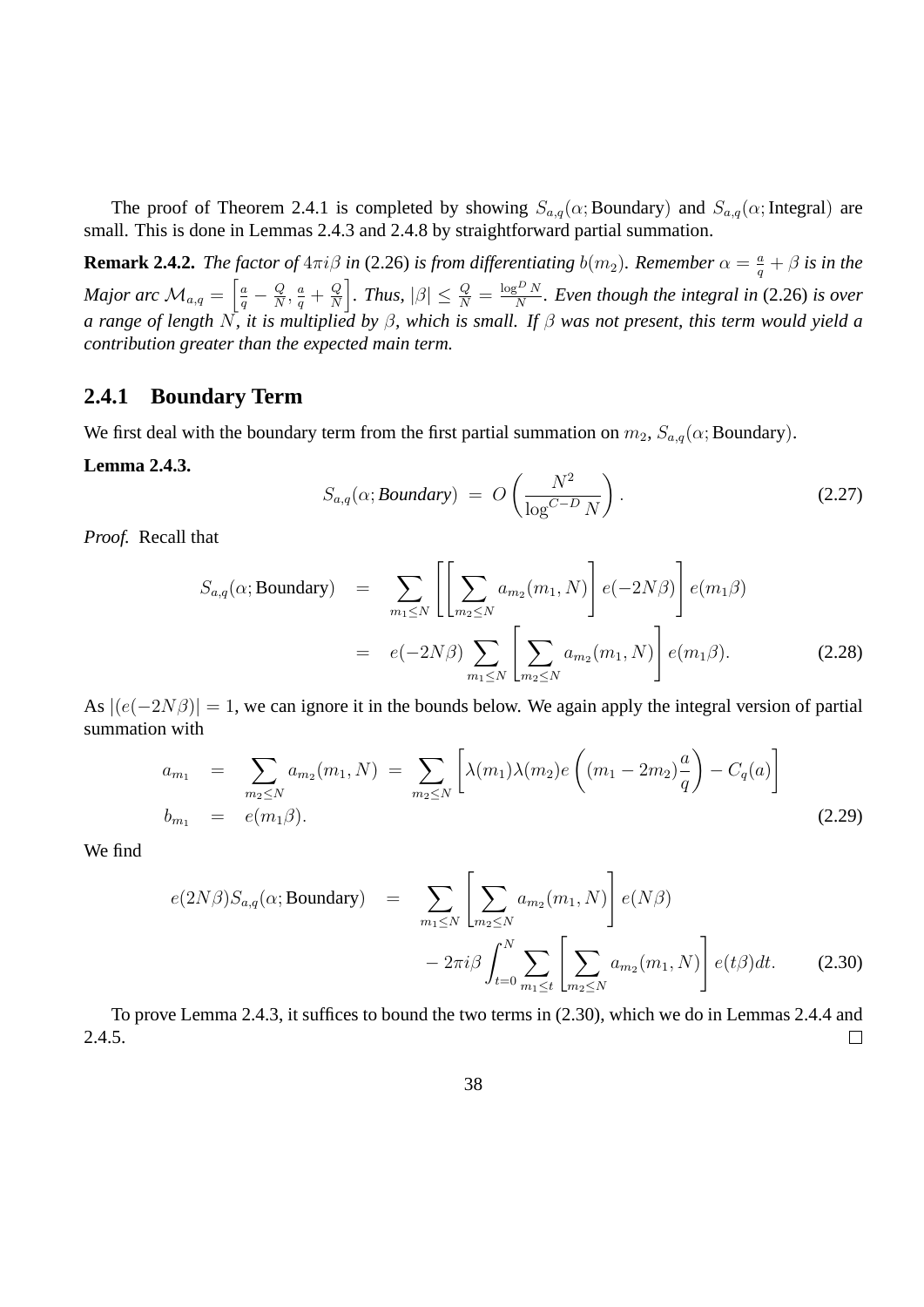**Lemma 2.4.4.**

*.*

$$
\sum_{m_1 \le N} \left[ \sum_{m_2 \le N} a_{m_2}(m_1, N) \right] e(N\beta) = O\left(\frac{N^2}{\log^C N}\right)
$$
 (2.31)

*Proof.* As  $|e(N\beta)| = 1$ , this factor is harmless, and the  $m_1, m_2$ -sums are bounded by the Siegel-Walfisz Theorem.

$$
\sum_{m_1 \leq N} \sum_{m_2 \leq N} a_{m_2}(m_1, N) = \sum_{m_1 \leq N} \sum_{m_2 \leq N} \left[ \lambda(m_1) \lambda(m_2) e\left((m_1 - 2m_2)\frac{a}{q}\right) - C_q(a) \right]
$$
  
\n
$$
= \left[ \sum_{m_1 \leq N} \lambda(m_1) e\left(m_1 \frac{a}{q}\right) \right] \left[ \sum_{m_2 \leq N} \lambda(m_2) e\left(-m_2 \frac{a}{q}\right) \right] - C_q(a)N^2
$$
  
\n
$$
= \left[ \frac{c_q(a)N}{\phi(q)} + O\left(\frac{N}{\log^C N}\right) \right] \cdot \left[ \frac{c_q(-2a)N}{\phi(q)} + O\left(\frac{N}{\log^C N}\right) \right] - C_q(a)N^2
$$
  
\n
$$
= O\left(\frac{N^2}{\log^C N}\right)
$$
\n(2.32)

as  $C_q(a) = \frac{c_q(a)c_q(-2a)}{\phi(q)^2}$  and  $|c_q(b)| \leq \phi(q)$ .  $\Box$ 

**Lemma 2.4.5.**

$$
2\pi i \beta \int_{t=0}^{N} \sum_{m_1 \le t} \left[ \sum_{m_2 \le N} a_{m_2}(m_1, N) \right] e(t\beta) dt = O\left(\frac{N^2}{\log^{C-D} N}\right).
$$
 (2.33)

*Proof.* Note  $|\beta| \leq \frac{Q}{N} = \frac{\log^D N}{N}$  $\frac{C_q(x)}{N},$  and  $C_q(a)=\frac{c_q(a)}{\phi(q)^2}\frac{c_q(-2a)}{\phi(q)^2}$  $\frac{q(-2a)}{\phi(q)^2}$ . For  $t \leq$ √ N, we trivially bound the  $m_2$ -sum by  $2N$ . Thus these t contribute at most

$$
|\beta| \int_{t=0}^{\sqrt{N}} \sum_{m_1 \le t} 2N dt = |\beta| N^2 \le N \log^D N. \tag{2.34}
$$

An identical application of Siegel-Walfisz as in the proof of Lemma 2.4.4 yields for  $t \geq$ √ N,

$$
\sum_{m_1 \leq t} \sum_{m_2 \leq N} a_{m_2}(m_1, N) = \left[ \frac{c_q(a)t}{\phi(q)} + O\left(\frac{t}{\log^C N}\right) \right] \cdot \left[ \frac{c_q(-2a)N}{\phi(q)} + O\left(\frac{N}{\log^C N}\right) \right] - C_q(a)tN
$$
\n
$$
= O\left(\frac{tN}{\log^C N}\right). \tag{2.35}
$$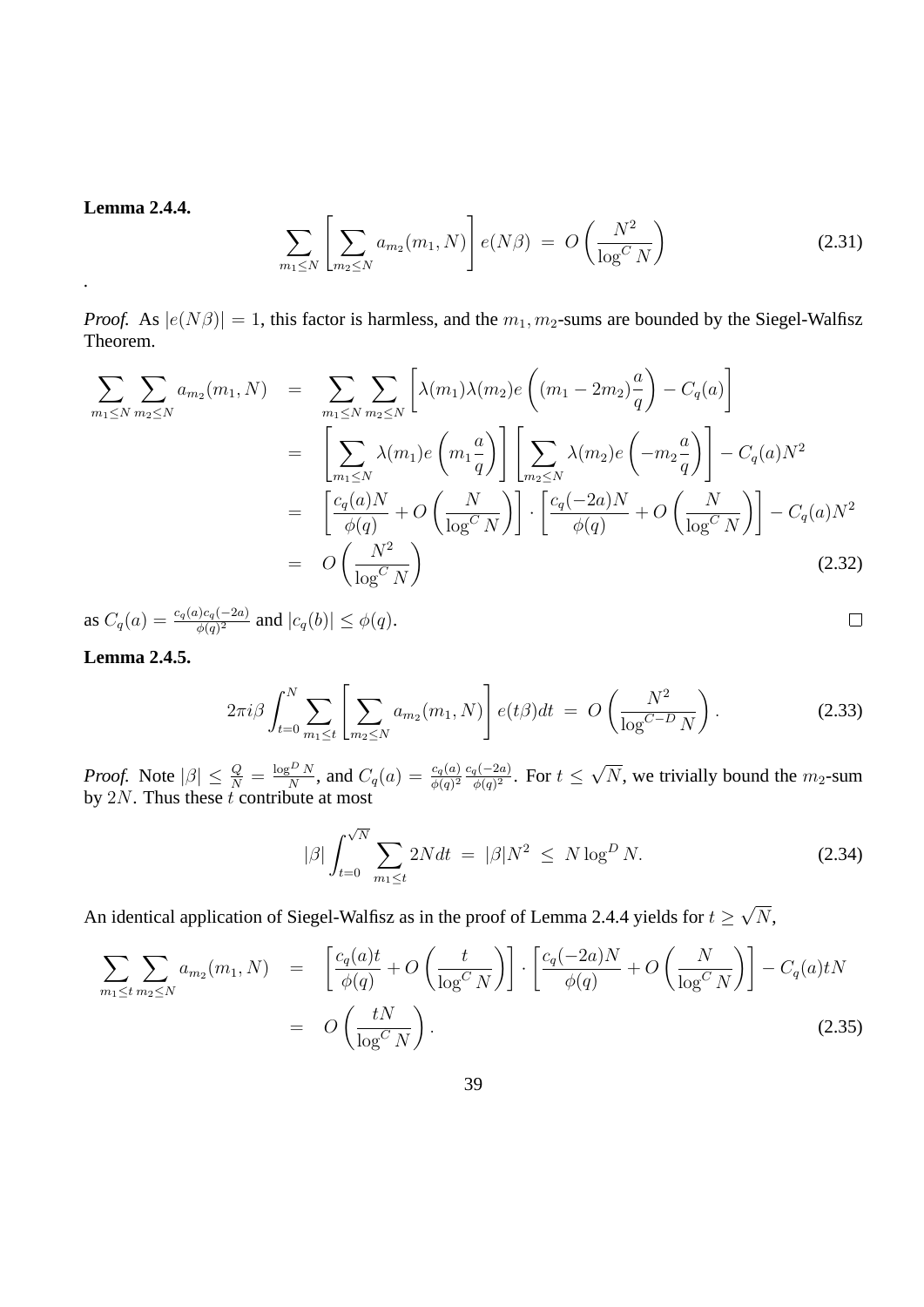Therefore

$$
|\beta| \int_{t=\sqrt{N}}^{N} \left| \sum_{m_1 \le t} \sum_{m_2 \le N} a_{m_2}(m_1, N) \right| dt = O\left(\frac{N^3 \beta}{\log^C N}\right) = O\left(\frac{N^2}{\log^{C-D} N}\right)
$$
 (2.36)

 $\Box$ 

**Remark 2.4.6.** *Note, of course, that the contribution is only negligible while*  $|\beta| \leq \frac{Q}{N}$ *. We see a natural reason to take the Major arcs small in length.*

**Remark 2.4.7.** *The above argument illustrate a very common technique. Namely, if*  $t \in [0, N]$  *and* N is large, the interval  $[0,\sqrt{N}]$  has negligible relative length. It is often useful to break the problem into *two such regions, as different bounds are often available when* t *is large and small. For our problem, the* Siegel-Walfisz formula requires that  $q \leq \log^B t$ ; this condition fails if  $t$  is small compared to  $q.$  For small t*, the bounds may not be as good; however, the length of such an interval is so small that weak bounds suffice. See also the example in §***??***.*

### **2.4.2 Integral Term**

We now deal with the integral term from the first partial summation on  $m_2$ ,  $S_{a,q}(\alpha)$ ; Integral).

**Lemma 2.4.8.**

$$
S_{a,q}(\alpha; Integral) = O\left(\frac{N^2}{\log^{C-2D} N}\right).
$$
\n(2.37)

*Proof.* Recall

$$
S_{a,q}(\alpha; \text{Integral}) = 4\pi i \beta \sum_{m_1 \le N} \left[ \int_{u=1}^N \left[ \sum_{m_2 \le u} a_{m_2}(m_1, N) \right] e(-u\beta) du \right] e(m_1\beta) \tag{2.38}
$$

where

$$
a_{m_2}(m_1, N) = \lambda(m_1)\lambda(m_2)e\left((m_1 - 2m_2)\frac{a}{q}\right) - C_q(a). \tag{2.39}
$$

We apply the integral version of partial summation, with

$$
a_{m_1} = \int_{u=1}^{N} \left[ \sum_{m_2 \le u} a_{m_2}(m_1, N) \right] e(-u\beta) du
$$
  
\n
$$
b_{m_1} = e(m_1\beta).
$$
\n(2.40)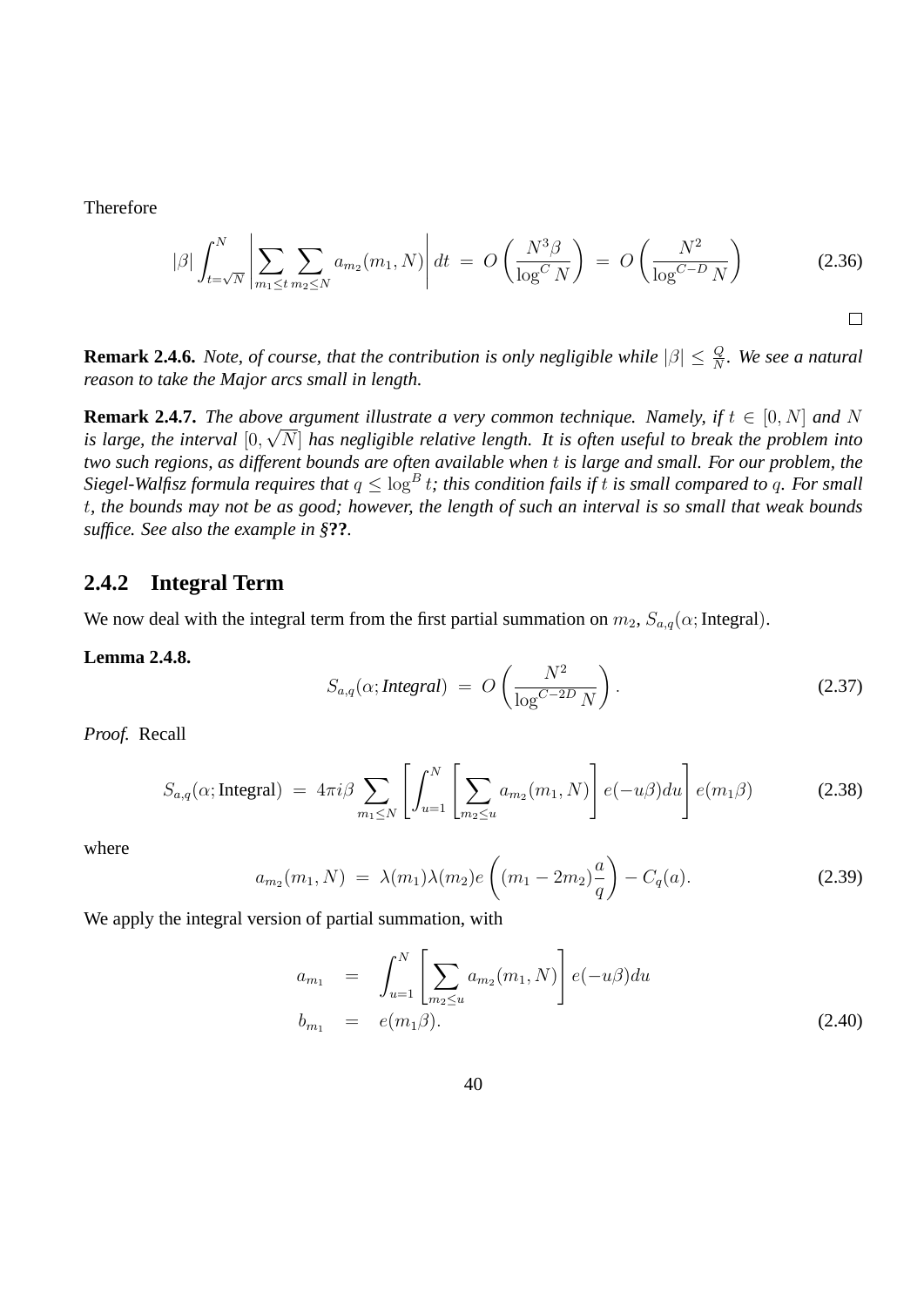We find

$$
S_{a,q}(\alpha; \text{Integral}) = 4\pi i \beta \left[ \sum_{m_1 \le N} \int_{u=1}^N \sum_{m_2 \le u} a_{m_2}(m_1, N) e(-u\beta) du \right] e(N\beta)
$$
  
+  $8\pi \beta^2 \int_{t=1}^N \left[ \sum_{m_1 \le t} \int_{u=1}^N \sum_{m_2 \le u} a_{m_2}(m_1, N) e(-u\beta) du \right] e(m_1 t) dt.$  (2.41)

The factor of  $8\pi\beta^2 = -(4\pi i\beta) \cdot (2\pi i\beta)$  and comes from the derivative of  $e(m_1\beta)$ . Arguing in a similar manner as in §2.4.1, in Lemmas 2.4.9 and 2.4.10 we show the two terms in (2.41) are small, which will complete the proof.  $\Box$ 

#### **Lemma 2.4.9.**

$$
4\pi i\beta \left[\sum_{m_1 \le N} \int_{u=1}^N \sum_{m_2 \le u} a_{m_2}(m_1, N) e(-u\beta) du\right] e(N\beta) = O\left(\frac{N^2}{\log^{C-D} N}\right).
$$
 (2.42)

*Proof.* Arguing along the lines of Lemma 2.4.5, one shows the contribution from  $u \leq$  $'N$  is bounded by  $N \log^D N$ . For  $u \geq$ √ N we apply the Siegel-Walfisz formula as in Lemma 2.4.5, giving a contribution bounded by

$$
4|\beta| \int_{u=\sqrt{N}}^{N} \left( \left[ \frac{c_q(a)u}{\phi(q)} + O\left( \frac{u}{\log^C N} \right) \right] \cdot \left[ \frac{c_q(-2a)N}{\phi(q)} + O\left( \frac{N}{\log^C N} \right) \right] - C_q(a)uN \right) du
$$
  
\n
$$
\ll |\beta| \int_{u=\sqrt{N}}^{N} \frac{uN}{\log^C N} du
$$
  
\n
$$
\ll \frac{N^3|\beta|}{\log^C N}.
$$
\n(2.43)

As  $|\beta| \leq \frac{\log^B N}{N}$ , the above is  $O\left(\frac{N^2}{\log^{C-1}}\right)$  $\log^{C-D} N$  . **Lemma 2.4.10.**

$$
8\pi\beta^2 \int_{t=1}^N \left[ \sum_{m_1 \le t} \int_{u=1}^N \sum_{m_2 \le u} a_{m_2}(m_1, N) e(-u\beta) du \right] e(m_1 t) dt = O\left(\frac{N^2}{\log^{C-2D} N}\right).
$$
 (2.44)

*Proof.* The proof proceeds along the same lines as the previous lemmas. Arguing as in Lemma 2.4.5, one shows that the contribution when  $t \leq$ √ N or  $u \leq$ √  $\overline{N}$  is  $O\left(\frac{N}{\log C - 1}\right)$  $\log^{C-2D} N$  . We then apply the Siegel-Walfisz Theorem as before, and find the contribution when  $t, u \ge \sqrt{N}$  is √

$$
\ll 8\beta^2 \int_{t=\sqrt{N}}^N \int_{u=\sqrt{N}}^N \frac{ut}{\log^C N} du dt \ll \frac{N^4 \beta^2}{\log^C N}.
$$
\n(2.45)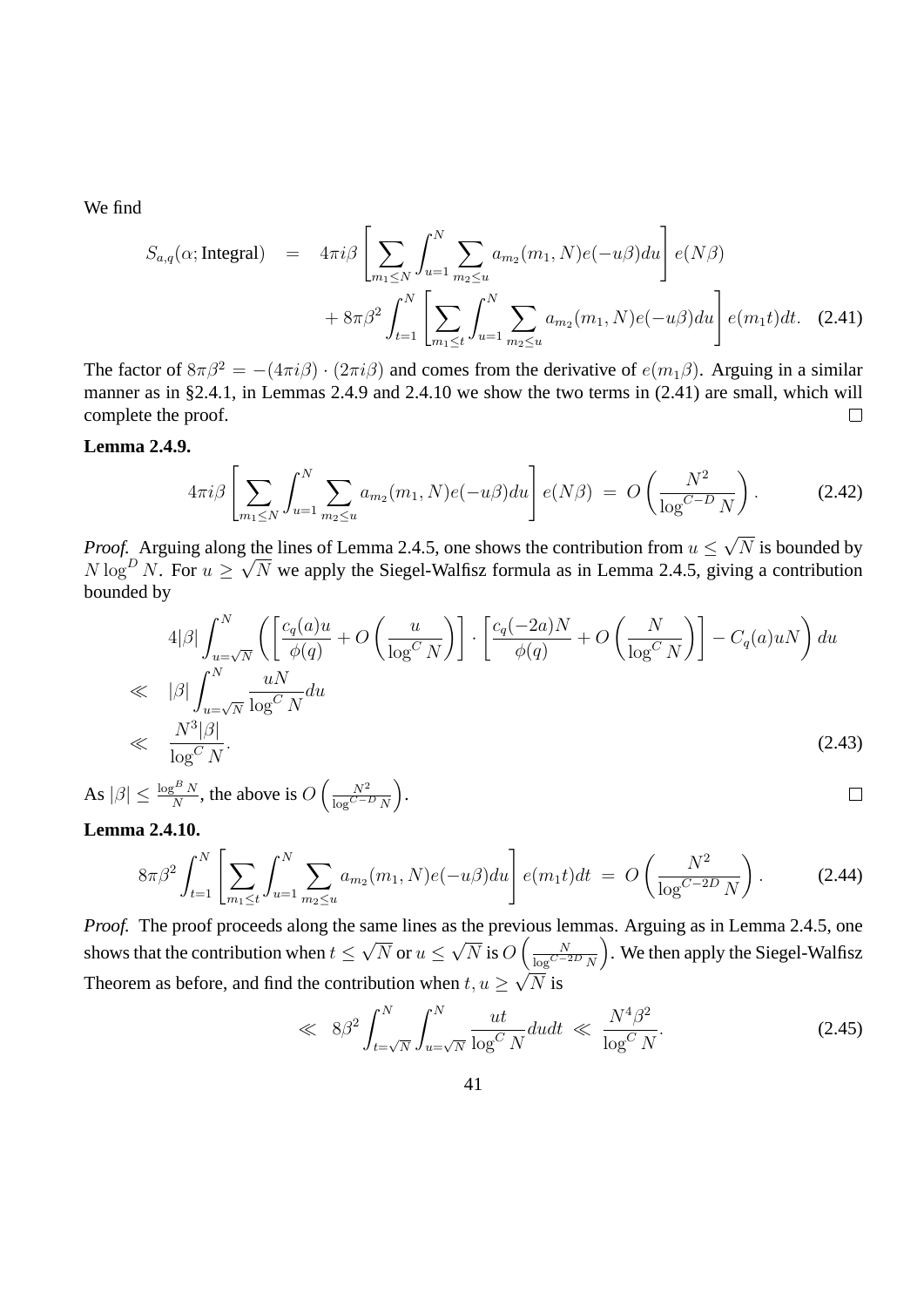As  $|\beta| \leq \frac{\log^D N}{N}$ , the above is  $O\left(\frac{N^2}{\log^{C-2}}\right)$  $\log^{C-2D} N$ .

This completes the proof of Theorem 2.4.1.

# **2.5 Integrals over the Major Arcs**

We first compute the integral of  $u(x)e(-x)$  over the Major arcs and then use Theorem 2.4.1 to deduce the corresponding integral of  $F_N(x)e(-x)$ .

### **2.5.1 Integrals of**  $u(x)$

By Theorem 2.4.1 we know for  $x \in \mathcal{M}_{a,q}$  that

$$
\left| F_N(x) - C_q(a) u\left(x - \frac{a}{q}\right) \right| \ll O\left(\frac{N^2}{\log^{C-2D} N}\right). \tag{2.46}
$$

We now evaluate the integral of  $u(x - \frac{a}{a})$  $\frac{a}{q}$ ) $e(-x)$  over  $\mathcal{M}_{a,q}$ ; by Theorem 2.4.1 we then obtain the integral of  $F_N(x)e(-x)$  over  $\mathcal{M}_{a,q}$ . Remember (see (2.17)) that

$$
u(x) = \sum_{m_1, m_2 \le N} e\left((m_1 - 2m_2)x\right).
$$
 (2.47)

**Theorem 2.5.1.**

$$
\int_{\mathcal{M}_{a,q}} u\left(\alpha - \frac{a}{q}\right) \cdot e(-\alpha) d\alpha = e\left(-\frac{a}{q}\right) \frac{N}{2} + O\left(\frac{N}{\log^D N}\right). \tag{2.48}
$$

Theorem 2.5.1 will follow from a string of lemmas on various integrals of  $u$ . We first determine the integral of u over all of  $\left[-\frac{1}{2}\right]$  $\frac{1}{2}, \frac{1}{2}$  $\frac{1}{2}$ , and then show that the integral of  $u(x)$  is small if  $|x| > \frac{Q}{N}$  $\frac{Q}{N}$ .

#### **Lemma 2.5.2.**

$$
\int_{-\frac{1}{2}}^{\frac{1}{2}} u(x)e(-x)dx = \frac{N}{2} + O(1).
$$
 (2.49)

*Proof.*

$$
\int_{-\frac{1}{2}}^{\frac{1}{2}} u(x)e(-x)dx = \int_{-\frac{1}{2}}^{\frac{1}{2}} \sum_{m_1 \le N} \sum_{m_2 \le N} e((m_1 - 2m_2)x) \cdot e(-x)dx
$$

$$
= \sum_{m_1 \le N} \sum_{m_2 \le N} \int_{-\frac{1}{2}}^{\frac{1}{2}} e((m_1 - 2m_2 - 1)x) dx.
$$
 (2.50)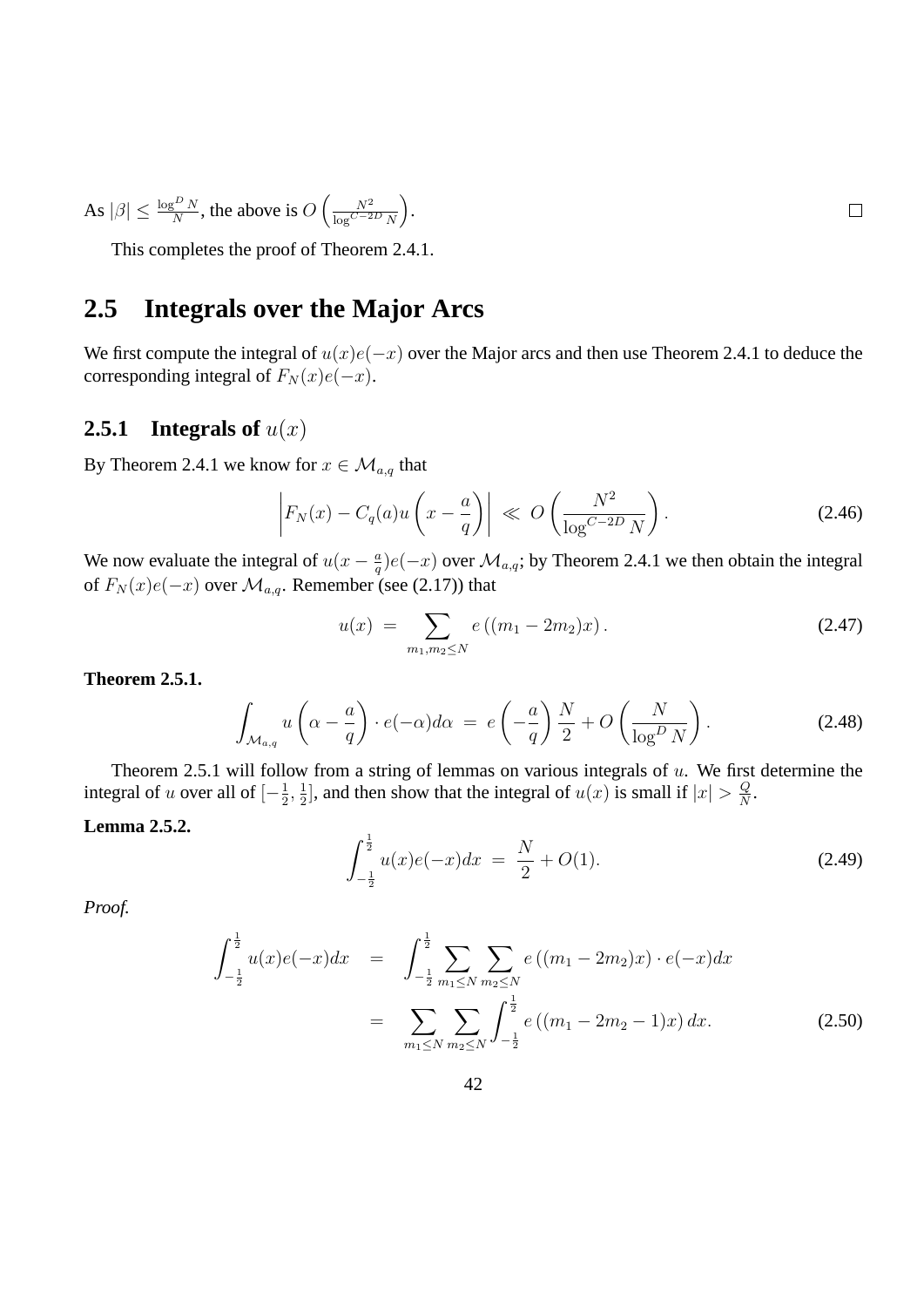By exercise 1.2.7 the integral is 1 if  $m_1 - 2m_2 - 1 = 0$  and 0 otherwise. For  $m_1, m_2 \in \{1, \ldots, N\}$ , there are  $\left[\frac{N}{2}\right]$  $\left\lfloor \frac{N}{2} \right\rfloor = \frac{N}{2} + O(1)$  solutions to  $m_1 - 2m_2 - 1 = 0$ , which completes the proof.  $\Box$ 

Define

$$
I_1 = \left[ -\frac{1}{2} + \frac{Q}{N}, -\frac{Q}{N} \right], \quad I_2 = \left[ \frac{Q}{N}, \frac{1}{2} - \frac{Q}{N} \right]. \tag{2.51}
$$

The following bound is crucial in our investigations.

**Lemma 2.5.3.** *For*  $x \in I_1$  *or*  $I_2$ ,  $\frac{1}{1-e(ax)} \ll \frac{1}{x}$  *for*  $a \in \{1, -2\}$ *.* **Exercise 2.5.4.** *Prove Lemma 2.5.3.*

**Lemma 2.5.5.**

$$
\int_{x \in I_1 \cup I_2} u(x)e(-x)dx = O\left(\frac{N}{\log^D N}\right).
$$
\n(2.52)

*Proof.* We have

$$
\int_{I_i} u(x)e(-x)dx = \int_{I_i} \sum_{m_1,m_2 \le N} e((m_1 - 2m_2 - 1)x) dx
$$
  
\n
$$
= \int_{I_i} \sum_{m_1 \le N} e(m_1x) \sum_{m_2 \le N} e(-2m_2x) \cdot e(-x) dx
$$
  
\n
$$
= \int_{I_i} \left[ \frac{e(x) - e((N+1)x)}{1 - e(x)} \right] \left[ \frac{e(-2x) - e(-2(N+1)x)}{1 - e(-2x)} \right] e(-x) dx
$$
(2.53)

because these are geometric series. By Lemma 2.5.3 we have

$$
\int_{I_i} u(x)e(-x)dx \ll \int_{I_i} \frac{2}{x} \frac{2}{x} dx \ll \frac{N}{Q} = \frac{N}{\log^D N},
$$
\n(2.54)

which completes the proof of Lemma 2.5.5.

**Remark 2.5.6.** It is because the error term in Lemma 2.5.5 is  $O\left(\frac{N}{\log L}\right)$  $\log^D N$ *that we must take*  $D > 2B$ .

**Lemma 2.5.7.**

$$
\int_{x=\frac{1}{2}-\frac{Q}{N}}^{\frac{1}{2}+\frac{Q}{N}} u(x)e(-x)dx = O\left(\log^D N\right). \tag{2.55}
$$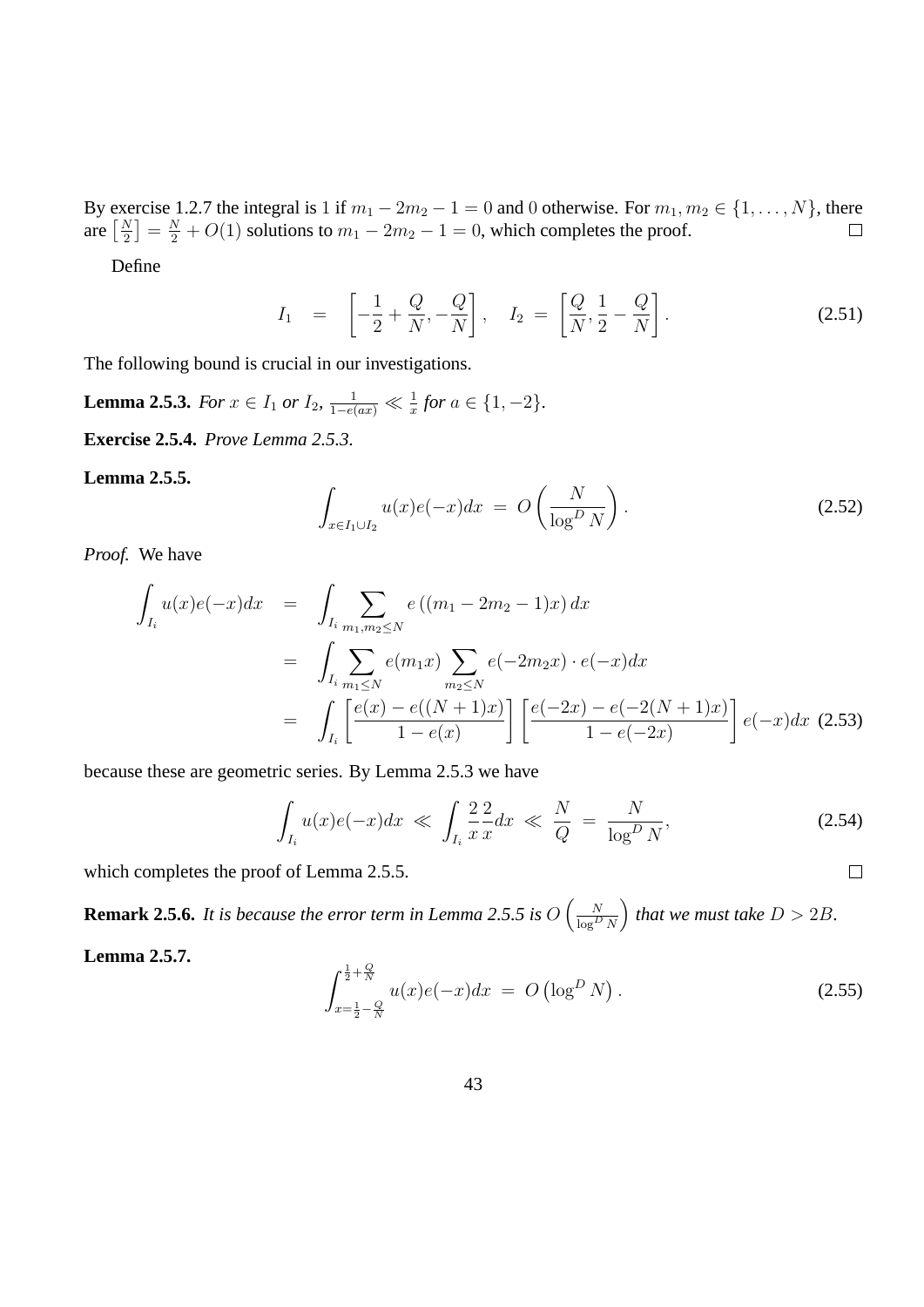*Proof.* The argument is similar to the proof of Lemma 2.5.5. The difference is we use the geometric series formula only for the  $m_1$ -sum, which is  $\frac{e(x)-e((N+1)x)}{1-e(x)} \ll \frac{1}{x}$ . As x is near  $\frac{1}{2}$ , the  $m_1$ -sum is  $O(1)$ . There are N terms in the  $m_2$ -sum. As each term is at most 1, we may bound the  $m_2$ -sum by N. Thus, the integrand is  $O(N)$ . We integrate over a region of length  $\frac{2Q}{N}$  and see that the integral is  $O(Q) = O(\log^D N)$  for N large.  $\Box$ 

Note in the above proof we could not use the geometric series for both *m*-sums, as near  $x = \frac{1}{2}$  $rac{1}{2}$  the second sum is quite large. Fortunately, we still have significant cancellation in the first sum, and we are integrating over a small region. The situation is different in the following lemma. There, *both* m-sums are large. Not surprisingly, this is where most of the mass of  $u$  is concentrated.

#### **Lemma 2.5.8.**

$$
\int_{-\frac{Q}{N}}^{\frac{Q}{N}} u(x)e(-x)dx = \frac{N}{2} + O\left(\frac{N}{\log^D N}\right).
$$
\n(2.56)

*Proof.* This is immediate from Lemma 2.5.2 (which shows the integral of u over  $\left[-\frac{1}{2}\right]$  $\frac{1}{2}, \frac{1}{2}$  $\frac{1}{2}$ ] is  $\frac{N}{2} + O(1)$ and Lemmas 2.5.5 and 2.5.7 (which show the integral of u over  $|x| > \frac{Q}{N}$  $\frac{Q}{N}$  is small).  $\Box$ 

It is now trivial to prove Theorem 2.5.1.

*Proof of Theorem 2.5.1.* We have

$$
\int_{\mathcal{M}_{a,q}} u\left(\alpha - \frac{a}{q}\right) \cdot e(-\alpha) d\alpha = \int_{\frac{a}{q} - \frac{Q}{N}}^{\frac{a}{q} + \frac{Q}{N}} u\left(\alpha - \frac{a}{q}\right) \cdot e(-\alpha) d\alpha
$$
\n
$$
= \int_{-\frac{Q}{N}}^{\frac{Q}{N}} u(\beta) \cdot e\left(-\frac{a}{q} - \beta\right) d\beta
$$
\n
$$
= e\left(-\frac{a}{q}\right) \int_{-\frac{Q}{N}}^{\frac{Q}{N}} u(\beta) e(-\beta) d\beta
$$
\n
$$
= e\left(-\frac{a}{q}\right) \frac{N}{2} + O\left(\frac{N}{\log^D N}\right). \tag{2.57}
$$

 $\Box$ 

Note there are two factors in Theorem 2.5.1. The first,  $e\left(-\frac{a}{a}\right)$  $\left(\frac{a}{q}\right)$ , is an arithmetical factor which depends on which Major arc  $\mathcal{M}_{a,q}$  we are in. The second factor is universal, and is the size of the contribution.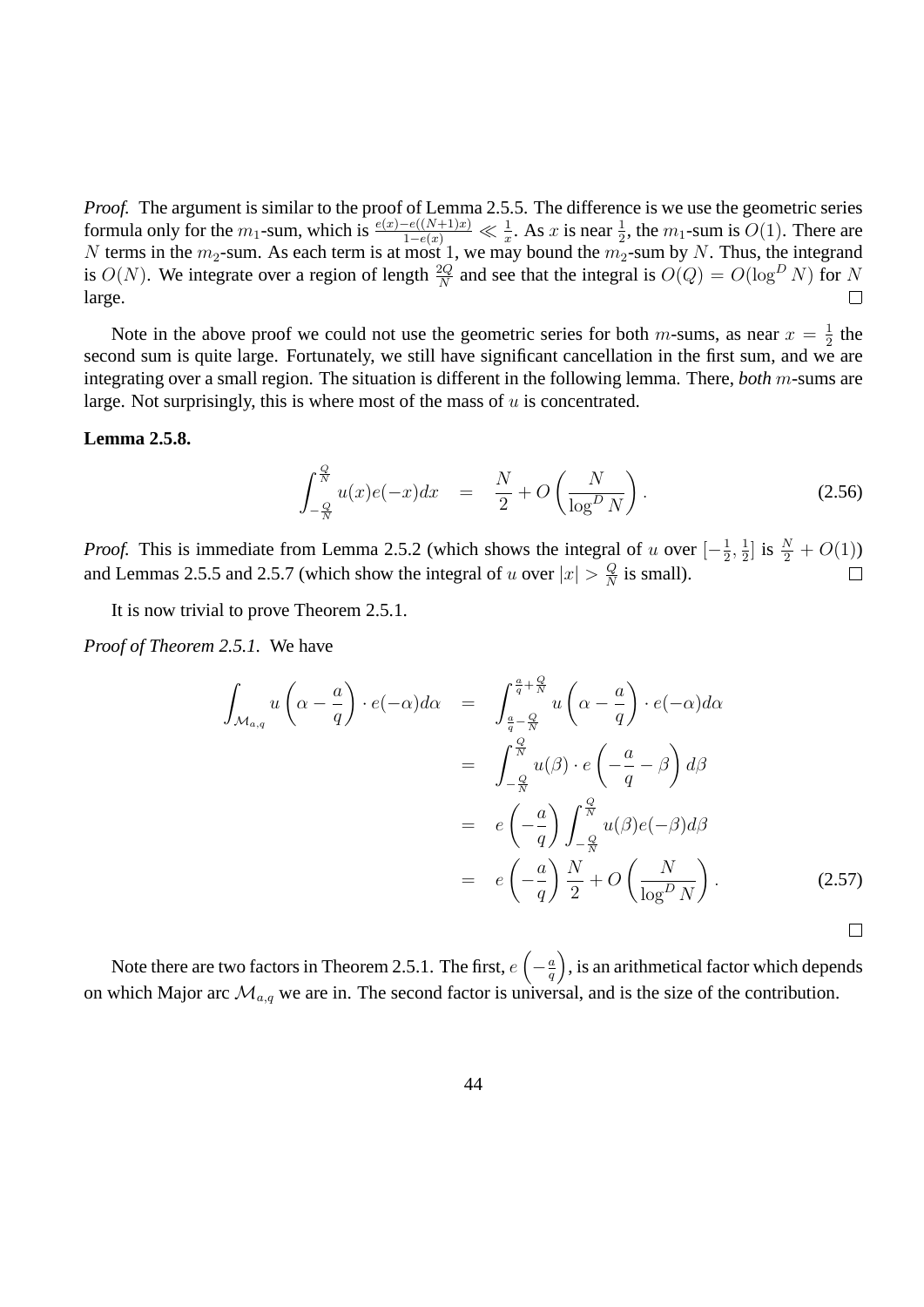**Remark 2.5.9.** We remark once more on the utility of finding a function  $u(x)$  to approximate  $F_N(x)$ , as *opposed to a Taylor series expansion. We found a function that is easy to integrate and by straightforward applications of partial summation is close to our generating function. Further, most of the mass of*  $u(x)$  *is concentrated in a neighborhood of size* <sup>2</sup><sup>Q</sup> N *about* 0*. Hence integrating* u *(or its translates) over a Major arc is approximately the same as integrating* u *over the entire interval. While there are a few points where we need to be careful in analyzing the behavior of* u*, the slight complications are worth the effort because of how easy it is to work with*  $u(x)$ *. For this problem, it was*  $x = 0$  *giving the main contribution, and*  $x=\pm\frac{1}{2}$  $\frac{1}{2}$  was a potential trouble point which turned out to give a small contribution. The reason we need *to check*  $x = \pm \frac{1}{2}$  $\frac{1}{2}$  is due to the definition of Germain primes, namely the  $\bm{2}$  in  $F_{2N}(x) = \sum_{p_2 \leq N} e(-\bm{2}p_2x).$ *Because of this* 2, when x is near  $\frac{1}{2}$ ,  $F_{2N}(x)$  is near N.

### **2.5.2** Integrals of  $F_N(x)$

An immediate consequence of Theorem 2.5.1 is

#### **Theorem 2.5.10.**

$$
\int_{\mathcal{M}_{a,q}} F_N(x)e(-x)dx = C_q(a)e\left(-\frac{a}{q}\right)\frac{N}{2} + O\left(\frac{N}{\log^D N}\right) + O\left(\frac{N}{\log^{C-3D} N}\right) \tag{2.58}
$$

**Exercise 2.5.11.** *Prove Theorem 2.5.10.*

From Theorem 2.5.10 we immediately obtain the integral of  $F_N(x)e(-x)$  over the Major arcs M:

#### **Theorem 2.5.12.**

$$
\int_{\mathcal{M}} F_N(x)e(-x)dx = \sum_{q=1}^{\log^B N} \sum_{\substack{a=1 \ (a,q)=1}}^q C_q(a)e\left(-\frac{a}{q}\right)\frac{N}{2} + O\left(\frac{N}{\log^{D-2B} N} + \frac{N}{\log^{C-3D-2B} N}\right)
$$
\n
$$
= \mathfrak{S}_N \frac{N}{2} + O\left(\frac{N}{\log^{D-2B} N} + \frac{N}{\log^{C-3D-2B} N}\right),
$$
\n(2.59)

*where*

$$
\mathfrak{S}_N \ = \ \sum_{q=1}^{\log^B N} \sum_{\substack{a=1 \\ (a,q)=1}}^q C_q(a)e\left(-\frac{a}{q}\right) \tag{2.60}
$$

*is the truncated singular series for the Germain primes.*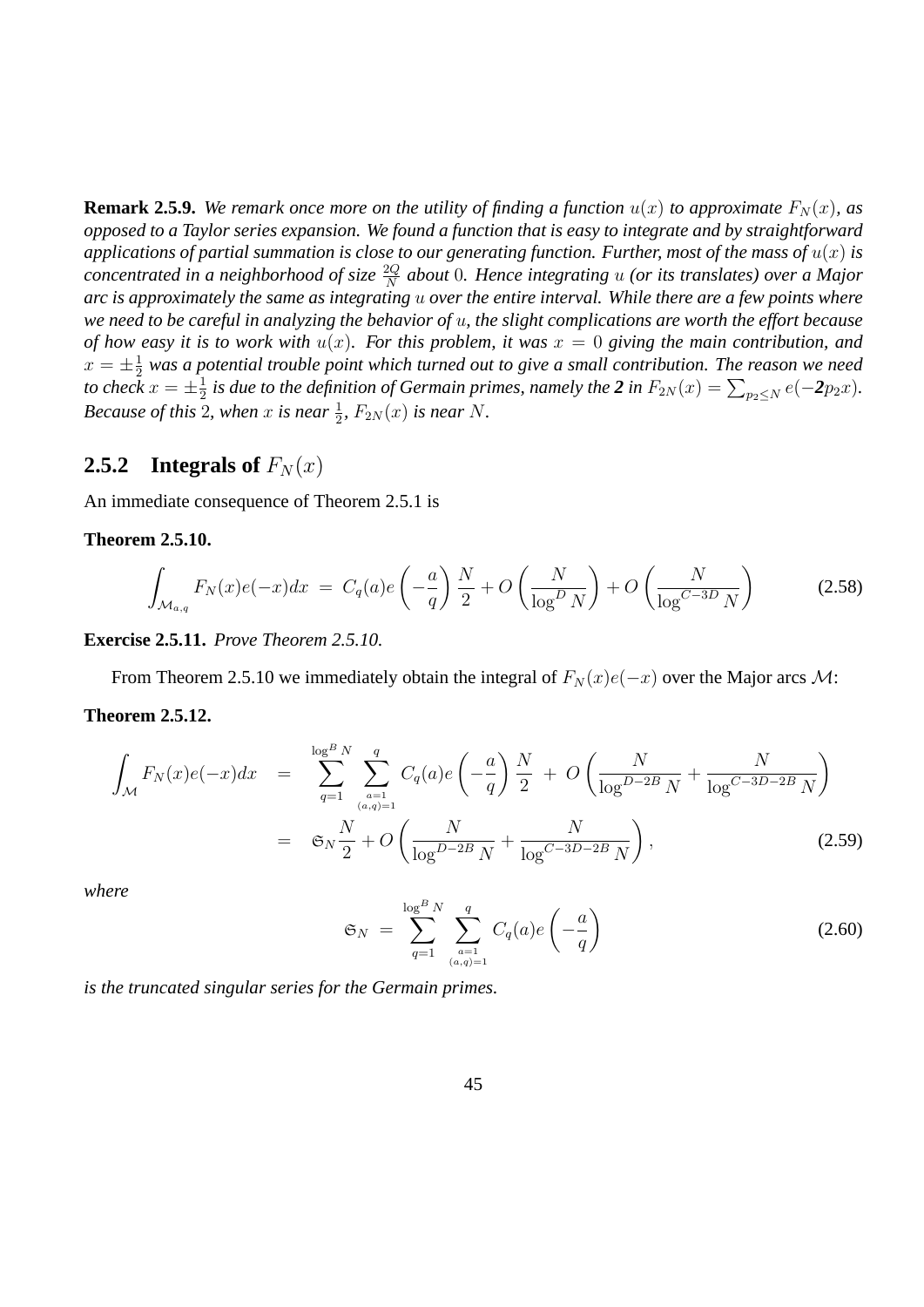*Proof.* As

$$
\mathcal{M} = \bigcup_{q=1}^{\log^B N} \bigcup_{\substack{a=1 \ a,q)=1}}^q \mathcal{M}_{a,q},\tag{2.61}
$$

the number of Major arcs  $\mathcal{M}_{a,q}$  is bounded by  $\log^{2B} N$ . In summing over the Major arcs, the error terms in Theorem 2.5.10 are multiplied by at most  $\log^{2B} N$ , and the claim now follows.

We will show the main term in Theorem 2.5.12 is of size N; thus we need to take  $D > 2B$  and  $C > 3D + 2B$ . We study  $\mathfrak{S}_N$  in §2.6, and remove the  $\log p_i$  weights in §2.7.

## **2.6 Major Arcs and the Singular Series**

If we can show that there exists a constant  $c_0 > 0$  (independent of N) such that

$$
\mathfrak{S}_N > c_0, \tag{2.62}
$$

then for  $D > 2B$  and  $C > 3D + 2B$  by Theorem 2.5.12 the contribution from the Major arcs is positive and of size  $\mathfrak{S}_N \frac{N}{2}$  $\frac{N}{2}$  for N sufficiently large. Recall

$$
c_q(a) = \sum_{\substack{r=1 \ (r,q)=1}}^q e\left(r\frac{a}{q}\right)
$$
  

$$
C_q(a) = \frac{c_q(a)c_q(-2a)}{\phi(q)^2}.
$$
 (2.63)

Substituting

$$
\rho_q = \sum_{\substack{a=1 \ (a,q)=1}}^q C_q(a)e\left(-\frac{a}{q}\right),\tag{2.64}
$$

into the series expansion of  $\mathfrak{S}_N$  in (2.60), we find that

$$
\mathfrak{S}_N = \sum_{q=1}^{\log^B N} \rho_q. \tag{2.65}
$$

The singular series for the Germain primes is

$$
\mathfrak{S} = \sum_{q=1}^{\infty} \rho_q. \tag{2.66}
$$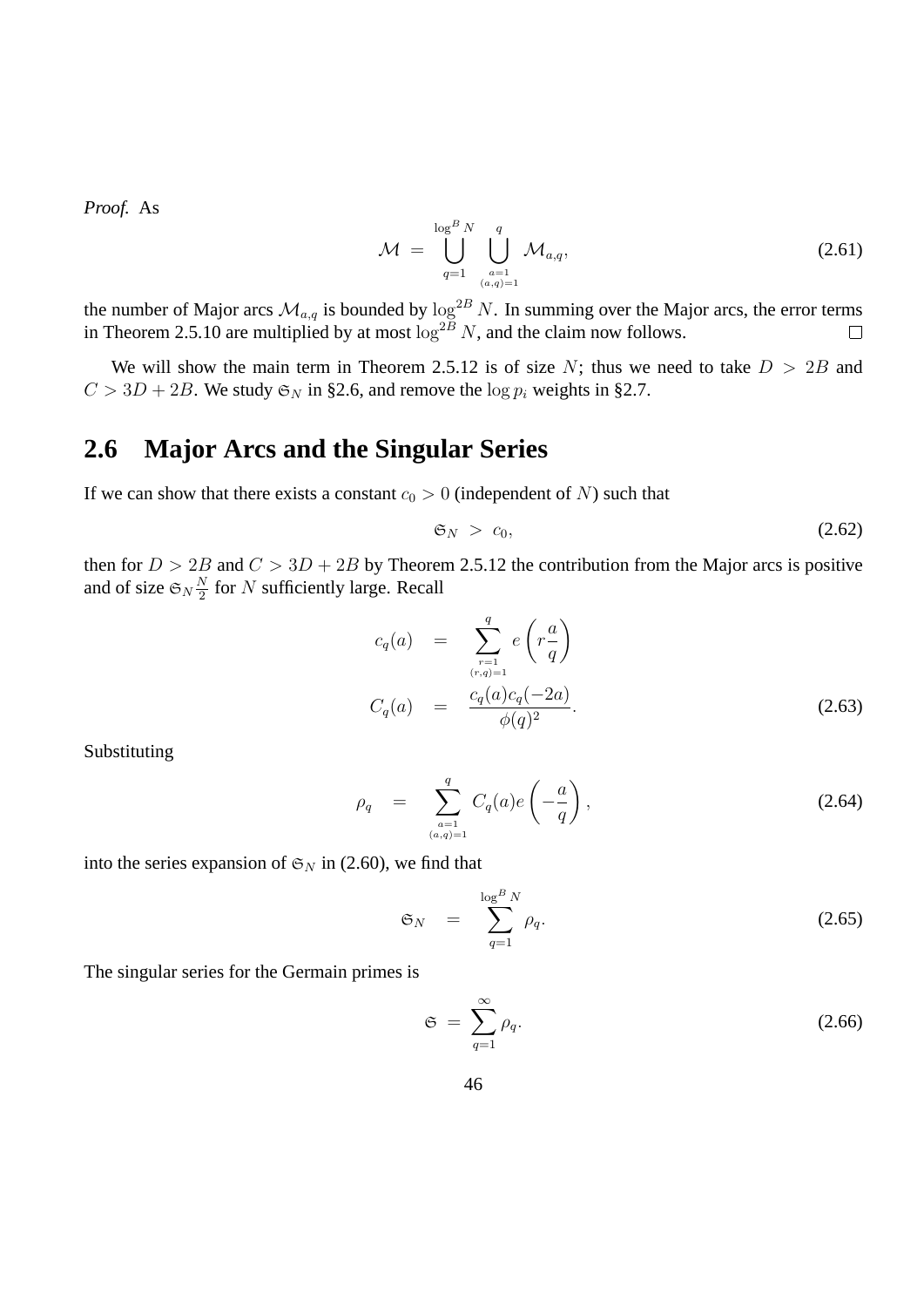We show  $\Im$  is given by a multiplicative product and is positive in Theorem 2.6.18, and in Theorem 2.6.20 we show  $|\mathfrak{S} - \mathfrak{S}_N| = O\left(\frac{1}{\log(1-2)}\right)$  $\log^{(1-2\epsilon)B} N$ for any  $\epsilon > 0$ . This will complete our evaluation of the contribution from the Major arcs.

Many of the arithmetical functions we investigate below were studied in Chapter **??**. Recall a function f is multiplicative if  $f(mn) = f(m)f(n)$  for m, n relatively prime, and completely multiplicative if  $f(mn) = f(m)f(n)$ ; see definition ??. The reader should consult Chapter ?? as necessary.

### **2.6.1 Properties of Arithmetic Functions**

We follow the presentation of [Na] (Chapter 8 and Appendix A), where many of the same functions arise from studying a related Circle Method problem. Below we determine simple formulas for the arithmetic functions we have encountered, which then allows us to prove our claims about  $\mathfrak{S}_N$  and  $\mathfrak{S}$  (see §2.6.2).

**Lemma 2.6.1.** If  $(q, q') = 1$  then we can write the congruence classes relatively prime to  $qq'$  as  $rq' + r'q$ , *with*  $1 \le r \le q$ ,  $1 \le r' \le q'$  *and*  $(r, q) = (r', q') = 1$ .

**Exercise 2.6.2.** *Prove Lemma 2.6.1.*

**Lemma 2.6.3.**  $c_q(a)$  *is multiplicative.* 

*Proof.* Using Lemma 2.6.1 we have

**Lemma 2.6.4.** *Show that*

$$
c_q(a)c_{q'}(a) = \sum_{\substack{r=1 \ r, q \geq 1}}^q e\left(r\frac{a}{q}\right) \sum_{\substack{r'=1 \ (r', q')=1}}^{q'} e\left(r'\frac{a}{q'}\right)
$$
  

$$
= \sum_{\substack{r=1 \ r, q \geq 1}}^q \sum_{\substack{r'=1 \ r', q' \geq 1}}^{q'} e\left(\frac{(rq' + r'q)a}{qq'}\right)
$$
  

$$
= \sum_{\substack{r=1 \ r \geq 1 \ (\tilde{r}, q, q')=1}}^{qq'} e\left(\tilde{r}\frac{a}{q}\right) = c_{qq'}(a).
$$
 (2.67)

 $\Box$ 

We will soon determine  $c_q(a)$  for  $(a, q) = 1$ . We first state some needed results.

$$
h_d(a) = \sum_{r=1}^d e\left(r\frac{a}{d}\right) = \begin{cases} d & \text{if } d|a; \\ 0 & \text{otherwise.} \end{cases}
$$
 (2.68)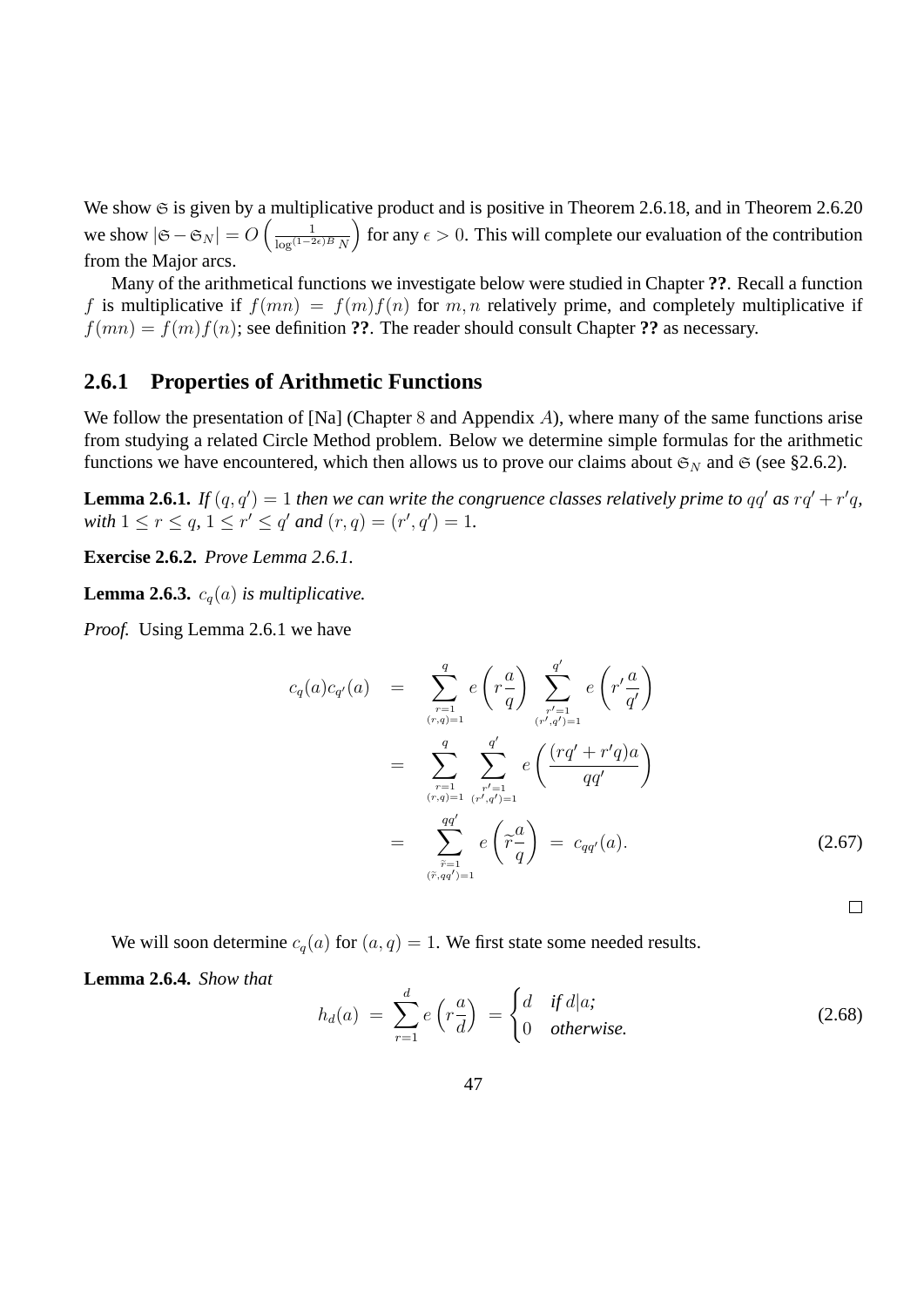**Exercise 2.6.5.** *Prove the above lemma.*

Recall the Möbius function (see §**??**):

$$
\mu(d) = \begin{cases}\n(-1)^r & \text{if } d \text{ is the product of } r \text{ distinct primes;} \\
0 & \text{otherwise.} \n\end{cases}
$$
\n(2.69)

By Lemma **??**,

$$
\sum_{d|(r,q)} \mu(d) = \begin{cases} 1 & \text{if } (r,q) = 1; \\ 0 & \text{otherwise.} \end{cases}
$$
 (2.70)

**Lemma 2.6.6.** *If*  $(a, q) = 1$  *then*  $c_q(a) = \mu(q)$ *.* 

*Proof.*

$$
c_q(a) = \sum_{\substack{r=1 \ (r,q)=1}}^q e\left(r\frac{a}{q}\right) = \sum_{r=1}^q e\left(r\frac{a}{q}\right) \sum_{d|(r,q)} \mu(d), \tag{2.71}
$$

where we used (2.69) to expand the sum from  $(r, q) = 1$  to all r mod q. Further

$$
c_q(a) = \sum_{d|q} \mu(d) \sum_{\substack{r=1 \ d|r}}^q e\left(r\frac{a}{q}\right).
$$
 (2.72)

This is because  $d|(r, q)$  implies  $d|r$  and  $d|q$ , which allows us to rewrite the conditions above. We change variables and replace r with  $\ell$ ; as r ranges from 1 to q through values divisible by  $\ell$ ,  $\ell$  ranges from 1 to  $\frac{q}{d}$ . We will use Lemma 2.6.4 to evaluate this sum. Therefore

$$
c_q(a) = \sum_{d|q} \mu(d) \sum_{\ell=1}^{q/d} e\left(\ell \frac{a}{q/d}\right)
$$
  
\n
$$
= \sum_{d|q} \mu(d) h_{q/d}(a)
$$
  
\n
$$
= \sum_{d|q} \mu\left(\frac{q}{d}\right) h_d(a)
$$
  
\n
$$
= \sum_{d|q} \mu\left(\frac{q}{d}\right) d
$$
  
\n
$$
= \sum_{d|a} \mu\left(\frac{q}{d}\right) d.
$$
 (2.73)

If  $(a, q) = 1$  then the only term above is  $d = 1$ , which yields  $c_q(a) = \mu(q)$ .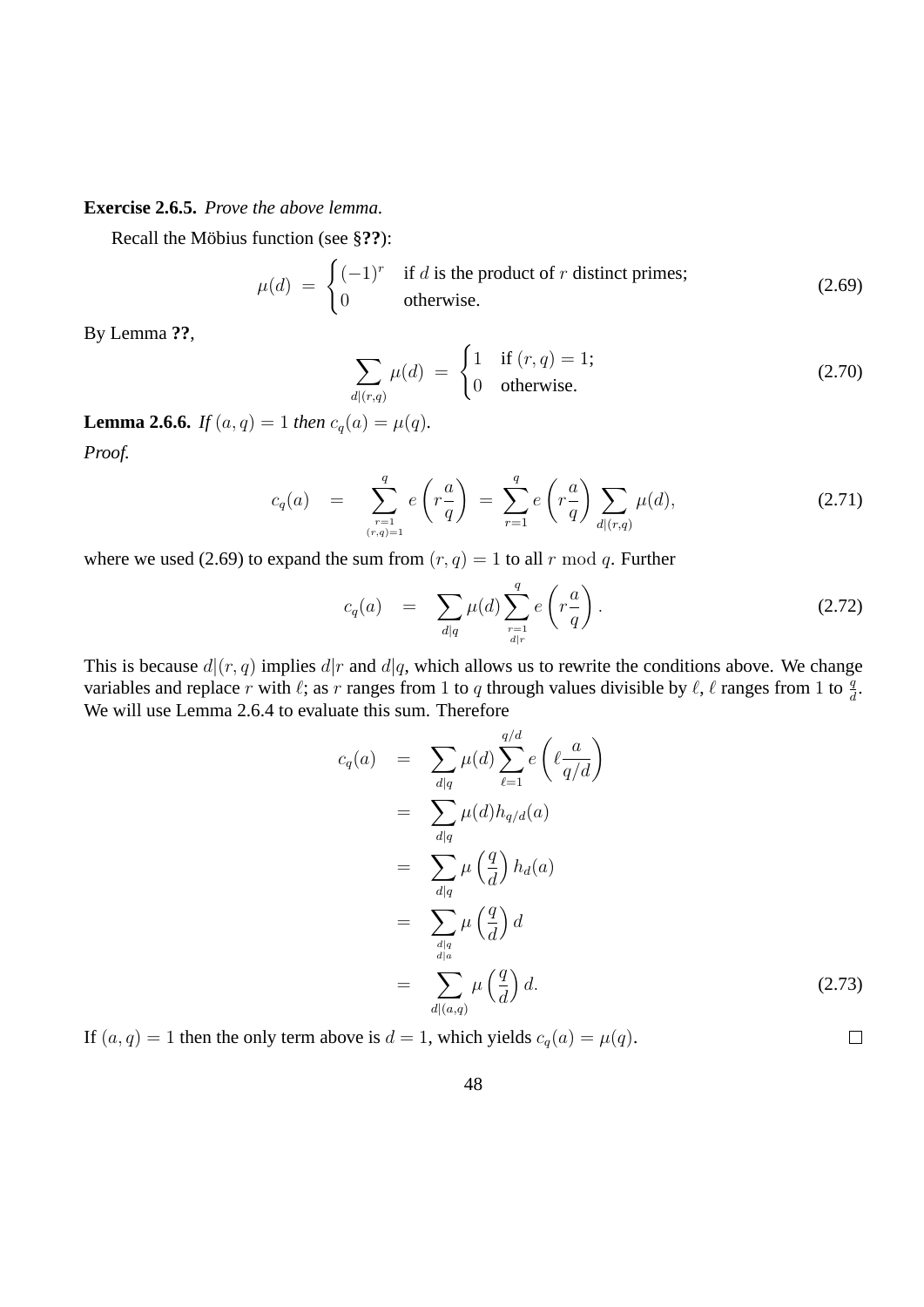**Corollary 2.6.7.** *If*  $q = p^k$ ,  $k \ge 2$  *and*  $(a, q) = 1$ *, then*  $c_q(a) = 0$ *.* 

We have shown  $c_{qq'}(a) = c_q(a)c_{q'}(a)$  if  $(q, q') = 1$ . Recall that the Euler  $\phi$ -function,  $\phi(q)$ , is the number of numbers less than q which are relatively prime to q and is a multiplicative function (see §?? for more details). We now have

**Lemma 2.6.8.**  $C_q(a)$  *is multiplicative in q.* 

*Proof.* Assume  $(q, q') = 1$ . We have

$$
C_{qq'}(a) = \frac{c_{qq'}(a)c_{qq'}(-2a)}{\phi(qq')^2}
$$
  
= 
$$
\frac{c_q(a)c_{q'}(a)c_q(-2a)c_{q'}(-2a)}{\phi(q)^2\phi(q')^2}
$$
  
= 
$$
\frac{c_q(a)c_q(-2a)}{\phi(q)^2} \cdot \frac{c_{q'}(a)c_{q'}(-2a)}{\phi(q')^2}
$$
  
= 
$$
C_q(a)C_{q'}(a).
$$
 (2.74)

 $\Box$ 

We now prove  $\rho_q$  is multiplicative. We first prove a needed lemma.

**Lemma 2.6.9.** *If*  $(q_1, q_2) = 1$ ,  $C_{q_1}(a_1q_2) = C_{q_1}(a_1)$ .

*Proof.* As  $C_{q_1}(a_1q_2) = \frac{c_{q_1}(a_1q_2)c_{q_1}(-2a_1q_2)}{\phi(q_1)}$  $\frac{c_{q_1}c_{q_1}(-2a_1q_2)}{\phi(q_1)}$ , we see it suffices to show  $c_{q_1}(a_1q_2) = c_{q_1}(a_1)$  and  $c_{q_1}(-2a_1q_2) =$  $c_{q_1}(-2a_1)$ . As the proofs are similar, we only prove the first statement. From the definition of  $c_q(a)$ , (2.63), we have

$$
c_{q_1}(a_1q_2) = \sum_{\substack{r_1=1 \ (r_1,q_1)=1}}^{q_1} e\left(r_1 \frac{a_1q_2}{q_1}\right)
$$
  

$$
= \sum_{\substack{r_1=1 \ (r_1,q_1)=1}}^{q_1} e\left(r_1q_2 \frac{a_1}{q_1}\right)
$$
  

$$
= \sum_{\substack{r=1 \ (r,q_1)=1}}^{q_1} e\left(r \frac{a_1}{q_1}\right) = c_{q_1}(a), \qquad (2.75)
$$

because  $(q_1, q_2) = 1$  implies that as  $r_1$  goes through all residue classes that are relatively prime to  $q_1$ , so  $\Box$ too does  $r = r_1q_2$ .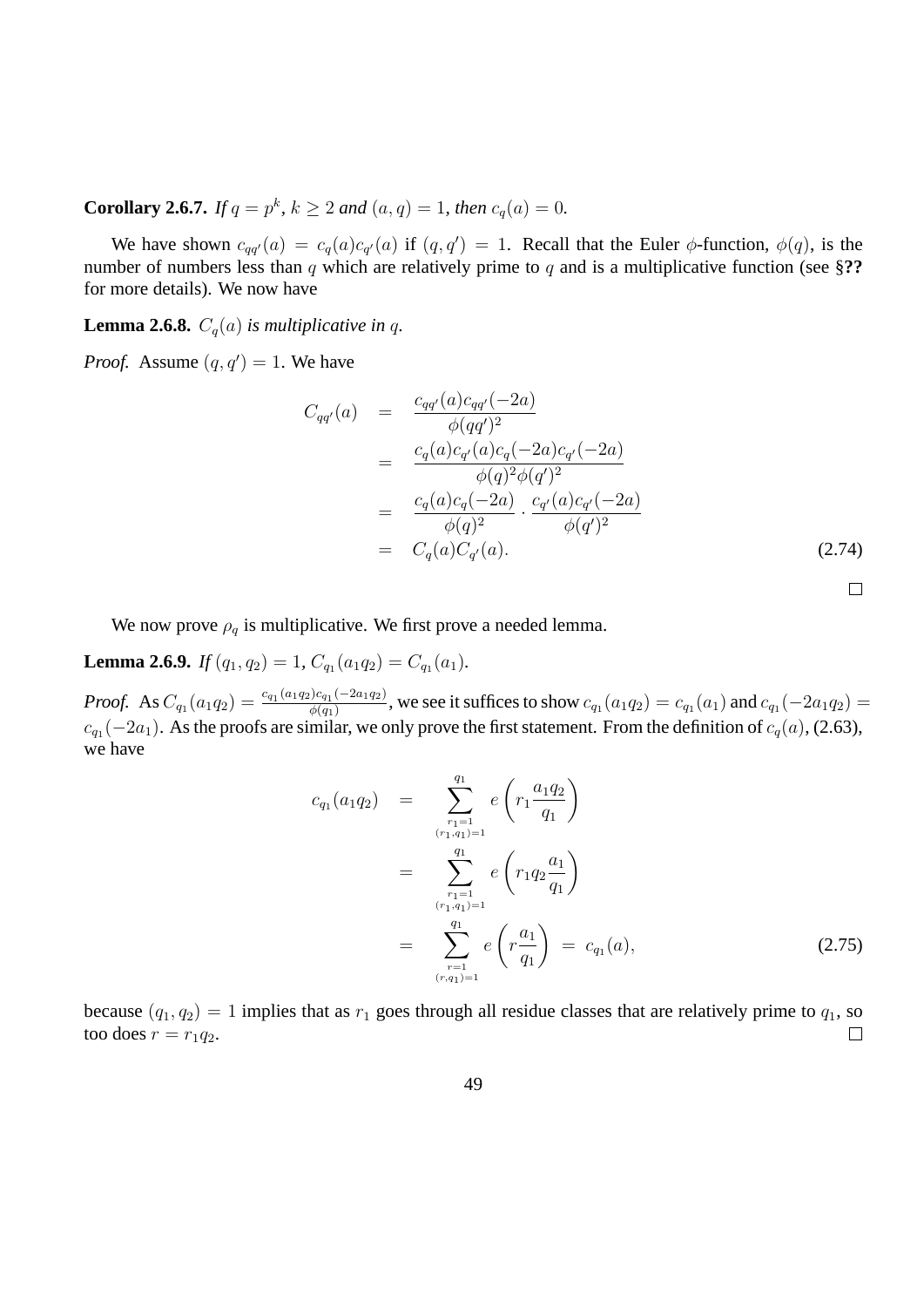**Lemma 2.6.10.**  $\rho_q$  *is multiplicative.* 

*Proof.* Recall

$$
\rho_q = \sum_{\substack{a=1 \ (a,q)=1}}^q C_q(a)e\left(-\frac{a}{q}\right).
$$
\n(2.76)

Assume  $(q_1, q_2) = 1$ . By Lemma 2.6.1 we can write the congruence classes relatively prime to  $q_1q_2$  as  $a_1q_2 + a_2q_1$ , with  $1 \le a_1 \le q_1$ ,  $1 \le a_2 \le q_2$  and  $(a_1, q_1) = (a_2, q_2) = 1$ . Then

$$
\rho_{q_1q_2} = \sum_{\substack{a=1 \ (a,q_1q_2)=1}}^{q_1q_2} C_{q_1q_2}(a)e\left(-\frac{a}{q_1q_2}\right)
$$
\n
$$
= \sum_{\substack{a=1 \ (a,q_1q_2)=1}}^{q_1q_2} C_{q_1}(a)C_{q_2}(a)e\left(-\frac{a}{q_1q_2}\right)
$$
\n
$$
= \sum_{\substack{a=1 \ (a,q_1q_2)=1}}^{q_1} \sum_{\substack{a_2=1 \ (a_1,q_1)=(a_2,q_2)=1}}^{q_2} C_{q_1}(a_1q_2+a_2q_1)C_{q_2}(a_1q_2+a_2q_1)e\left(-\frac{a_1q_2+a_2q_1}{q_1q_2}\right).
$$
\n(2.77)

A straightforward calculation shows  $C_{q_1}(a_1q_2 + a_2q_1) = C_{q_1}(a_1q_2)$  and  $C_{q_2}(a_1q_2 + a_2q_1) = C_{q_2}(a_2q_1)$ , which implies

$$
\rho_{q_1q_2} = \sum_{\substack{a_1=1 \ (a_1, q_1)=1}}^{q_1} \sum_{\substack{a_2=1 \ (a_2, q_2)=1}}^{q_2} C_{q_1}(a_1q_2)C_{q_2}(a_2q_1)e\left(-\frac{a_1q_2+a_2q_1}{q_1q_2}\right)
$$
\n
$$
= \left[\sum_{\substack{a_1=1 \ (a_1, q_1)=1}}^{q_1} C_{q_1}(a_1q_2)e\left(-\frac{a_1}{q_1}\right)\right] \left[\sum_{\substack{a_2=1 \ (a_2, q_2)=1}}^{q_2} C_{q_2}(a_2q_1)e\left(-\frac{a_2}{q_2}\right)\right]
$$
\n
$$
= \left[\sum_{\substack{a_1=1 \ (a_1, q_1)=1}}^{q_1} C_{q_1}(a_1)e\left(-\frac{a_1}{q_1}\right)\right] \left[\sum_{\substack{a_2=1 \ (a_2, q_2)=1}}^{q_2} C_{q_2}(a_2)e\left(-\frac{a_2}{q_2}\right)\right]
$$
\n
$$
= \rho_{q_1} \cdot \rho_{q_2}, \qquad (2.78)
$$

where we used Lemma 2.6.9 to replace  $C_{q_1}(a_1q_2)$  with  $C_{q_1}(a_1)$ , and similarly for  $C_{q_2}(a_2q_1)$ . Thus,  $\rho_q$  is multiplicative.  $\Box$ 

**Exercise 2.6.11.** Prove  $C_{q_1}(a_1q_2 + a_2q_1) = C_{q_1}(a_1q_2)$  and  $C_{q_2}(a_1q_2 + a_2q_1) = C_{q_2}(a_2q_1)$ .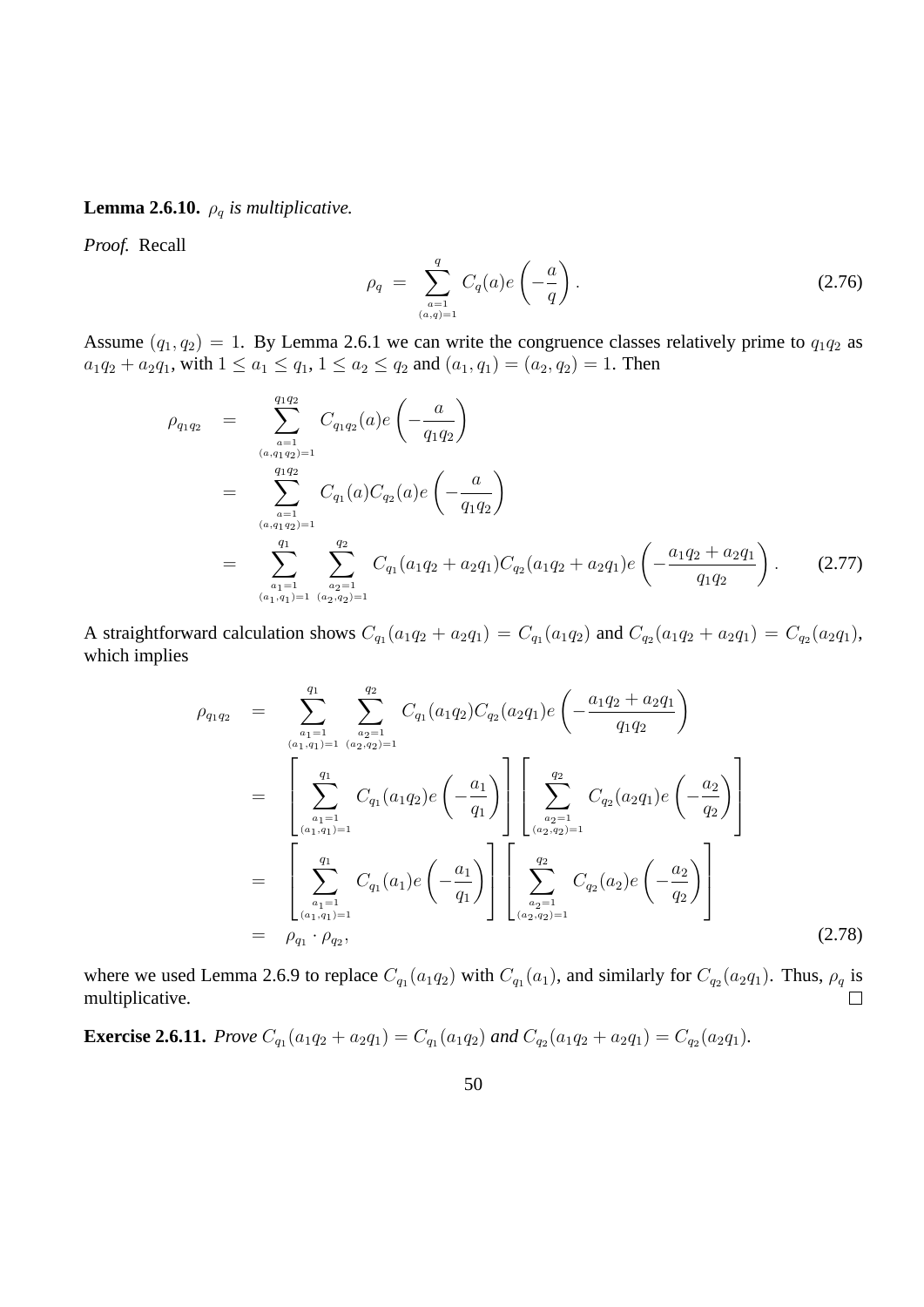We now determine  $\rho_q$ .

**Lemma 2.6.12.** *If*  $k \geq 2$  *and p is prime then*  $\rho_{p^k} = 0$ *.* 

 $\Box$ *Proof.* This follows immediately from  $C_{p^k}(a) = 0$  (see Corollary 2.6.7 and the definition of  $C_q(a)$ ). **Lemma 2.6.13.** *If*  $p > 2$  *is prime then*  $\rho_p = -\frac{1}{p-1}$  $\frac{1}{(p-1)^2}$ . *Proof.*

$$
\rho_p = \sum_{\substack{a=1 \ (a,p)=1}}^p C_p(a)e\left(-\frac{a}{p}\right)
$$
\n
$$
= \sum_{a=1}^{p-1} \frac{c_p(a)c_p(-2a)}{\phi(p)^2} e\left(-\frac{a}{p}\right).
$$
\n(2.79)

For  $p > 2$ ,  $(a, p) = 1$  implies  $(-2a, p) = 1$  as well. By Lemma (2.6.6),  $c_p(a) = c_p(-2a) = \mu(p)$ . As  $\mu(p)^2 = 1$  and  $\phi(p) = p - 1$  we have

$$
\rho_p = \sum_{a=1}^{p-1} \frac{1}{(p-1)^2} e\left(-\frac{a}{p}\right)
$$
  
= 
$$
\frac{1}{(p-1)^2} \left[ -e\left(-\frac{0}{p}\right) + \sum_{a=0}^{p-1} e\left(-\frac{a}{p}\right) \right]
$$
  
= 
$$
-\frac{1}{(p-1)^2}.
$$
 (2.80)

**Lemma 2.6.14.**  $\rho_2 = 1$ .

*Proof.*

$$
\rho_2 = \sum_{\substack{a=1 \ (a,2)=1}}^2 C_2(a)e\left(-\frac{a}{2}\right)
$$
  
=  $C_2(1)e\left(-\frac{1}{2}\right)$   
=  $\frac{c_2(1)c_2(-2)}{\phi(2)^2} \cdot e^{-\pi i}$   
=  $\frac{e^{\pi i}e^{-2\pi i}}{1^2} \cdot e^{-\pi i} = 1,$  (2.81)

where we have used  $c_2(1) = e^{\pi i}$  and  $c_2(-2) = e^{-2\pi i}$ .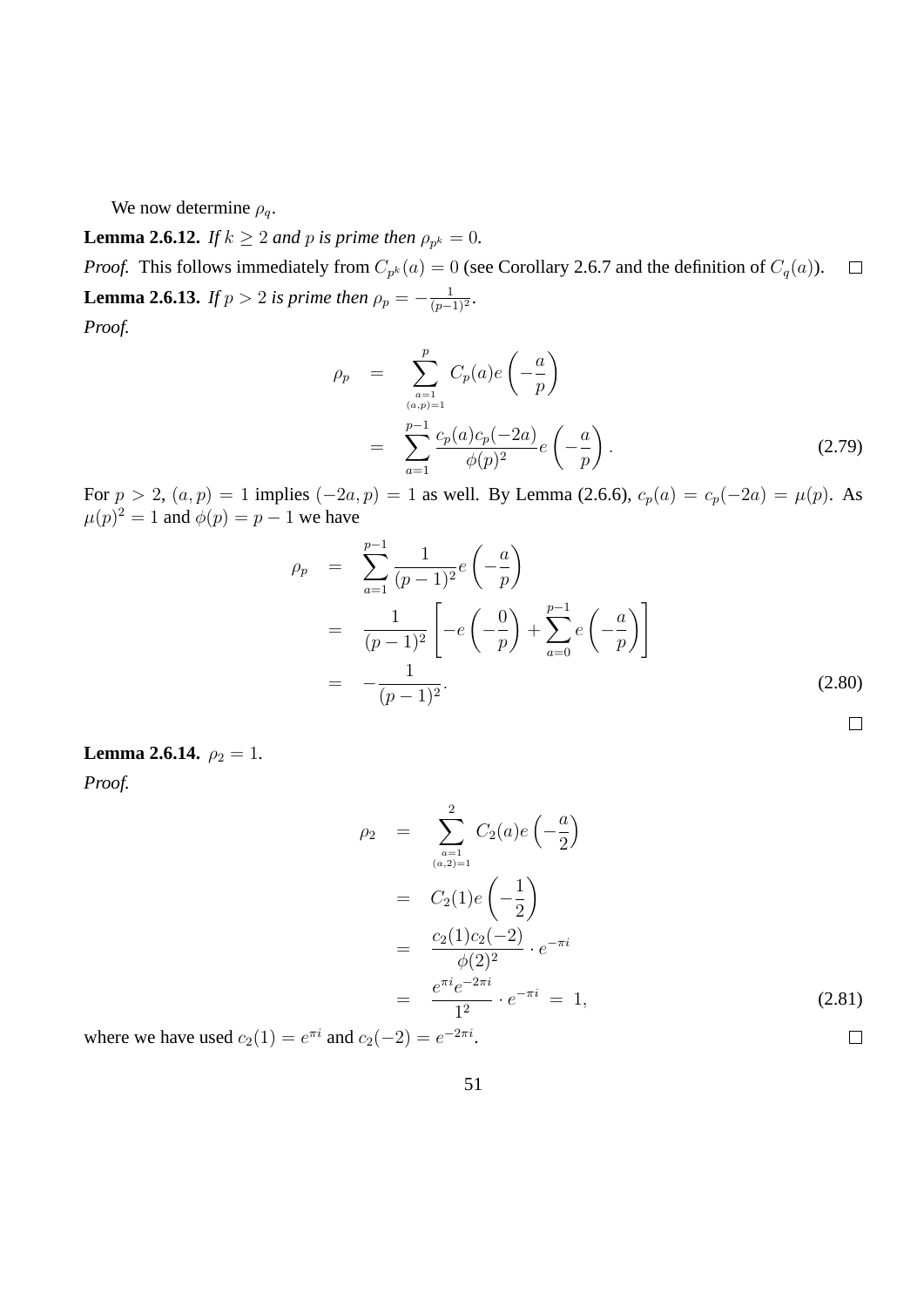**Exercise 2.6.15.** *Prove*  $c_2(1) = e^{\pi i}$  *and*  $c_2(-2) = e^{-2\pi i}$ *.* 

### **2.6.2 Determination of**  $\mathfrak{s}_N$  **and**  $\mathfrak{s}$

We use the results from §2.6.1 to study  $\mathfrak{S}_N$  and  $\mathfrak{S}$ , which from (2.65) and (2.66) are

$$
\mathfrak{S}_N \ = \ \sum_{q=1}^{\log^B N} \rho_q, \quad \mathfrak{S} \ = \ \sum_{q=1}^{\infty} \rho_q. \tag{2.82}
$$

We show that  $|S - S(N)|$  is small by first determining  $S$  (Theorem 2.6.18) and then estimating the difference (Theorem 2.6.20).

**Exercise 2.6.16.** Let  $h_q$  be any multiplicative sequence (with whatever growth conditions are necessary *to ensure the convergence of all sums below). Prove*

$$
\sum_{q=1}^{\infty} h_q = \prod_{p \text{ prime}} \left( 1 + \sum_{k=1}^{\infty} h_{p^k} \right). \tag{2.83}
$$

*Determine what growth conditions ensure convergence.*

#### **Definition 2.6.17 (Twin Prime Constant).**

$$
T_2 = \prod_{p>2} \left[ 1 - \frac{1}{(p-1)^2} \right] \approx .6601618158 \tag{2.84}
$$

*is the twin prime constant. Using the Circle Method, Hardy and Littlewood were led to the conjecture that the number of twin primes at most* x *is given by*

$$
\pi_2(x) = 2T_2 \frac{x}{\log^2 x} + o\left(\frac{x}{\log^2 x}\right).
$$
\n(2.85)

*The techniques of this chapter suffice to determine the contribution from the Major arcs to this problem as well; however, again the needed bounds on the Minor arcs are unknown.*

**Theorem 2.6.18.** S *has a product representation and satisfies*

$$
\mathfrak{S} = 2T_2. \tag{2.86}
$$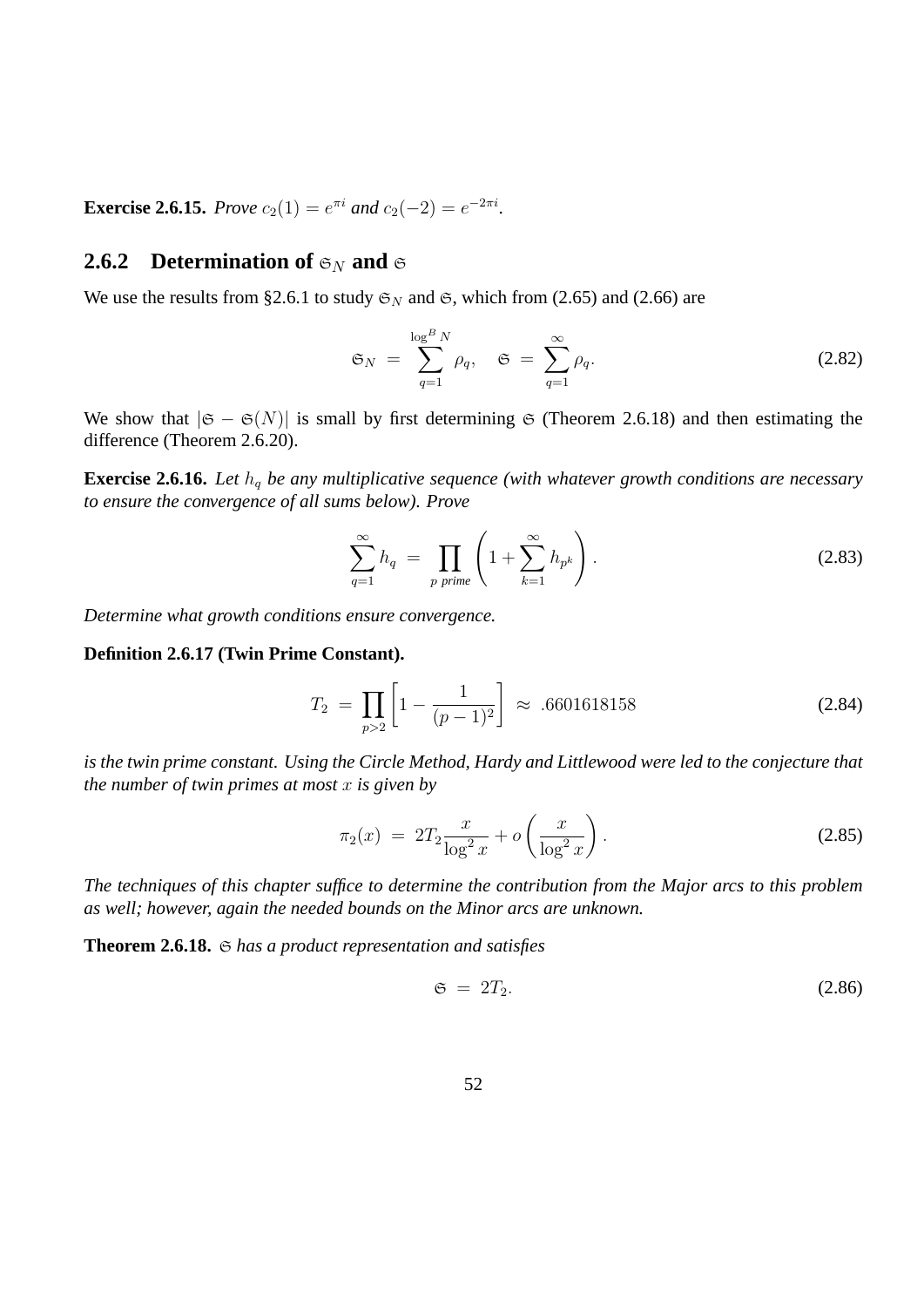*Proof.* By exercise 2.6.16 we have

$$
\mathfrak{S} = \sum_{q=1}^{\infty} \rho_q
$$
  
= 
$$
\prod_{p \text{ prime}} \left( 1 + \sum_{k=1}^{\infty} \rho_{p^k} \right)
$$
  
= 
$$
\prod_{p \text{ prime}} (1 + \rho_p) \qquad (2.87)
$$

because  $\rho_{p^k} = 0$  for  $k \geq 2$  and p prime by Lemma 2.6.12. The product is easily shown to converge (see exercise 2.6.19). By Lemmas 2.6.13 and 2.6.14,  $\rho_2 = 1$  and  $\rho_p = -\frac{1}{(p-1)}$  for  $p > 2$  prime. Therefore

$$
\mathfrak{S} = \prod_{p} (1 + \rho_p) \n= (1 + \rho_2) \prod_{p>2} (1 + \rho_p) \n= 2 \prod_{p>2} \left[ 1 - \frac{1}{(p-1)^2} \right] \n= 2T_2.
$$
\n(2.88)

 $\Box$ 

We need to estimate  $|\mathfrak{S}-\mathfrak{S}_N|$ . As  $\rho_q$  is multiplicative and zero if  $q=p^k$  ( $k\geq 2$ ), we need only look at sums of  $\rho_p$ . As  $\rho_p = -\frac{1}{(p-1)^2}$  $\frac{1}{(p-1)^2}$ , it follows that the difference between  $\mathfrak{S}$  and  $\mathfrak{S}_N$  tends to zero as  $N \to \infty$ .

**Exercise 2.6.19.** *Show the product in* (2.87) *converges.* Hint: *take the logarithm, and Taylor expand.*

**Theorem 2.6.20.** *For any*  $\epsilon > 0$  *and*  $B, N$  *such that*  $\log^B N > 2$ *,* 

$$
|\mathfrak{S} - \mathfrak{S}_N| \ll O\left(\frac{1}{\log^{(1-2\epsilon)B} N}\right).
$$
 (2.89)

*Proof.*

$$
\mathfrak{S} - \mathfrak{S}_N = \sum_{q=\log^B N}^{\infty} \rho_q.
$$
 (2.90)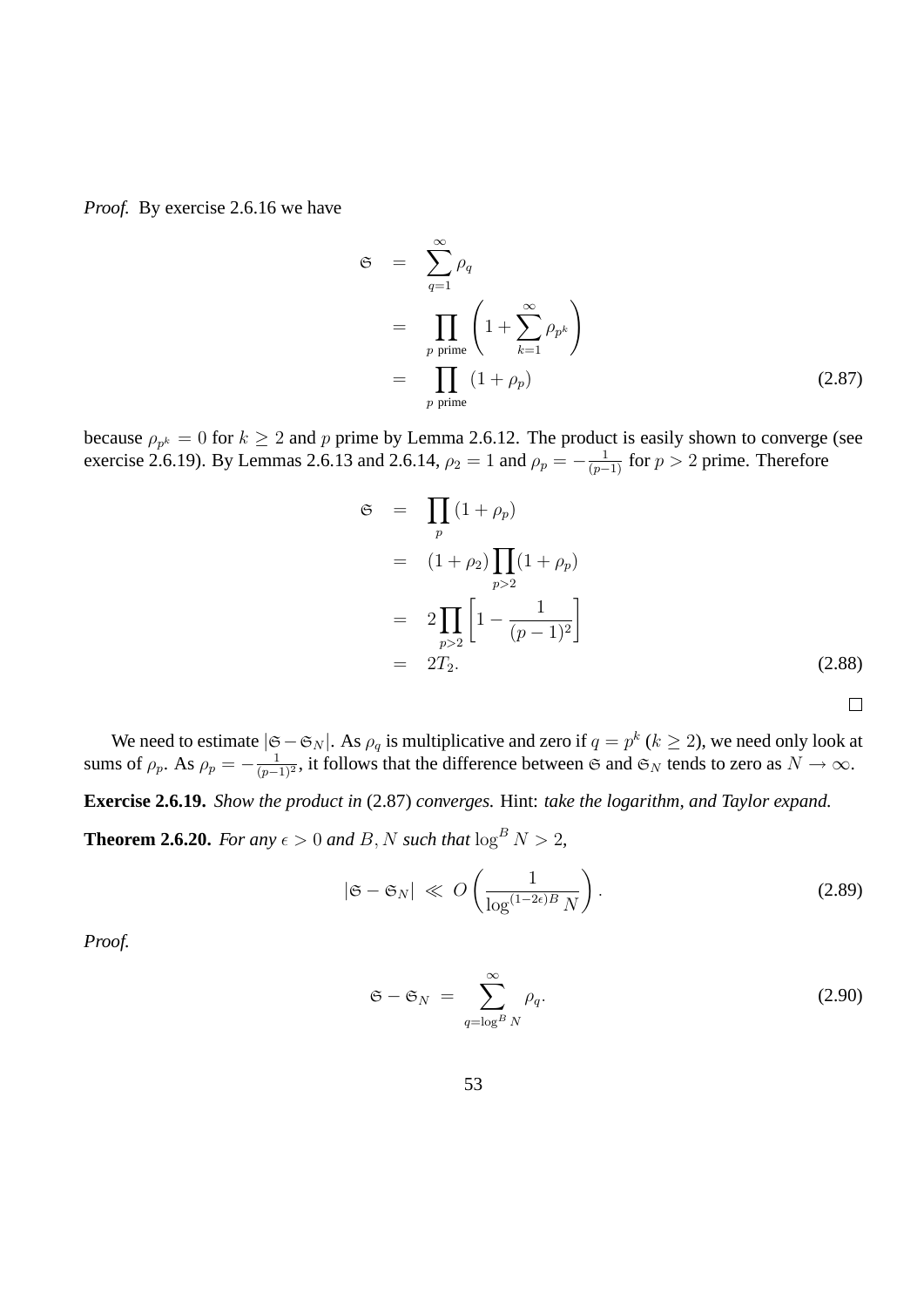By Lemma 2.6.12,  $\rho_{p^k} = 0$  for  $k \geq 2$  and p prime. By Lemma 2.6.13,  $\rho_p = -\frac{1}{(p-1)^k}$  $\frac{1}{(p-1)^2}$  if  $p > 2$  is prime. By Lemma 2.6.10,  $\rho_q$  is multiplicative. Therefore for any  $\epsilon > 0$ 

$$
|\rho_q| \le \frac{1}{\phi(q)^2} \ll \frac{1}{q^{2-2\epsilon}};
$$
\n(2.91)

 $\Box$ 

if q is not square-free this is immediate, and for q square-free we note  $\phi(p) = p - 1$  and  $\phi(q) \gg q^{1-\epsilon}$ . Hence

$$
|\mathfrak{S} - \mathfrak{S}_N| \ll \sum_{q=\log^B N}^{\infty} \frac{1}{q^{2-2\epsilon}} = O\left(\frac{1}{\log^{(1-2\epsilon)B} N}\right).
$$
 (2.92)

**Exercise 2.6.21.** For q square-free, prove that for any  $\epsilon > 0$ ,  $\phi(q) \gg q^{1-\epsilon}$ .

Combining the results above, we have finally determined the contribution from the Major arcs:

**Theorem 2.6.22.** *Let*  $D > 2B$ ,  $C > 3D + 2B$ ,  $\epsilon > 0$  and  $\log^B N > 2$ . *Then* 

$$
\int_{\mathcal{M}} F_N(x)e(-x)dx = \mathfrak{S}\frac{N}{2} + O\left(\frac{N}{\log^{(1-2\epsilon)}BN} + \frac{N}{\log^{D-2B}N} + \frac{N}{\log^{C-3D-2B}N}\right),\tag{2.93}
$$

*where*  $\mathfrak{S}$  *is twice the twin prime constant*  $T_2$ *.* 

In the binary and ternary Goldbach problems, to see if  $N$  could be written as the sum of two or three primes, we evaluated the Singular Series at N (see §**??**). Thus, even after taking limits, we still evaluated the Singular Series at multiple points, as we were trying to see *which* integers can be written as a sum of two or three primes, and the answer told us how many ways this was possible. Here, we really have  $\mathfrak{S}(1)$ ; knowing how large this is tells us information about what percent of primes are Germain primes (see §2.7). As things stand, it does not make sense to evaluate this Singular Series at additional points. However, if we were interested in a more general problem, such as  $p, \frac{p-b}{2}$  are both prime, b odd, this would lead to  $p_1 - 2p_2 = b$ . We would replace  $e(-x)$  in (2.6) with  $e(-bx)$ . Working in such generality would lead to a Singular Series depending on b. More generally, we could consider prime pairs of the form  $p, \frac{ap+b}{c}$ . If we take  $a = c$  and  $b = 2ck$ , we have the special case of prime pairs, and the Singular Series will depend on the factorization of  $2k$  (see [HL3, HL4]).

**Exercise 2.6.23.** *Redo the calculations of this chapter for one of the problems described above or in §2.1.*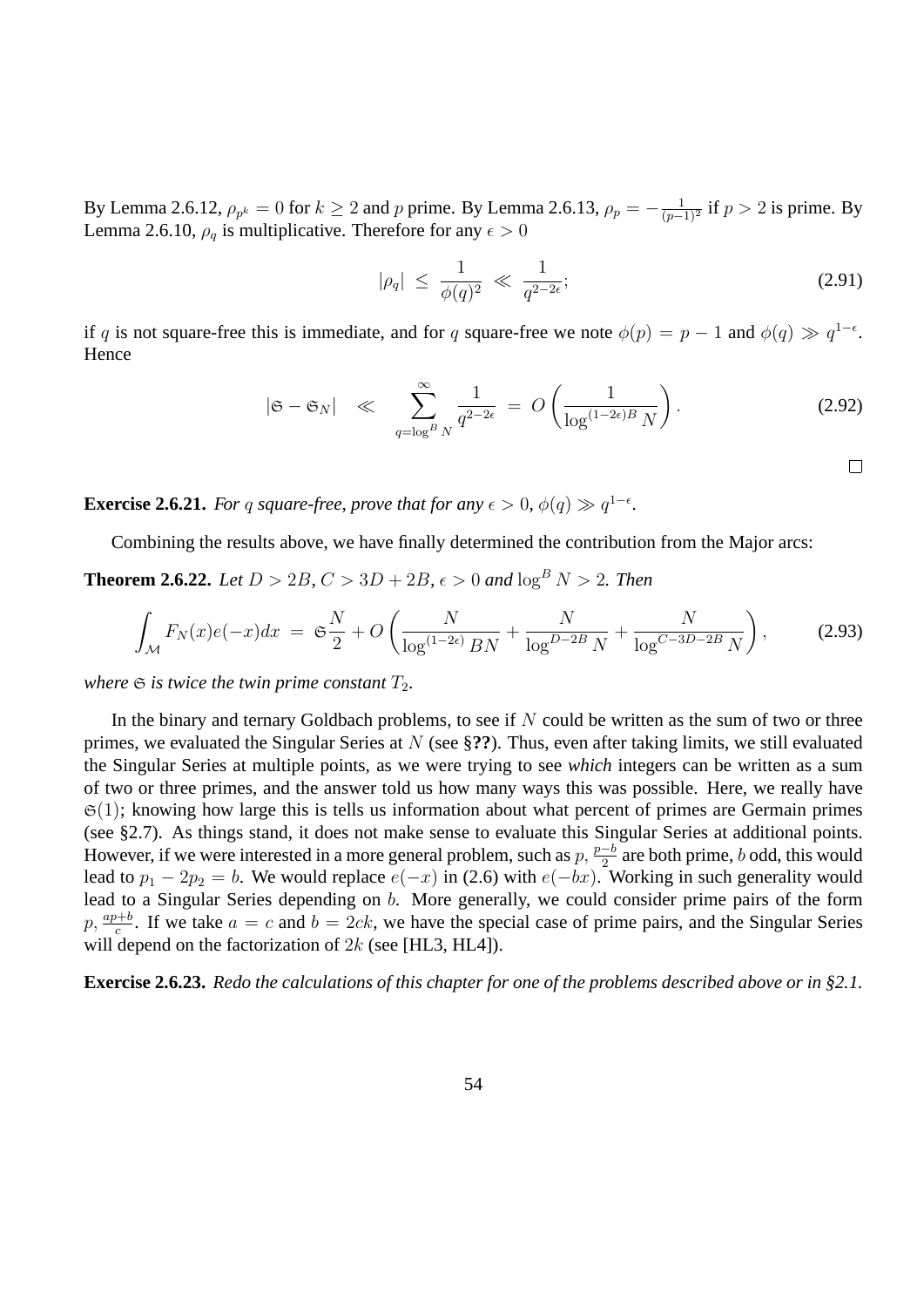# **2.7 Number of Germain Primes and Weighted Sums**

We now remove the  $\log p_i$  weights in our counting function. By Theorem 2.6.22, we know the contribution from the Major arcs. If we assume the minor arcs contribute  $o(N)$  then we would have

$$
\sum_{\substack{p \le N \\ p, \frac{p-1}{2} \text{ prime}}} \log p \cdot \log \frac{p-1}{2} = \mathfrak{S} \frac{N}{2} + o(N) = T_2 N + o(N). \tag{2.94}
$$

We can pass from this weighted sum to a count of the number of Germain prime pairs  $\left(\frac{p-1}{2}\right)$  $(\frac{-1}{2}, p)$  with  $p \leq N$ . Again we follow [Na], Chapter 8; for more on weighted sums, see §??. Define

$$
\pi_G(N) = \sum_{\substack{p \le N \\ p, \frac{p-1}{2} \text{ prime} \\ p, \frac{p \le N}{2} \text{ prime}}} 1
$$
\n
$$
G(N) = \sum_{\substack{p \le N \\ p, \frac{p-1}{2} \text{ prime}}} \log p \cdot \log \frac{p-1}{2}.
$$
\n(2.95)

**Theorem 2.7.1.**

$$
\frac{G(N)}{\log^2 N} \le \pi_G(N) \le \frac{G(N)}{\log^2 N} + O\left(N \frac{\log \log N}{\log N}\right). \tag{2.96}
$$

*Proof.* In (2.95),  $\log p \log \frac{p-1}{2} < \log^2 N$ . Thus  $G(N) \le \log^2 N \cdot \pi_G(N)$ , proving the first inequality in (2.96).

The other inequality is more involved, and illustrates a common technique in analytic number theory. As there clearly are less Germain primes than primes, for any  $\delta > 0$ 

$$
\pi_G(N^{1-\delta}) = \sum_{\substack{p \le N^{1-\delta} \\ p, \frac{p-1}{2} \text{ prime}}} 1 \le \pi(N^{1-\delta}) = \frac{N^{1-\delta}}{\log N^{1-\delta}} \ll \frac{N^{1-\delta}}{\log N}.
$$
 (2.97)

We now obtain a good upper bound for  $\pi_G(N)$ . If  $p \ge N^{1-\delta}$ , then

$$
\log \frac{p-1}{2} = \log p + \log \left( 1 - \frac{1}{2p} \right)
$$
  
\n
$$
\geq (1 - \delta) \log N + O\left(\frac{1}{p}\right)
$$
  
\n
$$
= (1 - \delta) \log N + O\left(\frac{1}{N^{1-\delta}}\right).
$$
 (2.98)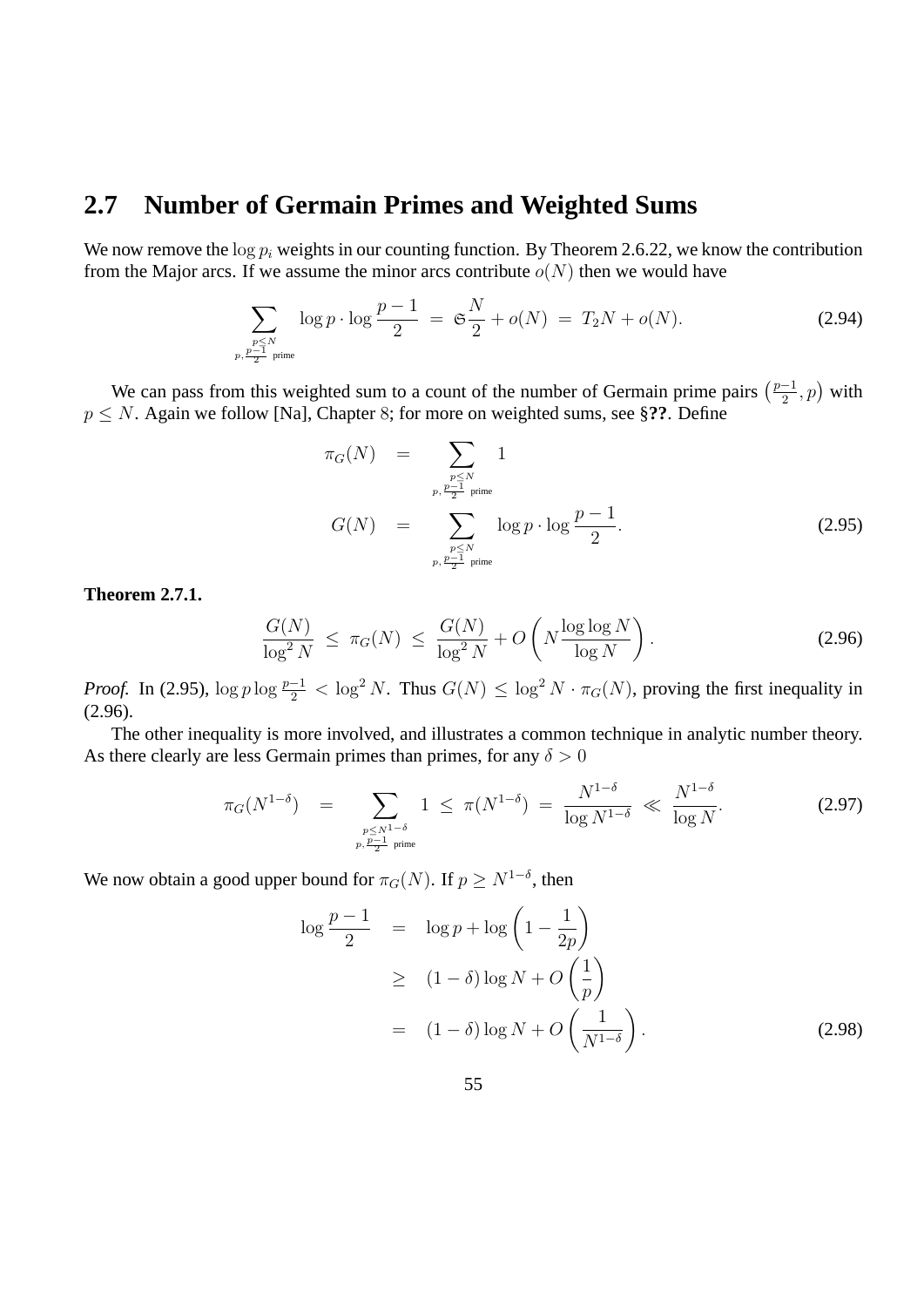In the arguments below, the error from  $(2.98)$  is negligible and is smaller than the other errors we encounter. We therefore suppress this error for convenience. Thus, up to lower order terms,

$$
G(N) \geq \sum_{\substack{p \geq N^{1-\delta} \\ p, \frac{p-1}{2} \text{ prime} \\ p, \frac{p-1}{2} \text{ prime}}} \log p \cdot \log \frac{p-1}{2}
$$
  
\n
$$
= (1-\delta)^2 \log^2 N \sum_{\substack{p \geq N^{1-\delta} \\ p, \frac{p-1}{2} \text{ prime} \\ p, \frac{p-1}{2} \text{ prime}}} 1
$$
  
\n
$$
\geq (1-\delta)^2 \log^2 N \cdot \pi_G(N) + O\left((1-\delta)^2 \log^2 N \cdot \frac{N^{1-\delta}}{\log N}\right).
$$
 (2.99)

Therefore

$$
\log^2 N \cdot \pi_G(N) \le (1 - \delta)^{-2} \cdot G(N) + O\left(\log^2 N \cdot \frac{N^{1-\delta}}{\log N}\right)
$$
  

$$
0 \le \log^2 N \cdot \pi_G(N) - G(N) \le [(1 - \delta)^{-2} - 1] G(N) + O\left(\log N \cdot N^{1-\delta}\right).
$$
 (2.100)

If  $0 < \delta < \frac{1}{2}$ , then  $(1 - \delta)^{-2} - 1 \ll \delta$ . We thus have

$$
0 \leq \log^2 N \cdot \pi_G(N) - G(N) \ll N \left[ \delta + O\left(\frac{\log N}{N^{\delta}}\right) \right]. \tag{2.101}
$$

Choose  $\delta = \frac{2 \log \log N}{\log N}$  $\frac{\log \log N}{\log N}$ . Then we get

$$
0 \leq \log^2 N \cdot \pi_G(N) - G(N) \leq O\left(N \frac{\log \log N}{\log N}\right),\tag{2.102}
$$

which completes the proof.

Combining our results of this section, we have proved

**Theorem 2.7.2.** *Assuming there is no contribution to the main term from the Minor arcs, up to lower order terms we have*

$$
\pi_G(N) \ = \ \frac{T_2 N}{\log^2 N},\tag{2.103}
$$

*where*  $T_2$  *is the twin prime constant (see definition 2.6.17).*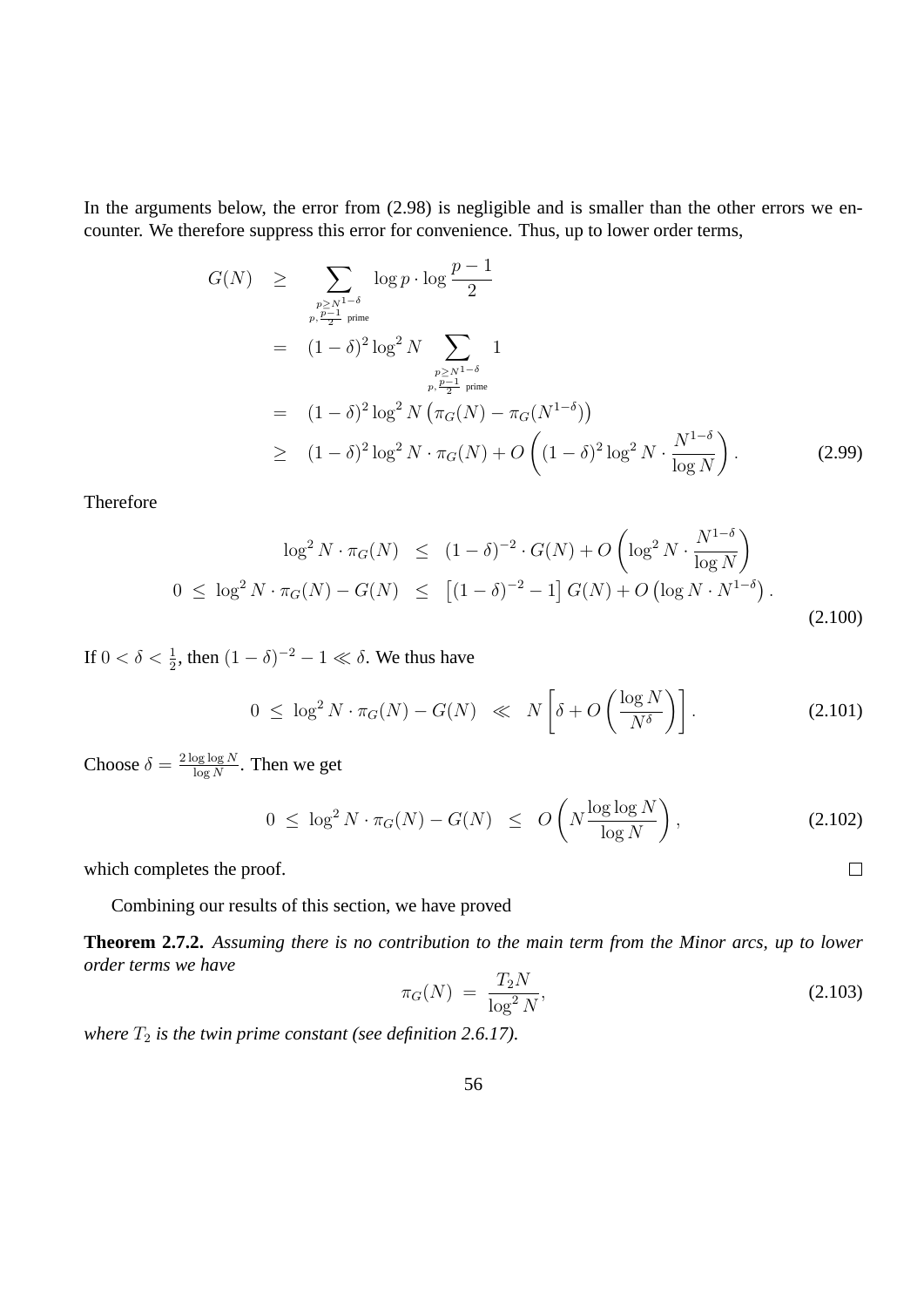**Remark 2.7.3 (Important).** *It is a common technique in analytic number theory to choose an auxiliary parameter such as* δ*. Note how crucial it was in the proof for* δ *to depend (albeit very weakly) on* N*. Whenever one makes such approximations, it is good to get a feel for how much information is lost in the estimation.* For  $\delta = \frac{2 \log \log N}{\log N}$ log N *we have*

$$
N^{1-\delta} \ = \ N \cdot N^{-2\log\log N/\log N} \ = \ N \cdot e^{-2\log\log N} \ = \ \frac{N}{\log^2 N}.\tag{2.104}
$$

Hence there is little cost in ignoring the Germain primes less than  $N^{1-\delta}.$  Our final answer is of size  $\frac{N}{\log^2 N}.$  $As N^{1-\delta} = \frac{N}{\log^2 N}$  and there are  $O\left(\frac{N}{\log^3 N}\right)$  $\int$  primes less than  $N^{1-\delta}$ , there are at most  $O\left(\frac{N}{\log^3 N}\right)$  *Germain primes at most* N<sup>1</sup>−<sup>δ</sup> *.*

**Exercise 2.7.4.** *Let*  $\Lambda(n)$  *be the von Magnoldt function (see §??). Prove* 

$$
\sum_{n \le x} \Lambda(n) = \sum_{p \le x} \log p + O(x^{\frac{1}{2}} \log x). \tag{2.105}
$$

As  $\sum_{p \leq x}$  is of size x, there is negligible loss in ignoring prime powers.

# **2.8 Exercises**

The following problems are known questions (either on the Circle Method, or needed results to prove some of these claims).

**Exercise 2.8.1.** *Prove*  $\forall \epsilon > 0$ ,  $q^{1-\epsilon} \ll \phi(q) \ll q$ .

**Exercise 2.8.2.** *Let*

$$
c_q(N) = \sum_{\substack{a=1 \\ (a,q)=1}}^q e^{2\pi i Na/q}.
$$

*Prove*  $c_q(N)$  *is multiplicative. Further, show* 

$$
c_q(N) = \begin{cases} p-1 & \text{if } p|N\\ -1 & \text{otherwise.} \end{cases}
$$

**Exercise 2.8.3.** *Prove*  $\mu(q)c_q(N)/\phi(q)^3$  is multiplicative.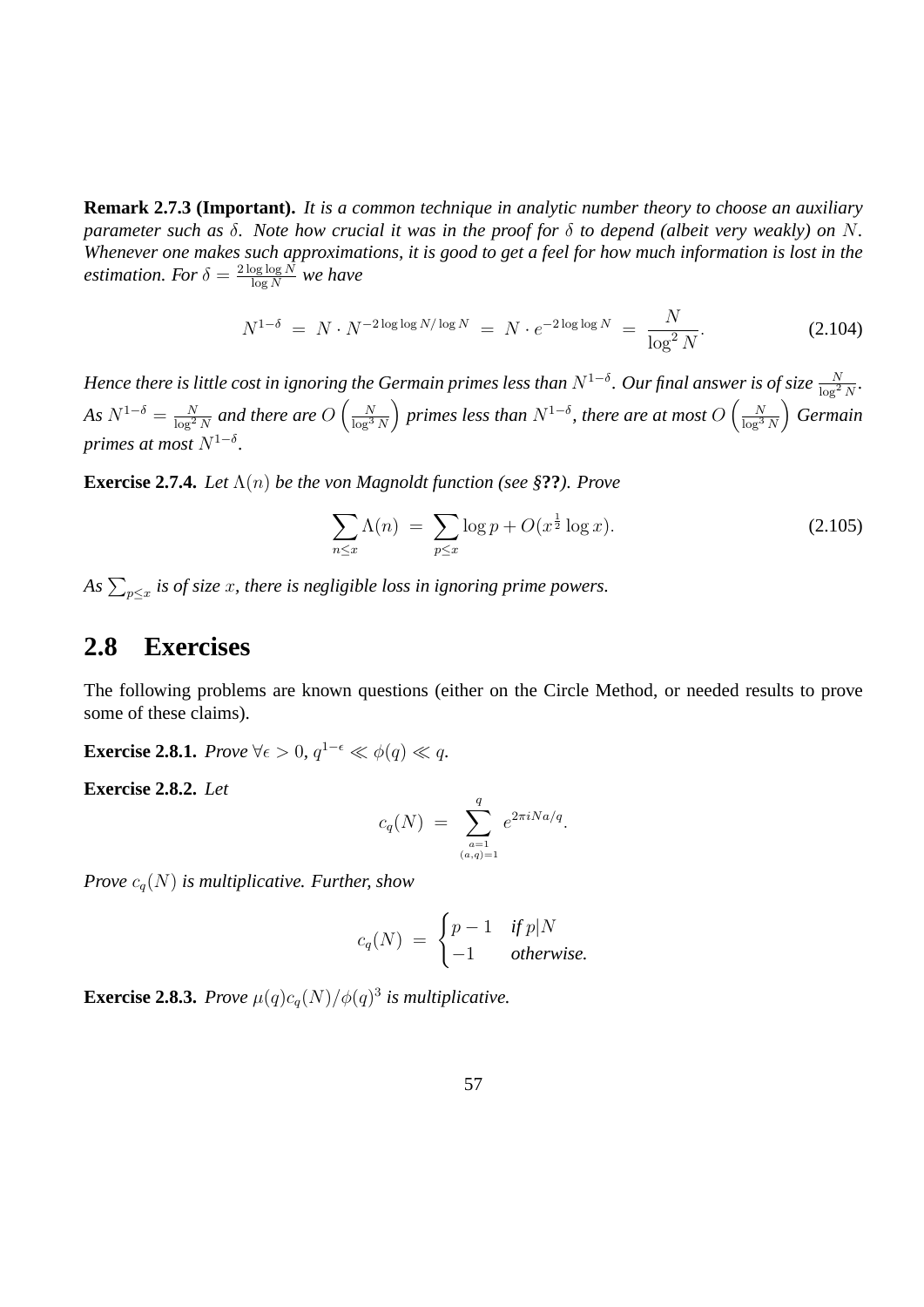**Exercise 2.8.4.** *Using the above exercises and the methods of this chapter, calculate the contribution from the Major arcs to writing any integer* N *as the sum of three primes. Deduce for writing numbers as the sum of three primes that*

$$
\mathfrak{S}_3(N) = \sum_{q=1}^{\infty} \frac{\mu(q)c_q(N)}{\phi(q)^3}
$$
  
= 
$$
\prod_p \left(1 + \sum_{j=1}^{\infty} \frac{\mu(p^j)c_{p^j}(N)}{\phi(p^j)^3}\right)
$$
  
= 
$$
\prod_p \left(1 + \frac{1}{(p-1)^3}\right) \prod_{p|N} \left(1 - \frac{1}{p^2 - 3p + 3}\right).
$$

*Note*  $\mathfrak{S}_3(N) = 0$  *if* N *is even; thus the Circle Method "knows" that Goldbach is hard. We call*  $\mathfrak{S}(N)$  *the Singular Series.*

**Exercise 2.8.5.** *Let*  $\mathfrak{S}_{3,Q}(N)$  *be the first* Q *terms of*  $\mathfrak{S}_{3}(N)$ *. Bound*  $\mathfrak{S}_{3}(N) - \mathfrak{S}_{3,Q}(N)$ *. Show for* N *odd there exist constants*  $c_1$ ,  $c_2$  *such that*  $0 < c_1 < S_3(N) < c_2 < \infty$ .

**Exercise 2.8.6.** *Assume every large integer is the sum of three primes. Prove every large even integer is the sum of two primes. Conversely, show if every large even integer is the sum of two primes, every large integer is the sum of three primes.*

**Exercise 2.8.7 (Non-Trivial).** *Calculate the Singular Series*  $\mathfrak{S}_2(N)$  *and*  $\mathfrak{S}_{2,Q}(N)$  *for the Goldbach problem (even numbers as the sum of two primes), and*  $\mathfrak{S}_{W,k,s}(N)$  *and*  $\mathfrak{S}_{W,k,s,Q}(N)$  *for Waring's problem (writing numbers as the sum of s perfect k-powers). Warning:*  $\mathfrak{S}_2(N) - \mathfrak{S}_{2,O}(N)$  *cannot be shown to be small for all even* N *in the Goldbach problem.* Do  $\mathfrak{S}_{2,Q}(N)$  *and*  $\mathfrak{S}_{2}(N)$  *vanish for* N *odd*?

# **2.9 Research Projects**

One can use the Circle Method to predict the number of primes (or prime tuples) with given properties, and then investigate these claims numerically; see, for example, [Law2, Sch, Weir] (for additional Circle Method investigations, see [Ci]). After counting the number of such primes (or prime tuples), the next natural question is to investigate the spacings between adjacent elements (see Chapter **??**).

**Research Project 2.9.1.** *For many questions in number theory, the Cramér model (see §***??** *and Exercise 2.1.2) leads to good heuristics and predictions; recently, however, [MS] have shown that this model is inconsistent with certain simple numerical investigations of primes, and in fact the Random Matrix Theory model of the zeros of the Riemann Zeta function and the Circle Method give a prediction which agrees*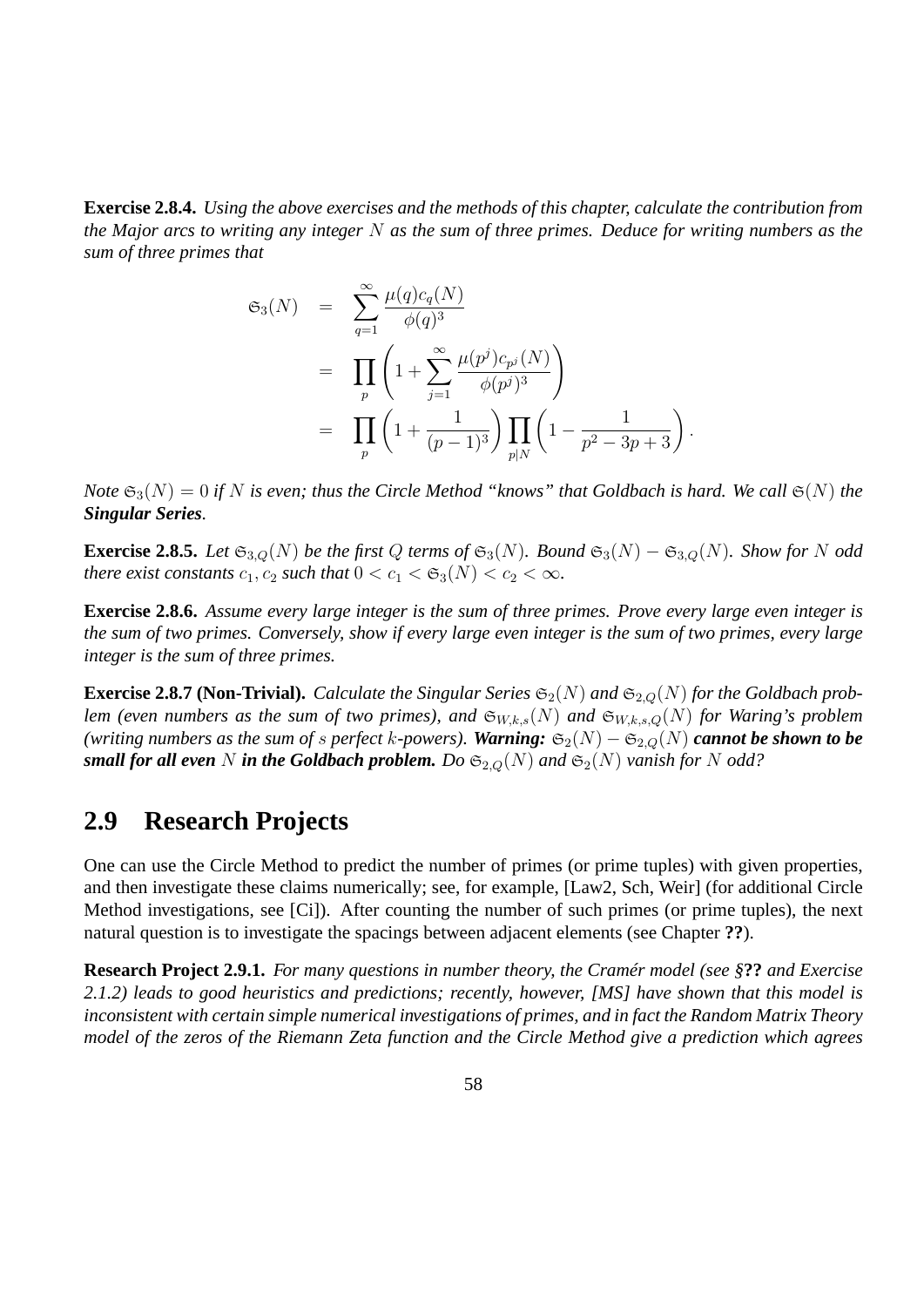*beautifully with experiments. There are many additional interesting sequences of primes to investigate and see which model is correct. Candidates include primes in arithmetic progression, twin primes, generalized twin primes (fix an integer k, look for primes such that p and*  $p+2k$  *are prime), prime tuples (fix integers*  $k_1$ ) *through*  $k_r$  *such that*  $p, p + 2k_1, \ldots, p + 2k_r$  *are all prime), Germain primes, and so on. A natural project is to investigate the statistics from [MS] for these other sequences of primes, using the Circle Method and the Cramér model to predict two answers, and then see which agrees with numerics. ADD REF to papers from Brent*

**Research Project 2.9.2.** *In many successful applications of the Circle Method, good bounds are proved for the generating function on the Minor arcs. From these bounds it is then shown that the Minor arcs' contribution is significantly smaller than that from the Major arcs. However, to* prove *that the Major arcs are the main term does not require one to obtain good cancellation at every point in the Minor arcs; all that is required is that the* integral *is small.*

*For problems such as Goldbach's conjecture or Germain primes, the needed estimates on the Minor arcs are conjectured to hold; by counting the number of solutions, we see that the integral over the Minor* arcs is small (at least up to about  $10^9$ ). A good investigation is to numerically calculate the generating *function at various points on the Minor arcs for several of these problems, and see how often large values are obtained. See [Law2] and REF TO CJM. Warning: calculations of this nature are very difficult. The* Major arcs are defined as intervals of size  $\frac{2\log^D N}{N}$  about rationals with denominators at most  $\log^B N.$  For *example, if*  $D = 10$  *than*  $\log^D N > N$  *until* N *is about*  $3.4 \times 10^{15}$ *, and there will not be any Minor arcs! For*  $N \approx 10^{15}$ , there are too many primes to compute the generating function in a reasonable amount of *time. Without resorting to supercomputers, one must assume that we may take* B *small for such numerical investigations.*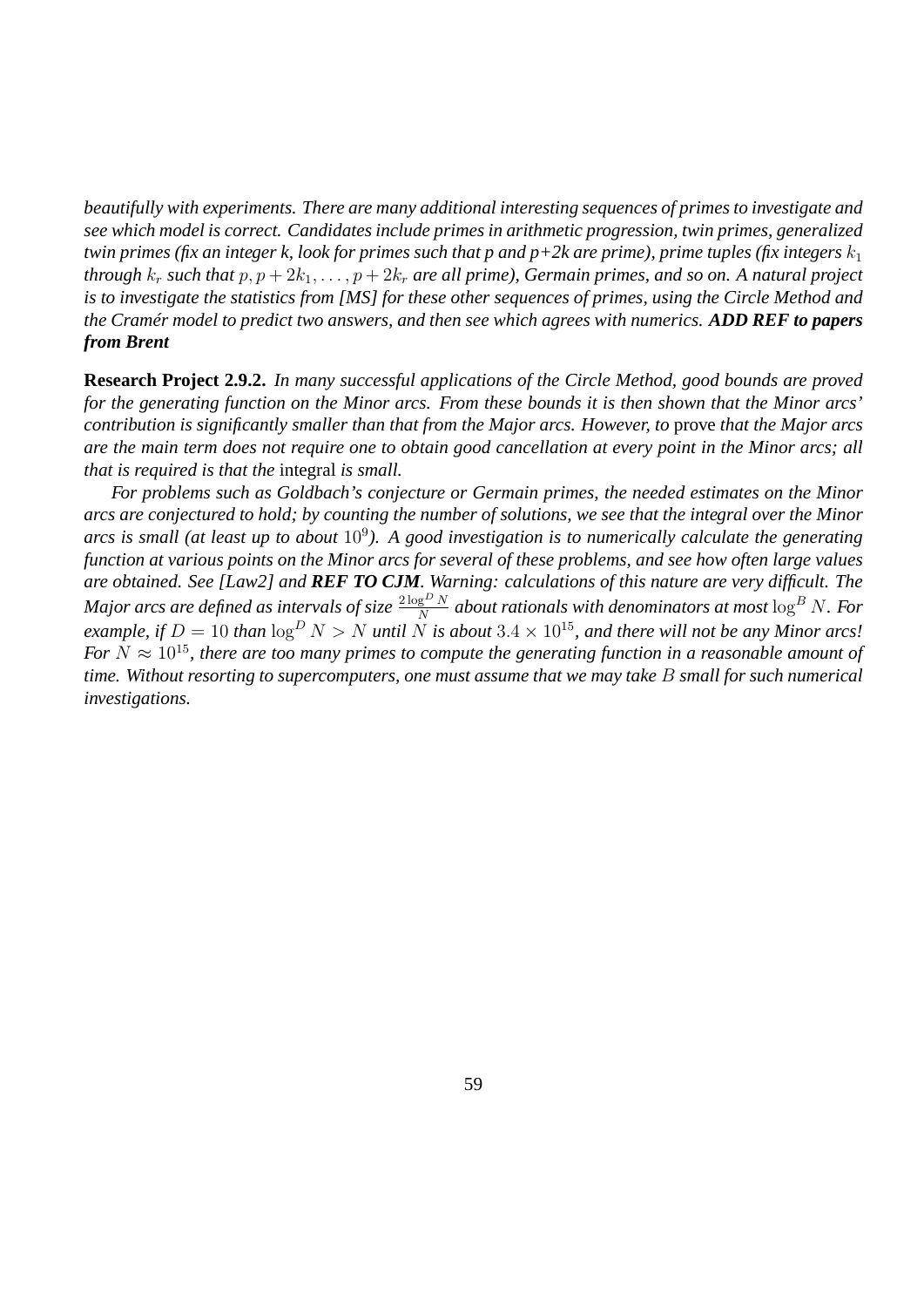# **Bibliography**

- [Acz] A. Aczel, *Fermat's Last Theorem: Unlocking the Secret of an Ancient Mathematical Problem*, Four Walls Eight Windows, 1996.
- [AKS] R. Adler, M. Keane, and M. Smorodinsky, *A construction of a normal number for the continued fraction transformation*, J. Number Theory **13** (1981), no. 1, 95–105.
- [AgKaSa] M. Agrawal, N. Kayal and N. Saxena, *Primes is in* P, to appear.
- [Al] Ahlfors, *Complex Analysis*, McGraw-Hill, Inc., New York, 3rd edition, 1979.
- [AG] M. Aigner and G. M. Ziegler, *Proofs from THE BOOK*, Springer-Verlag Berlin Heidelberg, 1998, 199 pages, ISBN 3-540-63698-6.
- [AGP] W. R. Alford, A. Granville, A. and C. Pomerance, *There are Infinitely Many Carmichael Numbers*, Ann. Math. 139, 703-722, 1994.
- [AB] U. Andrews IV and J. Blatz, *Distribution of digits in the continued fraction representations of seventh degree algebraic irrationals*, Junior Thesis, Princeton University, Fall 2002,
- [Ap] R. Apéry,*Irrationalité de* ζ(3) *et* ζ(3), Astérisque 61, 1979, 11-13.
- [Apo] T. Apostol, *Introduction to Analytic Number Theory*.
- [ALM] S. Arms, A. Lozano-Robledo and S. J. Miller, *Constructing One-Parameter Families of Elliptic Curves over* Q(T) *with Moderate Rank*, preprint.
- [Art] M. Artin, *Algebra*, Prentice Hall.
- [Ay] Ayoub, *Introduction to the analytic theory of numbers*
- [Bai] Z. Bai, *Methodologies in spectral analysis of large-dimensional random matrices, a review*, Statist. Sinica **9** (1999), no. 3, 611-677.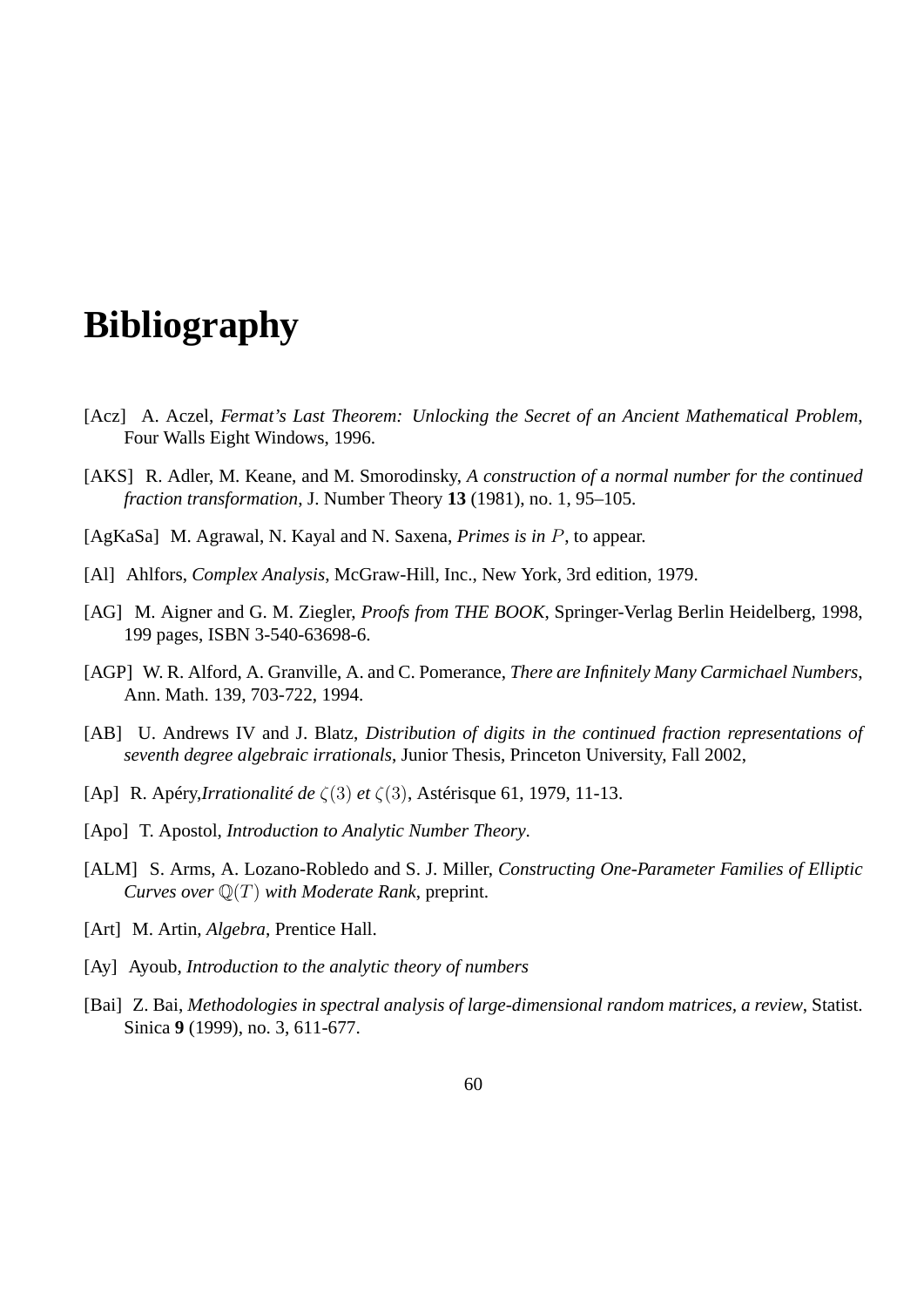- [BR] K. Ball and T. Rivoal, *Irrationalité d'une infinité valeurs de la fonction zeta aux entiers impairs*, Invent. Math. 146, 2001, 193-207.
- [BL] P. Baxandall and H. Liebeck, *Vector Calculus*, Clarendon Press, 1986.
- [Be] R. Beals, *Notes on Fourier Series*, Lecture Notes, Yale University, 1994.
- [Bec] M. Beceanu, *Period of the Continued Fraction of*  $\sqrt{n}$ , Junior Thesis, Princeton University, 2003.
- [BBH] A. Berger, Leonid A. Bunimovich and T. Hill, *One-dimensional dynamical systems and Benford's Law*, accepted for publication in Transactions of the American Mathematical Society.
- [BD] P. Bickel and K. Doksum, *Mathematical statistics: basic ideas and selected topics*, Holden-Day, 1977.
- [Bl1] P. Bleher, *The energy level spacing for two harmonic oscillators with golden mean ratio of frequencies*, J. Stat. Phys. **61**, 1990, 869U<sup>876</sup>.
- [Bl2] P. Bleher, *The energy level spacing for two harmonic oscillators with generic ratio of frequencies*, J. Stat. Phys. **63**, 1991, 261U283. ˝
- [Bol] B. Bollobás, *Random Graphs*, Cambridge Studies in Advanced Mathematics, Cambridge University Press, 2001.
- [BoLa] E. Bombieri and J. Lagarias, *Complements to Li's criterion for the Riemann hypothesis*, J. Number Theory **77**, no. 2, 1999, 274–287.
- [Bon] D. Boneh, *Twenty years of attacks on the RSA cryptosystem*, Notices of the American Mathematical Society, **46**, 2, 1999, 203–213.
- [BS] Z. Borevich and I. Shafarevich, *Number Theory*, Academic Press.
- [BK] A. Boutet de Monvel and A. Khorunzhy, *Some Elementary Results around the Wigner Semicircle Law*, http://lthiwww.epfl.ch/∼leveque/Matrices/boutet khorunzhy.pdf
- [BFFMPW] T. Brody, J. Flores, J. French, P. Mello, A. Pandey, S. Wong, *Random-matrix physics: spectrum and strength fluctuations*, Rev. Mod. Phys. vol. **53**, no. 3, July 1981, 385 − 479.
- [BDJ] W. Bryc, A. Dembo, T. Jiang, *Spectral Measure of Large Randm Hankel, Markov and Toeplitz Matrices*, preprint.
- [Br] A. Bryuno, *Continued frations of some algebraic numbers*, U.S.S.R. Comput. Math. and Math. Phys. **4** (1972), 1-15.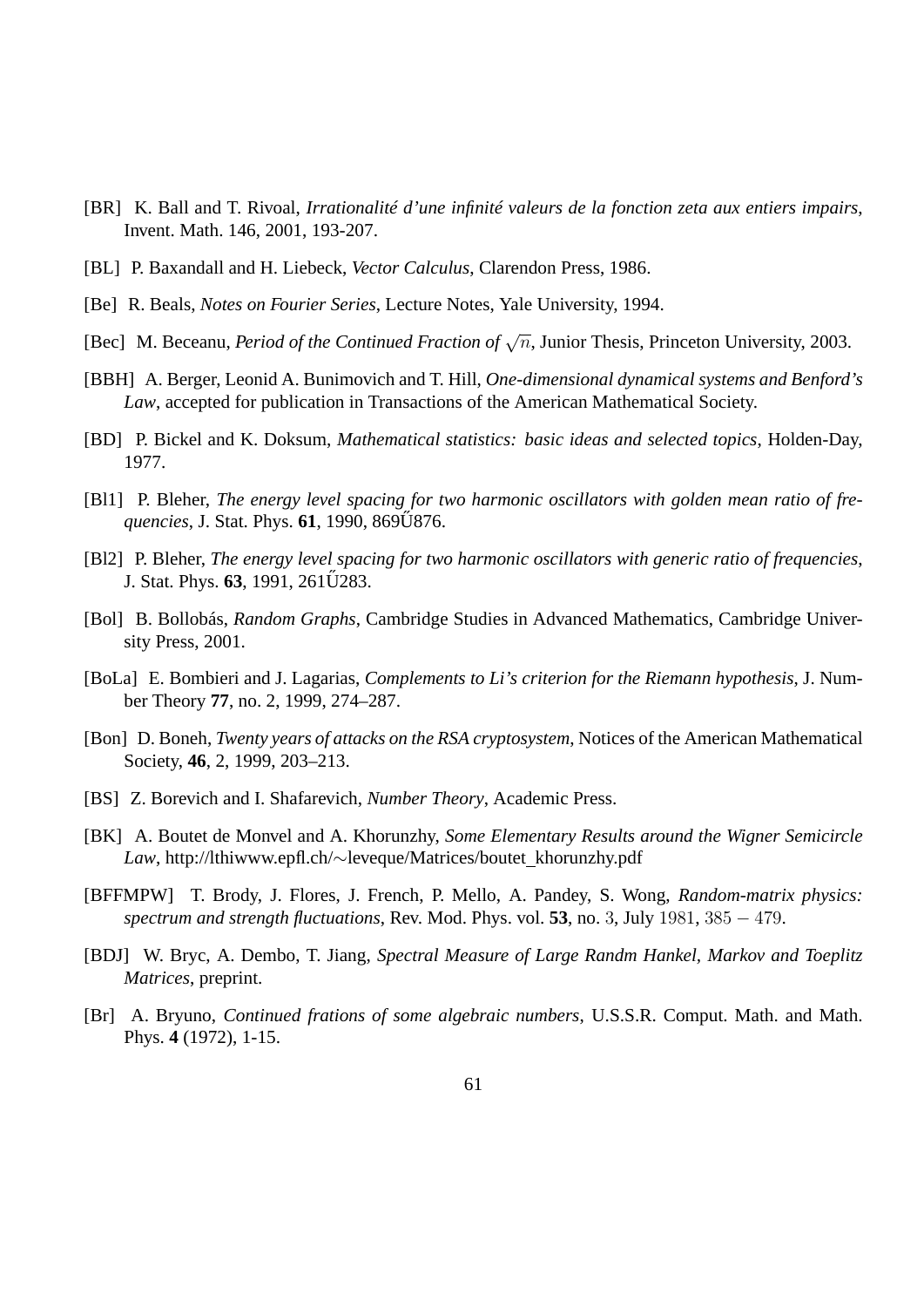- [CGI] G. Casati, I. Guarneri, and F. M. Izrailev, *Statistical Properties of the Quasi-Energy Spectrum of a Simple Integrable System, Phys. Lett. A 124 (1987), 263 − 266.*
- [Car] L. Carleson, *On the convergence and growth of partial sums of Fourier series*, Acta Math. **116**,  $1966, 135 \tilde{U} 157.$
- [Ca] J. W. S. Cassels, *An Introduction to Diophantine Approximation*, Cambridge University Press, London 1957.
- [ChWa] J. R. Chen and T. Z. Wang, *On the Goldbach Problem*, Acta Math. Sinica 32, 702 − 718, 1989.
- [Ci] J. Cisneros, *Waring's Problem*, Junior Thesis, Princeton University, Spring 2001,
- [CW] J. Coates and A. Wiles, *On the conjecture of Birch and Swinnterton-Dyer*, Invent. Math. **39**, 1977,  $43 - 67.$
- [CB] S. Chatterjee and A. Bose, *A New Method for Bounding Rates of Convergence of Empirical Spectral Distributions*,
- [Coh] P. Cohen, *The Independence of the Continuum Hypothesis*, Proc. Nat. Acad. Sci. U. S. A, 50 1963, 1143-1148 and **51** 1964, , 105-110.
- [Con] J. B. Conrey, *L-functions and Random Matrices*,
- [CFKRS] B. Conrey, D. Farmer, P. Keating, M. Rubinstein and N. Snaith, *Integral Moments of* L*-Functions*, http://arxiv.org/pdf/math.NT/0206018
- [Dav] R. Daveney, *An Introduction to Chaotic Dynamical Systems*, Perseus Books, 2nd edition, 2003.
- [Da1] H. Davenport, *The Higher Arithmetic*, Cambridge University Press.
- [Da2] H. Davenport, *Multiplicative Number Theory,* 2*nd edition*, Graduate Texts in Mathematics **74**, Springer-Verlag, New York, 1980, revised by H. Montgomery.
- [Da3] H. Davenport, *On the distribution of quadratic residues (mod* p*)*, Jour. London Math. Soc. **6** (1931), 49-54.
- [Da4] H. Davenport, *On character sums in finite fields*, Acta Math. **71** (1939), 99-121.
- [DSV] G. Davidoff, P. Sarnak and A. Valette, *Elementary Number Theory, Group Theory, and Ramanujan Graphs*, London Mathematical Society, Student Texts **55**, Cambridge University Press, 2003.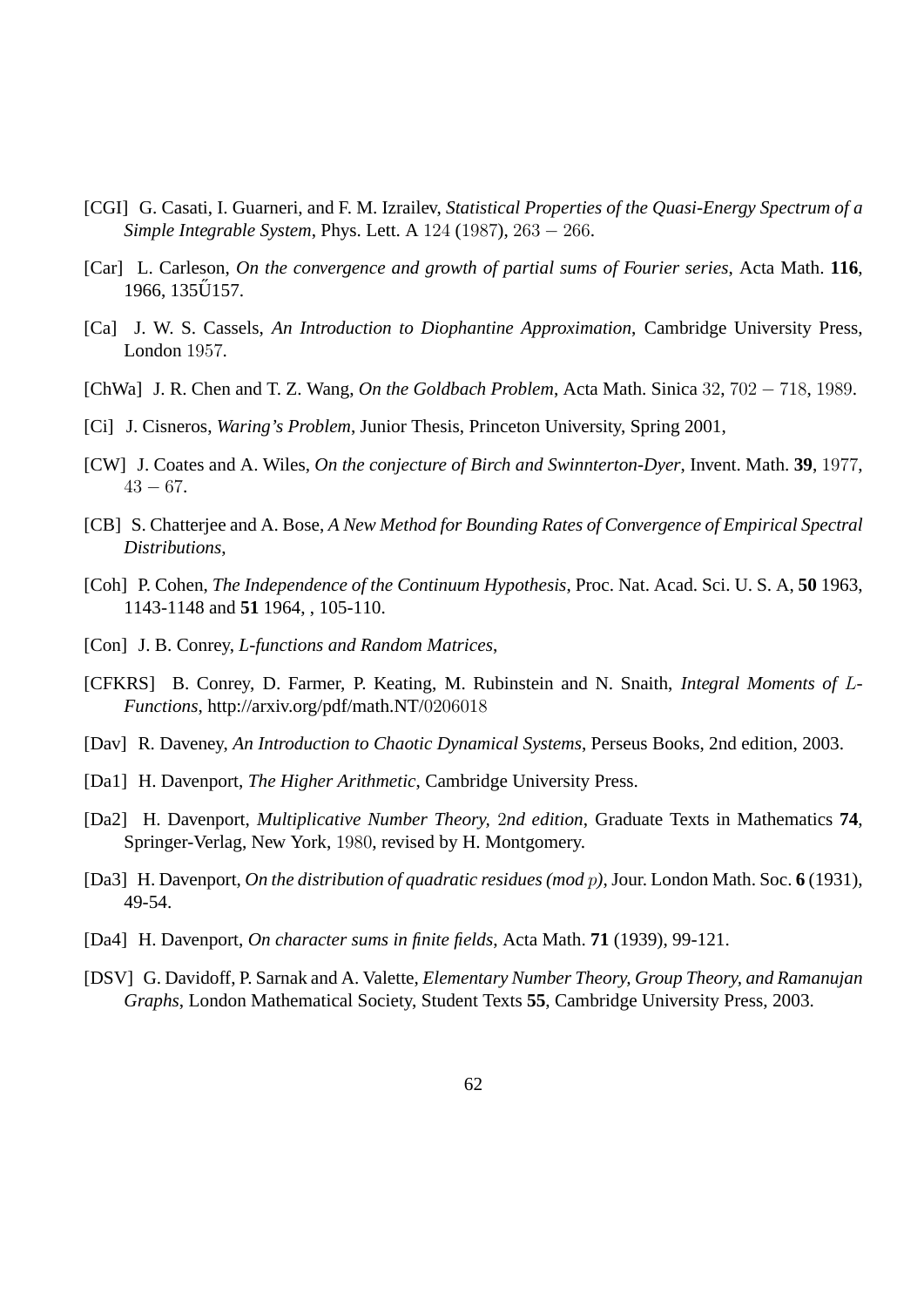- [Dia] P. Diaconis, *Patterns in eigenvalues: the* 70*th Josiah Williard Gibbs lecture*, Bulletin of the American Mathematical Society, **40**, 2, 2003, 155-178.
- [Di] T. Dimofte, *Rational Shifts of Linearly Periodic Continued Fractions*, Junior Thesis, Princeton University, 2003.
- [Du] R. Durrett, *Probability: Theory and Examples*, Duxbury Press, second edition, 1996.
- [Dy1] F. Dyson, *Statistical theory of the energy levels of complex systems: I, II, III*,. J. Mathematical Phys., 3, 1962, 140U 156, 157-165, 166-175.
- [Dy2] F. Dyson, *The threefold way. Algebraic structure of symmetry groups and ensembles in quantum mechanics*, J. Mathematical Phys., 3, 1962, 1199 Ú1215.
- [Ed] H. M. Edwards, *Riemann's Zeta Function*, Academic Press, Inc., 1974.
- [EE] W. J. Ellison and F. Ellison, *Prime Numbers*, John Wiley & Sons, New York, 1985.
- [Est1] T. Estermann, *On Goldbach's Problem: Proof that Almost All Even Positive Integers are Sums of Two Primes*, Proc. London Math. Soc. Ser. 2 **44**, 1938, 307-314.
- [Est2] T. Estermann, *Introduction to Modern Prime Number Theory*, Cambridge University Press, 1961.
- [Fef] C. Fefferman, *Pointwise convergence of Fourier series*, Ann. of Math. (2) 98, 1973, 551–571.
- [Fe] W. Feller, *An Introduction to Probability Theory and its Applications*, Vol. II. Second edition. John Wiley & Sons, Inc., New York-London-Sydney 1971.
- [Fi] D. Fishman, *Closed Form Continued Fraction Expansions of Special Quadratic Irrationals*, Junior Thesis, Princeton University, 2003.
- [Fol] G. Folland, *Real Analysis : Modern Techniques and Their Applications*, Pure and Applied Mathematics, Wiley-Interscience, second edition, 1999.
- [FSV] P. J. Forrester, N. C. Snaith and J. J. M. Verbaarschot, *Developments in Random Matrix Theory*, **refer to special edition**
- [Gau] M. Gaudin, *Sur la loi limite de lŠespacement des valeurs propres dŠune matrice aléatoire*, Nucl. Phys. **25**, 1961, 447-458.
- [Gel] A. O. Gelfond, *Transcendental and Algebraic Numbers*, 1960.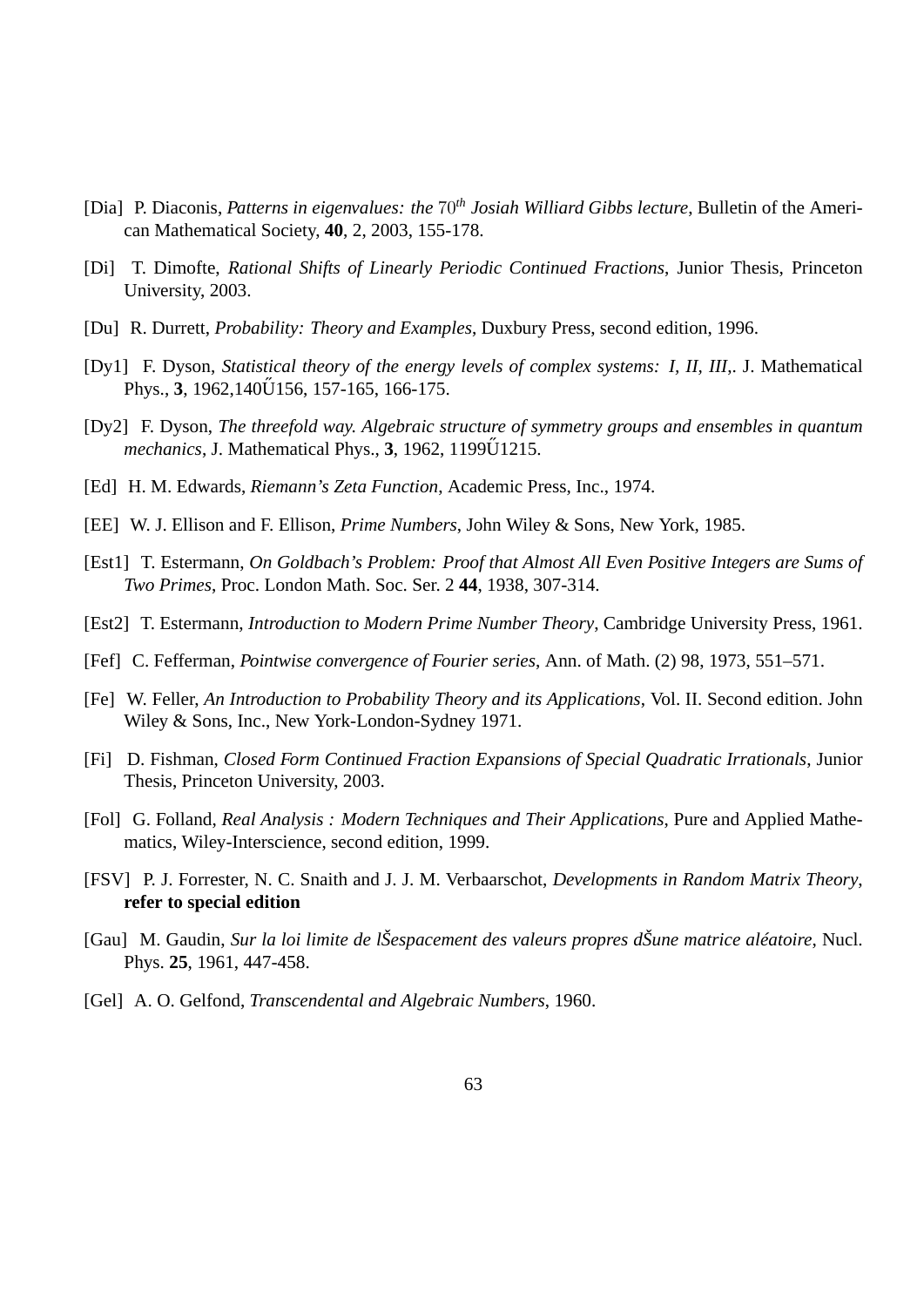- [Gl] A. Gliga, *On continued fractions of the square root of prime numbers*, Junior Thesis, Princeton University, 2003.
- [Gö] K. Gödel, *On Formally Undecidable Propositions of Principia Mathematica and Related Systems*, Dover Publications, Inc.
- [Gol1] D. GOldfeld, *The class number of quadratic fields and the conjectures of Birch and Swinnerton-Dyer*, Ann. Scuola Norm. Sup. Pisa Cl. Sci. 3, 4, 1976, 624-663.
- [Gol2] D. Goldfeld, *The Elementary proof of the Prime Number Theorem, An Historical Perspective*, Number Theory, New York Seminar 2003, Edited by D. and G. Chudnovsky, M. Nathanson, Springer, 2004, pp. 179-192.
- [GKP] R. L. Graham, D. E. Knuth, and O. Patashnik, *Concrete Mathematics: A foundation for computer science*, Addison-Wesley Publishing Company, 1988.
- [GT] A. Granville and T. Tucker, *It's as easy as* abc, Notices of the AMS, volume 49, number 10 (November 2002).
- [GZ] B. Gross and D. Zagier, *Heegner points and derivatives of* L*-series*, Invent. Math. **84** 1986, no. 2, 225-320.
- [HM] C. Hammond and S. J. Miller, *Eigenvalue spacing distribution for the ensemble of real symmetric Toeplitz matrices*, preprint.
- [HL1] G. H. Hardy and J. E. Littlewood, *A new solution of Waring's Problem*, Q. J. Math. 48: 272−293, 1919.
- [HL2] G. H. Hardy and J. E. Littlewood, *Some problems of "Partitio Numerorum". A new solution of Waring's problem*, Göttingen Nach., 33 − 54, 1920.
- [HL3] G. H. Hardy and J. E. Littlewood, *Some Problems of 'Partitio Numerorum.' III. On the Expression of a Number as a Sum of Primes,* Acta Math. 44, 1-70, 1923.
- [HL4] G. H. Hardy and J. E. Littlewood, *Some problems of 'Partitio Numerorum.' IV. Further researches in Waring's problem*, Math. Z., 23 1925, 1–37.
- [HW] G. H. Hardy and E. Wright, *An Introduction to the Theory of Numbers*, fifth edition, Oxford Science Publications, Clarendon Press, Oxford, 1995.
- [HR] G. H. Hardy and S. Ramanujan, *Asymptotic formulae in combinatorial analysis*, Proc. London Math. Soc. 17: 75 − 115, 1918.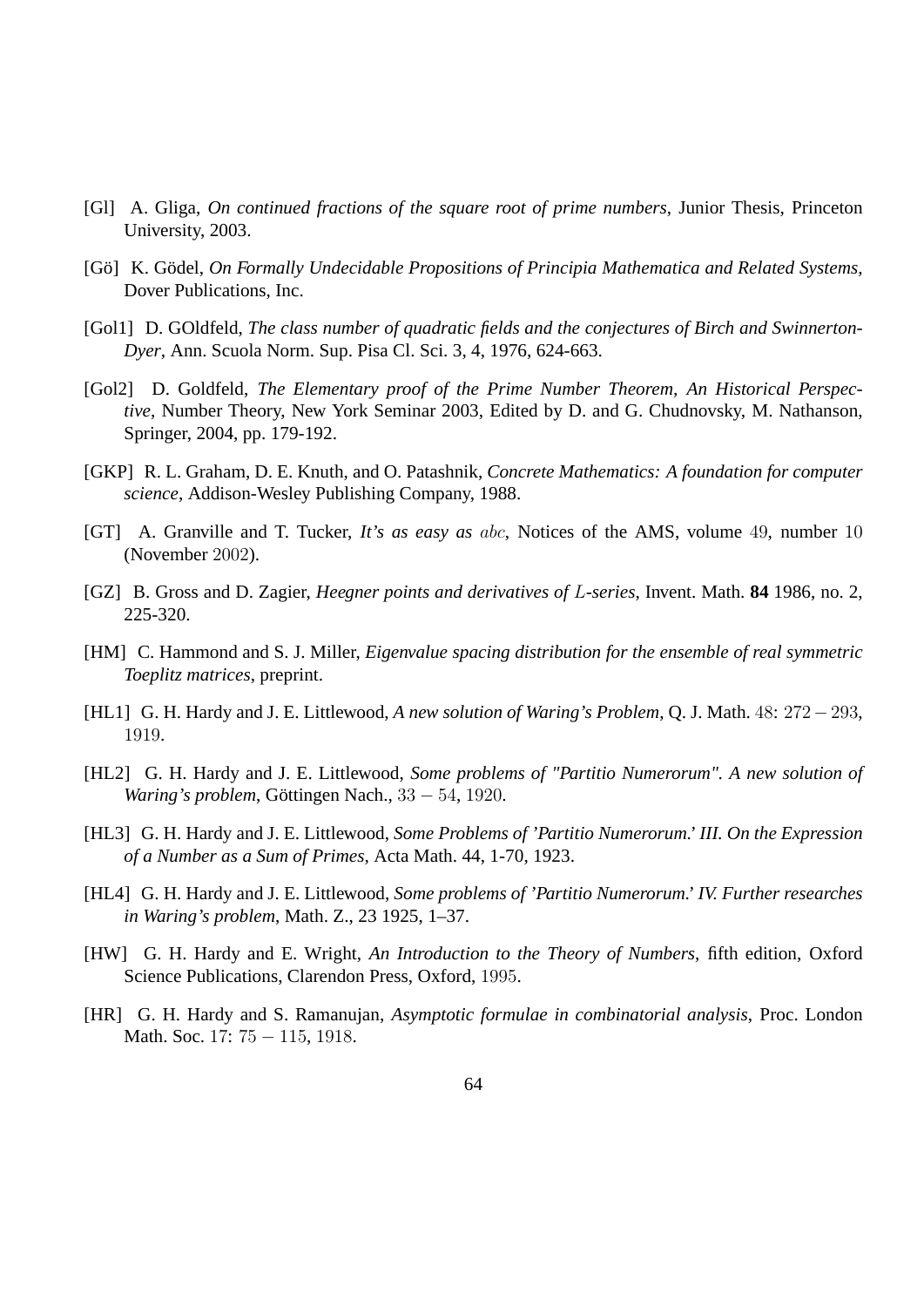- [HuRu] C. Hughes and Z. Rudnick, *Mock Gaussian behaviour for linear statistics of classical compact groups*, J. Phys. A **36**, (2003) 2919–2932.
- [Hei] H. Heillbronn, *On the average length of a class of finite continued fractions, Number Theory and Analysis* (A collection of papers in honor of E. Landau, VEB Deutscher Verlag, Berline 1968.
- [Hej] D. Hejhal, *On the triple correlation of zeros of the zeta function*, Internat. Math. Res. Notices 1994, no. 7, 294 − 302.
- [Hil] D. Hilbert, *Beweis für die Darstellbarkeit der ganzen zahlen durch eine feste Anzahl* n ter *Potenzen (Waringsches Problem)*, Mat. Annalen **67**, 281-300, 1909.
- [Hi1] T. Hill, *The first-digit phenomenon*, American Scientists **86**, 1996, 358-363.
- [Hi2] T. Hill, *A statistical derivation of the significant-digit law*, Statistical Science **10**, 1996, 354-363.
- [HS] M. Hindry and J. Silverman, *Diophantine geometry: An introduction*, Graduate Texts in Mathematics, vol. 201, Springer, New York, 2000.
- [HJ] K. Hrbacek and T. Jech, *Introduction to Set Theory*, Pure and Applied Mathematics, Marcel Dekker, Inc., 1984.
- [Hua] Hua Loo Keng, *Introduction to Number Theory*, Springer-Verlag, 1982.
- [IR] K. Ireland and M. Rosen, *A Classical Introduction to Modern Number Theory*, Springer-Verlag, Graduate Texts in Mathematics 84, 1990.
- [Iw] H. Iwaniec, *Topics in Classical Automorphic Forms*, American Mathematical Society, Graduate Studies in Mathematics, vol. **17**, Providence, 1997.
- [ILS] H. Iwaniec, W. Luo and P. Sarnak, *Low lying zeros of families of* L*-functions*, Inst. Hautes Études Sci. Publ. Math. **91**, 2000, 55 − 131.
- [JMRR] D. Jakobson, S. D. Miller, I. Rivin and Z. Rudnick, *Eigenvalue spacings for regular graphs*, Emerging applications of number theory (Minneapolis, MN, 1996), 317 − 327.
- [Je] R. Jeffrey, *Formal Logic: Its Scope and Limits*, McGraw Hill.
- [Ka] S. Kapnick, *Continued fraction of cubed roots of primes*, Junior Thesis, Princeton University, Fall 2002,
- [KS1] N. Katz and P. Sarnak, *Random Matrices, Frobenius Eigenvalues and Monodromy*, AMS Colloquium Publications **45**, AMS, Providence, 1999.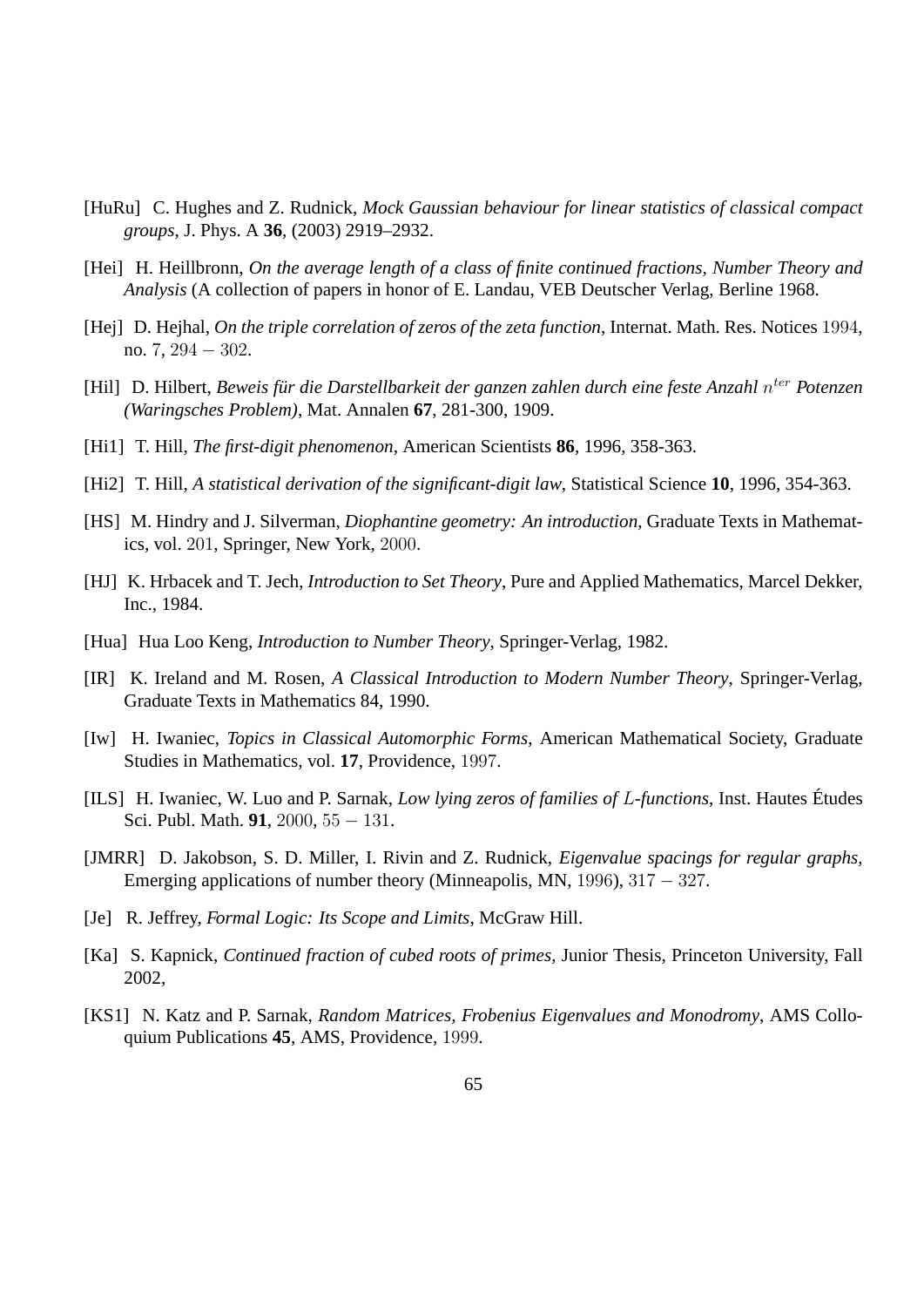- [KS2] N. Katz and P. Sarnak, *Zeros of zeta functions and symmetries*, Bull. AMS **36**, 1999, 1 − 26.
- [KeSn] J. P. Keating and N. C. Snaith, *Random matrices and L-functions*,
- [Kel] D. Kelley, *Introduction to Probability*, Macmillian Publishing Company, 1994.
- [Kh] A. Y. Khinchin, *Continued Fractions*, Third Edition, The University of Chicago Press, Chicago 1964.
- [Kn] A. Knapp, *Elliptic Curves*, Princeton University Press, Princeton, 1992.
- [Knu] D. Knuth, *The Art of Computer Programming, Vol. 2*, Addison-Wesley, second edition, 1981.
- [Kob1] N. Koblitz, *Why study equations over finitess fields?*, Math. Mag. **55** (1982), no. 3, 144-149.
- [Kob2] N. Koblitz, *Elliptic curve cryptosystems*, Math. Comp. **48** (1987), no. 177, 203-209.
- [Kob3] N. Koblitz, *A survey of number theory and cryptography*, Number theory, Trends Math., Birkhäuser, Basel, 2000, 217–239.
- [Ko] V. Kolyvagin, *On the Mordell-Weil group and the Shafarevich-Tate group of modular elliptic curves*, Proceedings of the International Congress of Mathematicians, Vol. I, II (Kyoto, 1990), Math. Soc. Japan, Tokyo, 1991, 429 − 436.
- [KonMi] A. Kontorovich and S. J. Miller, *Poisson Summation, Benford's Law and values of* L*-functions*, preprint.
- [KonSi] A. Kontorovich and Ya. G. Sinai, *Structure theorem for* (d, g, h)*-maps*, Bull. Braz. Math. Soc. (N.S.) 33 (2002), no. 2, 213–224.
- [Kor] A. Korselt, *Probléme chinois*, L'intermédiaire math. 6, 143-143, 1899.
- [Kua] F. Kuan, *Digit distribution in the continued fraction of*  $\zeta(n)$ , Junior Thesis, Princeton University, Fall 2002,
- [KN] L. Kuipers and H. Niederreiter, *Uniform Distribution of Sequences*, John Wiley & Sons, New York 1974.
- [Ku] R. Kuzmin, *Ob odnoi zadache Gaussa*, Doklady akad. nauk, ser A, 1928, 375 − 380.
- [La1] S. Lang, *Introduction to Diophantine Approximations*, Addison-Wesley, Reading, 1966.
- [La2] S. Lang, *Undergraduate Algebra*, Springer-Verlag, second edition, 1986.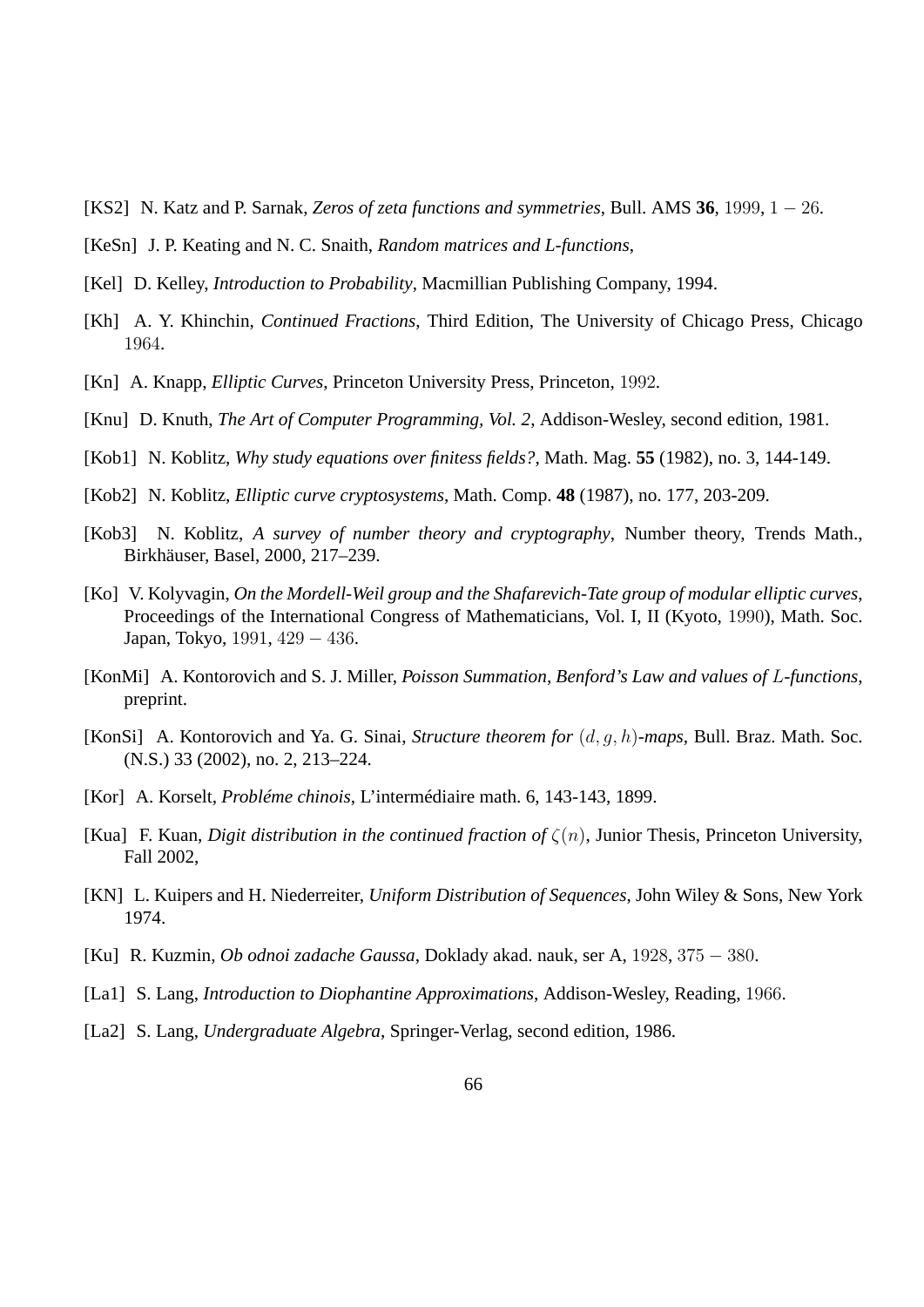- [La3] S. Lang, *Calculus of Several Variables*, Springer-Verlag, 1987.
- [La4] S. Lang, *Undergraduate Analysis*, Springer-Verlag; second edition, 1997.
- [La5] S. Lang, *Complex Analysis*, Springer-Verlag, Graduate Texts in Mathematics, Vol. 103, 1999.
- [LT] S. Lang and H. Trotter, *Continued fractions for some algebraic numbers*, J. Reine Angew. Math. **255**, 1972, 112 − 134.
- [LF] R. Larson and B. Farber, *Elementary Statistics: Picturing the World*, Prentice Hall, Inc., 2003.
- [LP] R. Laubenbacher and D. Pengelley, *Gauss, Eisenstein, and the "third" proof of the quadratic reciprocity theorem: Ein kleines Schauspiel*, Math. Intelligencer 16 (1994), no. 2, 67-72.
- [Law1] J. Law, *Kuzmin's Theorem on Algebraic Numbers*, Junior Thesis, Princeton University, Fall 2002,
- [Law2] J. Law, *The Circle Method on the Binary Goldbach Conjecture*, Junior Thesis, Princeton University, Spring 2003,
- [Leh] R. Lehman, *First order spacigns of Random Matrix eigenvalues*, Junior Thesis, Princeton University, 2001.
- [Le] P. Lévy, *Sur les lois de probabilit*e´ *dont dependent les quotients complets et incomplets d'une fraction continue*, Bull. Soc. Math., **57**, 1929, 178 − 194.
- [Li] R. Lipshitz, *Numerical Results concerning the distribution of*  $\{n^2\alpha\}$ , Junior Thesis, Princeton University, Spring 2000.
- [Liu] Y. Liu, *Statistical Behavior of the Eigenvalues of Random Matrices*, Junior Thesis, Princeton University, ,
- [Mah] K. Mahler, *Arithmetische Eigenschaften einer Klasse von Dezimalbrüchen*, Akad. Wetensch. Amsterdam Proc.  $=$  Indag. Math. 40, 421-428.
- [Mai] K. Mainzer, *Natural Numbers, Integers, and Rational Numbers*, *Numbers*, pp. 9-26.
- [Mar] J. Marklof, *Almost modular functions and the distribution of*  $n^2x$  *modulo one*, Int. Math. Res. Not. 2003, no. 39, 2131–2151.
- [Maz1] B. Mazur, *Modular curves and the Eisenstein ideal*, IHES Publ. Math. 47 (1977), 33-186.
- [Maz2] B. Mazur, *Rational isogenies of prime degree (with an appendix by D. Goldfeld)*, Invent. Math. 44 (1978), no. 2, 129–162.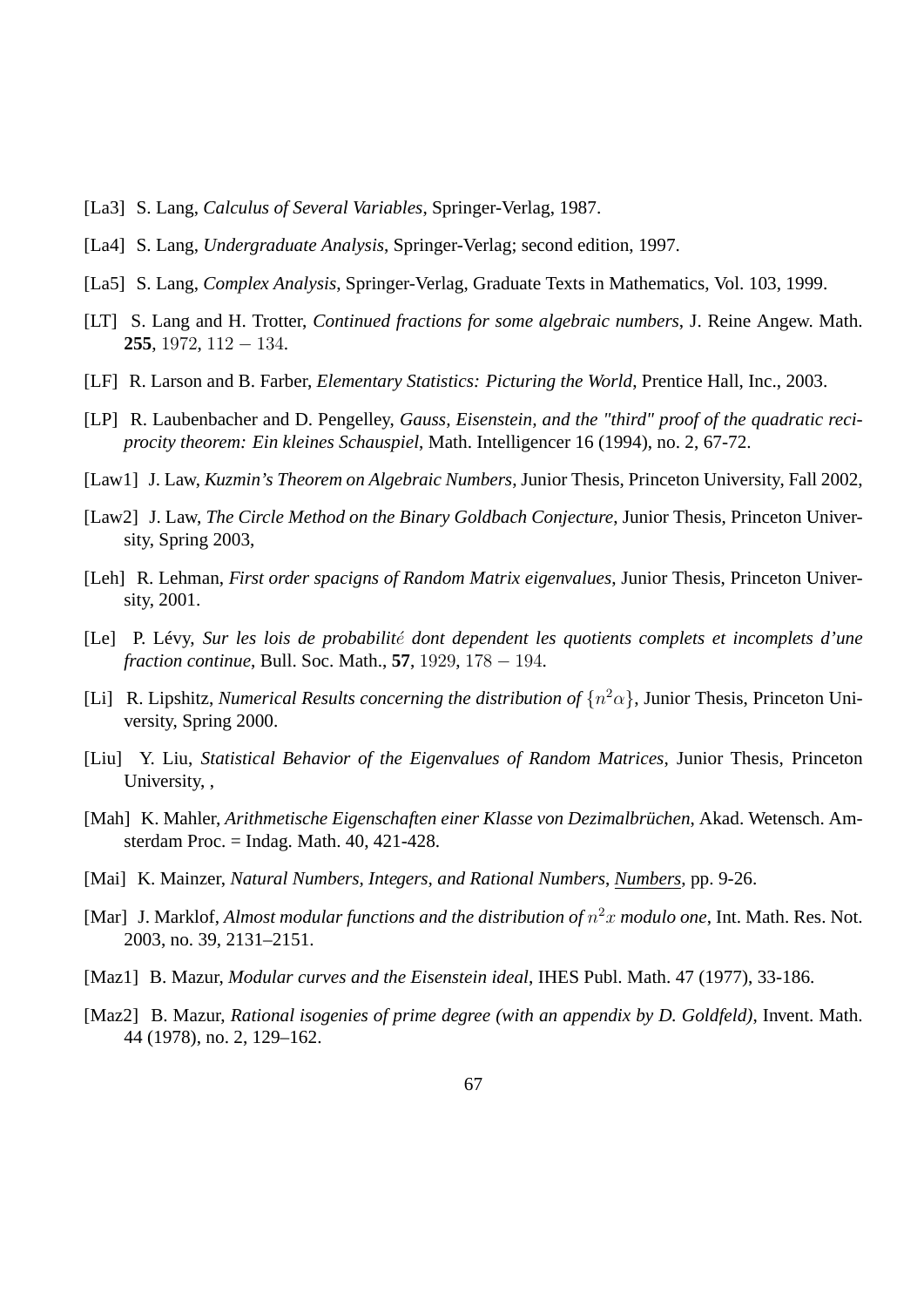- [Maz3] B. Mazur, *Number Theory as Gadfly*, Amer. Math. Monthly, **98** (1991), 593-610.
- [McK] B. McKay, *The expected eigenvalue distribution of a large regular graph*, Linear Algebra Appl. 40 (1981), 203 − 216.
- [Meh1] M. Mehta, *On the statistical properties of level spacings in nuclear spectra*, Nucl. Phys. 18, 1960, 395-.
- [Meh2] M. Mehta, *Random Matrices,* 2*nd edition*, Academic Press Inc., Boston, 1991.
- [Mic1] M. Michelini, *Independence of the digits of Continued Fractions*, Junior Thesis, Princeton University, Fall 2002,
- [Mic2] M. Michelini, *Kuzmin's Extraordinaty Zero Measure Set*, Senior Thesis, Princeton University, May 2004.
- [Mi] N. Miller, *Various tendencies of non-Poissonian distributions along subsequences of certain transcendental numbers*, Junior Thesis, Princeton University, Fall 2002, **GIVE WEB LINK**.
- [Mill] S. D. Miller, *A simpler way to show* ζ(3) *is irrational*, http://www.math.rutgers.edu/∼ sdmiller/simplerzeta3.pdf.
- [Mil1] S. J. Miller, 1- and 2-Level Densities for Families of Elliptic Curves: Evi*dence for the Underlying Group Symmetries*, P.H.D. Thesis, Princeton University, 2002, http://www.math.princeton.edu/∼sjmiller/thesis/thesis.pdf.
- [Mil2] S. J. Miller, 1 *and* 2*-Level Densities for Families of Elliptic Curves: Evidence for the Underlying Group Symmetries*, Compositio Mathematica, to appear.
- [Mon] H. Montgomery, *The pair correlation of zeros of the zeta function*, Analytic Number Theory, Proc. Sympos. Pure Math. **24**, Amer. Math. Soc., Providence, 1973, 181 − 193.
- [MoMc] D. Moore and G. McCabe, *Introduction to the practice of statistics*, W. H. Freeman and Co., 2003.
- [MS] H. Montgomery and K. Soundararajan, *Beyond Pair Correlation*,
- [Moz1] C. J. Mozzochi, *The Fermat Diary*, American Mathematical Society, 2000.
- [Moz2] C. J. Mozzochi, *The Fermat Proof*, Trafford Publishing, 2004.
- [Mu1] R. Murty, *Primes in certain arithmetic progressions*, Journal of the Madras University, (1988) 161-169.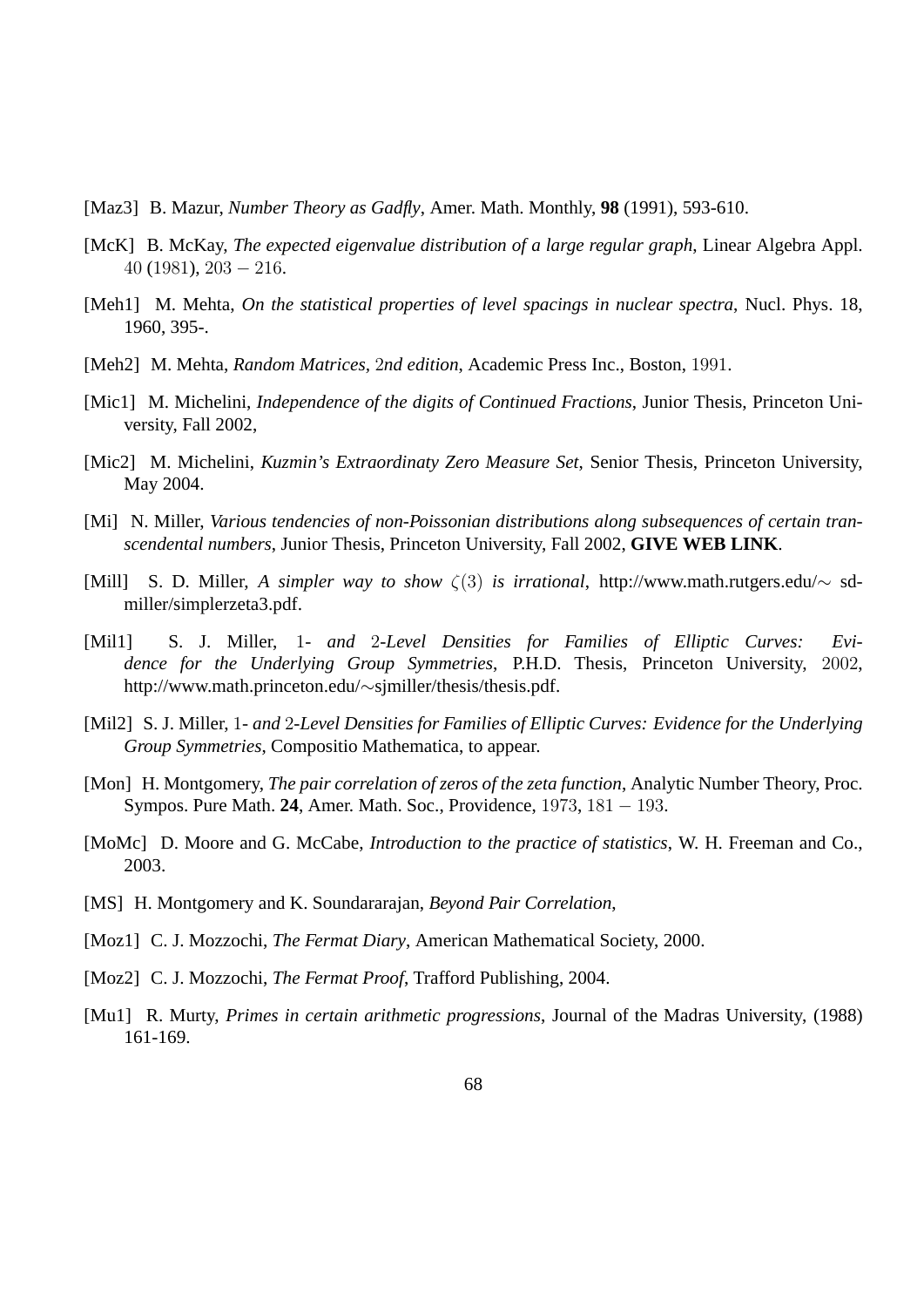- [Mu2] R. Murty, *Problems in Analytic Number Theory*, Graduate Texts in Mathematics, Vol. 206, Springer-Verlag, 2001.
- [MM] M. R. Murty and V. K. Murty, *Non-vanishing of L-Functions and Applications*, Birkhäuser, Progress in Mathematics, Vol 157, 1997.
- [Na] M. Nathanson, *Additive Number Theory: The Classical Bases*, Springer-Verlag, Graduate Texts in Mathematics, 1996.
- [NT] J. von Neumann and B. Tuckerman, *Continued fraction expansion of*  $2^{1/3}$ , Math. Tables Aids Comput. **9** (1955), 23-24.
- [NZM] I. Niven, H. Zuckerman, and H. Montgomery, *An Introduction to the Theory of Numbers*, John Wiley & Sons, Inc., fifth edition, 1991.
- [Od1] A. Odlyzko, *On the distribution of spacings between zeros of the zeta function*, Math. Comp. **48**, 1987, no. 177, 273 − 308.
- [Od2] A. Odlyzko, *The* 10<sup>22</sup>-nd zero of the Riemann zeta function, Proc. Conference on Dynamical, Spectral and Arithmetic Zeta-Functions, M. van Frankenhuysen and M. L. Lapidus, eds., Amer. Math. Soc., Contemporary Math. series, 2001, http://www.research.att.com/∼amo/doc/zeta.html
- [Ok] T. Okano, *A note on the transcendental continued fractions*, Tokyo J of Math, 1987. **I will find the exact reference later**
- [Ol] T. Oliveira e Silva, *Verification of the Goldbach Conjecture Up to* 6 · 10<sup>16</sup>, NMBRTHRY@listserv.nodak.edu mailing list, Oct. 3, 2003, http://listserv.nodak.edu/scripts/wa.exe?A2=ind0310&L=nmbrthry&P=168 and http://www.ieeta.pt/∼tos/goldbach.html.
- [Ols] L. Olsen, *Extremely non-normal continued fractions*, Acta Arith. 108 (2003), no. 2, 191-202.
- [vdP] A. van der Poorten, *Notes on Fermat's Last Theorem*, John Wiley & Sons.
- [Po] C. Porter (editor), Statistical Theories of Spectra: Fluctuations, Academic Press, 1965.
- [QS] R. Qian and D. Steinhauer, *Eigenvalues of weighted random graphs*, Junior Thesis, Princeton University, Fall 2003.
- [Re] F. Reif, *Fundamentals of Statistical and Thermal Physics*, McGraw-Hill.
- [RDM] R. D. Richtmyer, M. Devaney and N. Metropolis, *Continued fraction of algebraic numbers* Numer. Math. **4** (1962) 68-84.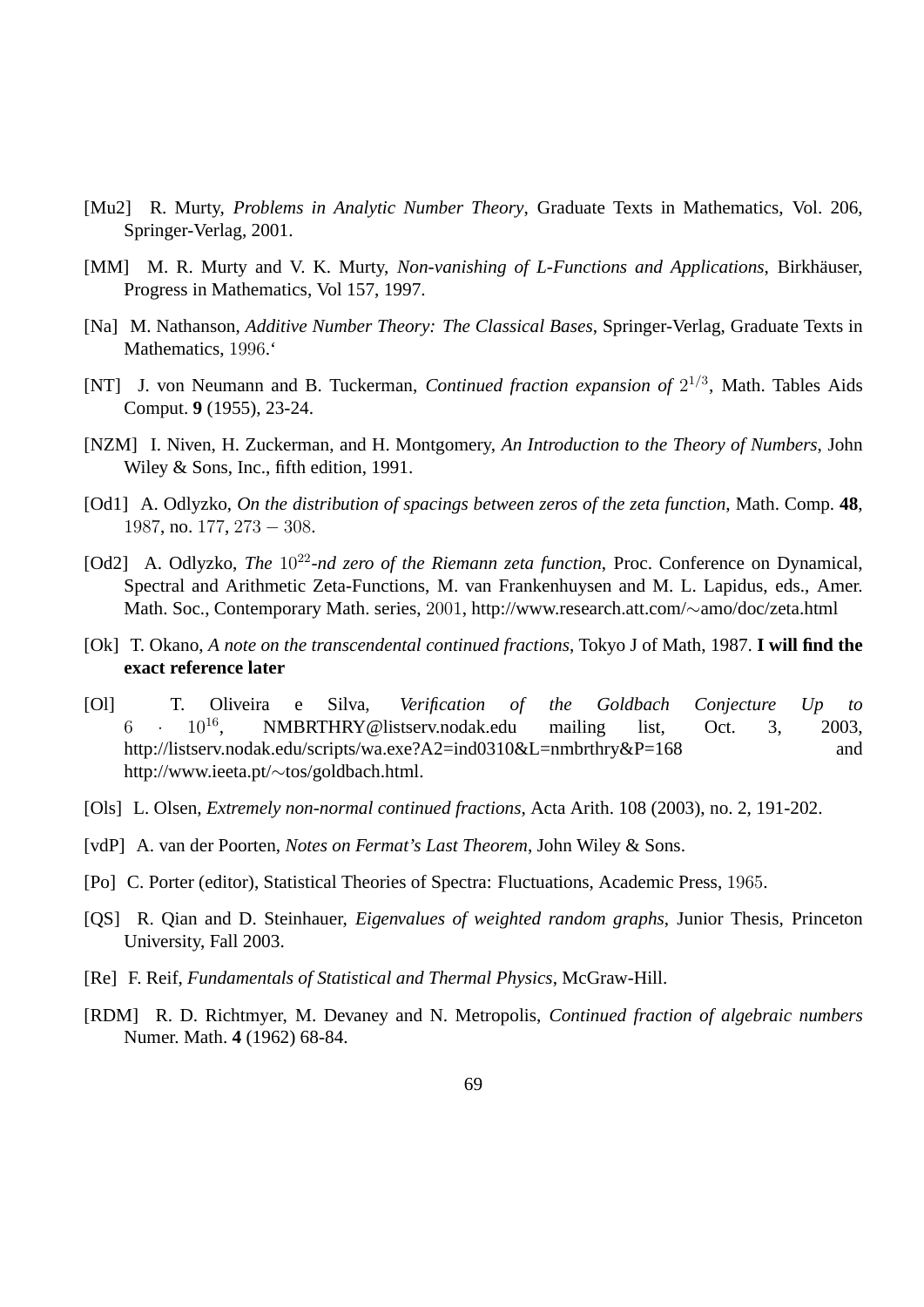- [Ri] G. F. B. Riemann, *Über die Anzahl der Primzahlen unter einer gegebenen Grösse*. Monatsber. Königl. Preuss. Akad. Wiss. Berlin, 671-680, Nov. 1859. **I think there is a translation of this in Edward's book**
- [RSA] R. Rivest, A. Shamir, A. and L. Adleman, *A Method for Obtaining Digital Signatures and Public Key Cryptosystems*, Comm. ACM 21, 120-126, 1978.
- [Ro] K. Roth, *Rational approximations to algebraic numbers*, Mathematika 2, 1955, 1 − 20.
- [Rub1] M. Rubinstein, *A simple heuristic proof of Hardy and Littlewood's conjecture B*, Amer. Math. Monthly 100, 1993, no. 5, 456-460.
- [Rub2] M. Rubinstein, *Low-lying zeros of* L*-functions and random matrix theory*, Duke Math. J. **109** (2001), no. 1, 147–181.
- [RubSa] M. Rubinstein and P. Sarnak, *Chebyshev's bias*, Experiment. Math. 3 (1994), no. 3, 173-197.
- [Rud] W. Rudin, *Principles of Mathematical Analysis*, third edition, International Series in Pure and Applied Mathematics, McGraw-Hill Inc., New York, 1976.
- [RS] Z. Rudnick and P. Sarnak, *Zeros of principal* L*-functions and random matrix theory*, Duke Journal of Math. **81**, 1996, 269 − 322.
- [RS2] Z. Rudnick and P. Sarnak, *The pair correlation function of fractional parts of polynomials*, Comm. Math. Phys. 194 (1998), no. 1, 61–70.
- [RSZ] Z. Rudnick, P. Sarnak, and A. Zaharescu, *The Distribution of Spacings Between the Fractional Parts of*  $n^2\alpha$ , Invent. Math. 145 (2001), no. 1, 37 – 57.
- [Sar] P. Sarnak *Some applications of modular forms*, Cambridge Trusts in Math. **99**, Cambridge University Press, 1990.
- [Sch] D. Schmidt, *Prime Spacing and the Hardy-Littlewood Conjecture B*, Junior Thesis, Princeton University, Spring 2001,
- [Se] J. P. Serre, *A Course in Arithmetic*, Springer-Verlag.
- [SS] E. Stein and R. Shakarchi, *Fourier Analysis: An Introduction*, Princeton University Press, 2003.
- [Sil] J. Silverman, *The Arithmetic of Elliptic Curves*, Graduate Texts in Mathematics **106**, Springer-Verlag, Berlin - New York, 1986.
- [ST] J. Silverman and J. Tate, *Rational Points on Elliptic Curves*, Springer-Verlag, 1992.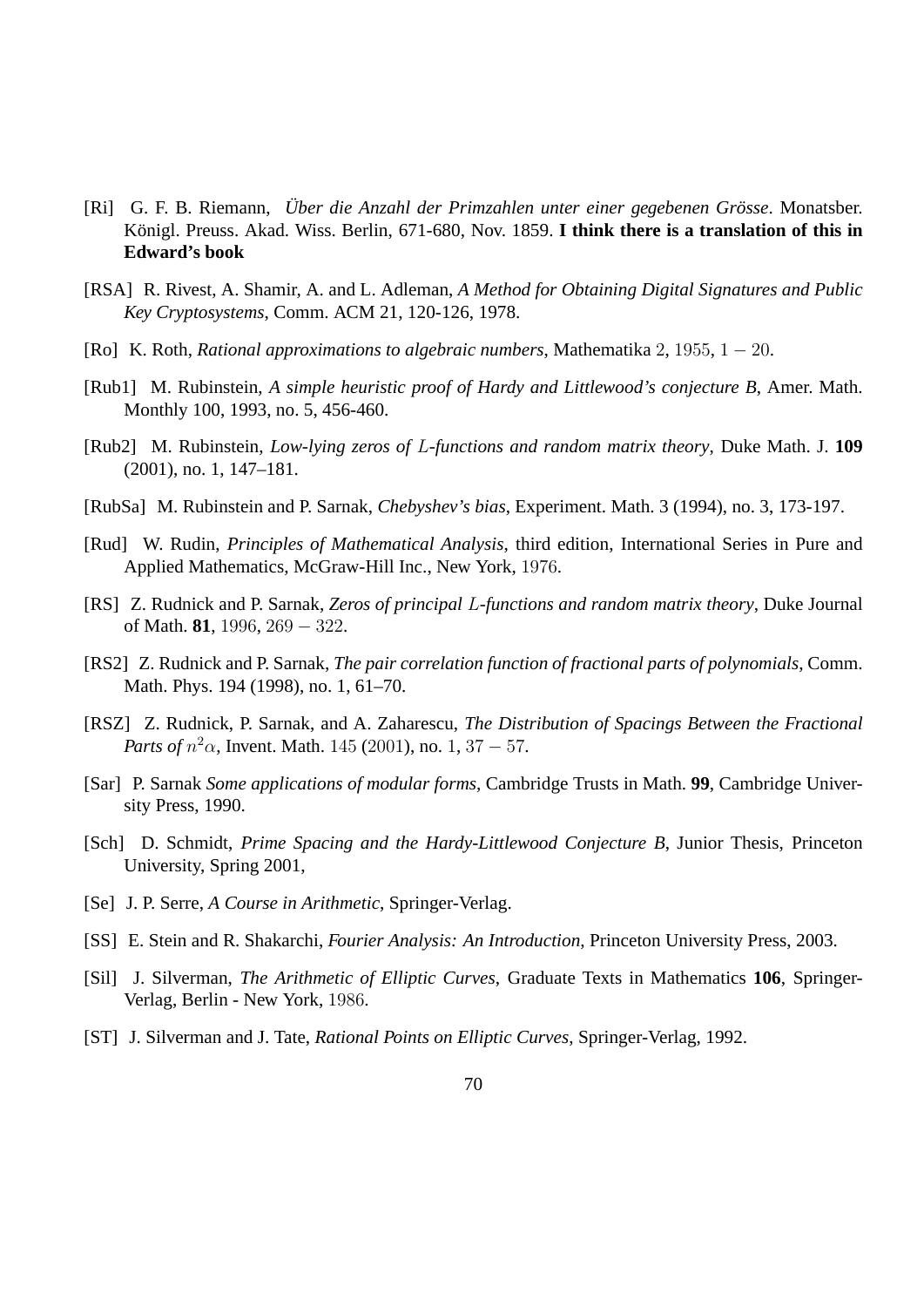- [Sk] Skewes. J. London Math. Soc. 8, 277-283, 1933.
- [Ste] I. Stewart, *Algebraic Number Theory*,
- [St] Strang, *Linear Algebra and Its Applications*, International Thomson Publishing, 3rd edition.
- [Sz] P. Szüsz, *On the length of continued fractions representing a rational number with given denominator*, Acta Arithmetica XXXVII, 1980, 55-59.
- [Ta] C. Taylor, *The Gamma function and Kuzmin's Theorem*, Junior Thesis, Princeton University, Fall 2002,
- [TW] R. Taylor and A. Wiles, *Ring-theoretic properties of certain Hecke algebras*, Ann. Math. **141**, 1995, 553 − 572.
- [TrWi] C. Tracy and H. Widom, *Correlation functions, cluster functions, and spacing distributions for random matrices*, J. Statist. Phys., **92** (5-6), 1998, 809U<sup>835</sup>.
- [Te] Tenenbaum, *Introduction to analytic and probabilistic number theory*
- [Ti] E. C. Titchmarsh, *The Theory of the Riemann Zeta-function*, Revised by D. R. Heath-Brown, Oxford 1986.
- [Vin1] I. Vinogradov, *Representation of an odd number as the sum of three primes*, Doklady Akad. Nauk SSSR,  $15(6 - 7)$ : 291 – 294, 1937.
- [Vin2] I. Vinogradov, *Some theorems concerning the theory of primes*, Mat. Sbornik, 2(44): 179 195, 1937.
- [Vo] A. Voros, *A sharpening of Li's criterion for the Riemann Hypothesis*, http://arxiv.org/pdf/math.NT/0404213.
- [VG] W. Voxman and R. Goetschel, Jr., *Advanced Calculus*, Mercer Dekker Inc., 1981.
- [Wa] L. Washington, *Elliptic curves: Number theory and cryptography*, Chapman & Hall/CRC, 2003.
- [Wei] A. Weil, *Numbers of Solutions of Equations in Finite Fields*, Bull. Amer. Math. Soc. **14**(1949), 497-508.
- [Weir] B. Weir, *The local behavior of Germain primes*, Undergraduate Mathematics Laboratory report, Courant Institute, NYU, http://www.math.nyu.edu/Courses/V63.0393/projects/germainprimes/germain.htm.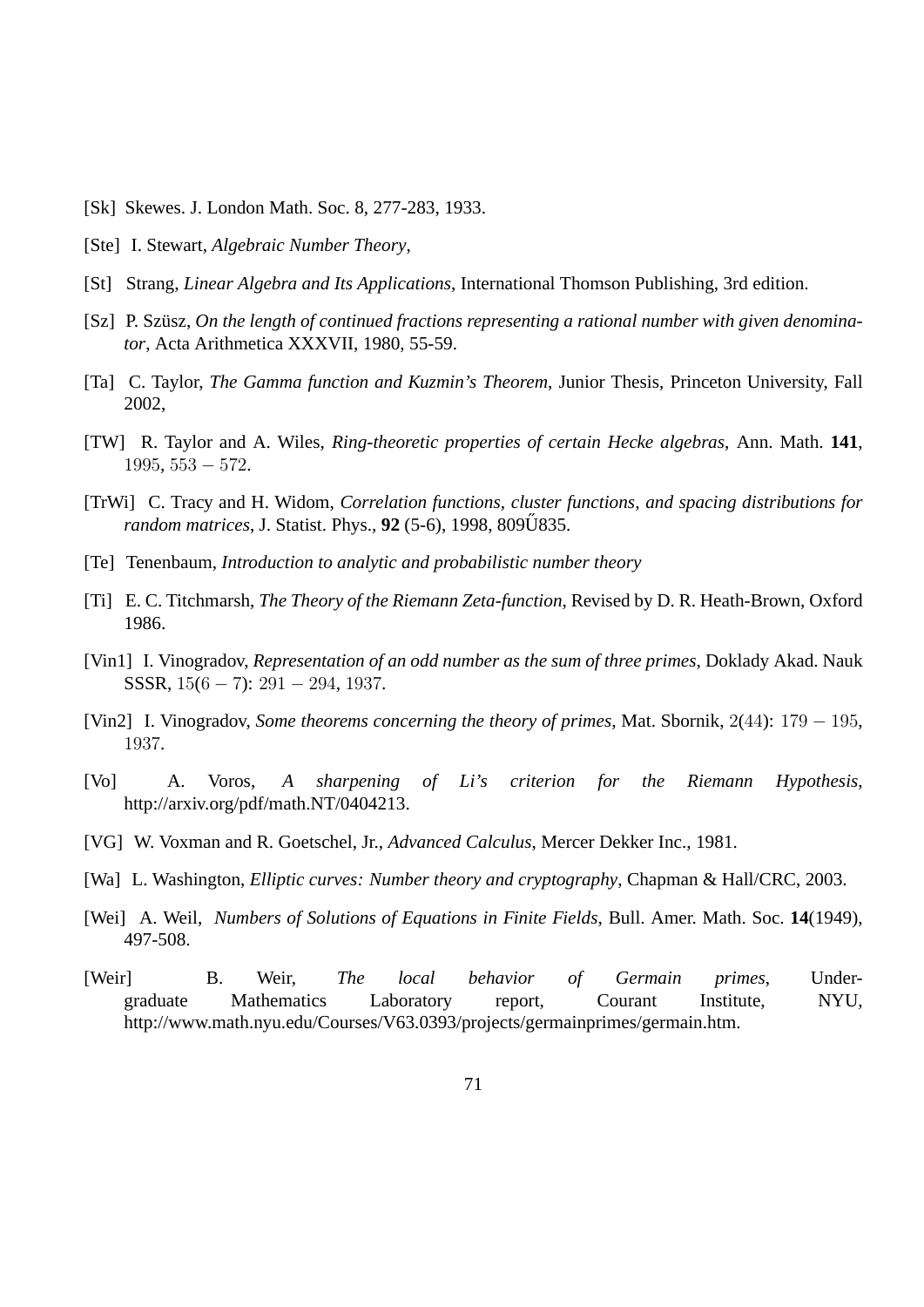- [We] E. Weisstein, *MathWorld–A Wolfram Web Resource*, http://mathworld.wolfram.com/
- [Wh] E. Whittaker, *A Treatise on the Analytical Dynamics of Particles and Rigid Bodies: With an Introduction to the Problem of Three Bodies*, Dover, 1944.
- [WW] E. Whittaker and G. Watson, *A Course of Modern Analysis*, Cambridge University Press; 4th edition, 1996.
- [Wig1] E. Wigner, *On the statistical distribution of the widths and spacings of nuclear resonance levels*, Proc. Cambridge Philo. Soc. **47**, 1951, 790 − 798.
- [Wig2] E. Wigner, *Characteristic vectors of bordered matrices with infinite dimensions*, Ann. of Math. **2**, 62, 1955, 548Ű564.
- [Wig3] E. Wigner, *Statistical Properties of real symmetric matrices*, Canadian Mathematical Congress Proceedings, University of Toronto Press, Toronto, 1957, 174-184.
- [Wig4] E. Wigner, *Characteristic vectors of bordered matrices with infinite dimensions. II*, Ann. of Math. 2, 65, 1957, 203Ű207.
- [Wig5] E. Wigner, *On the distribution of the roots of certain symmetric matrices. Ann. of Math*, **2**, 67, 1958, 325Ü327.
- [Wi] A. Wiles, *Modular elliptic curves and Fermat's last theorem*, Ann. Math **141**, 1995, 443 − 551.
- [Wir] E. Wirsing, *On the Theorem of Gauss-Kuzmin-Lévy and a Frobenius-Type Theorem for Function Spaces*, Acta Arith. **24**, 1974, 507-528.
- [Wom] N. C. Wormald, *Models of random regular graphs*,
- [Wo] T. Wooley, *Large improvements in Waring's problem*, Ann. Math., 135, 131 − 164.
- [Za] I. Zakharevich, *A Generalization of Wigner's Law*, preprint.
- [Zu] W. Zudilin, *One of the Numbers*  $\zeta(5), \zeta(7), \zeta(9), \zeta(11)$  *Is Irrational*, Uspekhi Mat. Nauk 56, 2001, 149-150.
- [Zy] A. Zygmund, *Trigonometrical Series, Volume I and II*, Cambridge University Press, 1968.